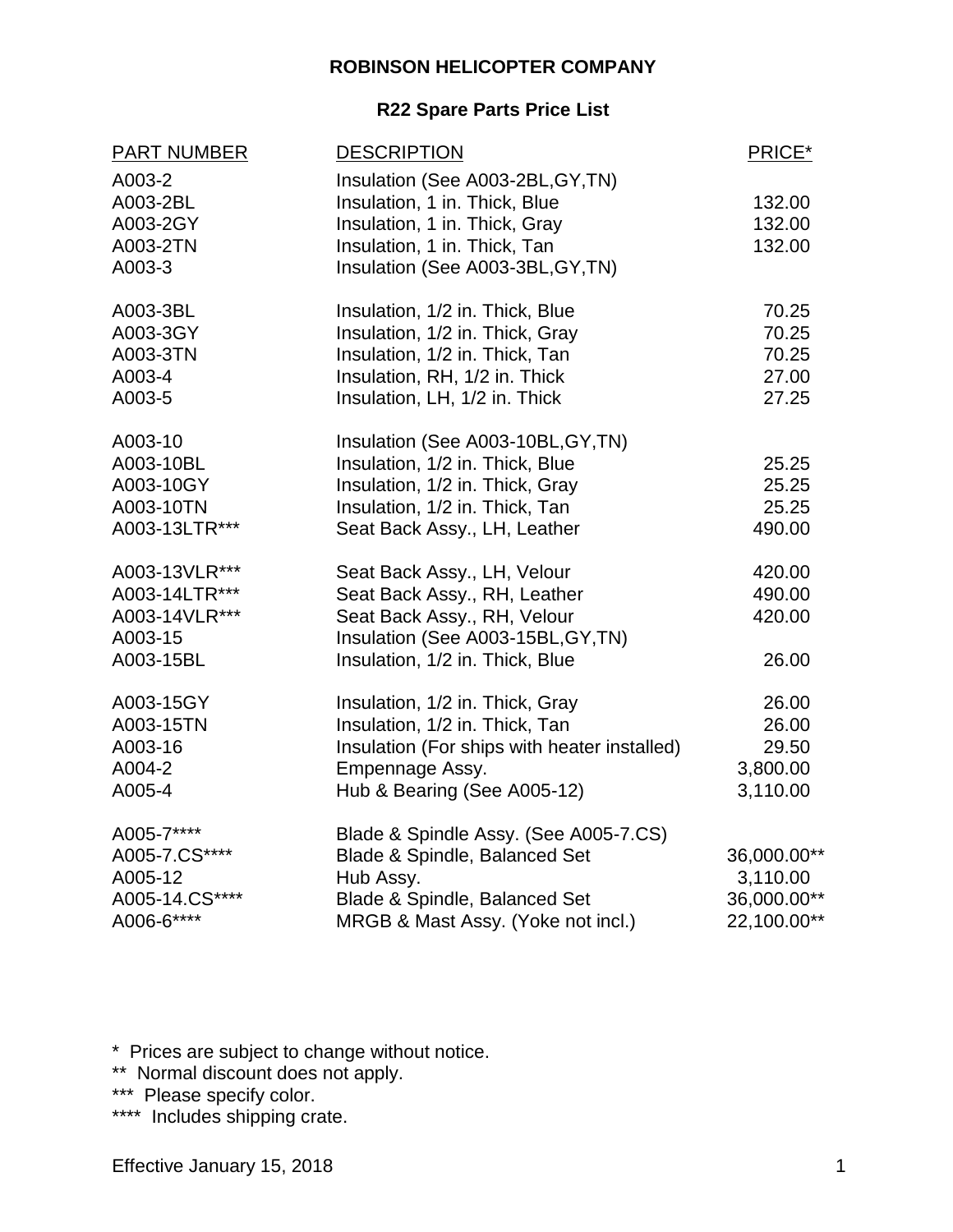| <b>PART NUMBER</b> | <b>DESCRIPTION</b>               | PRICE*     |
|--------------------|----------------------------------|------------|
| A007-4             | Strut Assy.                      | 328.00     |
| A007-5             | Fan Shaft & Bearing Assy.        | 1,550.00   |
| A008-2             | Tail Rotor Assy. (See A008-4)    |            |
| A008-4             | Tail Rotor Assy.                 | 5,750.00** |
| A010-15            | Fuel Tank Assy., Aux             | 8,800.00** |
| A012-9             | Grip Assy., Removable            | 964.00     |
| A012-14            | Cyclic Pivot Assy.               | 2,370.00   |
| A012-19            | Yoke Assy. (Also order A105-6)   | 661.00     |
| A012-20            | Pivot Assy. (Also order C105-3)  | 802.00     |
| A014-5             | Shackle Assy.                    | 410.00     |
| A014-6             | Support Assy., Fwd               | 332.00     |
| A014-7             | Support Assy., Aft (See A574-2)  |            |
| A014-8             | Landing Gear Assy. (See A014-19) |            |
| A014-11            | Skid Tube Assy., LH              | 895.00     |
| A014-12            | Skid Tube Assy., RH              | 895.00     |
| A014-15            | Mariner Skid Tube, LH            | 1,010.00   |
| A014-16            | Mariner Skid Tube, RH            | 1,010.00   |
| A014-18            | <b>Strut Fitting Assy.</b>       | 1,090.00   |
| A014-19            | Landing Gear Assy.               | 6,080.00** |
| A015-3             | Panel, LH                        | 145.00     |
| A015-4             | Panel, RH                        | 145.00     |
| A015-5             | Skin, LH                         | 49.75      |
| A015-6             | Skin, RH                         | 49.75      |
| A015-9             | Skin, LH                         | 65.50      |
| A015-10            | Skin, RH                         | 57.00      |
| A015-11            | Strip, LH & RH                   | 16.25      |
| A017-1.CS          | MR Swashplate Instl.             | 6,420.00** |
| A017-2             | MR Swashplate Sub-Assy.          | 4,330.00   |
| A018-1             | Clutch Assy.                     | 7,980.00** |
| A018-2             | Clutch Assy. (Metalized sheave)  | 9,280.00** |
| A019-6             | Grille                           | 30.25      |
| A020-1             | Frame Assy., Lower LH            | 2,050.00   |
| A020-2             | Frame Assy., Upper (See A020-90) |            |
| A020-3             | Strut Assy.                      | 240.00     |
| A020-84            | Frame Assy., Lower RH            | 2,460.00   |

\* Prices are subject to change without notice.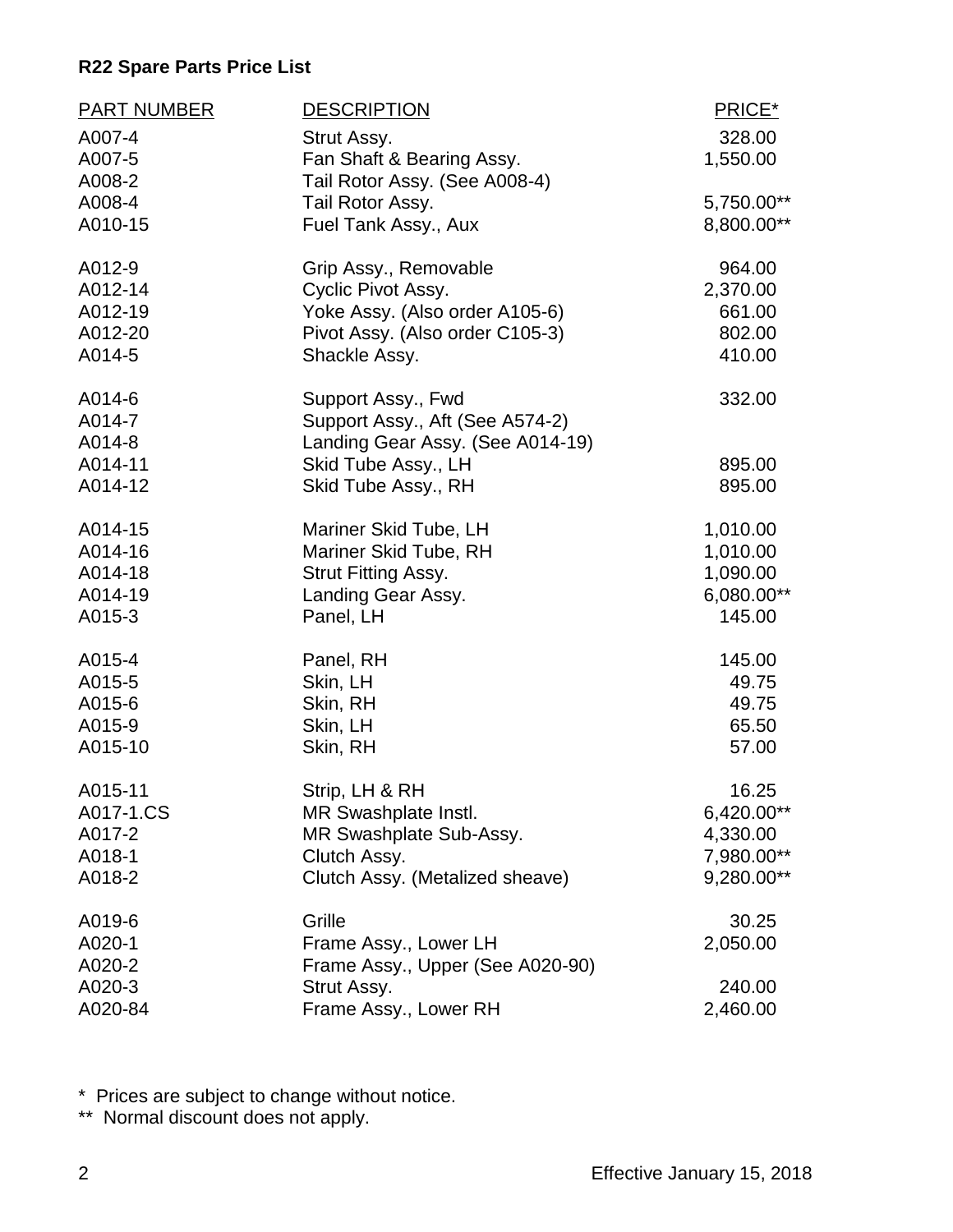| PART NUMBER   | <b>DESCRIPTION</b>                 | PRICE*       |
|---------------|------------------------------------|--------------|
| A020-90       | Frame Assy., Upper                 | 4,790.00**   |
| A022-3        | Compass Assy., 14V                 | 335.00       |
| A023-22***    | Tailcone Assy. (A148-1 Bulkhead)   | 5,120.00**   |
| A023-22.CS*** | Tailcone Assy. (Painted white)     | 5,670.00**   |
| A023-23***    | Tailcone Assy. (A148-2 Bulkhead)   | $5,120.00**$ |
| A023-23.CS*** | Tailcone Assy. (Painted white)     | 5,670.00**   |
| A026-1***     | Door Assy., LH, Clear              | 3,070.00     |
| A026-2***     | Door Assy., RH, Clear              | 3,070.00     |
| A026-11***    | Door Assy., LH, Tint               | 3,130.00     |
| A026-12***    | Door Assy., RH, Tint               | 3,130.00     |
| A028-7        | Frame                              | 153.00       |
| A028-21       | Fuel Tank Assy., Main              | 1,930.00     |
| A031-1        | Pitch Control Assy.                | 1,480.00     |
| A032-4        | <b>Skin</b>                        | 53.25        |
| A032-7        | Doubler                            | 15.75        |
| A032-10       | Doubler                            | 10.75        |
| A032-12       | <b>Stiffener</b>                   | 24.00        |
| A032-13       | <b>Stiffener</b>                   | 20.25        |
| A032-17       | Hinge                              | 38.25        |
| A033-1        | Console Assy., Lower               | 1,310.00     |
| A034-1***     | Float Landing Gear Assy.           | 19,800.00**  |
| A038-5        | Spring Assy., Collective           | 601.00       |
| A038-6        | Spring Assy., Collective           | 601.00       |
| A038-7        | Spring Assy., Collective           | 601.00       |
| A039-3        | Spotlight Assy. (See A039-14)      |              |
| A039-4        | Position Light Assy., LH, 14V      | 239.00       |
| A039-5        | Position Light Assy., RH, 14V      | 239.00       |
| A039-14       | Spotlight Assy.                    | 838.00       |
| A039-21       | Position Light Assy., LED, LH, 14V | 400.00       |
| A039-22       | Position Light Assy., LED, RH, 14V | 400.00       |
| A041-1        | Damper Assy.                       | 524.00       |
| A041-3        | Arm, Thin                          | 20.25        |
| A041-5        | Washer                             | 13.75        |
| A041-6        | Washer                             | 17.00        |
| A041-8        | Clip (S/N 0001-0748)               | 25.00        |

\* Prices are subject to change without notice.

\*\* Normal discount does not apply.

\*\*\* Includes shipping crate.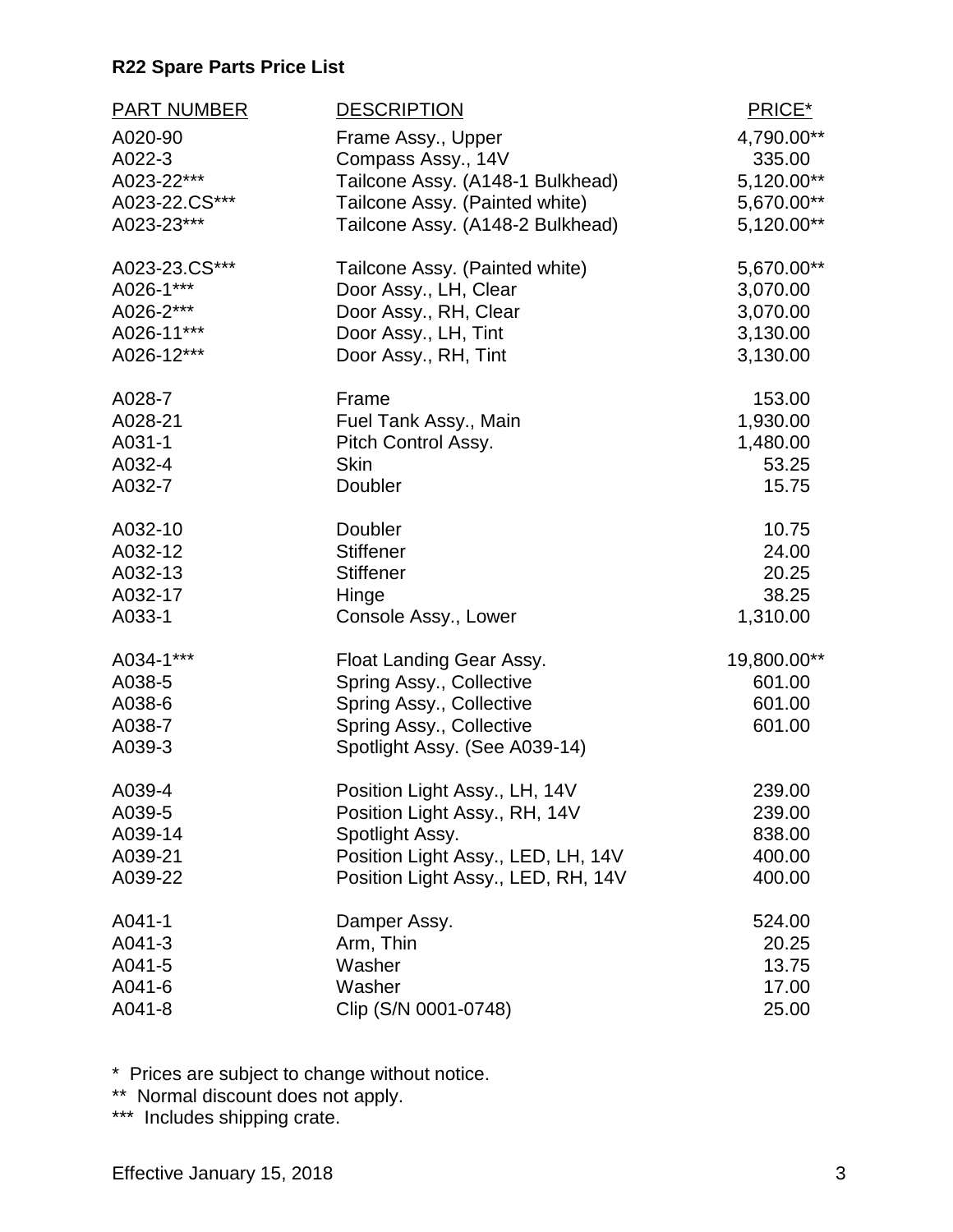| <b>PART NUMBER</b> | <b>DESCRIPTION</b>                   | PRICE*     |
|--------------------|--------------------------------------|------------|
| A041-9             | Spacer (S/N 0001-0748)               | 19.25      |
| A041-10            | Pin                                  | 1.05       |
| A041-11            | Bearing Assy.                        | 435.00     |
| A041-12            | Damper Assy.                         | 533.00     |
| A041-13            | Arm, Thick                           | 47.50      |
| A042-1             | Stabilizer Assy., Upper Vertical     | 973.00     |
| A043-1             | Stabilizer Assy., Lower Vertical     | 973.00     |
| A044-1             | Stabilizer Assy., Horizontal         | 1,690.00   |
| A045-2             | Diode Assy.                          | 26.75      |
| A046-1             | Frame Assy., Lower LH                | 2,570.00   |
| A046-2             | Frame Assy., Lower RH                | 2,100.00   |
| A046-3             | Strut Assy.                          | 272.00     |
| A047-1             | Frame Assy., Upper, Mariner          | 4,410.00** |
| A047-6             | Frame Assy., Upper                   | 4,850.00** |
| A048-1             | <b>Cyclic Friction Assy.</b>         | 874.00     |
| A048-2             | Arm Assy.                            | 58.25      |
| A050-1             | Float Stabilizer Assy.               | 1,410.00   |
| A051-1             | Clutch Actuator Assy.                | 5,750.00** |
| A051-2             | Gearmotor Assy.                      | 1,310.00   |
| A053-2             | Switch Assy. (See A053-5)            |            |
| A053-5             | Switches Assy.                       | 165.00     |
| A057-2             | Air Box Assy.                        | 1,140.00   |
| A057-5             | <b>Bottom Cover, Mariner</b>         | 312.00     |
| A058-2             | Over Temperature Switch Assy.        | 159.00     |
| A058-3             | Sender & Line Assy.                  | 550.00     |
| A058-5             | Carb. Air Temperature Probe          | 418.00     |
| A059-02            | Harness Assy., Cabin                 | 2,020.00   |
| A059-3             | Harness Assy., Console (See B716-01) |            |
| A059-21            | Cable                                | 98.50      |
| A059-22            | Cable                                | 96.00      |
| A063-1             | Wheel Assy., Ground Handling         | 448.00     |
| A064-3             | Chronometer Assy., 14V               | 405.00     |
| A067-581           | Wire                                 | 101.00     |
| A067-587           | Wire                                 | 231.00     |
| A067-673           | Wire                                 | 70.75      |

\* Prices are subject to change without notice.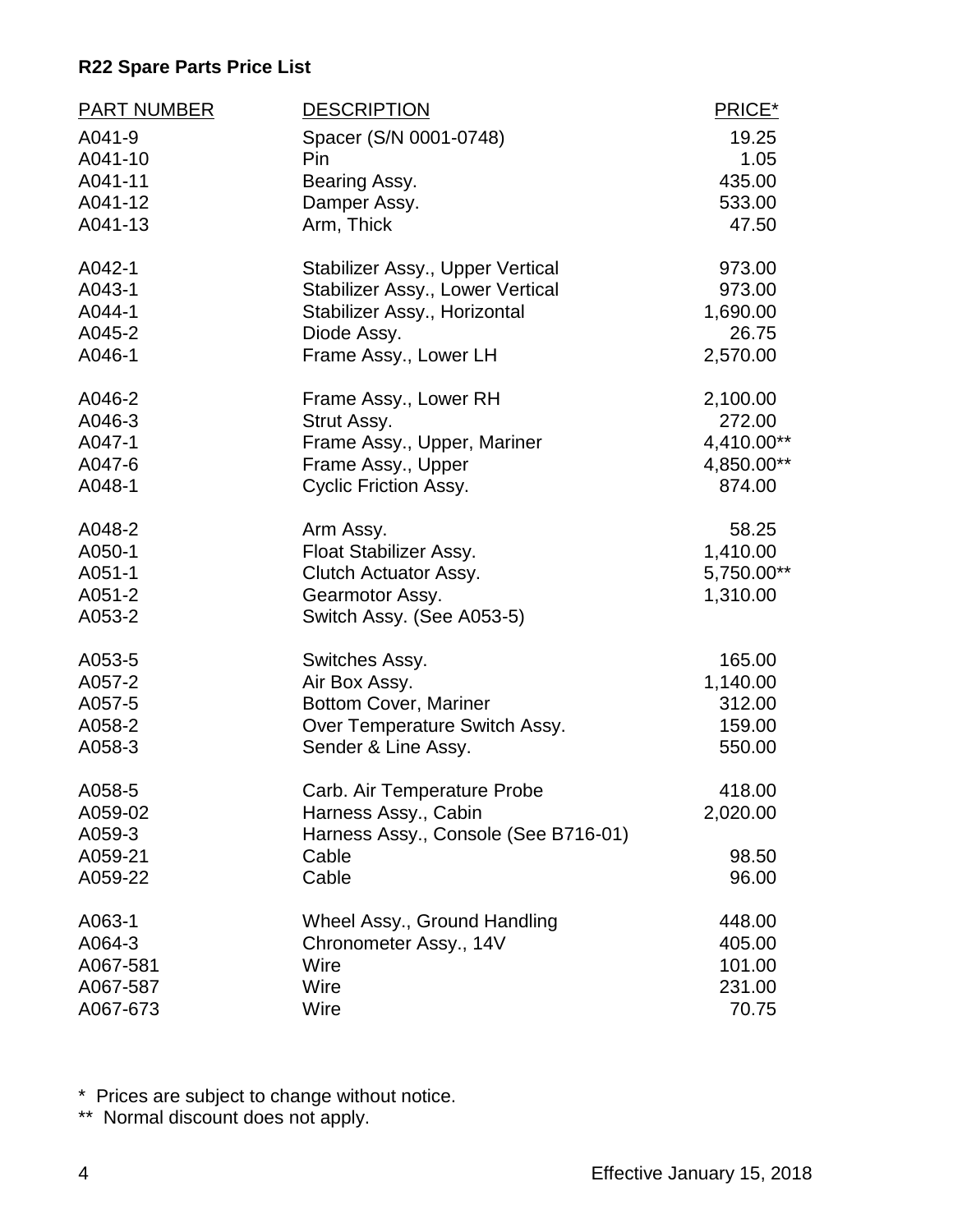| <b>PART NUMBER</b> | <b>DESCRIPTION</b>           | PRICE* |
|--------------------|------------------------------|--------|
| A071-2             | Spring Assy.                 | 105.00 |
| A072-7             | Clock Assy., 14V             | 450.00 |
| A072-12            | Clock Assy., 14V             | 462.00 |
| A077-2             | Liner                        | 21.50  |
| A101-4             | Rod End, Male                | 122.00 |
| A102-4             | Rod End, Female (See B345-3) |        |
| A103-5             | <b>Bearing</b>               | 95.00  |
| A104-3             | <b>Bearing</b>               | 83.25  |
| A105-1             | Journal, Bearing             | 58.25  |
| A105-3             | Journal, Bearing             | 55.75  |
| A105-4             | Journal, Bearing             | 57.75  |
| A105-5             | Journal, Bearing             | 55.75  |
| A105-6             | Journal, Bearing             | 55.75  |
| A105-7             | Journal, Bearing             | 55.75  |
| A105-9             | Journal, Bearing             | 57.75  |
| A105-10            | Journal, Bearing             | 55.75  |
| A105-11            | Journal, Bearing             | 58.25  |
| A105-17            | Journal, Bearing             | 79.00  |
| A106-1             | Journal, Bearing             | 248.00 |
| A106-2             | Journal, Bearing             | 248.00 |
| A106-3             | Journal, Bearing             | 248.00 |
| A106-4             | Journal, Bearing             | 248.00 |
| A106-5             | Journal, Bearing             | 248.00 |
| A106-6             | Journal, Bearing             | 248.00 |
| A106-7             | Journal, Bearing             | 248.00 |
| A115-1             | Spacer                       | 21.75  |
| A117-5             | Shim                         | 12.75  |
| A117-6             | Shim                         | 12.75  |
| A117-7             | Shim                         | 12.75  |
| A117-8             | Shim                         | 12.75  |
| A117-21            | Shim                         | 12.75  |
| A117-22            | Shim                         | 12.75  |
| A117-44            | Shim                         | 12.75  |
| A117-45            | Shim                         | 12.75  |
| A117-46            | Shim                         | 12.75  |

\* Prices are subject to change without notice.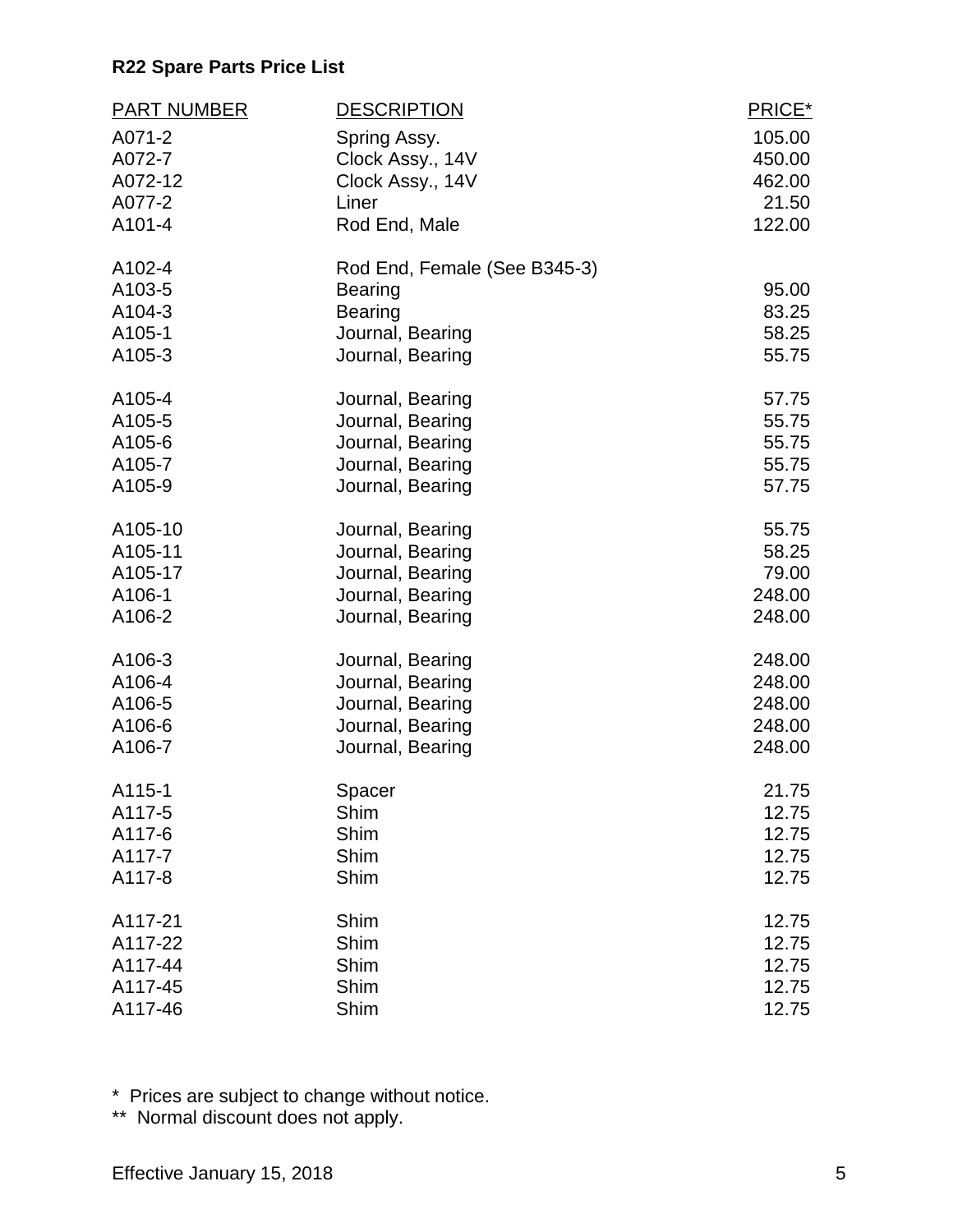| <b>PART NUMBER</b> | <b>DESCRIPTION</b> | PRICE* |
|--------------------|--------------------|--------|
| A117-47            | Shim               | 12.75  |
| A117-48            | Shim               | 12.75  |
| A117-49            | Shim               | 12.75  |
| A117-50            | Shim               | 12.75  |
| A117-51            | Shim               | 12.75  |
| A118-2             | Shim               | 40.25  |
| A118-3             | Shim               | 11.50  |
| A118-4             | Shim               | 11.50  |
| A118-5             | Shim               | 11.50  |
| A118-6             | Shim               | 11.50  |
| A119-1             | <b>Bumper</b>      | 14.50  |
| A120-1             | Bellcrank Assy.    | 406.00 |
| A121-1             | P/P Tube Assy.     | 646.00 |
| A121-3             | P/P Tube Assy.     | 472.00 |
| A121-5             | P/P Tube Assy.     | 562.00 |
| A121-7             | P/P Tube Assy.     | 664.00 |
| A121-9             | P/P Tube Assy.     | 583.00 |
| A121-11            | P/P Tube Assy.     | 591.00 |
| A121-13            | P/P Tube Assy.     | 478.00 |
| A121-15            | P/P Tube Assy.     | 546.00 |
| A121-17***         | P/P Tube Assy.     | 917.00 |
| A127-3             | Rod End, Male      | 59.00  |
| A127-4             | Rod End, Male      | 67.25  |
| A130-1             | Spacer             | 25.50  |
| A130-3             | Spacer             | 18.50  |
| A130-4             | Spacer             | 12.00  |
| A130-6             | Spacer             | 16.00  |
| A130-8             | Spacer             | 12.75  |
| A130-10            | Spacer             | 23.75  |
| A130-12            | Spacer             | 32.25  |
| A130-13            | Spacer             | 11.00  |
| A130-14            | Spacer             | 11.25  |
| A130-15            | Spacer             | 13.50  |
| A130-16            | Spacer             | 13.75  |
| A130-18            | Spacer             | 13.75  |

\* Prices are subject to change without notice.

\*\* Normal discount does not apply.

\*\*\* Includes shipping crate.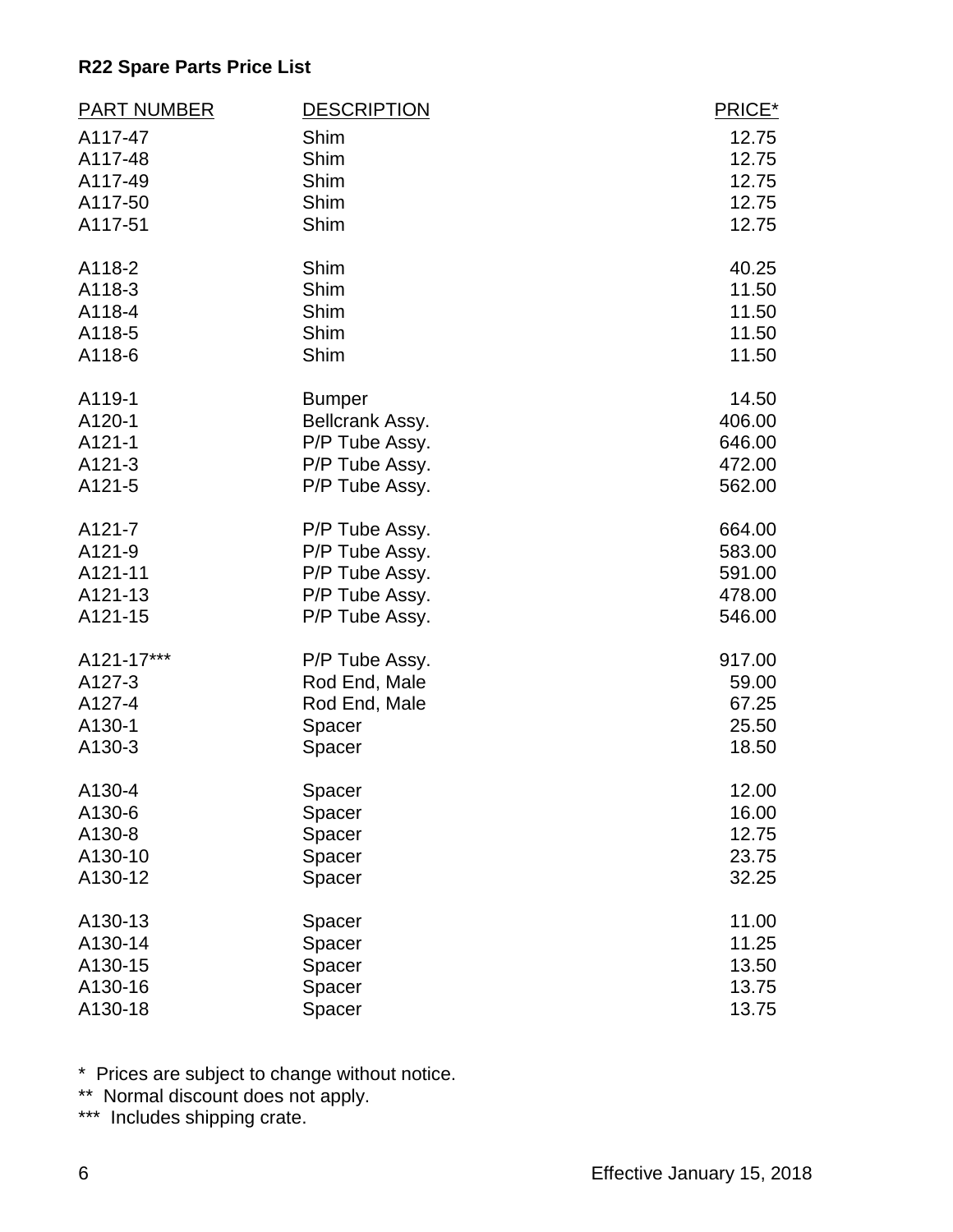| <b>PART NUMBER</b> | <b>DESCRIPTION</b>               | PRICE* |
|--------------------|----------------------------------|--------|
| A130-19            | Spacer                           | 20.25  |
| A130-20            | Spacer                           | 12.25  |
| A130-21            | Spacer                           | 12.25  |
| A130-23            | Spacer                           | 11.75  |
| A130-25            | Spacer                           | 12.75  |
| A130-26            | Spacer                           | 12.75  |
| A130-28            | Spacer                           | 15.50  |
| A130-31            | Spacer                           | 12.75  |
| A130-33            | Spacer                           | 13.50  |
| A130-34            | Spacer                           | 12.25  |
| A130-35            | Spacer                           | 12.50  |
| A130-36            | Spacer                           | 9.75   |
| A130-37            | Spacer                           | 13.50  |
| A130-38            | Spacer                           | 7.50   |
| A130-39            | Spacer                           | 16.75  |
| A130-40            | Spacer                           | 14.25  |
| A130-41            | Spacer                           | 11.75  |
| A130-42            | Spacer                           | 12.75  |
| A130-43            | Spacer                           | 15.25  |
| A130-44            | Spacer                           | 12.25  |
| A130-45            | Spacer                           | 12.75  |
| A130-46            | Spacer                           | 11.25  |
| A130-47            | Spacer                           | 12.50  |
| A130-48            | Spacer                           | 13.00  |
| A130-49            | Spacer                           | 12.75  |
| A130-51            | Spacer                           | 10.50  |
| A130-52            | Spacer                           | 10.25  |
| A130-53            | Spacer                           | 8.00   |
| A130-54            | Spacer                           | 12.75  |
| A130-55            | Spacer                           | 10.00  |
| A134-1             | Balance Weight (0.032 in. Thick) | 11.25  |
| A137-1             | Spacer                           | 16.50  |
| A137-2             | Spacer                           | 16.50  |
| A138-1             | <b>Bushing</b>                   | 21.00  |
| A139-1             | Journal, Bearing                 | 3.50   |

\* Prices are subject to change without notice.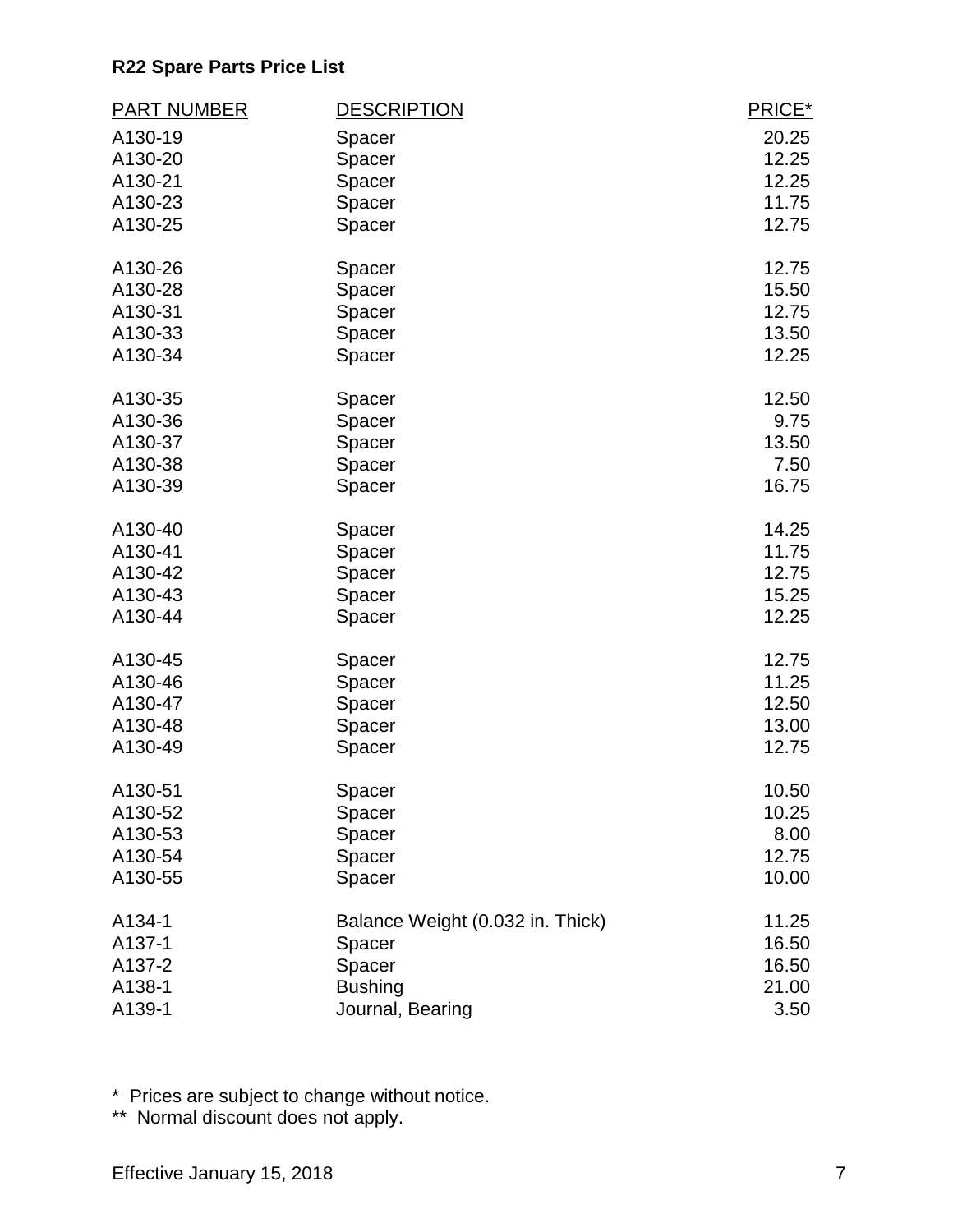| <b>PART NUMBER</b> | <b>DESCRIPTION</b> | PRICE* |
|--------------------|--------------------|--------|
| A140-1             | <b>Stiffener</b>   | 57.00  |
| A141-3             | Washer             | 1.00   |
| A141-7             | Washer             | .75    |
| $A141-8$           | Washer             | .60    |
| A141-9             | Washer             | 24.75  |
| A141-10            | Washer             | 18.00  |
| A141-11            | Washer             | 5.75   |
| A141-12            | Washer             | 13.75  |
| A141-14            | Washer             | 8.25   |
| A141-15            | Washer             | 8.00   |
| A141-16            | Washer             | .90    |
| A141-17            | Washer             | 6.75   |
| A141-18            | Washer             | 1.35   |
| A141-20            | Washer             | 9.00   |
| A141-21            | Washer             | 7.00   |
| A141-23            | Washer             | 5.75   |
| A141-24            | Washer             | 8.25   |
| A141-25            | Washer             | 8.25   |
| A141-26            | Washer             | 4.75   |
| A141-27            | Washer             | 11.25  |
| A141-29            | Washer             | 8.25   |
| A141-30            | Washer             | 8.25   |
| A141-32            | Washer             | 1.00   |
| A141-35            | Washer             | 6.25   |
| A141-38            | Washer             | 6.75   |
| A141-40            | Washer             | 1.05   |
| A141-43            | Washer             | 3.75   |
| A142-1             | <b>Screw</b>       | 2.10   |
| A142-2             | <b>Screw</b>       | 9.25   |
| A142-3             | <b>Screw</b>       | 2.30   |
| A142-4             | <b>Screw</b>       | 1.60   |
| A143-4             | Sleeve, Short      | 12.75  |
| A147-1             | Spacer             | 170.00 |
| A150-1             | Droop Stop, MR     | 37.75  |
| A152-1             | Washer             | 111.00 |

\* Prices are subject to change without notice.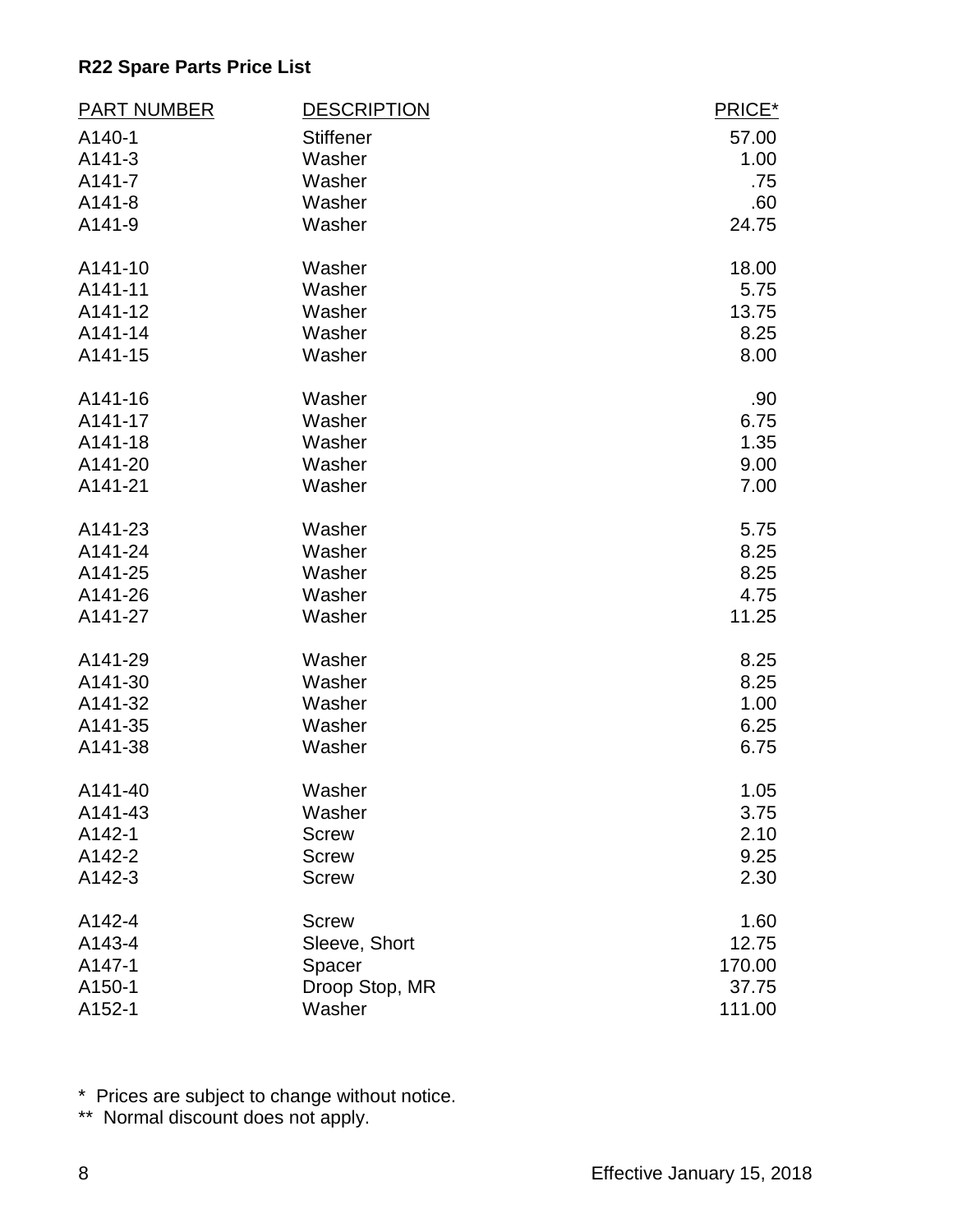| <b>PART NUMBER</b> | <b>DESCRIPTION</b>             | PRICE*   |
|--------------------|--------------------------------|----------|
| A156-1             | <b>Boot</b>                    | 17.50    |
| A156-3             | <b>Boot</b>                    | 62.00    |
| A156-4             | <b>Boot</b>                    | 48.75    |
| A165-1             | Clamp Assy.                    | 41.50    |
| A165-2             | Clamp Assy.                    | 42.00    |
| A165-7             | Clamp Assy.                    | 42.50    |
| A168-3             | Retainer                       | 141.00   |
| A169-3             | Shroud                         | 355.00   |
| A169-6             | Muffler, with Risers           | 1,930.00 |
| A169-8             | <b>Muffler, without Risers</b> | 1,160.00 |
| A169-14            | <b>Bead Clamp</b>              | 17.75    |
| A169-23            | Riser Assy.                    | 182.00   |
| A169-24            | Muffler, with Risers           | 1,930.00 |
| A169-25            | Muffler, without Risers        | 1,160.00 |
| A175-1             | <b>Bellcrank</b>               | 31.50    |
| A184-3             | Bearing Assy., Upper           | 1,000.00 |
| A185-1             | Bracket, Lower                 | 48.50    |
| A185-2             | Bracket, RH, without Nutplate  | 46.25    |
| A185-3             | Plate, Upper                   | 8.75     |
| A185-5             | Bracket, LH, without Nutplate  | 45.25    |
| A189-10            | <b>Nut</b>                     | 15.75    |
| A189-12            | <b>Nut</b>                     | 17.75    |
| A190-2             | <b>V-Belt Set</b>              | 497.00   |
| A191-1             | <b>Block</b>                   | 49.25    |
| A195-1             | Yoke                           | 639.00   |
| A200-2             | Retainer                       | 18.25    |
| A202-2             | Sleeve Assy.                   | 197.00   |
| A203-8             | Yoke Half Assy. (2 Required)   | 461.00   |
| A204-1             | Arm Scissor, Swashplate        | 87.00    |
| A205-1             | Fork Assy., Scissor            | 215.00   |
| A205-3             | Fork Assy.                     | 388.00   |
| A205-9             | Fork Assy.                     | 391.00   |
| A207-3             | <b>Block</b>                   | 40.50    |
| A207-4             | <b>Block</b>                   | 40.50    |
| A209-1             | Spacer                         | 27.00    |

\* Prices are subject to change without notice.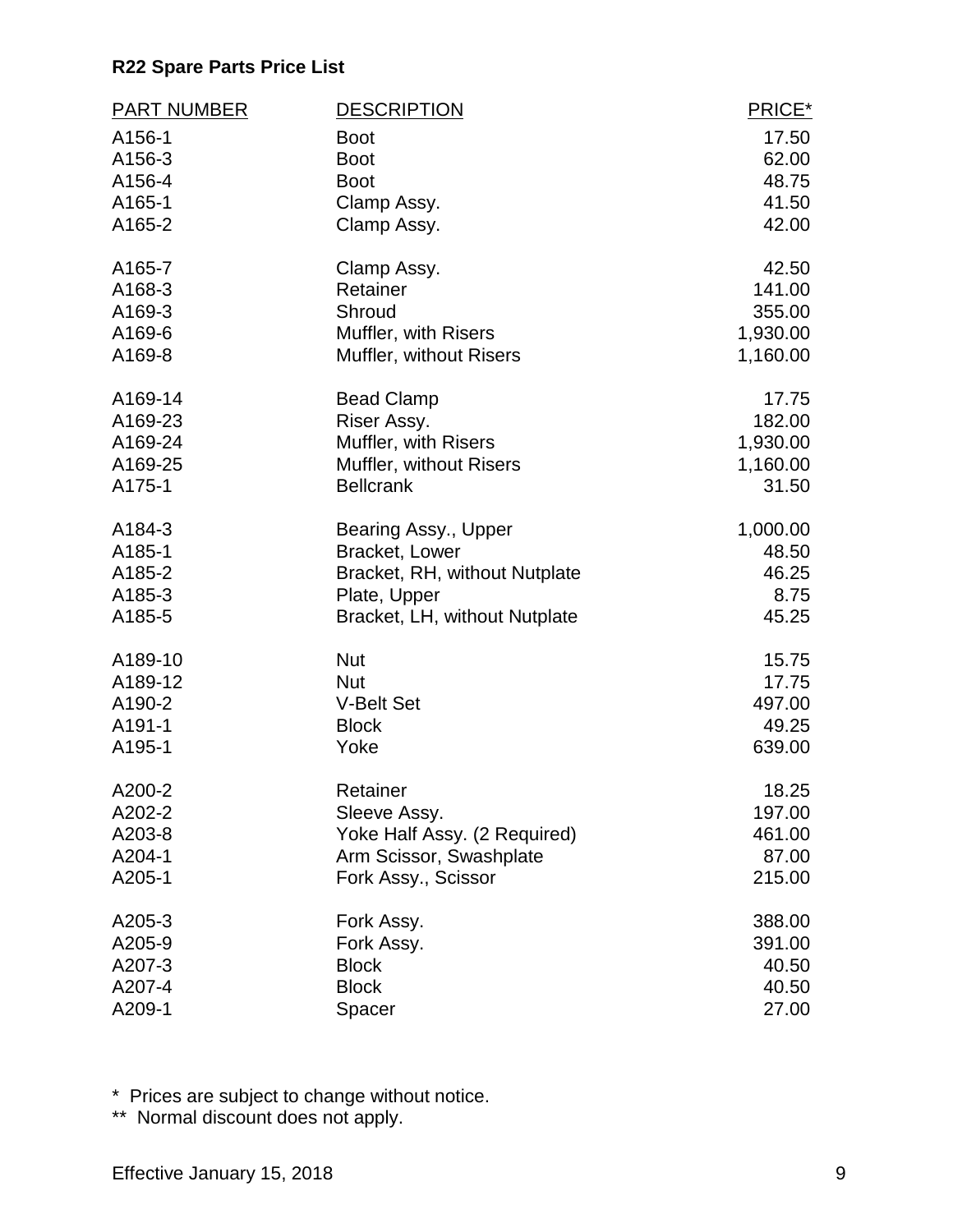| <b>PART NUMBER</b> | <b>DESCRIPTION</b>           | PRICE* |
|--------------------|------------------------------|--------|
| A209-2             | Spacer                       | 27.00  |
| A209-3             | Spacer                       | 27.00  |
| A209-4             | Spacer                       | 27.00  |
| A209-5             | Spacer                       | 27.00  |
| A209-6             | Spacer                       | 27.00  |
| A209-7             | Spacer                       | 27.00  |
| A209-8             | Spacer                       | 27.00  |
| A209-9             | Spacer                       | 27.00  |
| A209-10            | Spacer                       | 27.00  |
| A209-11            | Spacer                       | 27.00  |
| A209-12            | Spacer                       | 27.00  |
| A209-13            | Spacer                       | 27.00  |
| A209-14            | Spacer                       | 27.00  |
| A209-15            | Spacer                       | 27.00  |
| A209-16            | Spacer                       | 27.00  |
| A209-17            | Spacer                       | 27.00  |
| A209-18            | Spacer                       | 27.00  |
| A209-19            | Spacer                       | 27.00  |
| A209-20            | Spacer                       | 27.00  |
| A209-21            | Spacer                       | 27.00  |
| A209-22            | Spacer                       | 27.00  |
| A210-1             | Key                          | 24.75  |
| A212-1             | Strap, Engine Ground         | 24.50  |
| A214-1             | Washer                       | 1.80   |
| A214-2             | Washer                       | 1.60   |
| A214-3             | Washer                       | 2.75   |
| A214-4             | Washer                       | 3.50   |
| A214-5             | Washer                       | 5.75   |
| A214-6             | Washer                       | .85    |
| A214-9             | <b>Bearing Thrust Washer</b> | 9.25   |
| A214-10            | <b>Thrust Washer</b>         | 8.75   |
| A214-12            | Washer                       | 1.30   |
| A215-006           | O-Ring                       | .75    |
| A215-013           | O-Ring                       | 1.00   |
| A215-017           | O-Ring                       | .85    |

\* Prices are subject to change without notice.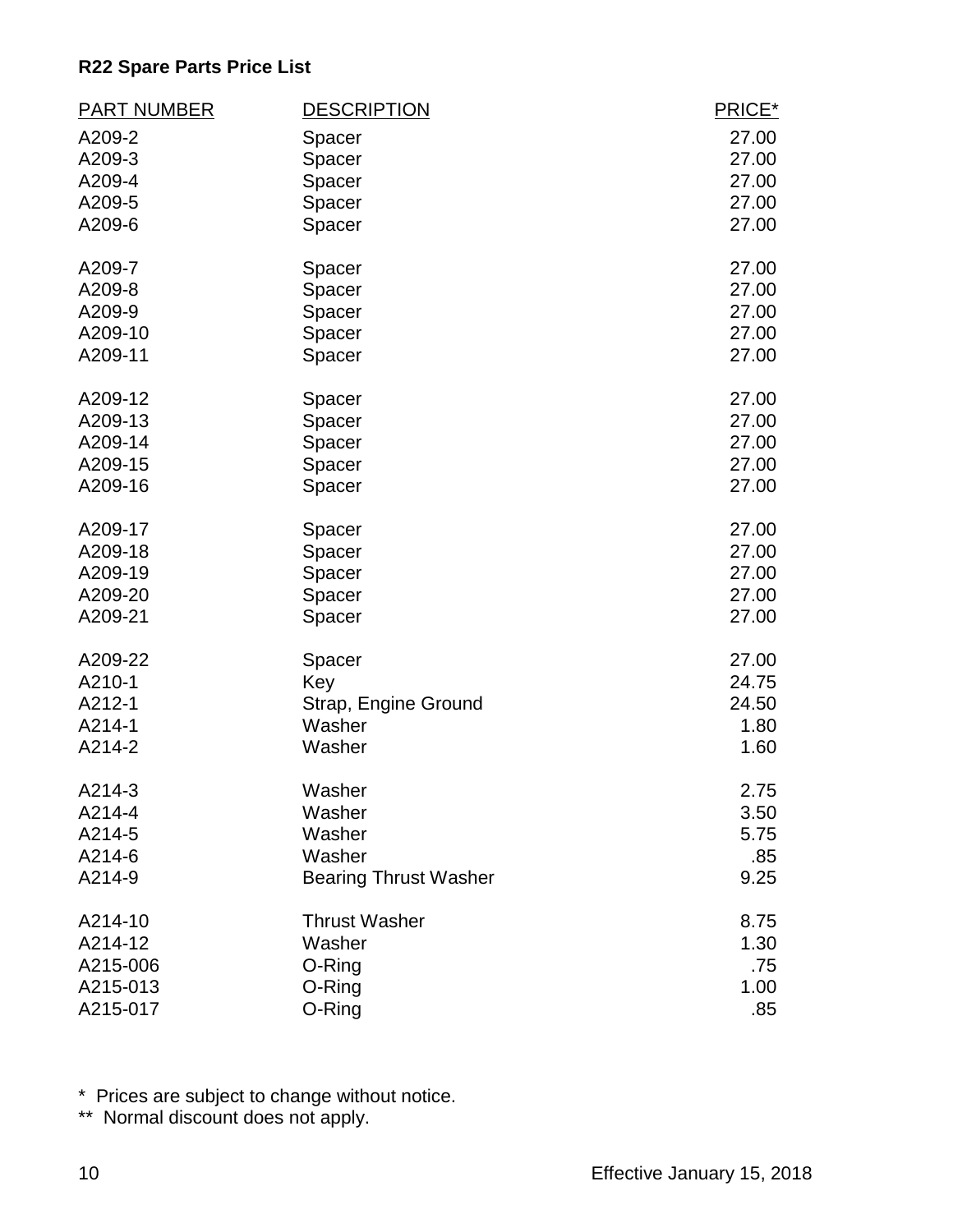| <b>PART NUMBER</b>   | <b>DESCRIPTION</b>                        | PRICE*         |
|----------------------|-------------------------------------------|----------------|
| A215-020             | O-Ring                                    | .75            |
| A215-024             | O-Ring                                    | .90            |
| A215-035             | O-Ring                                    | 1.85           |
| A215-111             | O-Ring                                    | .70            |
| A215-112             | O-Ring                                    | 2.10           |
| A215-116             | O-Ring                                    | .85            |
| A215-123             | O-Ring                                    | .90            |
| A215-125             | O-Ring                                    | 1.20           |
| A215-152             | O-Ring                                    | 2.50           |
| A215-157             | O-Ring                                    | 5.00           |
| A215-204             | O-Ring                                    | .85            |
| A215-271             | O-Ring                                    | 11.25<br>20.00 |
| A215-373<br>A215-901 | O-Ring<br>O-Ring                          | 2.10           |
| A216-1               | Housing                                   | 29.75          |
|                      |                                           |                |
| A218-1               | Shield                                    | 22.25          |
| A226-2               | Seal, Door (Requires 11 ft. per door)     | 2.00/ft        |
| A226-3               | Seal, Vent Door (Requires 3 ft. per door) | 1.40/ft        |
| A226-4               | Seal                                      | 4.00/ft        |
| A226-6               | Seal                                      | 2.00/ft        |
| A226-7               | Seal                                      | 1.80/ft        |
| A226-8               | Seal                                      | 5.00/ft        |
| A226-11              | Trim                                      | 1.55/ft        |
| A226-15              | Trim                                      | 1.85/ft        |
| A227-1               | Hinge Assy., LH, Upper                    | 47.25          |
| A227-2               | Hinge Assy., RH, Upper                    | 47.25          |
| A227-3               | Hinge Assy., LH, Lower                    | 47.25          |
| A227-4               | Hinge Assy., RH, Lower                    | 47.25          |
| A228-1               | Hinge Assy.                               | 55.75          |
| A228-2               | Hinge Assy.                               | 55.75          |
| A231-1               | Plug Assy.                                | 12.75          |
| A231-4               | Anchor                                    | 6.75           |
| A231-9               | Plug Assy.                                | 27.00          |
| A231-10              | Plug Assy.                                | 19.00          |
| A232-1               | Panel, Floor, LH                          | 259.00         |

\* Prices are subject to change without notice.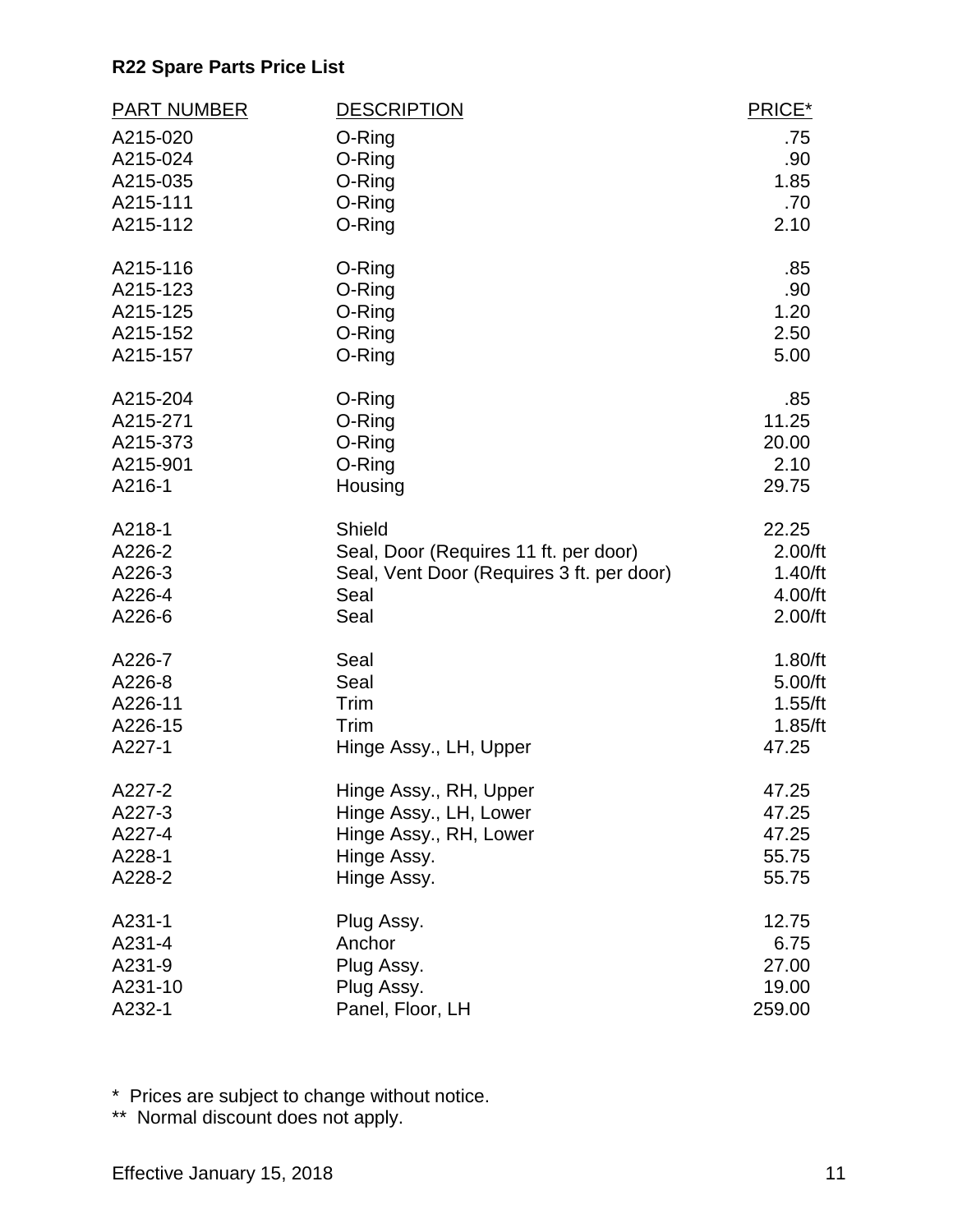| <b>PART NUMBER</b> | <b>DESCRIPTION</b>                 | PRICE*   |
|--------------------|------------------------------------|----------|
| A232-2             | Panel, Floor, RH                   | 259.00   |
| A232-3             | Panel, Center                      | 113.00   |
| A233-3             | Tunnel, Vertical Firewall          | 204.00   |
| A238-2             | Brace Assy.                        | 363.00   |
| A238-3             | Jamb, LH                           | 241.00   |
| A238-4             | Jamb, RH                           | 241.00   |
| A238-5             | Jamb, Upper, LH                    | 142.00   |
| A238-6             | Jamb, Upper, RH                    | 142.00   |
| A238-7             | Jamb, Rear, LH                     | 181.00   |
| A238-8             | Jamb, Rear, RH                     | 181.00   |
| A238-9             | Sill, LH                           | 144.00   |
| A238-10            | Sill, RH                           | 144.00   |
| A238-11            | Frame, LH                          | 198.00   |
| A238-12            | Frame, RH                          | 198.00   |
| A238-13            | Frame, LH                          | 190.00   |
| A238-14            | Frame, RH                          | 190.00   |
| A238-15            | Support                            | 174.00   |
| A238-16            | Retainer                           | 50.50    |
| A238-17            | Retainer                           | 62.75    |
| A238-18            | Retainer                           | 63.50    |
| A238-22            | Retainer                           | 52.50    |
| A238-23            | Retainer                           | 42.75    |
| A238-34            | Spacer                             | 33.00    |
| A239-4             | <b>Strut Weldment</b>              | 1,160.00 |
| A240-2             | Fitting                            | 529.00   |
| A241-2             | Cross Tube, with Rain Caps         | 407.00   |
| A241-3             | Tube Assy.                         | 407.00   |
| A243-6             | Spacer                             | 34.25    |
| A244-1             | <b>Bracket</b>                     | 58.75    |
| A246-1             | Liner Assy. (See A246-5 or A246-6) |          |
| A246-3             | Spacer                             | 15.25    |
| A246-5             | Liner Assy., LH                    | 183.00   |
| A246-6             | Liner Assy., RH                    | 183.00   |
| A247-1             | Rain Cap                           | 10.75    |
| A247-3             | Rain Cap                           | 10.75    |

\* Prices are subject to change without notice.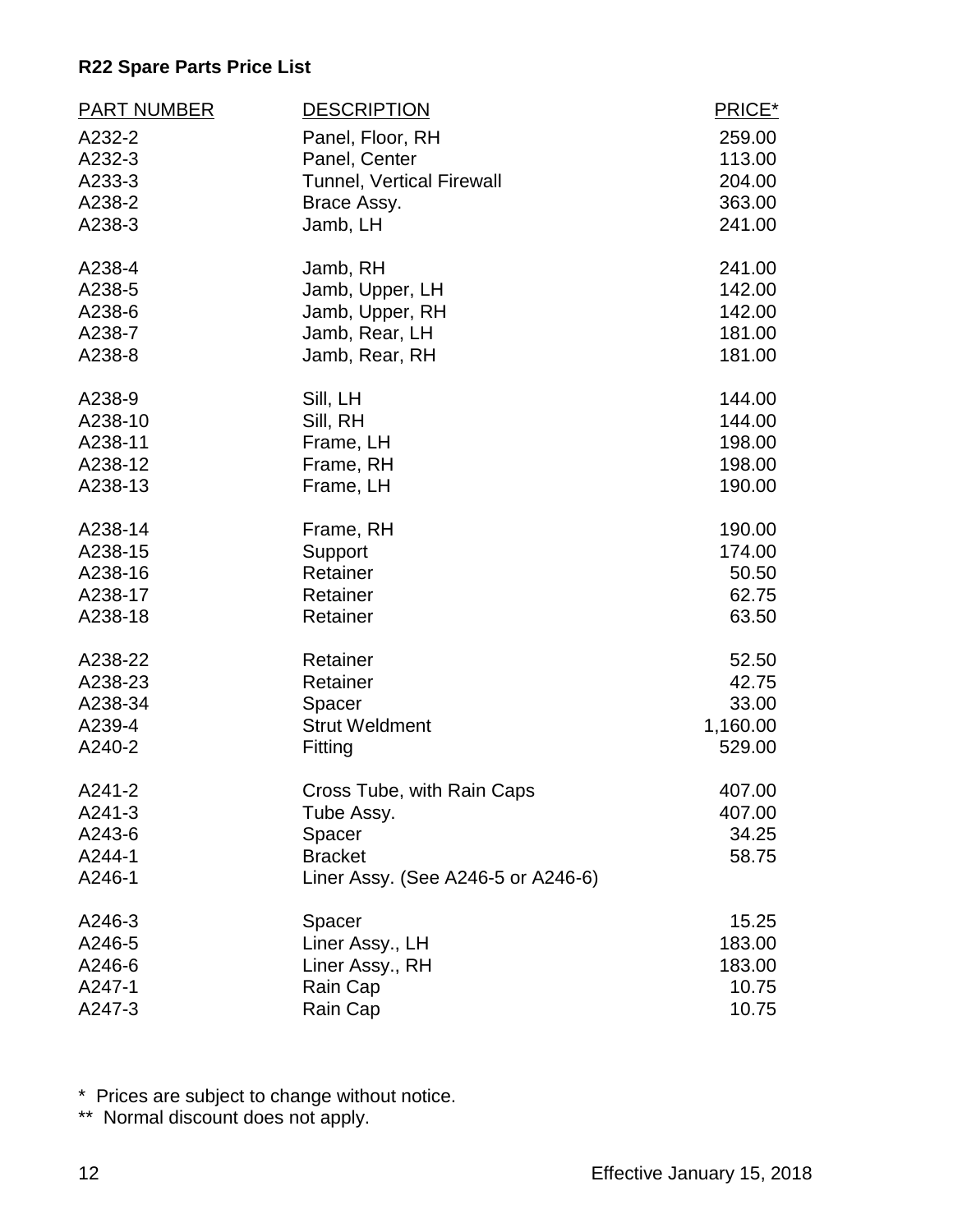| <b>PART NUMBER</b>     | <b>DESCRIPTION</b>                                           | PRICE*             |
|------------------------|--------------------------------------------------------------|--------------------|
| A255-1                 | <b>Counter Weight</b>                                        | 41.25              |
| A255-2                 | <b>Counter Weight</b>                                        | 50.00              |
| A257-1                 | Moly Grease (14.4 oz. tube)                                  | 17.50              |
| A257-2                 | Gear Oil (Gallon)                                            | 93.00              |
| A257-2LT               | Gear Oil (Liter/Quart)                                       | 23.00              |
| A257-3                 | Grease Cartridge (14 oz.)                                    | 16.25              |
| A257-4                 | Oil, A.T.F., Dexron III/Mercon (Quart)                       | 7.75               |
| A257-5                 | Grease Cartridge (14 oz.)                                    | 13.75              |
| A257-6<br>A257-7       | Grease, Fuel Resistant (16 oz. can)<br>Dry Film Lube (Quart) | 56.00<br>85.50     |
|                        |                                                              |                    |
| A257-8                 | Rubber Lube (Pint)                                           | 12.25              |
| A257-9                 | Anti-Seize (16 oz. can)                                      | 51.00              |
| A257-12                | Mobilgrease 28 Cartridge (12.5 oz.)                          | 30.00              |
| A257-12.1OZ<br>A257-16 | Grease (1 oz. Bottle)<br>Engine Oil (Quart)                  | 11.75<br>8.50      |
|                        |                                                              |                    |
| A257-17                | Elec. Insulating Lube (See A257-19)                          |                    |
| A257-18                | O-Ring Lube (5.3 oz. tube)                                   | 37.50              |
| A257-18.25OZ           | O-Ring Lube (.25 oz. bottle)                                 | 11.75              |
| A257-19                | Valve Lube & Sealant (5.3 oz. tube)                          | 23.25              |
| A257-19.25OZ           | Valve Lube & Sealant (.25 oz.)                               | 11.25              |
| A257-21                | Petrolatum Lube (16 oz.)                                     | 18.75              |
| A258-1                 | Pitch Link Assy.                                             | 552.00             |
| A258-2                 | Fitting                                                      | 195.00             |
| A258-4<br>A261-1.CS    | Pitch Link Sub-Assy.                                         | 313.00<br>1,010.00 |
|                        | Mast Fairing Assy.                                           |                    |
| A261-2                 | <b>Skin</b>                                                  | 193.00             |
| A261-3                 | Rib, LH                                                      | 157.00             |
| A261-4                 | Rib, RH                                                      | 157.00             |
| A261-5                 | Rib, LH                                                      | 157.00             |
| A261-6                 | Rib, RH                                                      | 157.00             |
| A261-7                 | Angle                                                        | 28.25              |
| A262-1                 | Fitting                                                      | 76.75              |
| A266-1                 | Spacer                                                       | 143.00             |
| A266-2<br>A267-1       | Spacer<br>Washer                                             | 114.00<br>45.00    |
|                        |                                                              |                    |

\* Prices are subject to change without notice.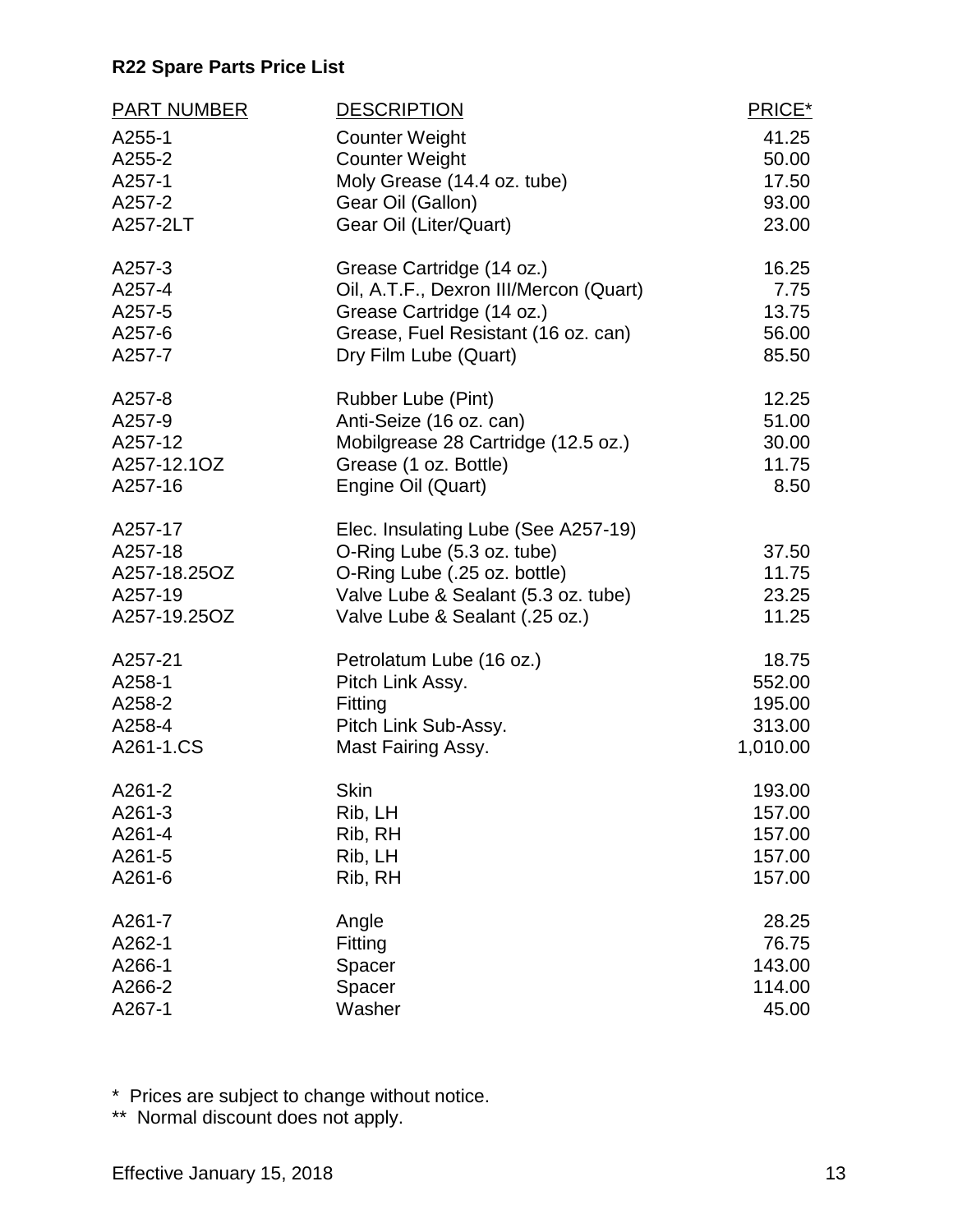| <b>PART NUMBER</b> | <b>DESCRIPTION</b>                       | PRICE*   |
|--------------------|------------------------------------------|----------|
| A270-1             | <b>End Cover</b>                         | 114.00   |
| A273-3             | Window, Cabin Top                        | 125.00   |
| A274-1***          | Windshield, LH, Clear                    | 1,360.00 |
| A274-2***          | Windshield, RH, Clear                    | 1,360.00 |
| A274-3***          | Windshield, LH, Tinted                   | 1,360.00 |
| A274-4***          | Windshield, RH, Tinted                   | 1,360.00 |
| A275-1             | Frame                                    | 194.00   |
| A278-1             | Spacer                                   | 30.50    |
| A284-1             | <b>Bracket</b>                           | 30.50    |
| A286-1             | Doubler, LH & RH                         | 33.25    |
| A286-2             | Doubler, LH & RH                         | 33.25    |
| A287-1             | Panel, LH                                | 53.75    |
| A287-2             | Panel, RH                                | 53.75    |
| A288-1             | Cross Beam, Seat Support, LH             | 43.50    |
| A288-2             | Cross Beam, Seat Support, RH             | 43.50    |
| A290-1             | <b>Drain Valve</b>                       | 55.25    |
| A291-1             | Seat Support Assy., LH                   | 473.00   |
| A291-2             | Seat Support Assy., RH                   | 473.00   |
| A291-7             | Gusset                                   | 21.75    |
| A298-2             | <b>Balance Strip</b>                     | 11.25    |
| A298-3             | <b>Balance Strip</b>                     | 10.50    |
| A300-2             | <b>Tip Cover, MR Blade</b>               | 32.50    |
| A300-3             | <b>Tip Cover, MR Blade</b>               | 58.50    |
| A304-1             | Cap, LH                                  | 21.25    |
| A304-2             | Cap, RH                                  | 109.00   |
| A304-4             | Cap, RH                                  | 38.75    |
| A305-5             | Panel Assy., LH (Also order A305-7 & -8) | 258.00   |
| A305-6             | Panel Assy., RH (Also order A305-7 & -8) | 315.00   |
| A305-7             | Panel Assy., Small                       | 34.75    |
| A305-8             | Panel, Large                             | 19.25    |
| A306-1             | Panel, Upper, RH                         | 132.00   |
| A306-2             | Panel, Lower, RH                         | 37.00    |
| A308-1             | Cover Assy., RH                          | 365.00   |
| A308-6             | Cover Assy.                              | 373.00   |
| A309-1             | Panel Assy., RH                          | 605.00   |

\* Prices are subject to change without notice.

\*\* Normal discount does not apply.

\*\*\* Includes shipping crate.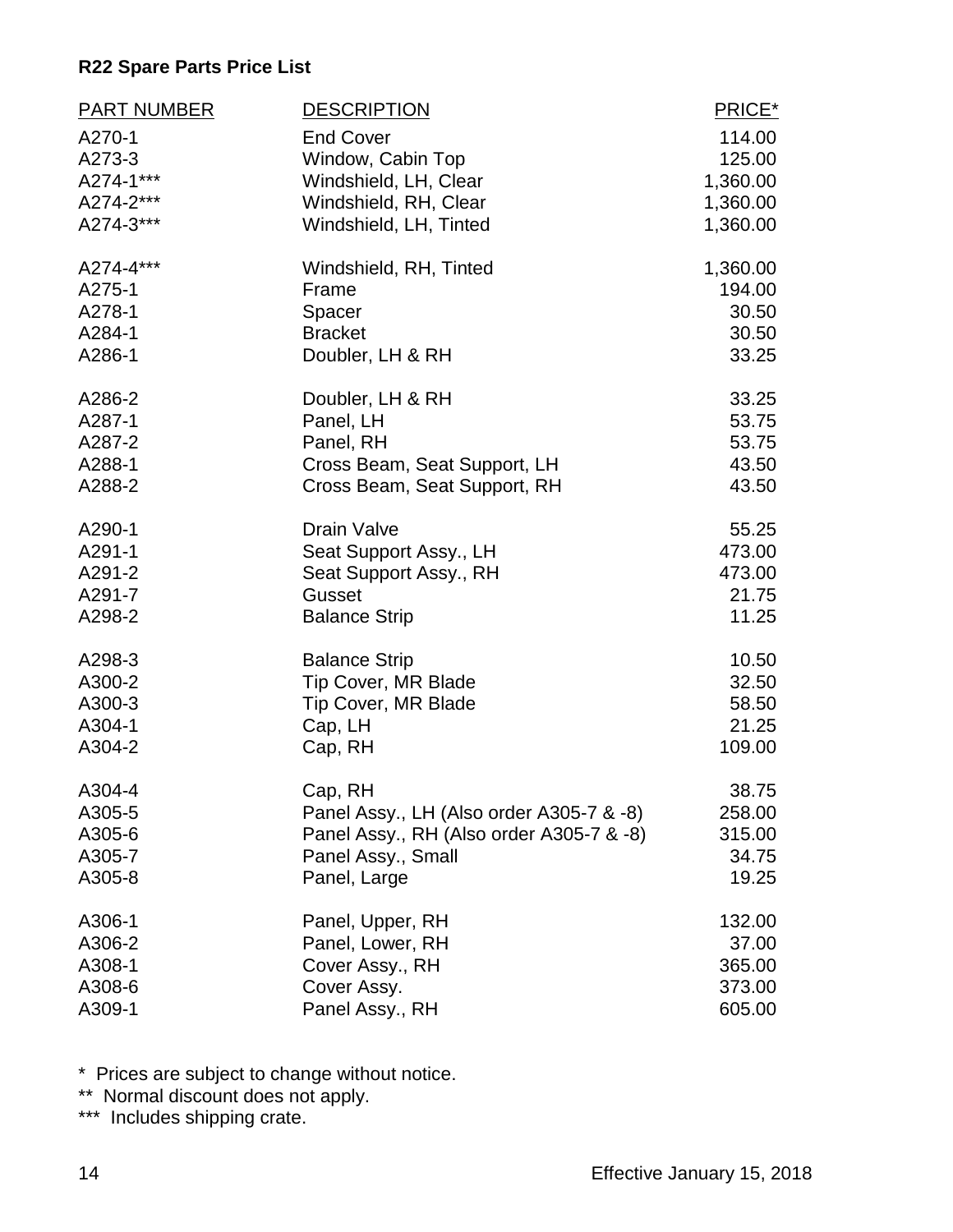| <b>PART NUMBER</b> | <b>DESCRIPTION</b>              | PRICE* |
|--------------------|---------------------------------|--------|
| A309-15            | Panel Assy., RH                 | 605.00 |
| A310-1             | Panel, Upper, LH                | 150.00 |
| A310-2             | Panel, Lower, LH                | 35.50  |
| A311-1             | <b>Bracket</b>                  | 18.75  |
| A312-1             | Cover Assy., LH                 | 348.00 |
| A312-6             | Cover Assy.                     | 348.00 |
| A313-1             | Panel Assy., LH                 | 380.00 |
| A313-7             | Panel Assy., LH                 | 407.00 |
| A313-9             | Panel Assy., O-360 without Hose | 361.00 |
| A315-1             | Support Assy.                   | 195.00 |
| A316-1             | <b>Bellcrank</b>                | 350.00 |
| A317-1             | <b>Bellcrank</b>                | 190.00 |
| A318-1-2           | <b>Bearing Block Set</b>        | 137.00 |
| A319-3             | Torque Tube Assy.               | 441.00 |
| A320-1             | Stick Assy., Cyclic             | 625.00 |
| A321-21            | Tube                            | 136.00 |
| A321-22            | Collar                          | 44.75  |
| A325-1             | Arm                             | 35.75  |
| A327-1             | Overtravel Spring Assy.         | 631.00 |
| A329-1             | Bearing Block Assy.             | 161.00 |
| A331-1             | Bellcrank Assy.                 | 169.00 |
| A332-2             | Lever                           | 75.50  |
| A333-1             | Stop, Collective                | 42.75  |
| A335-1             | <b>Torque Tube</b>              | 24.75  |
| A336-1             | P/P Tube                        | 103.00 |
| A336-2             | P/P Tube                        | 103.00 |
| A337-1             | Jackshaft Assy.                 | 835.00 |
| A339-1             | Spacer                          | 18.25  |
| A340-1             | Spacer                          | 21.25  |
| A341-1             | Spacer                          | 21.25  |
| A343-1             | <b>Strut</b>                    | 50.75  |
| A344-1             | <b>Strut</b>                    | 67.00  |
| A347-5             | Strut Assy.                     | 231.00 |
| A348-1             | Anchor Assy.                    | 405.00 |
| A350-1             | Panel, LH                       | 101.00 |

\* Prices are subject to change without notice.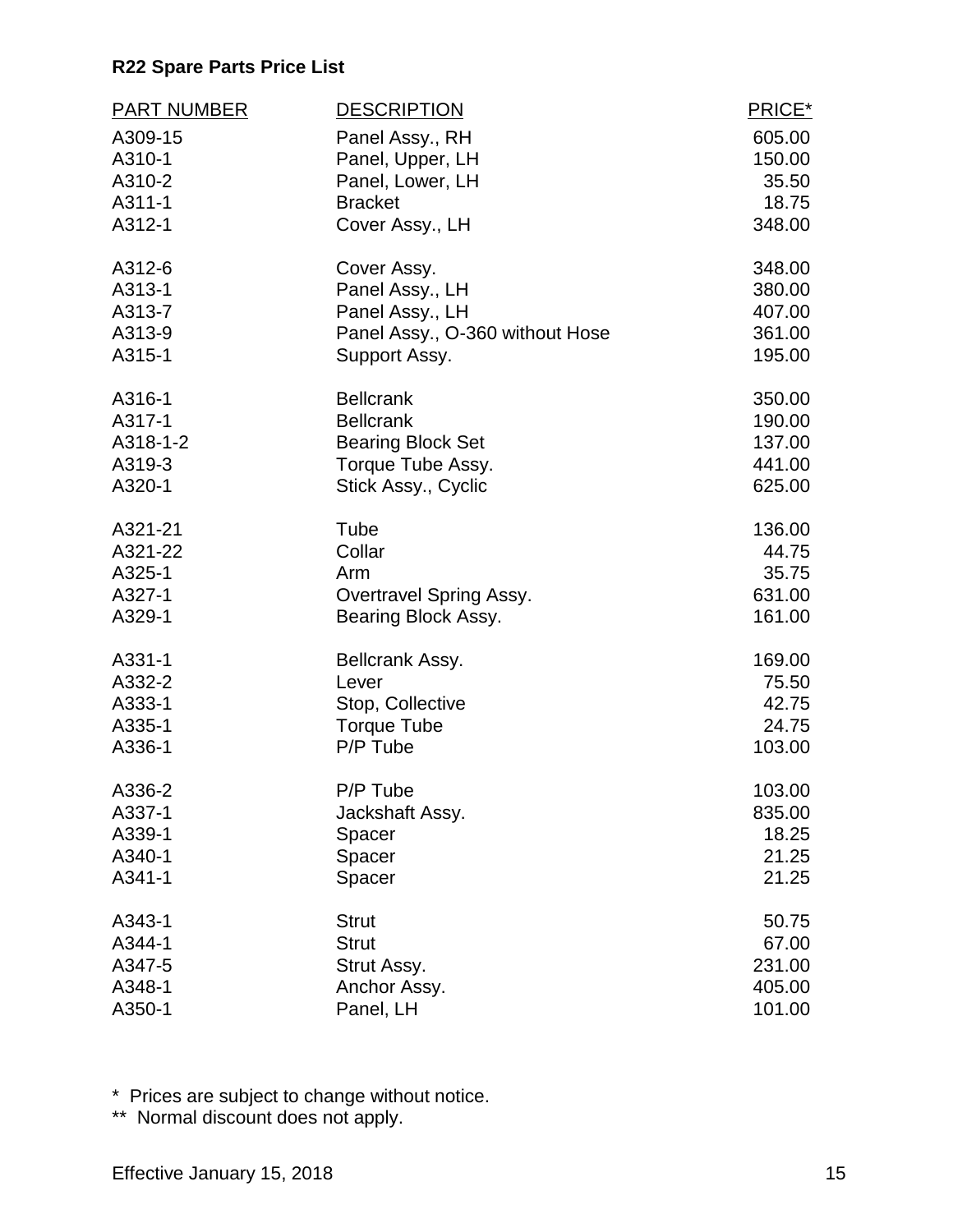| <b>PART NUMBER</b> | <b>DESCRIPTION</b>     | PRICE* |
|--------------------|------------------------|--------|
| A350-4             | Panel, RH              | 101.00 |
| A355-1             | Fillet, Lower, LH & RH | 80.50  |
| A355-3             | Fillet, Upper, LH & RH | 80.50  |
| A356-2             | Hinge                  | 21.50  |
| A359-1             | Support, LH            | 23.25  |
| A359-2             | Support, RH            | 23.25  |
| A363-1             | Cover                  | 33.50  |
| A365-11            | Channel                | 17.25  |
| A366-1             | <b>Stop</b>            | 41.50  |
| A366-2             | <b>Stop</b>            | 41.50  |
| A371-1             | Stiffener, LH          | 29.00  |
| A371-2             | Stiffener, RH          | 29.00  |
| A372-1             | Tube                   | 59.25  |
| A373-3             | Angle, LH              | 19.75  |
| A373-4             | Angle, RH              | 19.75  |
| A378-3             | Panel, LH              | 59.00  |
| A378-4             | Panel, RH              | 59.00  |
| A378-5             | Panel, LH              | 49.50  |
| A378-7             | Stiffener, LH          | 64.00  |
| A378-8             | Stiffener, RH          | 64.00  |
| A378-11            | Stiffener, LH & RH     | 30.25  |
| A378-14            | Panel, RH              | 51.00  |
| A378-15            | Clip Assy.             | 31.25  |
| A378-17            | Panel, Fwd, RH         | 70.50  |
| A379-2             | Receptacle Assy.       | 60.00  |
| A379-5             | Angle                  | 19.50  |
| A379-6             | Angle                  | 20.25  |
| A379-8             | Receptacle Assy.       | 74.00  |
| A384-3             | <b>Stiffener</b>       | 40.75  |
| A391-1             | Doubler                | 21.50  |
| A394-1             | <b>Stiffener</b>       | 24.50  |
| A397-1             | Clip                   | 17.75  |
| A397-2             | Plate                  | 15.50  |
| A401-2             | Cover                  | 21.50  |
| A402-1             | Angle                  | 10.75  |

\* Prices are subject to change without notice.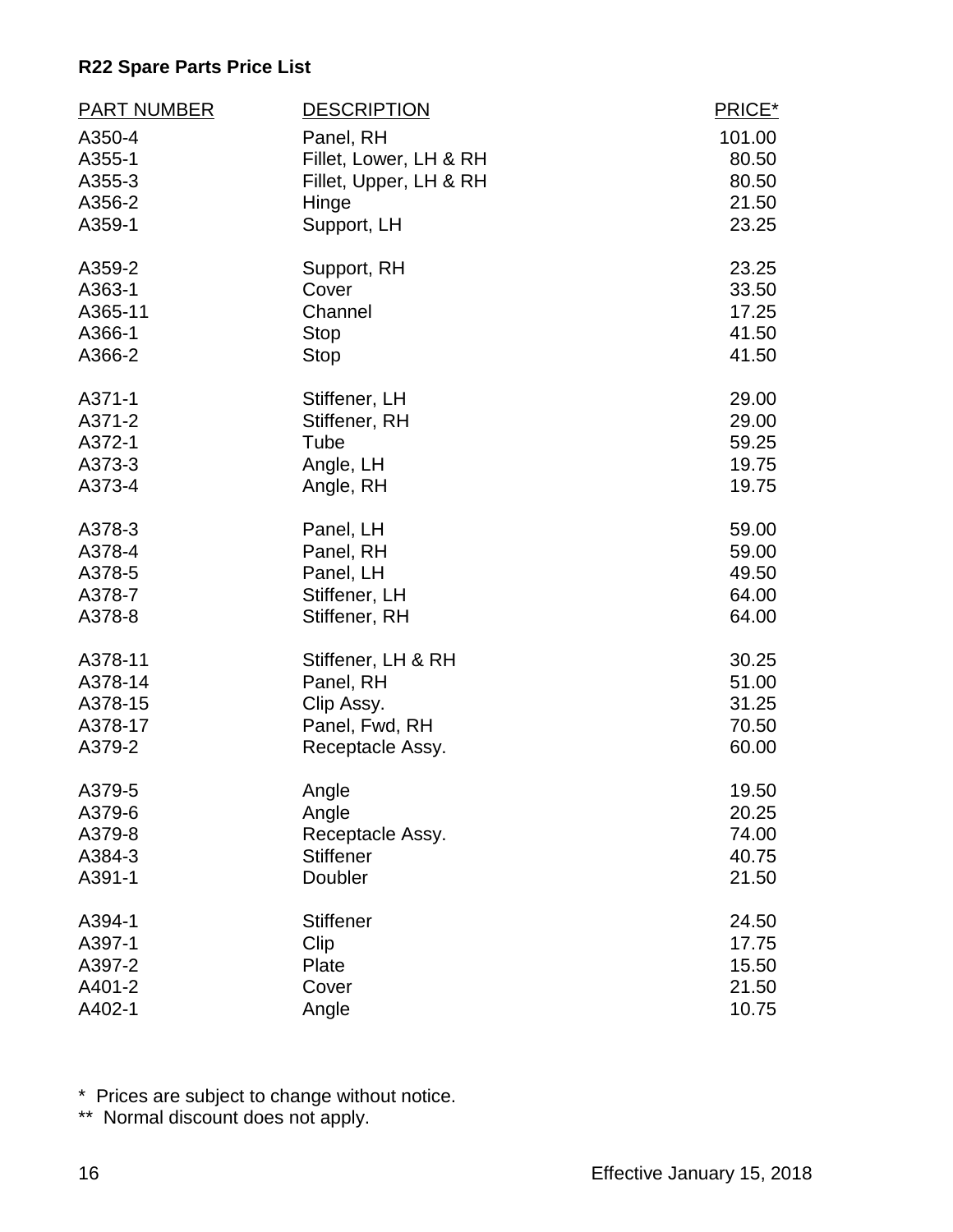| <b>PART NUMBER</b> | <b>DESCRIPTION</b>     | PRICE*         |
|--------------------|------------------------|----------------|
| A406-3             | Angle, LH              | 27.25          |
| A406-4             | Angle, RH              | 27.25          |
| A406-9             | <b>Beam</b>            | 16.00          |
| A407-1             | Floor Beam Assy.       | 154.00         |
| A407-3             | Angle, LH              | 24.75          |
| A407-4             | Angle, RH              | 24.75          |
| A407-5             | Angle, Center          | 12.00          |
| A408-1             | <b>Beam</b>            | 28.25          |
| A408-2             | <b>Beam</b>            | 28.25          |
| A409-1             | Angle                  | 12.00          |
| A409-2             | Angle                  | 14.25          |
| A410-1             | Channel, LH            | 27.25          |
| A410-2             | Channel, RH            | 27.25          |
| A411-1<br>A412-1   | <b>Splice</b><br>Cover | 10.50<br>13.75 |
|                    |                        |                |
| A414-1             | Angle, LH              | 19.75          |
| A414-2             | Angle, RH              | 19.75          |
| A414-3             | Angle, LH & RH         | 13.75          |
| A415-1             | Doubler                | 18.75          |
| A417-1             | Doubler                | 12.75          |
| A417-2             | Doubler                | 12.75          |
| A419-1             | <b>Strip</b>           | 23.25          |
| A419-2             | <b>Strip</b>           | 20.25          |
| A422-1             | Angle                  | 12.00          |
| A425-3             | Vent Door, LH          | 60.75          |
| A425-4             | Vent Door, RH          | 60.75          |
| A425-7             | Arm                    | 6.00           |
| A425-8             | Hinge                  | 16.00          |
| A425-9             | Clip, Lower            | 22.25          |
| A425-10            | Clip, Upper            | 22.25          |
| A425-13            | Angle                  | 20.25          |
| A425-20            | Arm Assy., LH          | 231.00         |
| A425-21            | Arm Assy., RH          | 231.00         |
| A426-5             | Cap                    | 86.00          |
| A426-6             | Cap                    | 105.00         |

\* Prices are subject to change without notice.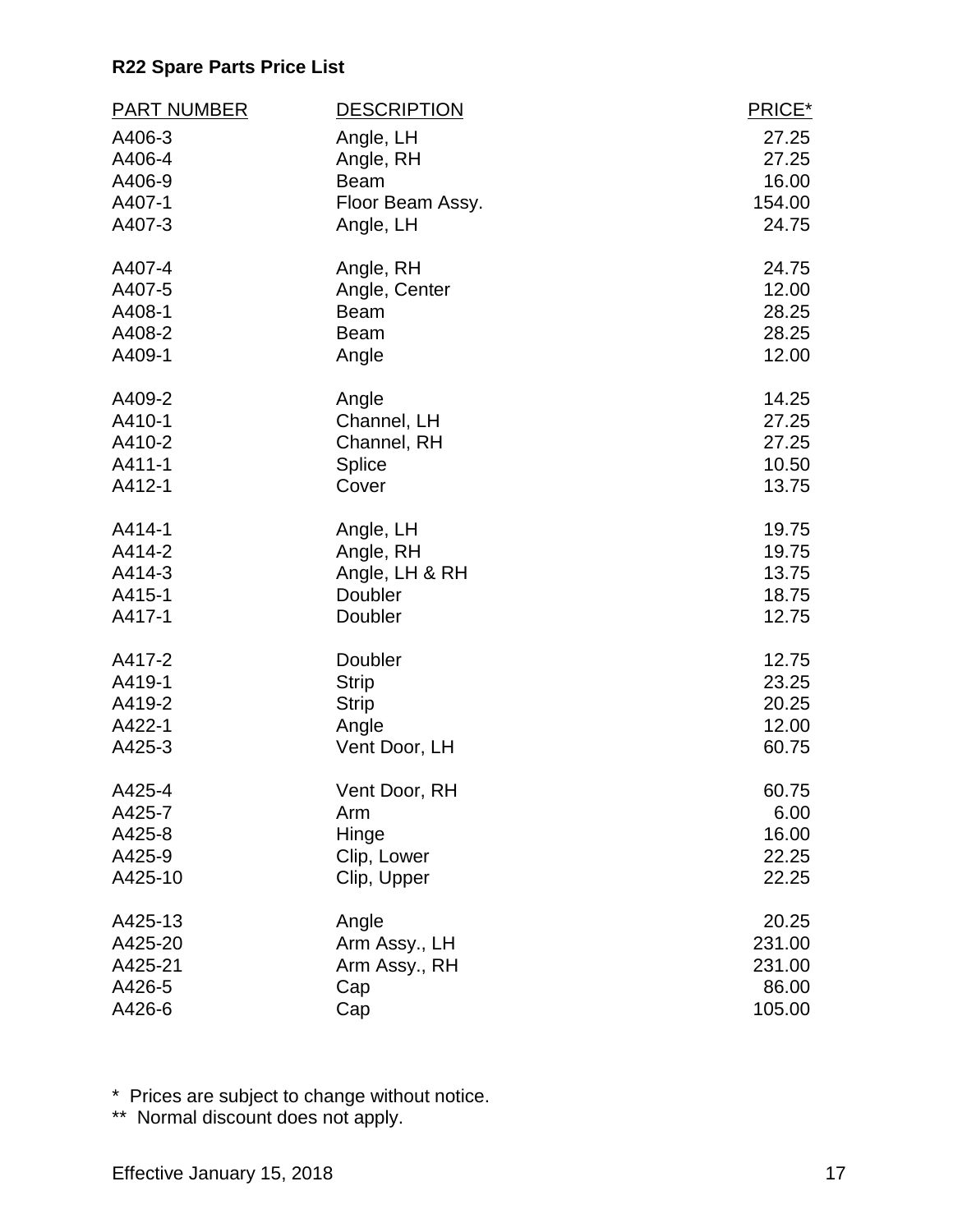| <b>PART NUMBER</b> | <b>DESCRIPTION</b>                           | PRICE* |
|--------------------|----------------------------------------------|--------|
| A428-1             | Rod                                          | 21.75  |
| A429-3             | Spring, Collective                           | 64.00  |
| A429-5             | Spring, Collective                           | 57.00  |
| A429-8             | Spring, Collective                           | 92.50  |
| A430-2             | Tube, Short                                  | 31.50  |
|                    |                                              |        |
| A431-1             | Knob                                         | 4.75   |
| A432-1             | Guide Assy., P/P Tube (See B439-1 or KI-130) |        |
| A437-2             | Tab                                          | 15.75  |
| A444-1             | Cover Assy.                                  | 126.00 |
| A444-7             | Cover Assy.                                  | 91.75  |
| A444-9             | Cover Assy.                                  | 88.50  |
| A444-11            | Cover Assy.                                  | 92.50  |
| A444-13            | Cover Assy.                                  | 92.50  |
| A445-2             | Cover                                        | 53.00  |
| A448-1             | <b>Bus Bar</b>                               | 23.75  |
|                    |                                              |        |
| A448-3             | <b>Bus Bar</b>                               | 12.50  |
| A448-4             | <b>Bus Bar</b>                               | 15.00  |
| A448-5             | <b>Bus Bar</b>                               | 25.50  |
| A448-8             | <b>Bus Bar</b>                               | 24.00  |
| A448-9             | <b>Bus Bar</b>                               | 19.75  |
| A448-10            | <b>Bus Bar</b>                               | 14.25  |
| A448-14            | <b>Bus Bar</b>                               | 28.75  |
|                    |                                              |        |
| A448-15<br>A448-18 | <b>Bus Bar</b>                               | 19.75  |
|                    | <b>Bus Bar</b>                               | 16.50  |
| A449-1             | Cover Assy., Outboard                        | 75.00  |
| A453-1             | Plate                                        | 5.00   |
| A454-1             | Support                                      | 24.50  |
| A455-1             | Plug                                         | 38.00  |
| A456-1             | Drain                                        | 29.25  |
| A457-1             | Tee                                          | 6.25   |
| A457-4             | Elbow                                        | 1.80   |
| A457-14            | Connector                                    | 9.00   |
| A458-1             | Drain                                        | 112.00 |
| A462-1             | Fitting                                      | 15.50  |
| A462-4             |                                              |        |
|                    | Fitting                                      | 15.50  |

\* Prices are subject to change without notice.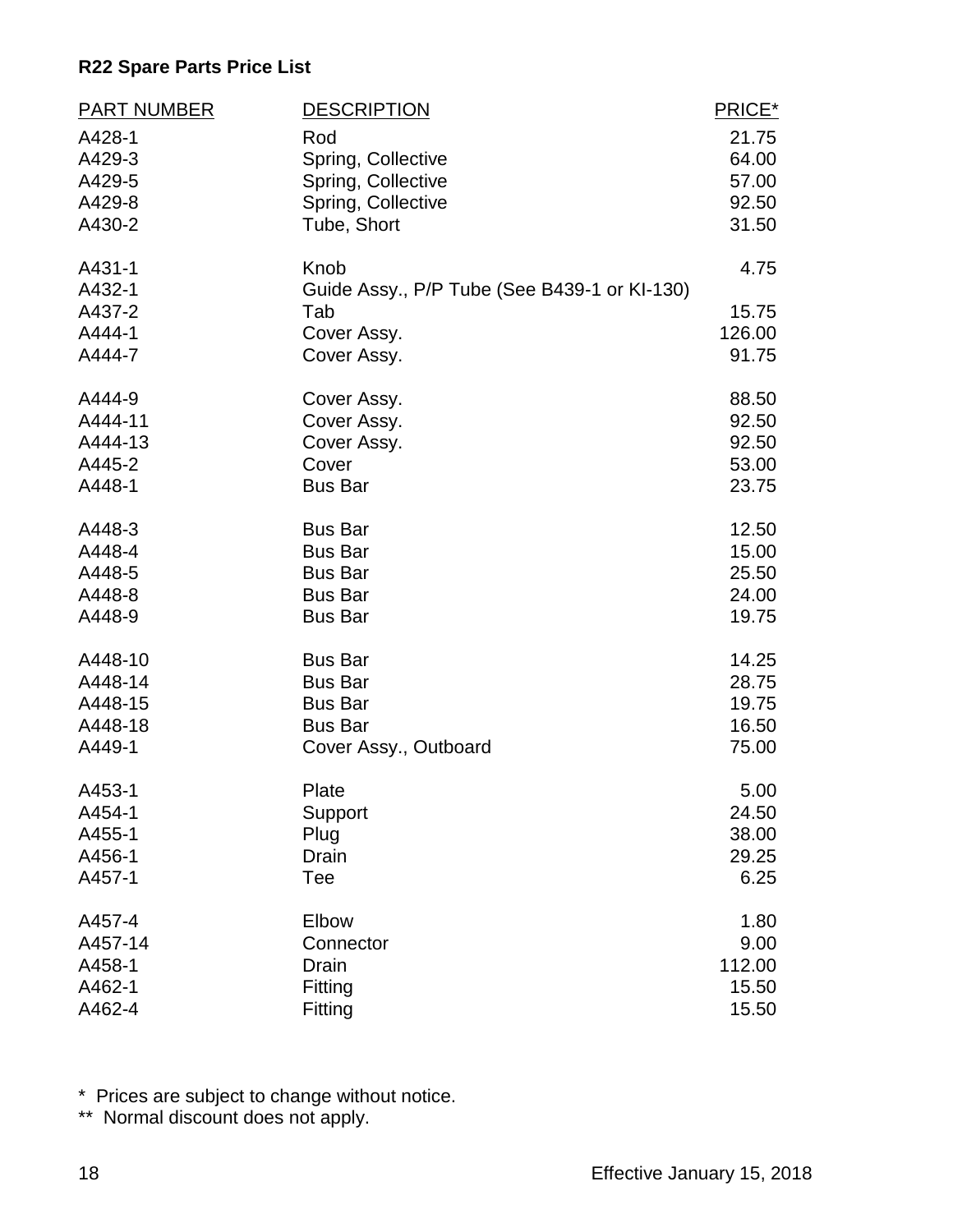| <b>PART NUMBER</b> | <b>DESCRIPTION</b>                    | PRICE* |
|--------------------|---------------------------------------|--------|
| A465-4             | Panel Assy.                           | 64.50  |
| A469-1***          | Carpet Assy., Fwd, LH                 | 157.00 |
| A469-2***          | Carpet Assy., Fwd, RH                 | 160.00 |
| A469-3***          | Carpet Assy., Aft, LH                 | 107.00 |
| A469-4***          | Carpet Assy., Aft, RH                 | 102.00 |
|                    |                                       |        |
| A469-9             | Scuff Plate Assy., LH                 | 29.00  |
| A469-10            | Scuff Plate Assy., RH                 | 31.00  |
| A469-11***         | Carpet, LH                            | 49.00  |
| A469-12***         | Carpet, RH                            | 49.00  |
| A469-13***         | Carpet, LH                            | 26.00  |
| A469-14***         | Carpet, RH                            | 54.50  |
| A469-18***         | Carpet Assy., Aft, LH (S/N 0333 & on) | 91.75  |
| A469-23***         | Carpet, RH, with Heater               | 208.00 |
| A469-24            | Scuff Plate Assy., RH, with Heater    | 38.25  |
| A469-27***         | Carpet, RH, with Fwd Heater           | 108.00 |
| A469-29***         | Carpet Assy., Fwd, LH                 | 179.00 |
| A469-31***         | Carpet Assy., Fwd, LH                 | 116.00 |
| A469-32***         | Carpet Assy., Fwd, RH                 | 116.00 |
| A469-33***         | Carpet Assy., Fwd, LH, with Heater    | 134.00 |
| A469-34***         | Carpet Assy., Fwd, RH, with Heater    | 125.00 |
| A470-1             | <b>Skid Tube</b>                      | 124.00 |
| A473-1             | Guard                                 | 40.50  |
| A475-2             | Cover                                 | 35.00  |
| A475-3             | Retainer                              | 22.25  |
| A475-4             | Spacer                                | 22.25  |
|                    |                                       |        |
| A475-5             | Retainer                              | 10.75  |
| A478-1             | <b>Spring Washer</b>                  | 7.25   |
| A479-1             | Plate Assy.                           | 31.00  |
| A479-2             | Ring                                  | 9.75   |
| A480-1             | Boot, Swashplate                      | 37.75  |
| A481-2             | Bracket, Upper                        | 42.00  |
| A482-1             | Switch Assy.                          | 85.75  |
| A483-1             | Knob                                  | 28.25  |
| A484-3             | Plate                                 | 6.75   |
| A485-2             | Mount, Limit Switch                   | 24.00  |

\* Prices are subject to change without notice.

\*\* Normal discount does not apply.

\*\*\* Please specify color.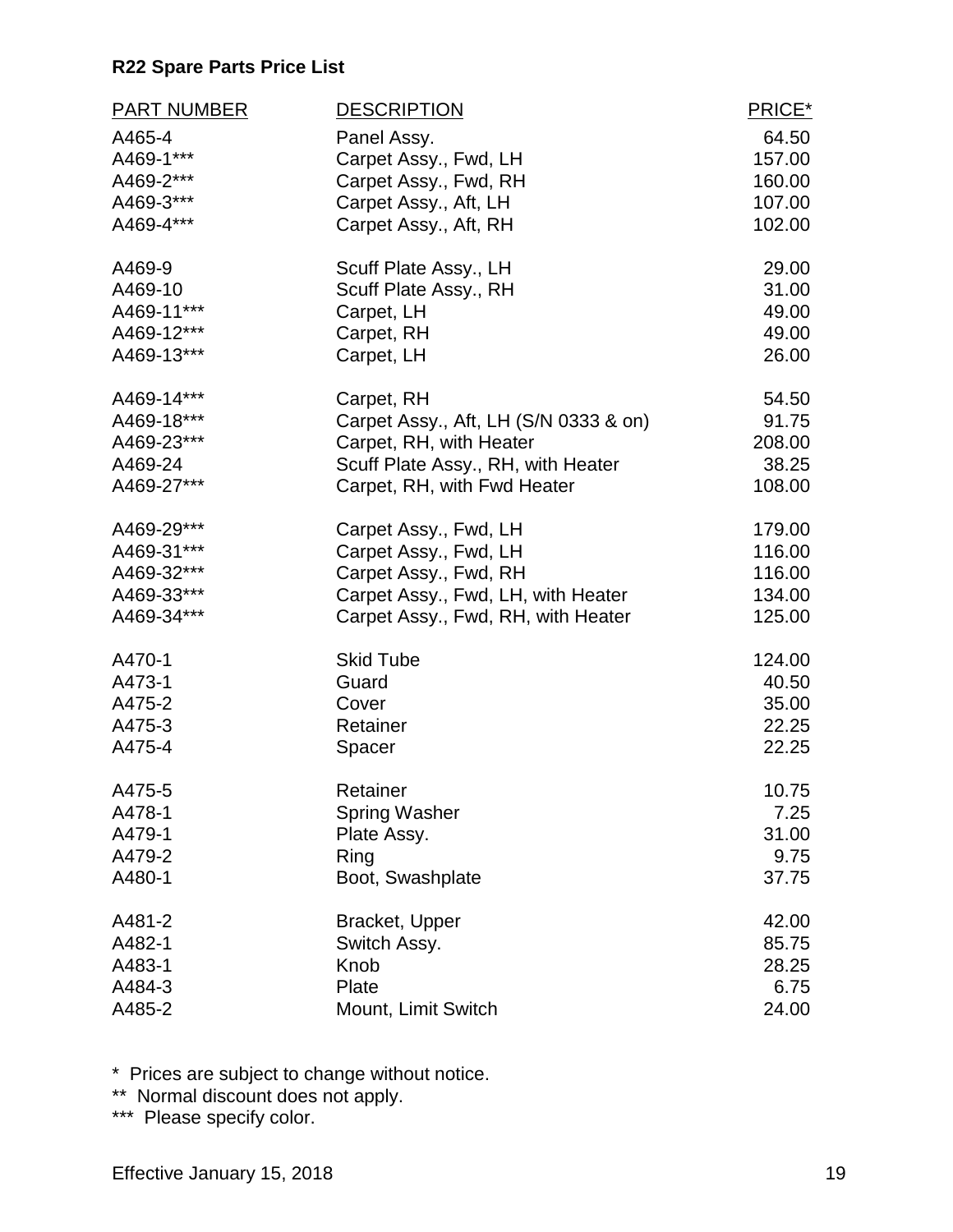| <b>PART NUMBER</b> | <b>DESCRIPTION</b>                 | PRICE*   |
|--------------------|------------------------------------|----------|
| A486-1             | <b>Screw</b>                       | 18.50    |
| A486-2             | <b>Screw</b>                       | 10.75    |
| A486-4             | <b>Screw</b>                       | 16.00    |
| A487-1             | Retainer, Straight                 | 6.75     |
| A487-2             | Retainer, Bent                     | 10.75    |
| A490-2             | Panel                              | 37.75    |
| A490-3             | Panel                              | 37.75    |
| A490-4             | Panel                              | 37.75    |
| A493-1             | Sheave, Lower                      | 2,890.00 |
| A494-1             | Shaft                              | 72.50    |
| A496-2             | Plate                              | 21.75    |
| A496-3             | Plate                              | 20.75    |
| A497-1             | Washer                             | 30.75    |
| A498-1             | Rod End                            | 71.50    |
| A499-2             | Knob, Cyclic Friction              | 30.75    |
| A510-1             | <b>Scissor</b>                     | 35.00    |
| A516-1             | Hinge, Air Box                     | 16.00    |
| A518-1             | Cover Assy.                        | 27.00    |
| A518-2             | Cover Assy.                        | 27.25    |
| A519-1             | Shield                             | 85.00    |
| A521-1             | Switch Assy.                       | 249.00   |
| A521-3             | Switch Assy.                       | 299.00   |
| A522-1             | Control Cable, Vent Air            | 46.00    |
| A522-2             | Control Cable, Carb. Heat          | 38.75    |
| A522-4             | Control Cable, Cabin Heat          | 47.50    |
| A522-12            | <b>Control Cable, Mixture</b>      | 97.25    |
| A525-1             | Support, Landing Light             | 202.00   |
| A526-1             | Retainer, Landing Light            | 272.00   |
| A529-1             | Mount Assy., Tail Light            | 164.00   |
| A537-5             | Block, LH                          | 16.25    |
| A537-6             | Block, RH                          | 16.25    |
| A540-14            | Box Assy., Battery                 | 455.00   |
| A550-1             | Sender, Fuel Level                 | 405.00   |
| A552-1             | Catch, Door Handle (S/N 0001-0229) | 36.75    |
| A553-1             | <b>Block</b>                       | 75.25    |

\* Prices are subject to change without notice.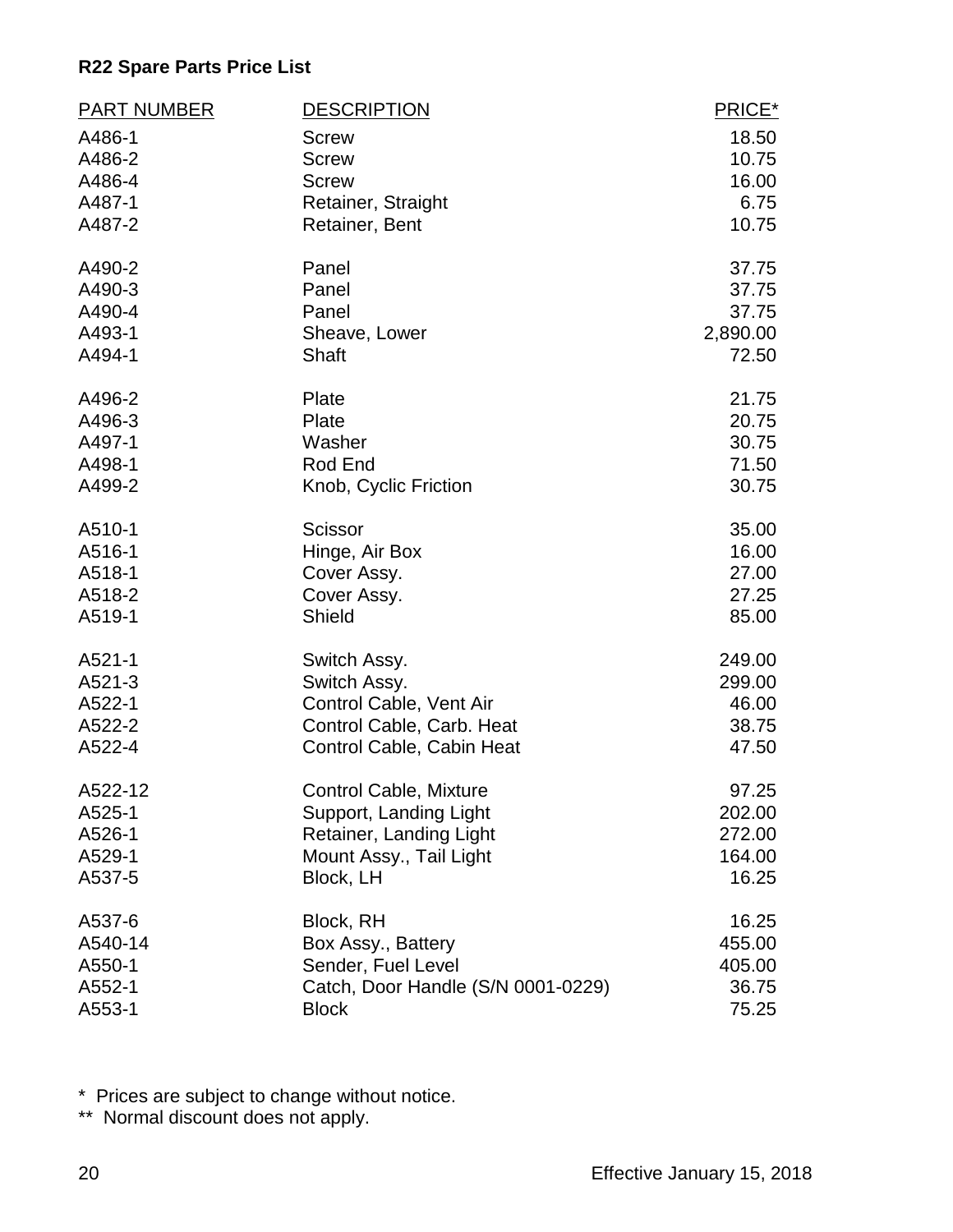| <b>PART NUMBER</b> | <b>DESCRIPTION</b>           | PRICE* |
|--------------------|------------------------------|--------|
| A553-2             | <b>Block</b>                 | 75.25  |
| A554-1             | Clip                         | 22.50  |
| A555-1             | Plate                        | 12.75  |
| A556-1             | Door Lock, Set               | 24.00  |
| A557-1             | Angle Assy.                  | 82.00  |
| A557-3             | Angle Assy.                  | 73.25  |
| A558-1             | Cover, Tailcone, Transparent | 13.75  |
| A559-1             | Spacer                       | 21.75  |
| A562-1             | <b>Slider Valve</b>          | 19.75  |
| A568-1             | Scoop Assy., Large           | 150.00 |
| A568-2             | Scoop Assy., Small           | 129.00 |
| A568-3             | Angle                        | 24.75  |
| A568-4             | Angle                        | 24.75  |
| A568-5             | <b>Sheet</b>                 | 32.75  |
| A568-9             | Angle                        | 23.75  |
| A569-5             | Warning Unit Assy., Low RPM  | 672.00 |
| A570-1             | Low Voltage Indicator        | 315.00 |
| A571-1             | Fitting Assy.                | 54.25  |
| A572-3             | Warning Light Assy.          | 53.25  |
| A574-2             | Support                      | 208.00 |
| A575-1             | Stringer                     | 45.75  |
| A576-1             | Doubler                      | 18.00  |
| A579-1             | Inlet                        | 77.25  |
| A580-1             | Guard                        | 42.00  |
| A580-2             | Guard                        | 54.00  |
| A581-1             | Arm                          | 105.00 |
| A582-1             | Plate                        | 16.75  |
| A583-1             | Cap                          | 43.50  |
| A583-2             | Cap                          | 54.00  |
| A584-1             | Support                      | 41.50  |
| A585-2             | <b>Shaft</b>                 | 119.00 |
| A586-2             | Fork                         | 52.25  |
| A587-2             | <b>Stem</b>                  | 35.50  |
| A587-3             | <b>Stem</b>                  | 46.00  |
| A587-4             | <b>Stem</b>                  | 45.00  |

\* Prices are subject to change without notice.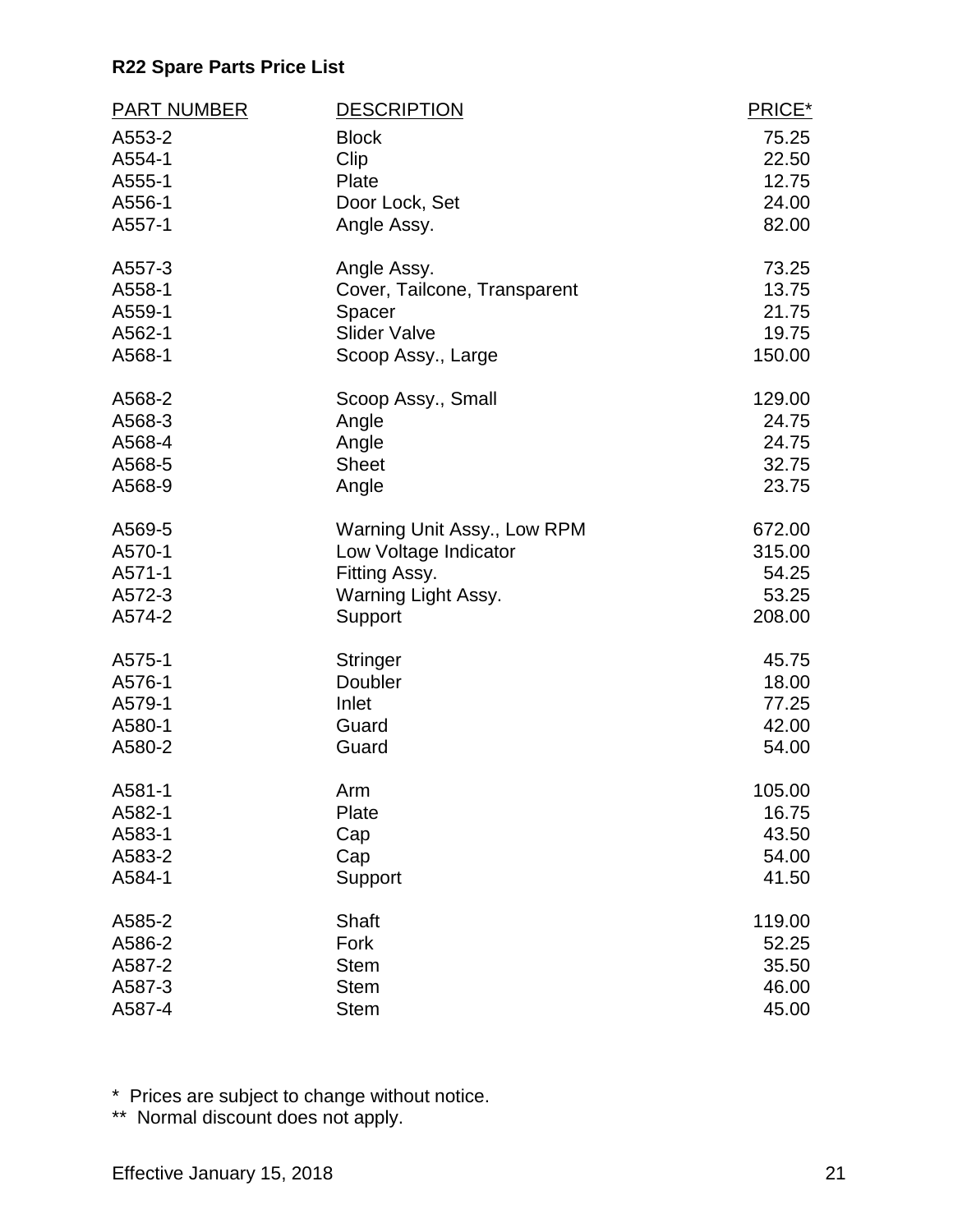| <b>PART NUMBER</b> | <b>DESCRIPTION</b>                    | PRICE*   |
|--------------------|---------------------------------------|----------|
| A588-1             | Spacer                                | 17.75    |
| A589-1             | <b>Guide Cycling Spring</b>           | 12.25    |
| A590-1             | Cover Plate, DME                      | 55.75    |
| A594-1             | Tab                                   | 9.50     |
| A595-1             | Seal                                  | 42.00    |
| A595-2             | Seal                                  | 42.00    |
| A596-1             | Elbow Fitting (Includes nut)          | 10.00    |
| A597-1             | Cover                                 | 11.50    |
| A599-1             | Airspeed Indicator                    | 759.00** |
| A600-1             | <b>Manifold Pressure Gauge</b>        | 730.00   |
| A600-2             | <b>Manifold Pressure Gauge</b>        | 730.00   |
| A600-3             | <b>Manifold Pressure Gauge</b>        | 730.00   |
| A600-5             | <b>Manifold Pressure Gauge</b>        | 730.00   |
| A601-1             | Grip                                  | 5.00     |
| A601-2             | Grip                                  | 6.50     |
| A601-5             | Grip                                  | 3.25     |
| A602-1             | Rate of Climb Indicator               | 595.00   |
| A602-2             | Rate of Climb Indicator, IVSI         | 1,960.00 |
| A604-2             | Carb. Air Temperature Gauge           | 674.00   |
| A606-1             | Cover                                 | 156.00   |
| A607-1             | Support (See A607-3)                  |          |
| A607-2             | Cam                                   | 7.25     |
| A607-3             | Support Assy.                         | 44.75    |
| A610-1             | <b>Filler Vent Plug</b>               | 124.00   |
| A613-1             | Altimeter, in. Hg                     | 1,040.00 |
| A613-2             | Altimeter, Mil.                       | 1,040.00 |
| A613-4             | Altimeter, Meters MB                  | 2,060.00 |
| A615-1             | Gasket, Carb. Air Box                 | 16.00    |
| A618-1             | Spring, Cyclic                        | 22.50    |
| A618-2             | Spring, Cyclic                        | 19.50    |
| A623-1             | Inlet                                 | 48.75    |
| A623-2             | Outlet                                | 241.00   |
| A625-1             | Box                                   | 76.75    |
| A627-1             | Inlet                                 | 111.00   |
| A628-4             | Connector Assy. (See A628-6 & F628-8) | 395.00   |

\* Prices are subject to change without notice.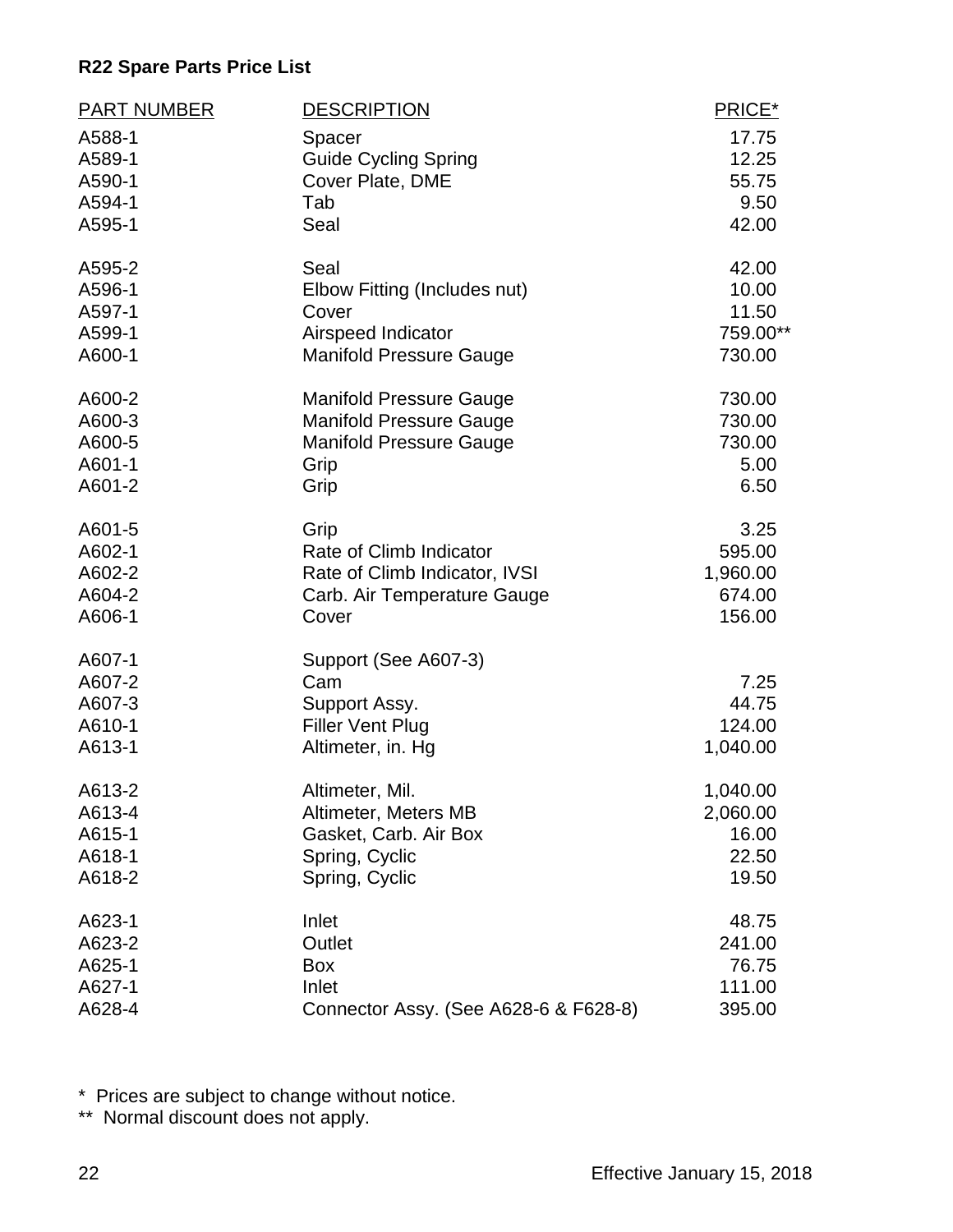| <b>PART NUMBER</b> | <b>DESCRIPTION</b>                   | PRICE*   |
|--------------------|--------------------------------------|----------|
| A628-5             | Buckle Assy. (See F628-8)            |          |
| A628-6             | Connector Assy.                      | 557.00   |
| A629-1             | Spacer                               | 46.00    |
| A630-1             | Cover                                | 58.75    |
| A631-1             | Cover                                | 71.25    |
| A636-1             | Support                              | 40.50    |
| A636-2             | Support                              | 55.75    |
| A640-1             | Screen                               | 25.25    |
| A640-2             | Screen                               | 30.00    |
| A641-7             | Face                                 | 142.00   |
| A641-8             | Face                                 | 142.00   |
| A641-9             | Face                                 | 142.00   |
| A641-10            | Face                                 | 142.00   |
| A641-11            | Face                                 | 142.00   |
| A643-2             | Blower Assy.                         | 2,570.00 |
| A644-2             | Support                              | 65.50    |
| A645-1             | Clip                                 | 16.75    |
| A647-2             | <b>Ball Bearing</b>                  | 46.50    |
| A648-1             | <b>Bearing</b>                       | 142.00   |
| A648-3             | <b>Bearing</b>                       | 166.00   |
| A650-3             | Fitting, MRGB Mount                  | 271.00   |
| A653-1             | Mount                                | 36.25    |
| A654-1             | Decal, "Fuel 80/87 Min"              | 7.75     |
| A654-2             | Decal, "Caution Do Not Exceed"       | 9.00     |
| A654-3             | Decal, "Danger" Arrow, TR            | 4.75     |
| A654-4             | Decal, "Weight of Battery"           | 6.00     |
| A654-6             | Decal, "Throttle Open"               | 4.75     |
| A654-7             | Decal, "Friction Increase" Coll.     | 1.85     |
| A654-8             | Decal, "Latch" Door                  | 1.85     |
| A654-9             | Decal, "Open" Inside LH Door         | 1.85     |
| A654-10            | Decal, "Open" Inside RH Door         | 1.85     |
| A654-11            | Decal, "Open" Outside RH Door        | 1.85     |
| A654-12            | Decal, "Open" Outside LH Door        | 1.85     |
| A654-13            | Decal, "Off" Fuel, Heater, Spotlight | 7.25     |
| A654-14            | Decal, "DME"                         | 46.00    |

\* Prices are subject to change without notice.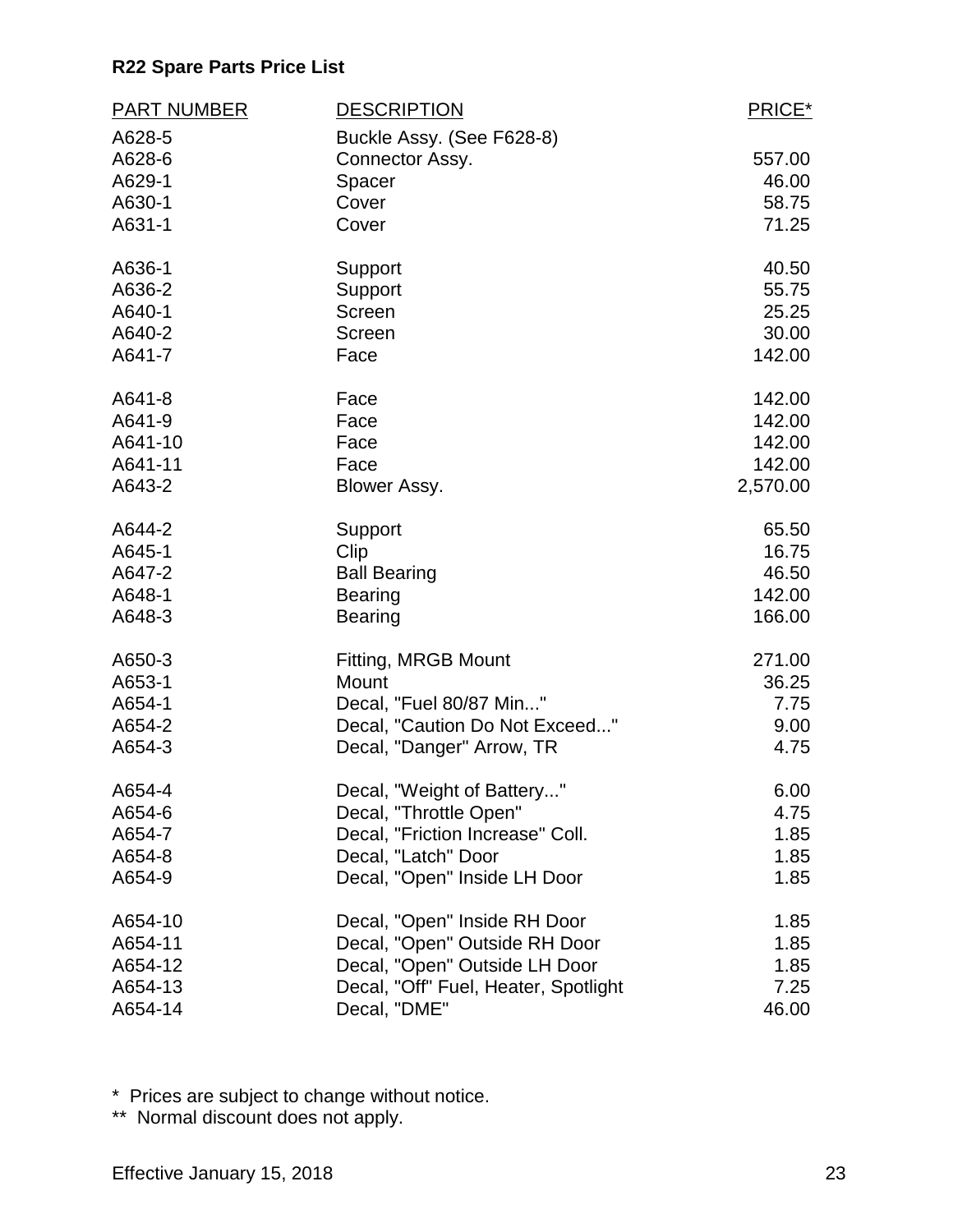| <b>PART NUMBER</b> | <b>DESCRIPTION</b>                  | PRICE* |
|--------------------|-------------------------------------|--------|
| A654-15            | Decal, "On" Fuel, Heater, Spotlight | 2.50   |
| A654-16            | Decal, "Headset"                    | 1.20   |
| A654-18            | Decal, "Level Here"                 | 1.90   |
| A654-19            | Decal, "No Step"                    | 1.75   |
| A654-21            | Decal, "No Stowage Keep Area Clear" | 2.85   |
| A654-23            | Decal (See F654-14)                 |        |
| A654-24            | Decal, "Danger Hot Exhaust"         | 9.75   |
| A654-25            | Decal, "Never Pull Down Push Up"    | 1.50   |
| A654-30            | Decal, "Step Here"                  | 2.75   |
| A654-37            | Decal, "R22 Robinson Helicopter"    | 3.25   |
| A654-38            | Decal, "Push To Open"               | 3.00   |
| A654-40            | Decal, "Fuel 91/96 Min. Grade"      | 8.75   |
| A654-41            | Decal, MAP Limits, R22 HP & Alpha   | 25.00  |
| A654-43            | Decal, "Solo From Right Seat Only"  | 6.75   |
| A654-44            | Decal, "Tip Weights Installed"      | 1.30   |
| A654-45            | Decal, "Fuel Control Guard"         | 1.85   |
| A654-50            | Decal, "L" Removable Left Pedal     | 11.00  |
| A654-51            | Decal, "R" Removable Right Pedal    | 11.00  |
| A654-52            | Decal, "Release Brake Before Start" | 1.35   |
| A654-53            | Decal, "Brake"                      | 19.50  |
| A654-55            | Decal, "Caution: For Tiedown Only"  | 26.50  |
| A654-56            | Decal (See F654-14)                 |        |
| A654-57            | Decal, "Aux Fuel 91/96 Min. Grade"  | 7.25   |
| A654-61            | Decal, "Without Floats Installed"   | 29.50  |
| A654-63            | Decal, "Rt. Trim Adj. Increase"     | 4.25   |
| A654-64            | Decal, MAP Limits, R22 Beta         | 5.75   |
| A654-65            | Decal, MAP Limits, R22 Mariner      | 16.75  |
| A654-66            | Decal, "Caution Below 18" MP"       | 9.75   |
| A654-69            | Decal, "Altitude Encoder Installed" | 2.20   |
| A654-70            | Decal, "Gov"                        | 1.45   |
| A654-75            | Decal, "Fuel 80/87 Min. Grade"      | 7.75   |
| A654-76            | Decal, "Fuel 91/96 Min. Grade"      | 8.75   |
| A654-77            | Decal, "Aux Fuel 91/96 Min. Grade"  | 7.25   |
| A654-79            | Decal, "Gov Off/On, Throttle"       | 3.25   |
| A654-80            | Decal, "Danger" Stabilizer          | 5.75   |

\* Prices are subject to change without notice.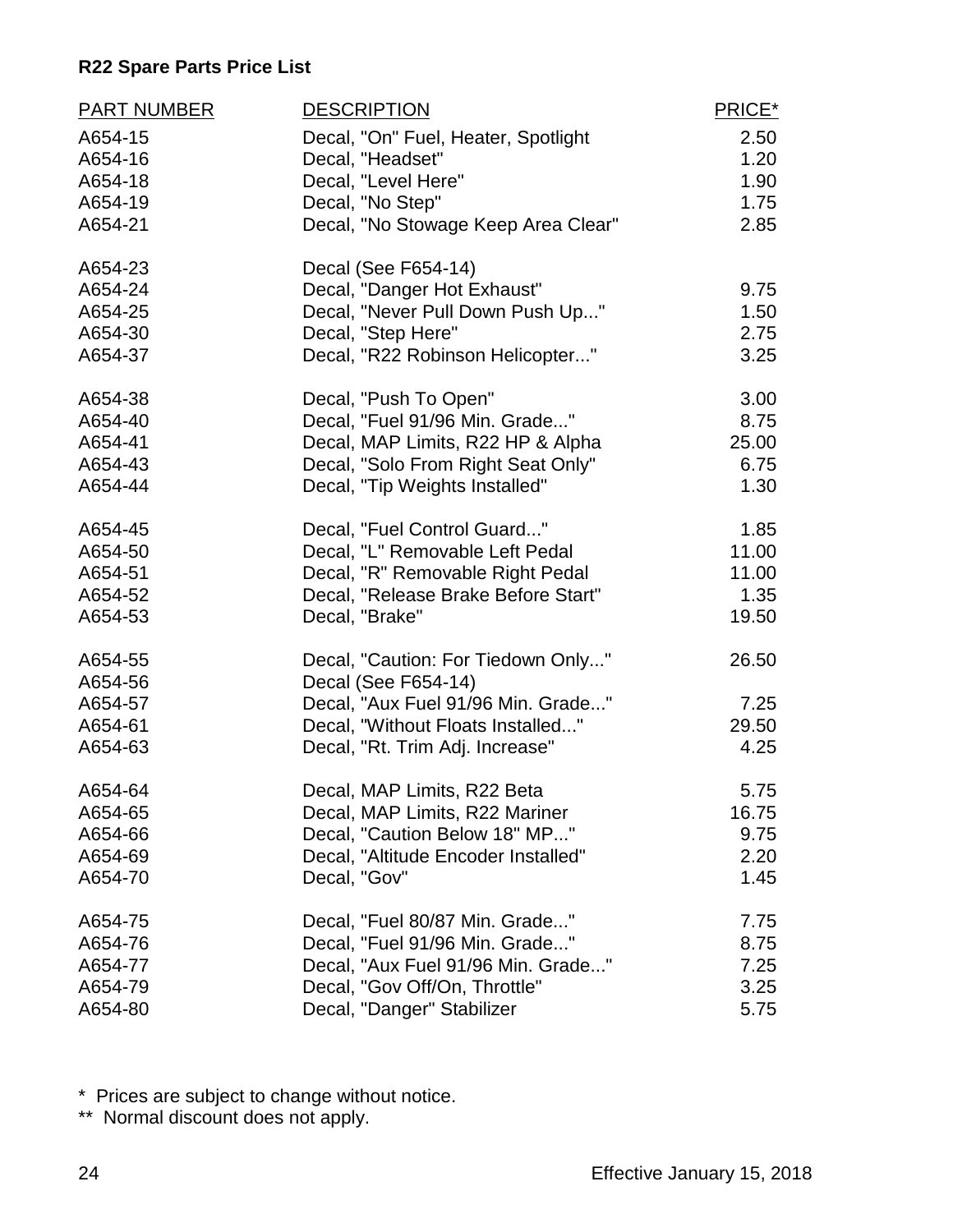| <b>PART NUMBER</b> | <b>DESCRIPTION</b>                       | PRICE*          |
|--------------------|------------------------------------------|-----------------|
| A654-81            | Decal, "Warning: Grip Firmly"            | 1.55            |
| A654-83            | Decal, "Low-G Pushovers Prohibited"      | 7.00            |
| A654-85            | Decal, "Danger Tail Rotor"               | 5.50            |
| A654-86            | Decal, "Transmit"                        | 1.85            |
| A654-87            | Decal, "Com 1"                           | 23.75           |
| A654-88            | Decal, "Com 2"                           | 1.35            |
| A654-89            | Decal, "Gov Off"                         | 7.75            |
| A654-90            | Decal, MAP Limits                        | 10.25           |
| A654-91<br>A654-93 | Decal, MAP Limits                        | 28.75<br>6.50   |
|                    | Decal, "Caution Hold Tube"               |                 |
| A655-1             | <b>Time Delay</b>                        | 204.00          |
| A656-1             | Sleeve                                   | 37.00           |
| A657-1<br>A661-1   | <b>Nut</b>                               | 43.50           |
| A662-1             | Ignition Switch<br><b>Bracket</b>        | 495.00<br>29.50 |
|                    |                                          |                 |
| A662-2             | <b>Bracket</b>                           | 29.50           |
| A662-3             | <b>Bracket</b>                           | 29.50           |
| A662-4             | <b>Bracket</b>                           | 29.50           |
| A663-1             | Plate                                    | 42.50           |
| A663-2             | Plate                                    | 40.75           |
| A665-1             | <b>Restraint Assy.</b>                   | 64.25           |
| A665-3             | Scupper                                  | 31.50           |
| A666-1             | Gascolator                               | 306.00          |
| A667-5<br>A667-6   | Skid Shoe, Straight<br>Skid Shoe, Curved | 94.50<br>98.25  |
|                    |                                          |                 |
| A668-1             | Doubler                                  | 14.25           |
| A669-3             | Doubler                                  | 42.75           |
| A670-1             | Valve, Fuel Shut-Off                     | 629.00          |
| A670-2<br>A676-1   | Handle (See A670-1)<br>Cover             | 16.25           |
|                    |                                          |                 |
| A677-4             | Boot, Cyclic Stick                       | 55.50           |
| A678-1             | Boot Assy., Collective                   | 23.75           |
| A680-1             | Ring                                     | 15.50           |
| A680-2             | Ring                                     | 15.00           |
| A684-1             | <b>Strap</b>                             | 7.75            |

\* Prices are subject to change without notice.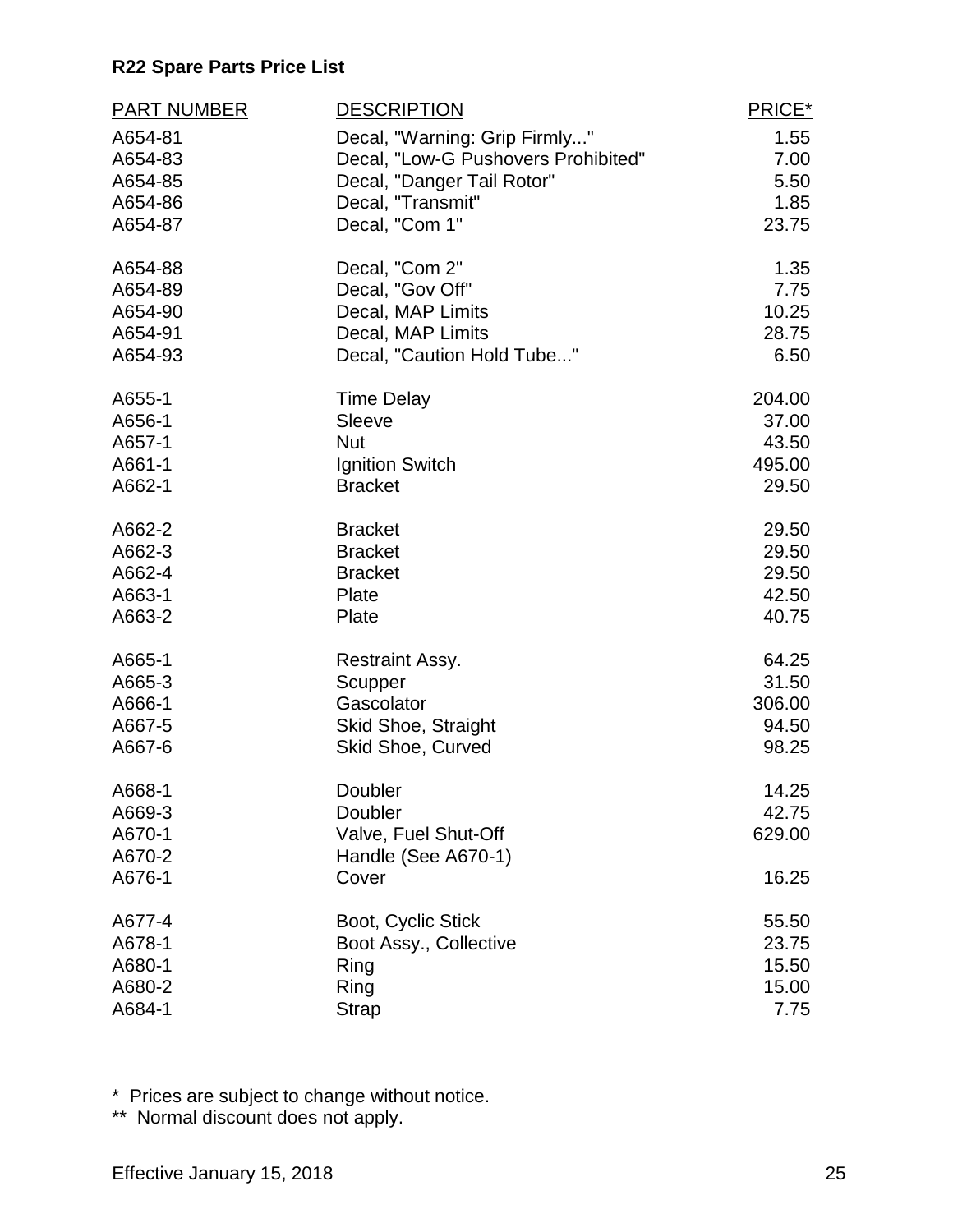| <b>PART NUMBER</b> | <b>DESCRIPTION</b>                  | PRICE*   |
|--------------------|-------------------------------------|----------|
| A685-1             | Mount                               | 47.50    |
| A687-1             | P.A./Siren Control Panel            | 1,740.00 |
| A687-3             | P.A./Siren Control Panel            | 2,120.00 |
| A688-1             | Switch                              | 77.25    |
| A689-7             | Gasket, Fuel Cap                    | 8.00     |
| A689-8             | Washer                              | 1.85     |
| A690-1             | Vent                                | 8.50     |
| A691-1             | Tube                                | 10.50    |
| A693-1             | Cushion, Foam                       | 13.00**  |
| A693-2BLL          | Cushion, Blue Leather               | 300.00** |
| A693-2BLV          | <b>Cushion, Blue Velour</b>         | 190.00** |
| A693-2GRL          | Cushion, Gray Leather               | 300.00** |
| A693-2GRV          | Cushion, Gray Velour                | 190.00** |
| A693-2TNL          | Cushion, Tan Leather                | 300.00** |
| A693-2TNV          | Cushion, Tan Velour                 | 190.00** |
| A694-1             | Clamp                               | 29.50    |
| A695-1             | Clamp                               | 29.50    |
| A695-3             | Clamp                               | 37.00    |
| A696-3             | Plate                               | 9.75     |
| A697-2             | Plate                               | 18.00    |
| A697-6             | Tab                                 | 28.50    |
| A700-1             | <b>Barrier</b>                      | 9.25     |
| A701-1             | Foil Tape (180 ft. per roll)        | 68.75/rl |
| A701-1.5FT         | Foil Tape (5 ft. per roll)          | 8.75/rl  |
| A701-3             | Polyethylene Tape (54 ft. per roll) | 35.50/rl |
| A701-4             | Vinyl Tape (108 ft. per roll)       | 25.00/rl |
| A701-10            | Cres Tape (50 ft. per roll)         | 68.50/rl |
| A706-1             | Fairing                             | 37.50    |
| A707-3             | Angle                               | 64.50    |
| A708-1             | Power Supply, Strobe                | 522.00   |
| A708-5             | Adapter                             | 24.50    |
| A708-7             | Lens, Red                           | 78.00    |
| A708-11            | Strobe Light Assy., Red/White       | 225.00   |
| A708-12            | Lens, Red/White                     | 78.00    |
| A708-14            | Strobe Light, 14V LED, Red          | 646.00   |

\* Prices are subject to change without notice.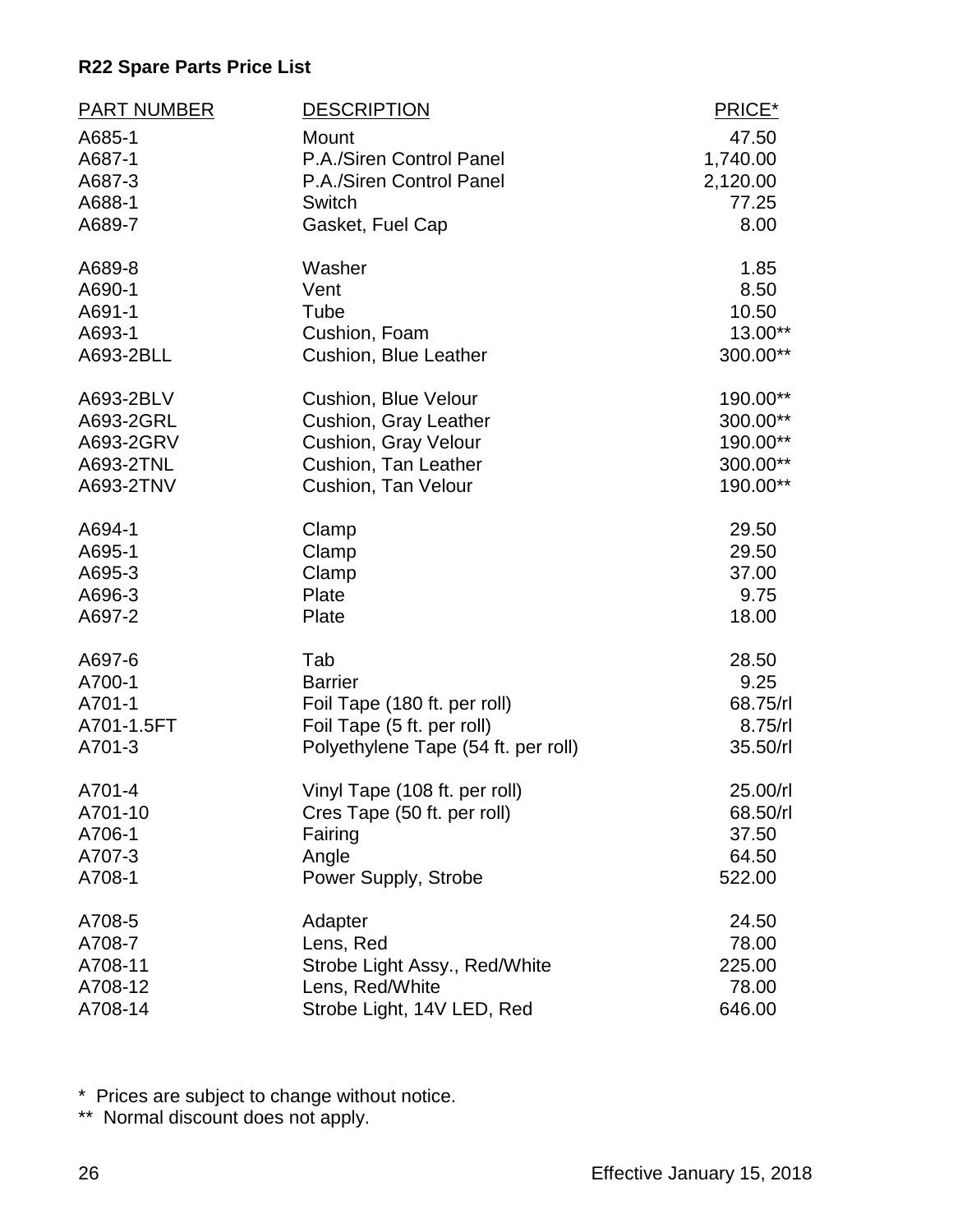| <b>PART NUMBER</b>                              | <b>DESCRIPTION</b>                                                                                   | PRICE*                             |
|-------------------------------------------------|------------------------------------------------------------------------------------------------------|------------------------------------|
| A709-1                                          | Cover                                                                                                | 20.00                              |
| A710-1                                          | Angle, Cooling System, RH                                                                            | 29.25                              |
| A712-1                                          | Cover                                                                                                | 197.00                             |
| A712-4                                          | Cover                                                                                                | 95.00                              |
| A713-1                                          | <b>Strap</b>                                                                                         | 40.50                              |
| A717-10<br>A718-2<br>A719-1<br>A722-4<br>A723-2 | Weldment<br>Lever Assy.<br>Support Assy.<br>Screw, Tip<br>Oil Line Assy. (Contact Technical Support) | 347.00<br>55.75<br>137.00<br>12.00 |
| A723-5                                          | Oil Line Assy., Out                                                                                  | 189.00                             |
| A723-6                                          | Oil Line Assy., Return                                                                               | 189.00                             |
| A724-1                                          | <b>Name Plate</b>                                                                                    | 65.50                              |
| A724-2                                          | Name Plate                                                                                           | 65.50                              |
| A725-1                                          | Mount                                                                                                | 17.75                              |
| A725-2                                          | Mount                                                                                                | 17.75                              |
| A726-1                                          | Fuel Line Assy., Lower                                                                               | 119.00                             |
| A726-2                                          | Fuel Line Assy., Upper                                                                               | 85.50                              |
| A727-1                                          | Tube                                                                                                 | 46.25                              |
| A728-1                                          | <b>Stiffener</b>                                                                                     | 23.25                              |
| A729-1                                          | Tube                                                                                                 | 15.50                              |
| A729-2                                          | Tube                                                                                                 | 15.50                              |
| A729-3                                          | Tube                                                                                                 | 18.75                              |
| A729-5                                          | Tube                                                                                                 | 17.00                              |
| A729-6                                          | Tube                                                                                                 | 26.75                              |
| A729-7                                          | Tube                                                                                                 | 12.00                              |
| A729-17                                         | Tube                                                                                                 | 13.50                              |
| A729-21                                         | Tube                                                                                                 | 13.25                              |
| A729-22                                         | Tube                                                                                                 | 15.75                              |
| A729-23                                         | Tube                                                                                                 | 10.75                              |
| A729-24                                         | Tube                                                                                                 | 15.00                              |
| A729-25                                         | Tube                                                                                                 | 12.00                              |
| A729-26                                         | Tube                                                                                                 | 11.25                              |
| A729-27                                         | Tube                                                                                                 | 11.25                              |
| A729-28                                         | Tube                                                                                                 | 17.50                              |

\* Prices are subject to change without notice.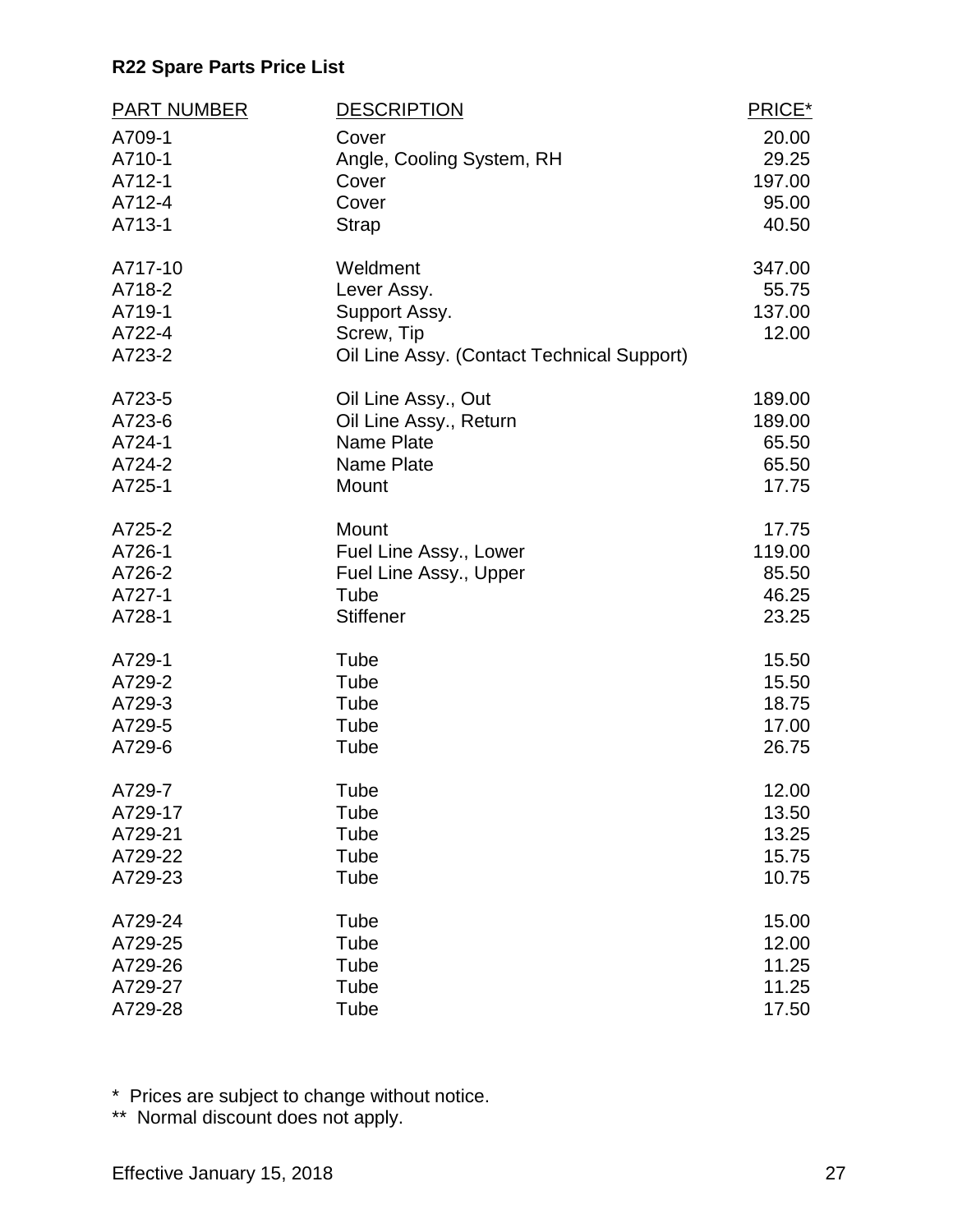| <b>PART NUMBER</b> | <b>DESCRIPTION</b>                       | PRICE*   |
|--------------------|------------------------------------------|----------|
| A729-31            | Tube                                     | 15.00    |
| A729-37            | Tube                                     | 19.75    |
| A729-60            | Tube                                     | 16.00    |
| A729-61            | Tube                                     | 7.50     |
| A729-62            | Tube                                     | 11.50    |
| A729-63            | Tube                                     | 10.50    |
| A730-1             | Cover (See B190-6)                       |          |
| A731-3             | Tube                                     | 38.25    |
| A731-4             | Tube                                     | 23.00    |
| A736-1             | Support                                  | 16.00    |
| A738-3             | <b>Gang Channel</b>                      | 26.00    |
| A738-4             | <b>Gang Channel</b>                      | 60.00    |
| A738-5             | <b>Gang Channel</b>                      | 60.00    |
| A738-6             | <b>Gang Channel</b>                      | 49.50    |
| A738-7             | <b>Gang Channel</b>                      | 31.00    |
| A738-8             | <b>Gang Channel</b>                      | 21.00    |
| A738-21            | <b>Gang Channel</b>                      | 43.50    |
| A738-27            | <b>Gang Channel</b>                      | 21.00    |
| A740-1             | Line Assy., Manifold Pressure            | 68.50    |
| A743-1             | Plate, Call Letters                      | 21.00    |
| A745-1             | <b>Strap</b>                             | 22.50    |
| A747-1             | Nozzle Assy.                             | 297.00   |
| A748-1             | Cover Assy., RH (With heater)            | 104.00   |
| A748-3             | Angle                                    | 10.75    |
| A748-4             | Cover Assy., RH (Without heater)         | 111.00   |
| A748-6             | Cover Assy., LH                          | 90.00    |
| A750-1             | Cover (Without heater)                   | 21.75    |
| A750-2             | Cover (With heater)                      | 38.25    |
| A750-3             | Cover (Without heater)                   | 21.75    |
| A750-4             | Cover (With heater)                      | 38.25    |
| A751-2             | <b>Strip</b>                             | 6.75     |
| A752-1             | Angle, Headset Hanger                    | 35.00    |
| A752-2             | Angle, Headset Hanger                    | 38.25    |
| A753-1             | Cover                                    | 57.75    |
| A755-1             | Pedal Assy., Removable (Includes A755-3) | 1,030.00 |

\* Prices are subject to change without notice.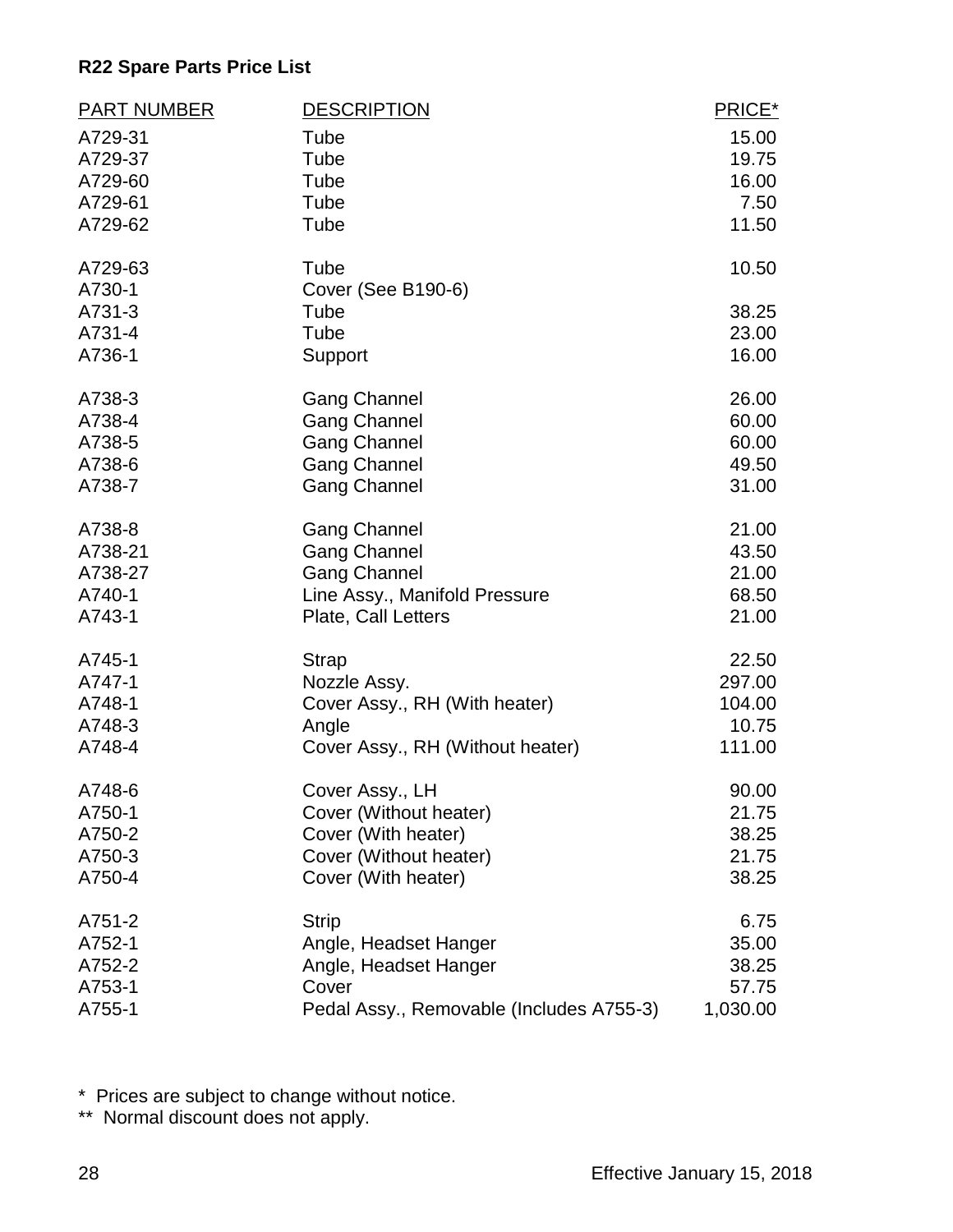| <b>PART NUMBER</b>                             | <b>DESCRIPTION</b>                                                                             | PRICE*                           |
|------------------------------------------------|------------------------------------------------------------------------------------------------|----------------------------------|
| A755-2                                         | Pedal Assy., Removable (Includes A755-4)                                                       | 1,030.00                         |
| A755-3                                         | Pedal Assy., Rem. (If purchased separately)                                                    | 450.00                           |
| A755-4                                         | Pedal Assy., Rem. (If purchased separately)                                                    | 450.00                           |
| A756-2                                         | Cyclic Grip, Plain, LH                                                                         | 508.00                           |
| A758-5                                         | Stick Assy., LH, Removable                                                                     | 546.00                           |
| A758-6                                         | Stick Assy., RH, with Governor                                                                 | 4,870.00                         |
| A758-6A                                        | Stick Assy., RH, without A038                                                                  | 4,100.00                         |
| A758-7                                         | Stick Sub-Assy., RH                                                                            | 2,320.00                         |
| A760-1                                         | Oil Temperature Sender                                                                         | 199.00                           |
| A761-1                                         | Drain Valve Assy., Fuel Tank                                                                   | 30.25                            |
| A763-1                                         | Adapter                                                                                        | 32.25                            |
| A767-1                                         | Rub Strip, Door                                                                                | 10.25                            |
| A768-1                                         | Clip, Door, LH                                                                                 | 23.75                            |
| A768-2                                         | Clip, Door, RH                                                                                 | 23.75                            |
| A769-1                                         | Interrupter, Magnetic Pickup                                                                   | 16.00                            |
| A769-2<br>A769-3<br>A771-1<br>A775-1<br>A775-3 | Interrupter, Optional<br>Interrupter, Flat<br>Air Filter (See B771-1)<br>Cover Assy.<br>Spacer | 38.00<br>29.25<br>73.75<br>11.50 |
| A776-1                                         | Mount                                                                                          | 9.50                             |
| A777-1                                         | Face                                                                                           | 103.00                           |
| A779-1                                         | Gasket                                                                                         | 20.25                            |
| A780-1                                         | Cable Assy.                                                                                    | 49.25                            |
| A780-2                                         | Cable Assy.                                                                                    | 26.50                            |
| A780-7                                         | Cable Assy.                                                                                    | 57.75                            |
| A780-32                                        | Cable Assy.                                                                                    | 60.25                            |
| A780-33                                        | Cable Assy.                                                                                    | 62.50                            |
| A780-34                                        | Cable Assy.                                                                                    | 50.00                            |
| A781-1                                         | <b>Connector Plug</b>                                                                          | 13.50                            |
| A782-4                                         | Housing Assy.                                                                                  | 268.00                           |
| A785-1                                         | Hose, Air Duct                                                                                 | 128.00                           |
| A785-2                                         | Hose, Air Duct                                                                                 | 66.50                            |
| A785-3                                         | Hose, Air Duct                                                                                 | 135.00                           |
| A785-4                                         | Hose, Air Duct                                                                                 | 121.00                           |

\* Prices are subject to change without notice.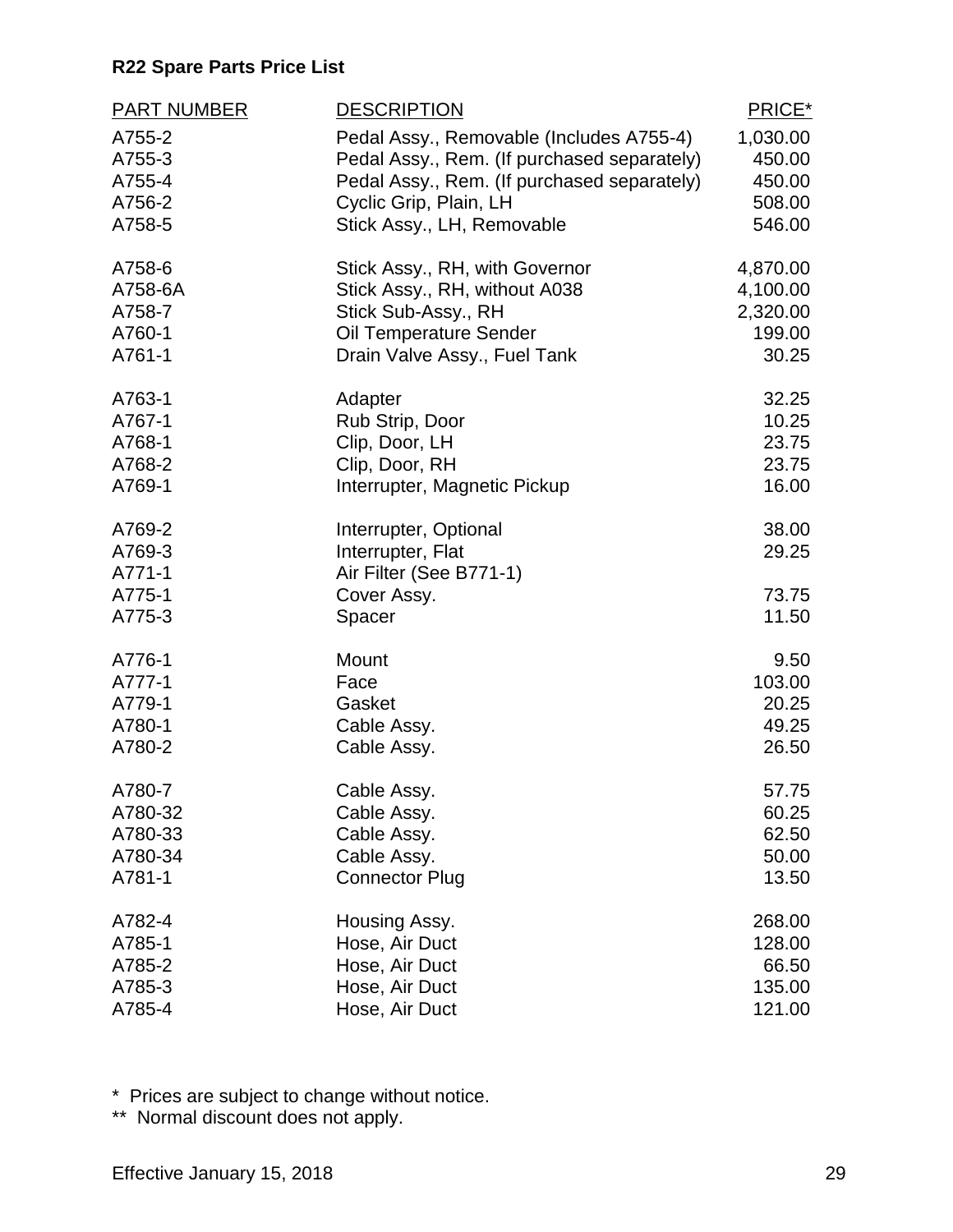| <b>PART NUMBER</b> | <b>DESCRIPTION</b>                 | PRICE*   |
|--------------------|------------------------------------|----------|
| A785-5             | Hose, Air Duct                     | 157.00   |
| A785-6             | Hose, Air Duct                     | 64.00    |
| A785-7             | Hose, Air Duct                     | 55.00    |
| A785-8             | Hose, Air Duct                     | 168.00   |
| A785-9             | Hose, Air Duct                     | 297.00   |
| A785-20            | Hose, Air Duct                     | 139.00   |
| A785-21            | Hose, Air Duct                     | 184.00   |
| A785-25            | Hose, Air Duct                     | 97.25    |
| A785-26            | Hose, Air Duct                     | 29.25    |
| A785-27            | Hose, Air Duct                     | 76.75    |
| A785-32            | Hose, Air Duct                     | 46.00    |
| A785-34            | Hose, Air Duct                     | 89.75    |
| A787-1             | Angle                              | 21.75    |
| A788-1             | <b>Stiffener</b>                   | 15.75    |
| A788-2             | <b>Stiffener</b>                   | 15.75    |
| A792-2             | Dual Tachometer Assy. (See A792-4) |          |
| A792-4             | Dual Tachometer Assy.              | 3,390.00 |
| A793-1             | <b>Stop</b>                        | 19.25    |
| A794-2             | Panel, Belly                       | 33.00    |
| A795-4             | Pin                                | 3.00     |
| A795-7             | Pin Assy.                          | 8.50     |
| A796-1             | Shim, MRGB                         | 10.25    |
| A796-2             | Shim, MRGB                         | 13.25    |
| A797-1             | Cover, Round                       | 15.75    |
| A798-1             | Plate                              | 30.50    |
| A798-3             | Plate                              | 40.50    |
| A837-4             | Bracket, Fwd                       | 67.75    |
| A837-5             | Bracket, Aft                       | 67.75    |
| A837-6             | Switch Assy.                       | 289.00   |
| A837-10            | Harness Assy.                      | 460.00** |
| A837-11            | Bracket, Fwd                       | 38.50    |
| A837-12            | Bracket, Aft                       | 38.50    |
| A901-1             | Cover                              | 6.25     |
| A903-1             | Inlet                              | 119.00   |
| A904-1             | Doubler                            | 26.25    |

\* Prices are subject to change without notice.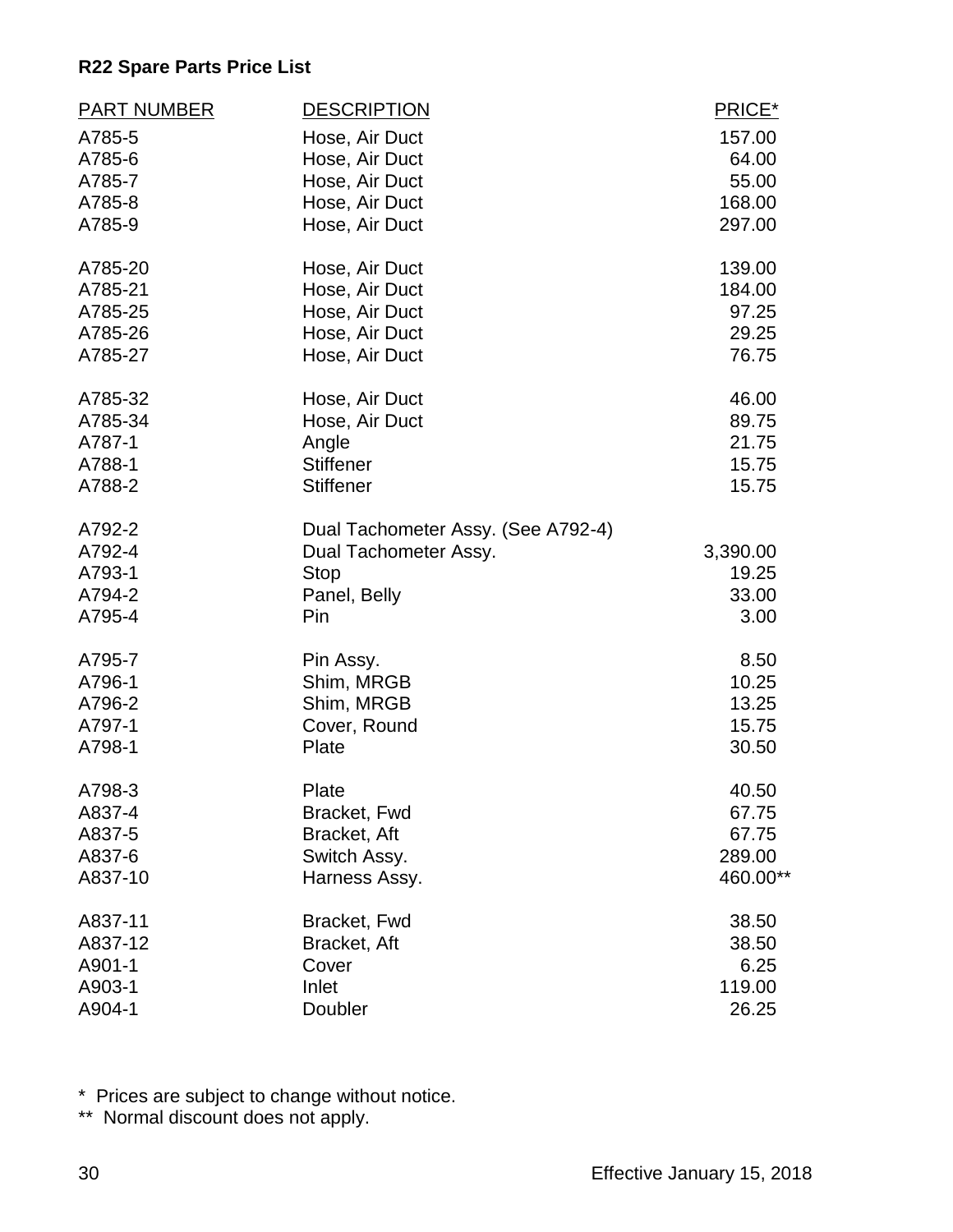| <b>PART NUMBER</b>                                       | <b>DESCRIPTION</b>                                                                                                             | PRICE*                           |
|----------------------------------------------------------|--------------------------------------------------------------------------------------------------------------------------------|----------------------------------|
| A905-3                                                   | Angle                                                                                                                          | 11.00                            |
| A907-4                                                   | Yoke, Short                                                                                                                    | 540.00                           |
| A907-5                                                   | Yoke, Long                                                                                                                     | 540.00                           |
| A908-4                                                   | Yoke Assy.                                                                                                                     | 877.00                           |
| A910-1                                                   | Tube                                                                                                                           | 8.50                             |
| A910-2                                                   | Tube                                                                                                                           | 8.50                             |
| A911-1                                                   | Scoop Inlet, Cabin Heater                                                                                                      | 84.25                            |
| A912-1                                                   | Pocket Assy., RH                                                                                                               | 8.00                             |
| A912-4                                                   | Pocket Assy., LH                                                                                                               | 8.00                             |
| A912-5                                                   | Pocket Assy., LH                                                                                                               | 11.75                            |
| A913-1<br>A913-2<br>A913-6<br>A914-1<br>A914-1BL         | <b>Strip</b><br><b>Strip</b><br><b>Strip</b><br>Insulation (See A914-1BL, GY, TN)<br>Insulation, 1/2 in. Thick, Blue           | 11.50<br>11.00<br>19.25<br>57.75 |
| A914-1GY                                                 | Insulation, 1/2 in. Thick, Gray                                                                                                | 57.75                            |
| A914-1TN                                                 | Insulation, 1/2 in. Thick, Tan                                                                                                 | 57.75                            |
| A915-2                                                   | <b>Spacer Block</b>                                                                                                            | 26.75                            |
| A918-1                                                   | Elastic Cord Assy.                                                                                                             | 43.50                            |
| A918-2                                                   | Elastic Cord Assy.                                                                                                             | 43.50                            |
| A918-3                                                   | Elastic Cord Assy.                                                                                                             | 43.50                            |
| A918-4                                                   | Elastic Cord Assy.                                                                                                             | 43.50                            |
| A918-5                                                   | Elastic Cord Assy.                                                                                                             | 43.50                            |
| A918-6                                                   | Elastic Cord Assy.                                                                                                             | 43.50                            |
| A918-7                                                   | Elastic Cord Assy.                                                                                                             | 43.50                            |
| A918-8                                                   | Elastic Cord Assy.                                                                                                             | 43.50                            |
| A918-9                                                   | Elastic Cord Assy.                                                                                                             | 43.50                            |
| A918-10                                                  | <b>Elastic Cord Assy.</b>                                                                                                      | 43.50                            |
| A918-11                                                  | Elastic Cord Assy.                                                                                                             | 43.50                            |
| A918-12                                                  | Elastic Cord Assy.                                                                                                             | 43.50                            |
| A918-13<br>A922-2<br>A923-2<br>A928-1***<br>A928-1LTR*** | Elastic Cord Assy.<br>Channel<br>Rod<br>Seat Assy., Bottom, Velour (See A928-7)<br>Seat Assy., Bottom, Leather (See A928-7LTR) | 43.50<br>45.75<br>52.50          |

\* Prices are subject to change without notice.

\*\* Normal discount does not apply.

\*\*\* Please specify leather or velour and color.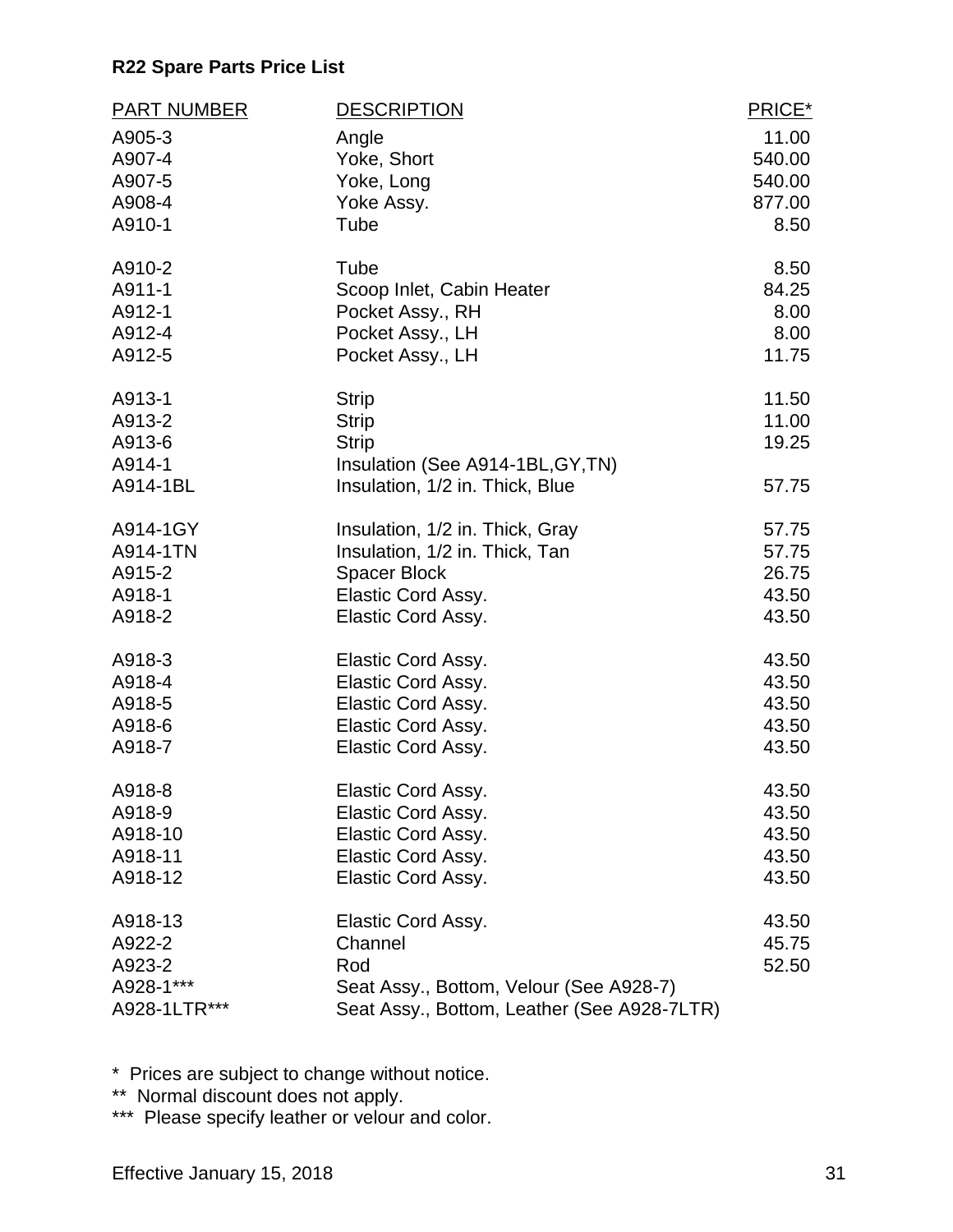| <b>PART NUMBER</b> | <b>DESCRIPTION</b>                   | PRICE* |
|--------------------|--------------------------------------|--------|
| A928-5             | Hinge                                | 41.25  |
| A928-7***          | Seat Assy., Velour                   | 750.00 |
| A928-7LTR***       | Seat Assy., Leather                  | 990.00 |
| A929-2             | <b>Bracket</b>                       | 44.25  |
| A930-1             | Spring                               | 12.75  |
| A933-3             | Rod End                              | 49.75  |
| A936-2             | Wire Assy.                           | 21.25  |
| A937-1             | Extension Assy., Skid Tube, LH       | 461.00 |
| A937-2             | Extension Assy., Skid Tube, RH       | 461.00 |
| A938-2             | Mount                                | 32.25  |
| A941-2             | <b>Ballast Plate</b>                 | 27.50  |
| A941-3             | <b>Ballast Plate</b>                 | 28.75  |
| A942-1             | Alternator Control Unit (See A942-3) |        |
| A942-2             | Alternator Control Unit (See A942-3) |        |
| A942-3             | Alternator Control Unit, 14V         | 460.00 |
| A944-1             | <b>Strip</b>                         | 47.25  |
| A944-2             | <b>Strip</b>                         | 40.50  |
| A944-3             | <b>Strip</b>                         | 42.75  |
| A944-4             | <b>Strip</b>                         | 47.25  |
| A945-1             | Extension Assy., LH                  | 928.00 |
| A945-2             | Extension Assy., RH                  | 928.00 |
| A947-1             | Flex Plate Assy.                     | 696.00 |
| A947-2             | Flex Plate Assy.                     | 582.00 |
| A947-3             | Flex Plate Assy.                     | 608.00 |
| A950-1             | Guard Assy., Mixture Control         | 6.25   |
| A954-1             | Shield                               | 31.50  |
| A955-3             | Pad, Side                            | 11.25  |
| A955-4             | Pad, Corner                          | 12.75  |
| A955-5             | Box Assy., Aft Battery               | 574.00 |
| A955-7             | Cover Assy.                          | 259.00 |
| A958-1             | <b>Bellcrank</b>                     | 33.50  |
| A959-1             | Cap, Collective, LH                  | 1.30   |
| A959-2             | Cap, Collective, RH                  | 1.30   |
| A959-5             | Cap, Cyclic                          | .85    |
| A959-6             | Cap, Cyclic Grip                     | .70    |

\* Prices are subject to change without notice.

\*\* Normal discount does not apply.

\*\*\* Please specify leather or velour and color.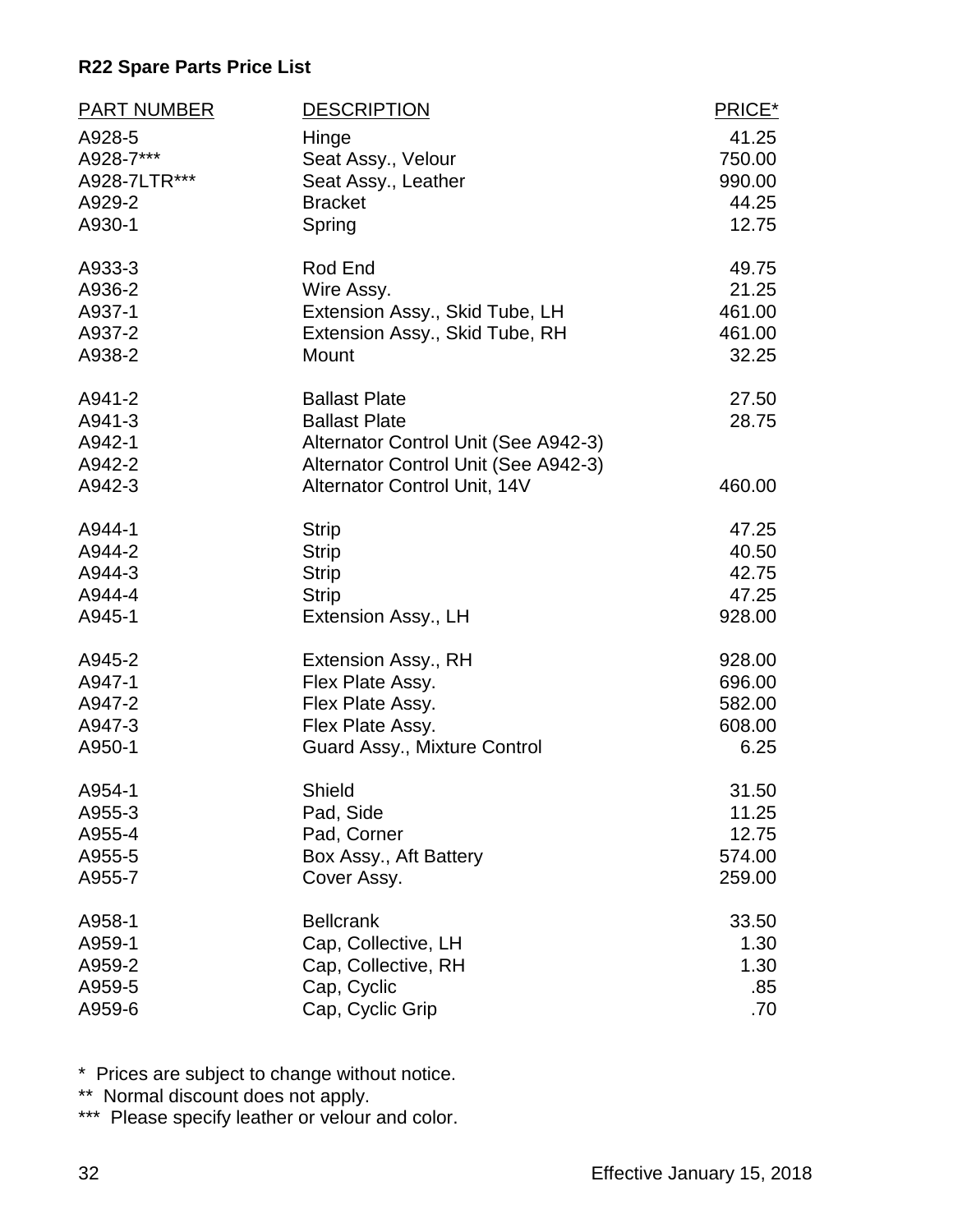| <b>PART NUMBER</b> | <b>DESCRIPTION</b>         | PRICE*     |
|--------------------|----------------------------|------------|
| A959-8             | Cap, Avionics Blower       | .65        |
| A959-11            | Cap, Ground Handling Wheel | 1.05       |
| A963-1             | Angle                      | 8.25       |
| A964-2             | Eye Bolt                   | 85.50      |
| A966-1             | Seal                       | 13.75      |
| A966-2             | Seal                       | 10.75      |
| A966-3             | Seal                       | 32.75      |
| A966-4             | Seal                       | 13.25      |
| A969-4             | <b>Brace</b>               | 74.50      |
| A969-5             | U-Bolt Assy.               | 163.00     |
| A974-1             | Web Assy.                  | 84.75      |
| A981-1             | Face                       | 185.00     |
| A983-4             | Face Assy.                 | 145.00     |
| A987-1             | <b>Bracket</b>             | 31.00      |
| A987-2             | <b>Bracket</b>             | 58.75      |
| A987-3             | <b>Bracket</b>             | 92.50      |
| A988-1             | Doubler                    | 15.50      |
| A989-1             | <b>Strap</b>               | 10.00      |
| A990-1             | Bracket Assy.              | 59.50      |
| A990-3             | Cover                      | 56.00      |
| A992-2             | Guide, V-Belt              | 12.75      |
| A999-1             | Relay Assy., 14V           | 152.00     |
| A999-3             | Relay Assy., 14V           | 154.00     |
| B019-3             | Valve Assy., Cabin Heater  | 253.00     |
| B021-1             | TR Gearbox Assy.           | 6,630.00** |
| B028-1             | Bladder, Main              | 6,800.00** |
| B028-2             | Bladder, Aux               | 6,800.00** |
| B033-5             | Rotor Brake Sub-Assy.      | 946.00     |
| B033-6             | Knob Assy.                 | 84.00      |
| B049-1             | Harness Assy.              | 19.50      |
| B049-2             | Harness Assy.              | 19.75      |
| B049-3             | Harness Assy.              | 18.00      |
| B049-4             | Harness Assy.              | 16.00      |
| B049-5             | Warning Light Assy.        | 62.25      |
| B049-7             | Harness Assy.              | 23.00      |

\* Prices are subject to change without notice.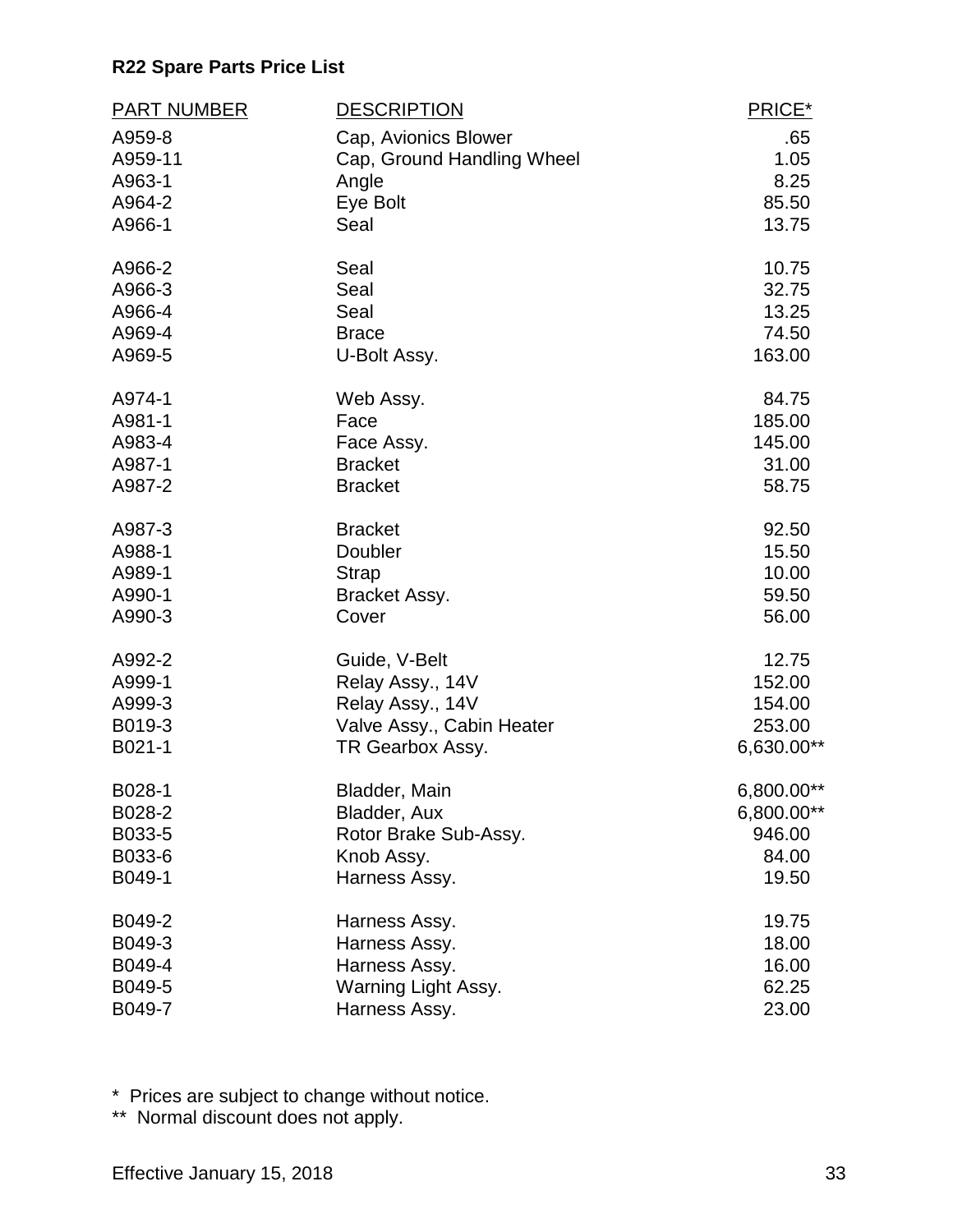| <b>PART NUMBER</b>                             | <b>DESCRIPTION</b>                                                                                                  | PRICE*                                        |
|------------------------------------------------|---------------------------------------------------------------------------------------------------------------------|-----------------------------------------------|
| B049-8<br>B049-9<br>B050-3<br>B051-1<br>B051-2 | Harness Assy. (See D049-4)<br>Harness Assy.<br>Liner<br>Console Assy.<br>Face Assy.                                 | 44.75<br>20.75<br>2,590.00<br>185.00          |
| B051-4<br>B051-8<br>B056-1<br>B056-2<br>B100-1 | <b>Visor Liner</b><br>Liner<br>Cyclic Spring Assy.<br>Cyclic Spring Assy.<br>Line Assy. (Contact Technical Support) | 15.00<br>56.75<br>708.00<br>708.00            |
| B100-2                                         | Line Assy.                                                                                                          | 115.00                                        |
| B101-1<br>B101-2                               | Line Assy. (Contact Technical Support)<br>Line Assy.                                                                | 91.75                                         |
| B102-1<br>B102-2                               | Line Assy. (Contact Technical Support)<br>Line Assy.                                                                | 96.75                                         |
| B103-1<br>B103-2<br>B104-1<br>B104-2<br>B104-3 | Line Assy. (Contact Technical Support)<br>Line Assy.<br>Line Assy.<br>Line Assy.<br>Line Assy.                      | 78.75<br>126.00<br>112.00<br>132.00           |
| B104-4<br>B104-5<br>B106-1<br>B109-1<br>B110-1 | Line Assy.<br>Line Assy.<br>Channel<br>Arm Assy.<br>Arm Assy.                                                       | 109.00<br>108.00<br>47.25<br>263.00<br>290.00 |
| B111-1<br>B112-1<br>B113-1<br>B113-2<br>B114-1 | <b>Bracket</b><br>Lever<br>Link<br>Link<br><b>Bracket</b>                                                           | 58.75<br>101.00<br>29.25<br>35.25<br>18.25    |
| B114-2<br>B115-1<br>B117-1<br>B117-2<br>B117-3 | <b>Bracket</b><br><b>Bearing</b><br>Shim<br>Shim<br>Shim                                                            | 10.00<br>75.50<br>25.00<br>25.00<br>25.00     |

\* Prices are subject to change without notice.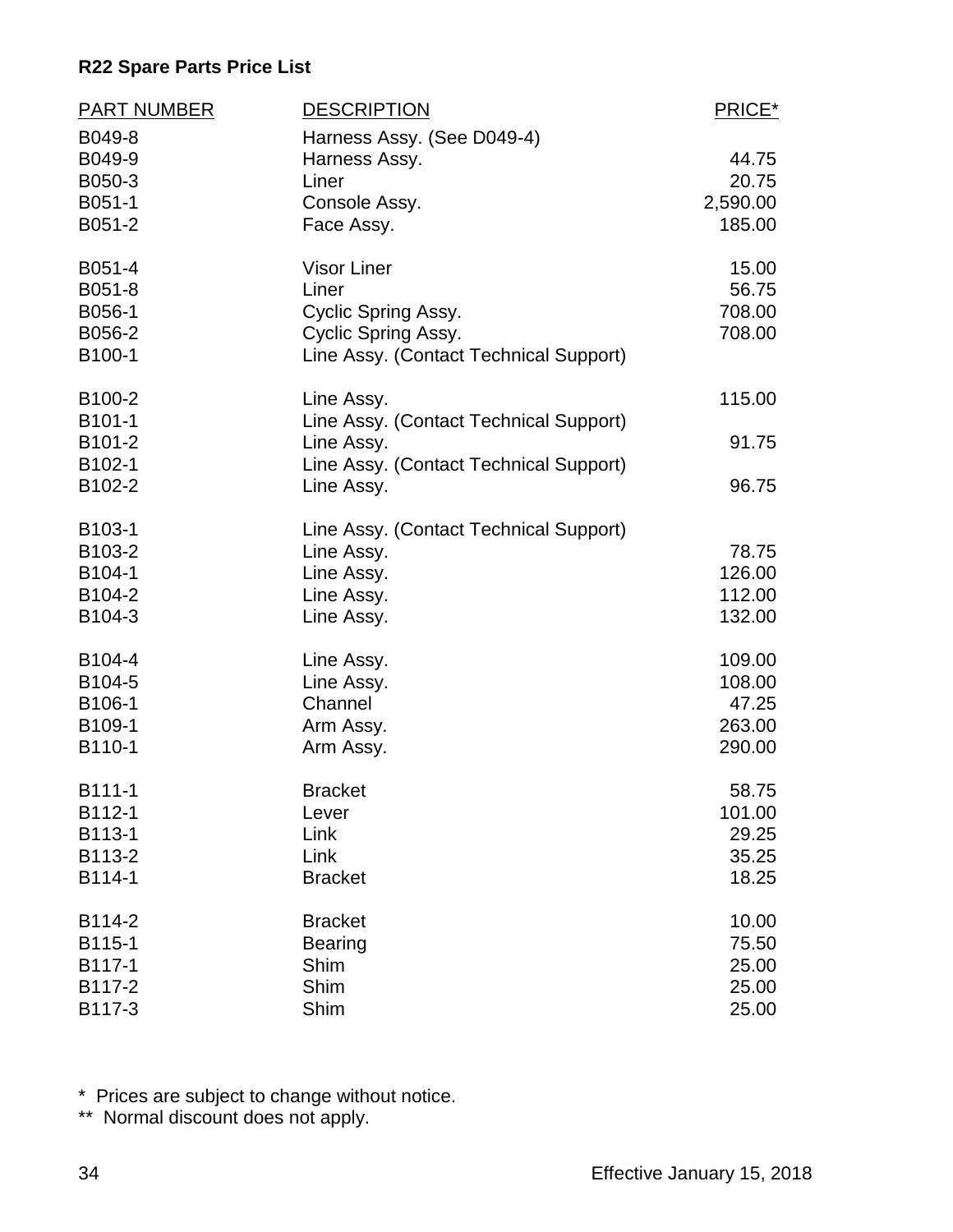| <b>PART NUMBER</b>  | <b>DESCRIPTION</b>                                   | PRICE*   |
|---------------------|------------------------------------------------------|----------|
| B117-4              | Shim                                                 | 25.00    |
| B117-5              | Shim                                                 | 25.00    |
| B117-6              | Shim                                                 | 25.00    |
| B118-3              | <b>Bracket</b>                                       | 28.75    |
| B118-4              | Angle                                                | 21.75    |
| B118-5              | <b>Bracket</b>                                       | 29.25    |
| B121-1              | <b>Remote Transmit Switch</b>                        | 282.00   |
| B122-1<br>B123-1    | Fuel Sender, Aux.<br>Filter, Engine Oil (See B123-2) | 417.00   |
| B123-2              | Filter, Engine Oil                                   | 24.50    |
| B125-2              | Connector                                            | 53.25    |
| B126-1              | Cable Assy.                                          | 37.00    |
| B127-2              | Guard                                                | 35.75    |
| B127-3              | Guard                                                | 35.75    |
| B128-1              | Tube                                                 | 41.00    |
| B129-1              | Channel                                              | 32.25    |
| B132-1              | Wheel Assy., Ground Handling, Float                  | 444.00   |
| B132-2              | Wheel, Ground Handling, Float                        | 84.75    |
| B132-3              | <b>Strip</b>                                         | 10.00    |
| B134-2              | <b>Block</b>                                         | 181.00   |
| B135-1              | Doubler                                              | 25.50    |
| B136-2              | Support                                              | 110.00   |
| B139-1              | <b>Bearing</b>                                       | 27.25    |
| B141-1              | <b>Fuel Line</b>                                     | 138.00   |
| B142-1              | <b>Strip</b>                                         | 8.50     |
| B143-1              | Angle                                                | 48.00    |
| B144-3              | Instrument Cluster Assy., 14V                        | 2,370.00 |
| B148-2              | Compass Assy., Vertical Card, 14V                    | 883.00   |
| B149-1              | Ball Assy., Aluminum                                 | 605.00   |
| B151-3              | Stop, MR Teeter                                      | 9.00     |
| B152-1              | <b>Strip</b>                                         | 11.75    |
| B <sub>152</sub> -2 | <b>Strip</b>                                         | 12.00    |
| B153-1              | <b>Stiffener</b>                                     | 36.75    |
| B153-2              | <b>Stiffener</b>                                     | 51.75    |
| B153-3              | <b>Stiffener</b>                                     | 18.50    |

\* Prices are subject to change without notice.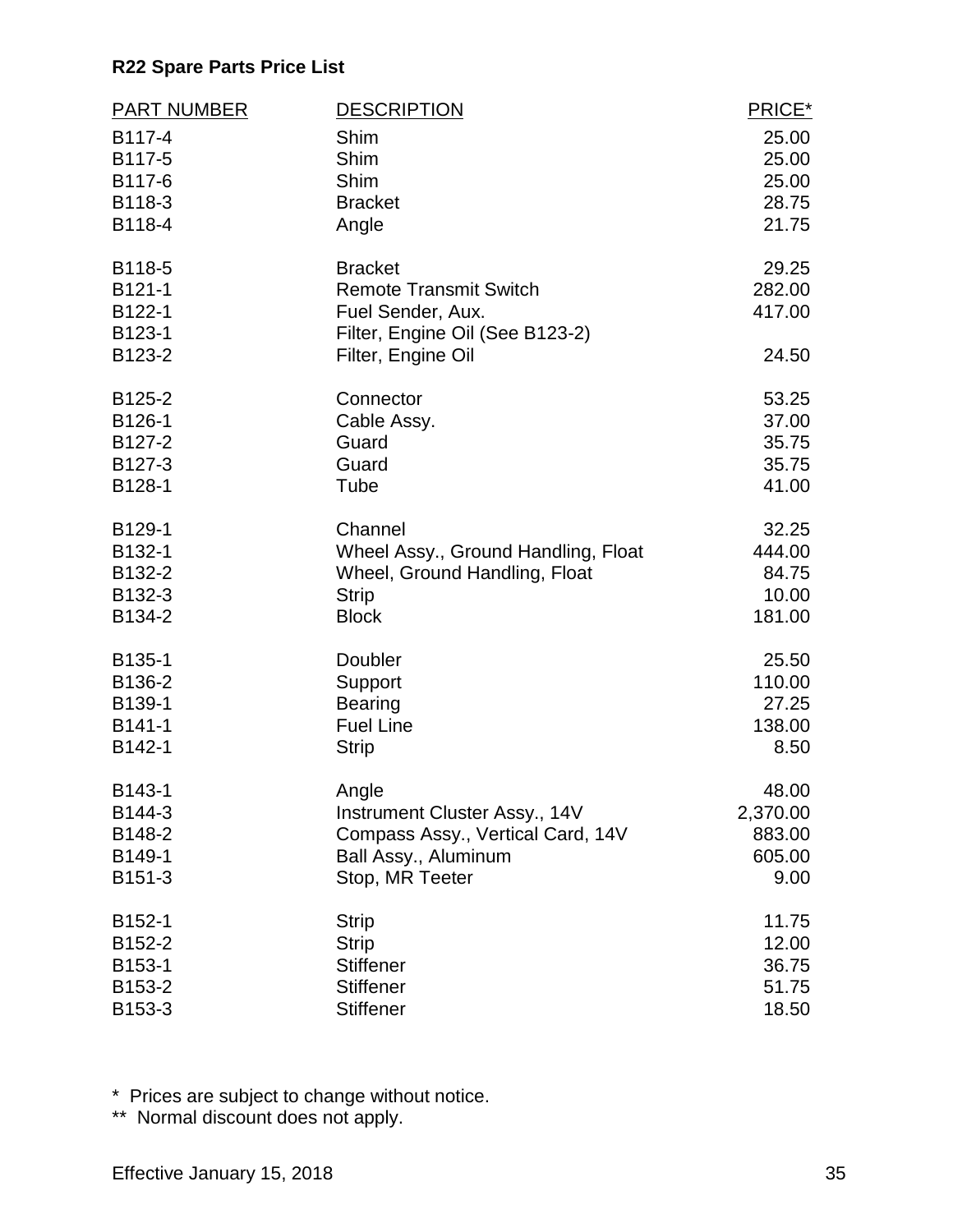| <b>PART NUMBER</b> | <b>DESCRIPTION</b>                    | PRICE*   |
|--------------------|---------------------------------------|----------|
| B153-6<br>B155-1   | Door Assy.<br>Shim (See B155-2)       | 136.00   |
| B155-2             | Shim                                  | 11.75    |
| B156-1             | Angle                                 | 29.50    |
| B157-1             | Mount                                 | 27.25    |
| B157-2             | Mount                                 | 27.25    |
| B158-1             | Heat Shrink, 3/32 in., Black          | .60/ft   |
| B158-2             | Heat Shrink, 1/8 in., Black           | .60/ft   |
| B158-3             | Heat Shrink, 3/16 in., Black          | .65/ft   |
| B158-4             | Heath Shrink, 1/4 in., Black          | .80/ft   |
| B158-6             | Heat Shrink, 3/8 in., Black           | .90/ft   |
| B158-8             | Heat Shrink, 1/2 in., Black           | 1.00/ft  |
| B158-12            | Heat Shrink, 3/4 in., Black           | 1.50/ft  |
| B158-103           | Heat Shrink, 3/16 in., Clear          | .80/ft   |
| B158-103-1         | Heat Shrink, 1 in. Length             | .60      |
| B158-112           | Heat Shrink, 3/4 in. x 4 ft., Clear   | 6.25     |
| B158-212           | Heat Shrink, Hi-Temp., 3/4 in., Clear | 10.75/ft |
| B158-404           | Heat Shrink, 1/4 in., Blue            | .90/ft   |
| B159-1             | <b>Bracket</b>                        | 26.75    |
| B159-2             | <b>Bracket</b>                        | 26.75    |
| B160-1             | Pin                                   | 19.50    |
| B161-2             | Spirap, 1/8 in.                       | .75/ft   |
| B161-4             | Spirap, 1/4 in.                       | 1.25/ft  |
| B161-8             | Spirap, 1/2 in.                       | 1.90ft   |
| B161-12            | Spirap, 3/4 in.                       | 2.90/ft  |
| B161-102           | Spirap, 1/8 in                        | 2.10/ft  |
| B161-102-2         | Spirap, 1/8 in. x 2 in.               | 1.40     |
| B162-1             | Clipnut                               | 2.90     |
| B162-2             | Clipnut                               | 2.35     |
| B162-3             | Clipnut                               | 1.85     |
| B162-4             | Clipnut                               | 1.90     |
| B163-1             | Rod End                               | 177.00   |
| B164-3             | Outlet, Cabin Heater                  | 23.00    |
| B165-1             | Cover                                 | 157.00   |
| B166-1             | Grille                                | 20.75    |

\* Prices are subject to change without notice.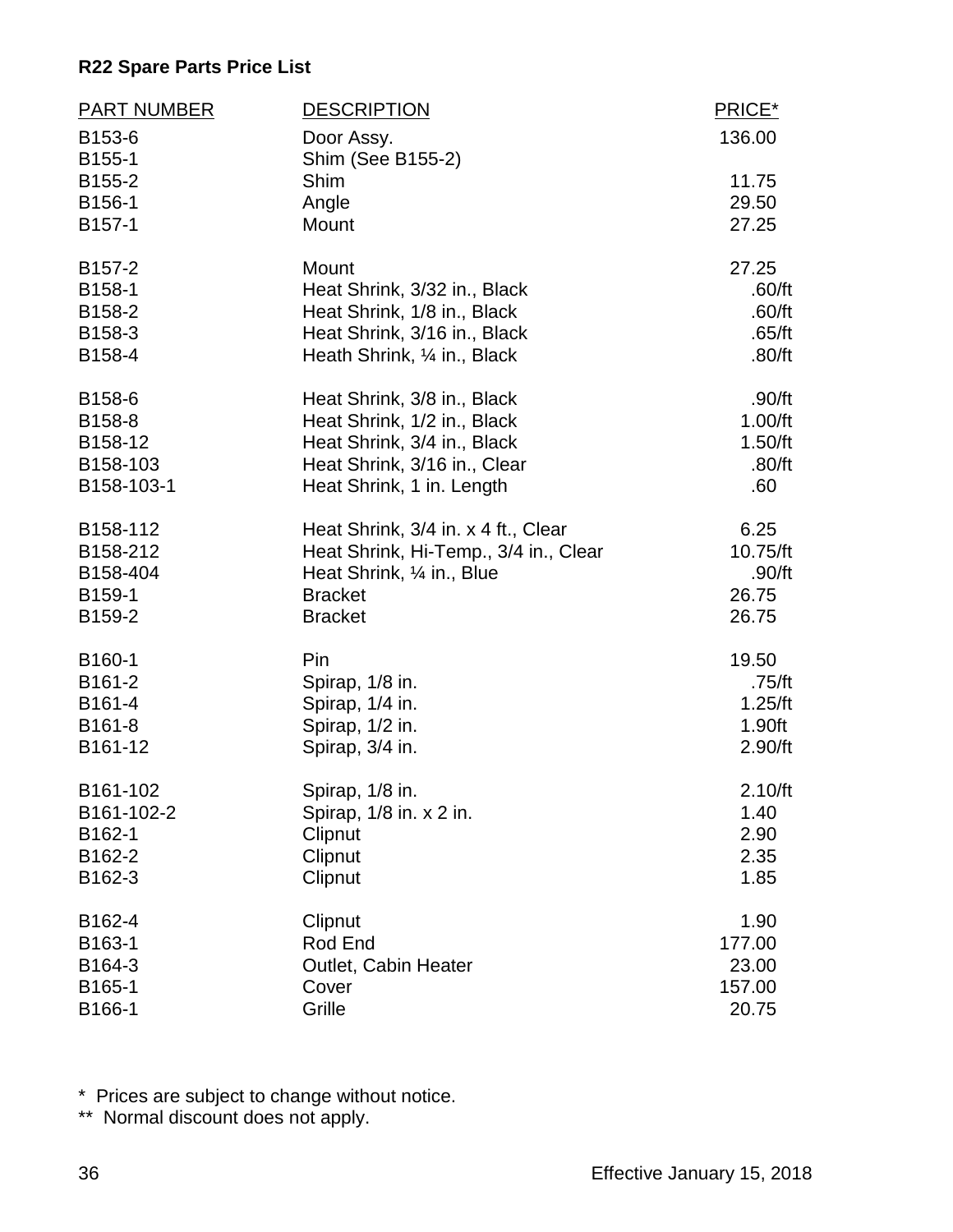| <b>PART NUMBER</b> | <b>DESCRIPTION</b>             | PRICE*   |
|--------------------|--------------------------------|----------|
| B166-3             | Plate                          | 34.50    |
| B169-5             | Vane Assy.                     | 727.00   |
| B170-1             | Data Plate                     | 15.00    |
| B171-1             | <b>Balance Weight</b>          | 5.25     |
| B171-2             | <b>Balance Weight</b>          | 5.25     |
| B171-3             | <b>Balance Weight</b>          | 5.25     |
| B171-4             | <b>Balance Weight</b>          | 5.25     |
| B171-5             | <b>Balance Weight</b>          | 5.25     |
| B171-6             | <b>Balance Weight</b>          | 5.25     |
| B173-1             | V-Belt, Alternator             | 41.00    |
| B174-1             | Fanwheel Assy.                 | 2,960.00 |
| B175-1             | Velcro Hook Tape, 1 in., Black | .85/ft   |
| B175-2             | Velcro Loop Tape, 1 in., Black | .85/ft   |
| B175-3             | Velcro Hook Tape, 2 in., Black | 1.40/ft  |
| B175-4             | Velcro Loop Tape, 2 in., Black | 1.40/ft  |
| B175-31            | Velcro Hook Tape, 1 in., Beige | .80/ft   |
| B175-32            | Velcro Loop Tape, 1 in., Beige | .80/ft   |
| B181-2             | Angle                          | 14.75    |
| B181-3             | Angle                          | 17.75    |
| B182-1             | Cover                          | 34.50    |
| B182-2             | Cover                          | 36.25    |
| B184-1             | Switch Assy.                   | 95.75    |
| B184-2             | Switch Assy.                   | 92.75    |
| B184-3             | Switch Assy.                   | 113.00   |
| B184-6             | Cover                          | 12.75    |
| B184-7             | Cover                          | 12.75    |
| B184-8             | Cover                          | 12.75    |
| B184-9             | Cover                          | 12.75    |
| B189-1             | Deflector                      | 23.75    |
| B189-2             | Deflector                      | 24.50    |
| B189-4             | Deflector                      | 25.00    |
| B190-1             | <b>Cover (See B190-6)</b>      |          |
| B190-6             | Cover                          | 22.25    |
| B193-20            | <b>Window Plate</b>            | 55.50    |
| B193-21            | <b>Window Plate</b>            | 55.50    |

\* Prices are subject to change without notice.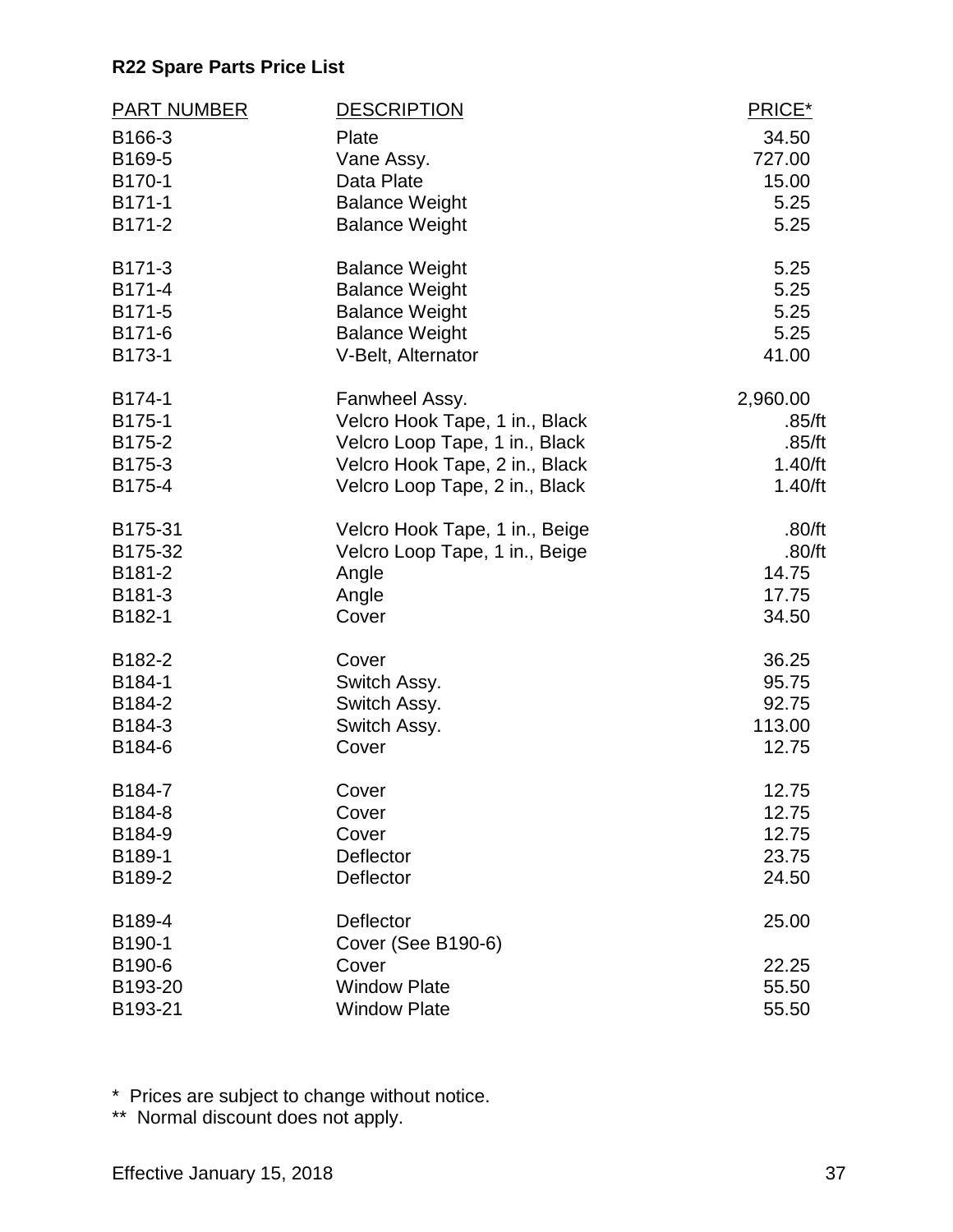| <b>PART NUMBER</b> | <b>DESCRIPTION</b>                  | PRICE*         |
|--------------------|-------------------------------------|----------------|
| B195-6             | Post Light Assy.                    | 59.50          |
| B195-9             | <b>Connector Nut</b>                | 14.75          |
| B195-10            | Post Light Assy.                    | 57.50          |
| B195-14            | Post Light Assy.                    | 67.75          |
| B195-17            | Switch Light, 14V                   | 50.50          |
| B196-1             | Lamp, Clear                         | 1.00           |
| B196-2             | Lamp, Clear                         | 2.55           |
| B196-3             | Lamp, Blue/White                    | 4.75           |
| B196-5<br>B196-21  | Lamp, Clear                         | 4.00<br>1.15   |
|                    | Lamp, Clear                         |                |
| B196-26            | Lamp, Clear                         | 48.50          |
| B197-1             | Face                                | 209.00         |
| B198-1<br>B198-2   | Light, Amber<br>Light, Red          | 17.00<br>17.00 |
| B200-1             | <b>Bracket</b>                      | 80.50          |
|                    |                                     |                |
| B200-3             | Arm                                 | 35.00          |
| B201-1             | Switch Assy.                        | 62.25          |
| B202-1             | Drain Plug Assy.                    | 37.00          |
| B202-2             | Plug                                | 23.75          |
| B204-1             | Rivet (Pack of 10)                  | 1.30           |
| B204-2             | <b>Rivet</b>                        | .40            |
| B204-3             | Rivet (Pack of 5)                   | 1.30           |
| B204-4             | Rivet (Pack of 10)                  | 1.30           |
| B206-1             | Face                                | 254.00         |
| B208-1             | <b>Ball</b>                         | .45            |
| B209-3             | Plug                                | 6.75           |
| B209-4             | Plug                                | 6.75           |
| B209-6             | Plug                                | .70            |
| B218-1             | <b>Bolt</b>                         | 96.50          |
| B219-3             | Pocket Assy. (See B219-3BL, GR, TN) |                |
| <b>B219-3BL</b>    | Pocket Assy., Blue                  | 27.75          |
| <b>B219-3GR</b>    | Pocket Assy., Gray                  | 27.75          |
| <b>B219-3TN</b>    | Pocket Assy., Tan                   | 27.75          |
| B219-4             | Strap Assy. (See B219-4BL, GR, TN)  |                |
| <b>B219-4BL</b>    | Strap Assy., Blue                   | 6.50           |

\* Prices are subject to change without notice.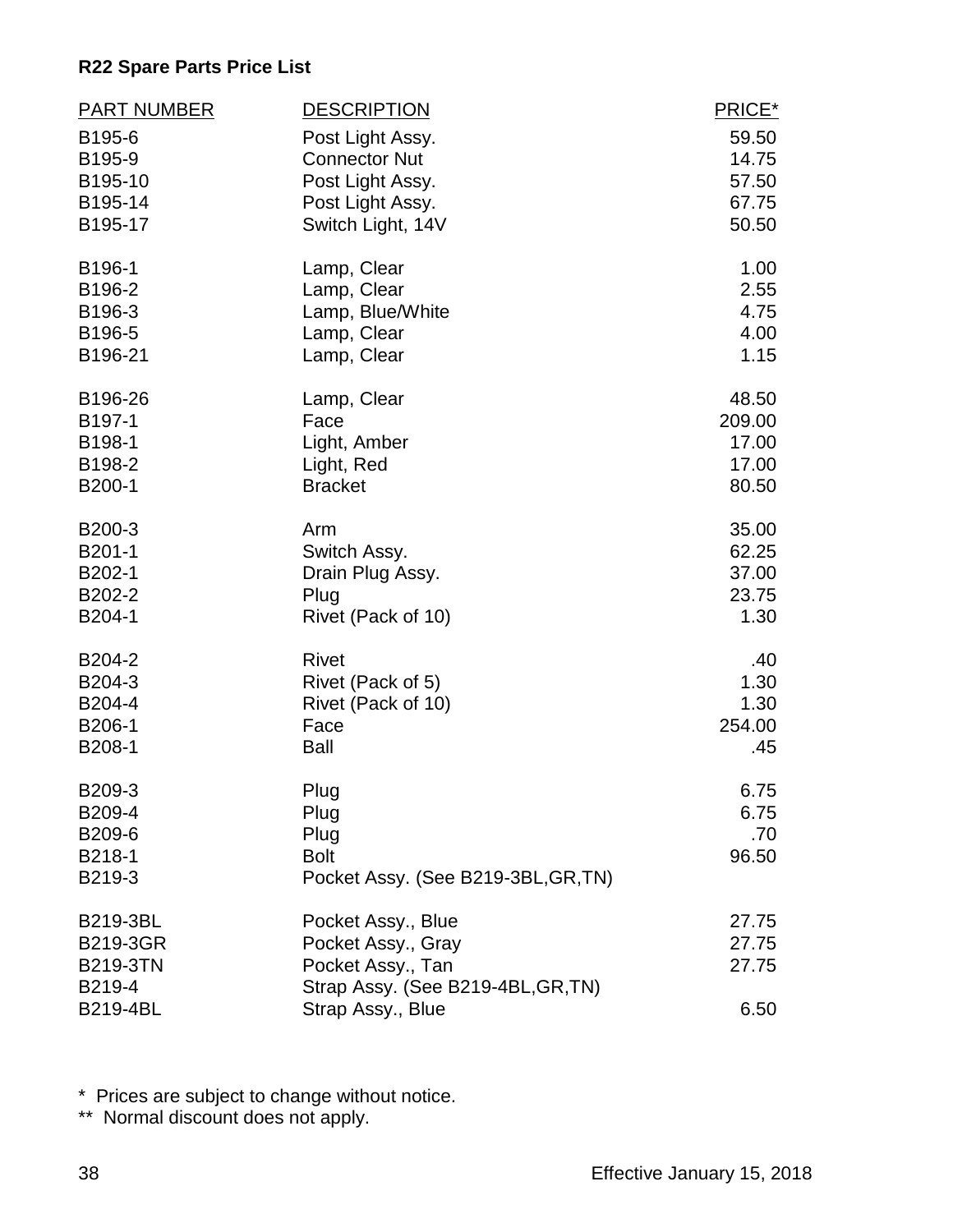| <b>PART NUMBER</b>     | <b>DESCRIPTION</b>                 | PRICE*        |
|------------------------|------------------------------------|---------------|
| <b>B219-4GR</b>        | Strap Assy., Gray                  | 6.50          |
| <b>B219-4TN</b>        | Strap Assy., Tan                   | 6.50          |
| B220-1                 | Spacer                             | 22.75         |
| B223-1                 | Yoke, TR Drive Shaft               | 657.00        |
| B223-2                 | Yoke, TR Drive Shaft               | 657.00        |
| B223-3                 | Yoke, TR Drive Shaft               | 657.00        |
| B223-4                 | Yoke, TR Drive Shaft               | 657.00        |
| B223-6                 | Yoke, TR Drive Shaft               | 657.00        |
| B224-1***<br>B224-3*** | TR Drive Shaft Assy.               | 2,050.00      |
|                        | TR Drive Shaft Assy.               | 2,050.00      |
| B225-1                 | Face Assy.                         | 142.00        |
| B226-2                 | <b>Bracket, MR Teeter Stop</b>     | 32.25         |
| B227-1<br>B227-2       | Switch Assy., Test<br>Switch Assy. | 7.75<br>52.50 |
| B227-3                 | Lock Washer                        | .75           |
|                        |                                    |               |
| B227-4                 | <b>Dress Nut</b>                   | 1.70          |
| B227-5                 | <b>Locking Ring</b>                | 1.45          |
| B228-1                 | <b>Wind Deflector</b>              | 62.50         |
| B228-2                 | Angle                              | 13.25         |
| B229-1                 | Adapter                            | 35.00         |
| B229-2                 | Lip                                | 82.25         |
| B232-1                 | Handle Pin                         | 74.25         |
| B233-1                 | Tube Assy.                         | 11.50         |
| B236-1                 | Cover                              | 39.75         |
| B236-2                 | Cover                              | 45.25         |
| B237-6                 | Battery, 12V                       | 449.00        |
| B238-1                 | <b>Bolt</b>                        | 11.25         |
| B240-3                 | <b>Blind Encoder</b>               | 531.00        |
| B241-1                 | Wire Harness Assy.                 | 84.50         |
| B242-2                 | <b>Stop</b>                        | 10.00         |
| B247-5                 | Governor Assy.                     | 2,340.00      |
| B249-7                 | Arm Assy., Carb. Heat              | 110.00        |
| B250-5                 | Journal                            | 16.00         |
| B250-6                 | Journal                            | 16.00         |
| B250-7                 | Journal                            | 16.00         |

\* Prices are subject to change without notice.

\*\* Normal discount does not apply.

\*\*\* Includes shipping crate.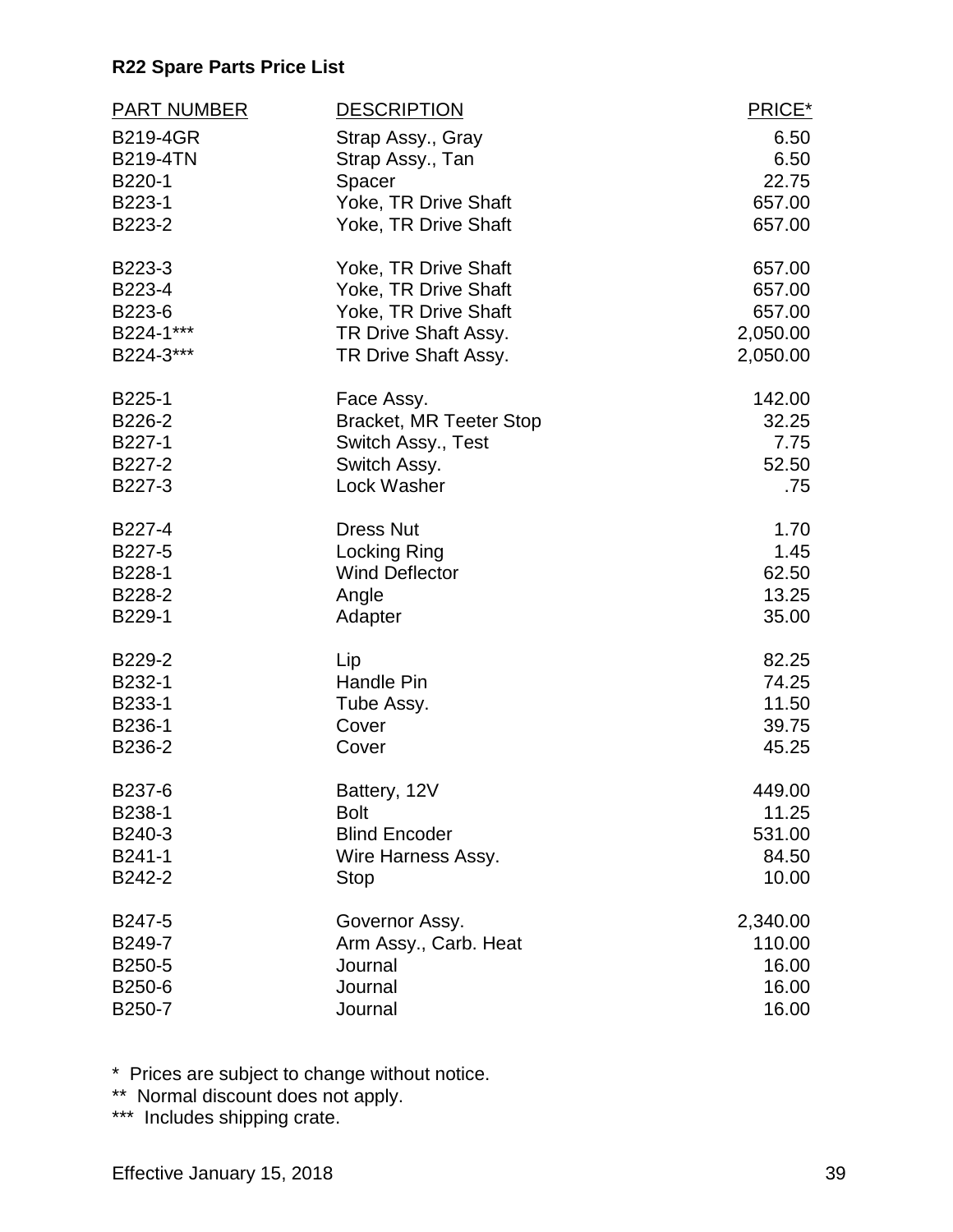| <b>PART NUMBER</b> | <b>DESCRIPTION</b> | PRICE* |
|--------------------|--------------------|--------|
| B250-10            | Journal            | 16.00  |
| B250-12            | Journal            | 16.00  |
| B252-4             | Mount              | 50.25  |
| B252-6             | <b>Bracket</b>     | 38.00  |
| B253-1             | Anchor             | 183.00 |
| B254-1             | Strainer Assy.     | 45.50  |
| B254-3             | Strainer Assy.     | 68.75  |
| B255-1             | Support Assy.      | 72.50  |
| B258-1             | Adapter            | 41.00  |
| B260-1             | <b>Terminal</b>    | .85    |
| B260-2             | Terminal           | .55    |
| B260-3             | <b>Terminal</b>    | .65    |
| B260-4             | Terminal           | .70    |
| B260-5             | Terminal           | .80    |
| B260-6             | <b>Terminal</b>    | 1.05   |
| B260-9             | Terminal           | .55    |
| B260-13            | <b>Terminal</b>    | .65    |
| B260-20            | Terminal           | 1.55   |
| B261-2             | Splice             | 1.25   |
| B261-3             | <b>Splice</b>      | 1.30   |
| B262-1             | Receptacle         | .75    |
| B262-4             | Receptacle         | .65    |
| B262-5             | Receptacle         | .65    |
| B262-6             | Receptacle         | .45    |
| B262-7             | Receptacle         | 1.05   |
| B263-1             | Pin                | 2.60   |
| B263-2             | Socket             | 2.55   |
| B263-3             | Pin                | 2.80   |
| B263-4             | Socket             | 2.50   |
| B263-10            | Housing            | .45    |
| B263-11            | Housing            | .45    |
| B263-12            | Housing            | .55    |
| B263-13            | Housing            | .55    |
| B263-14            | Housing            | .80    |
| B263-15            | Housing            | .80    |

\* Prices are subject to change without notice.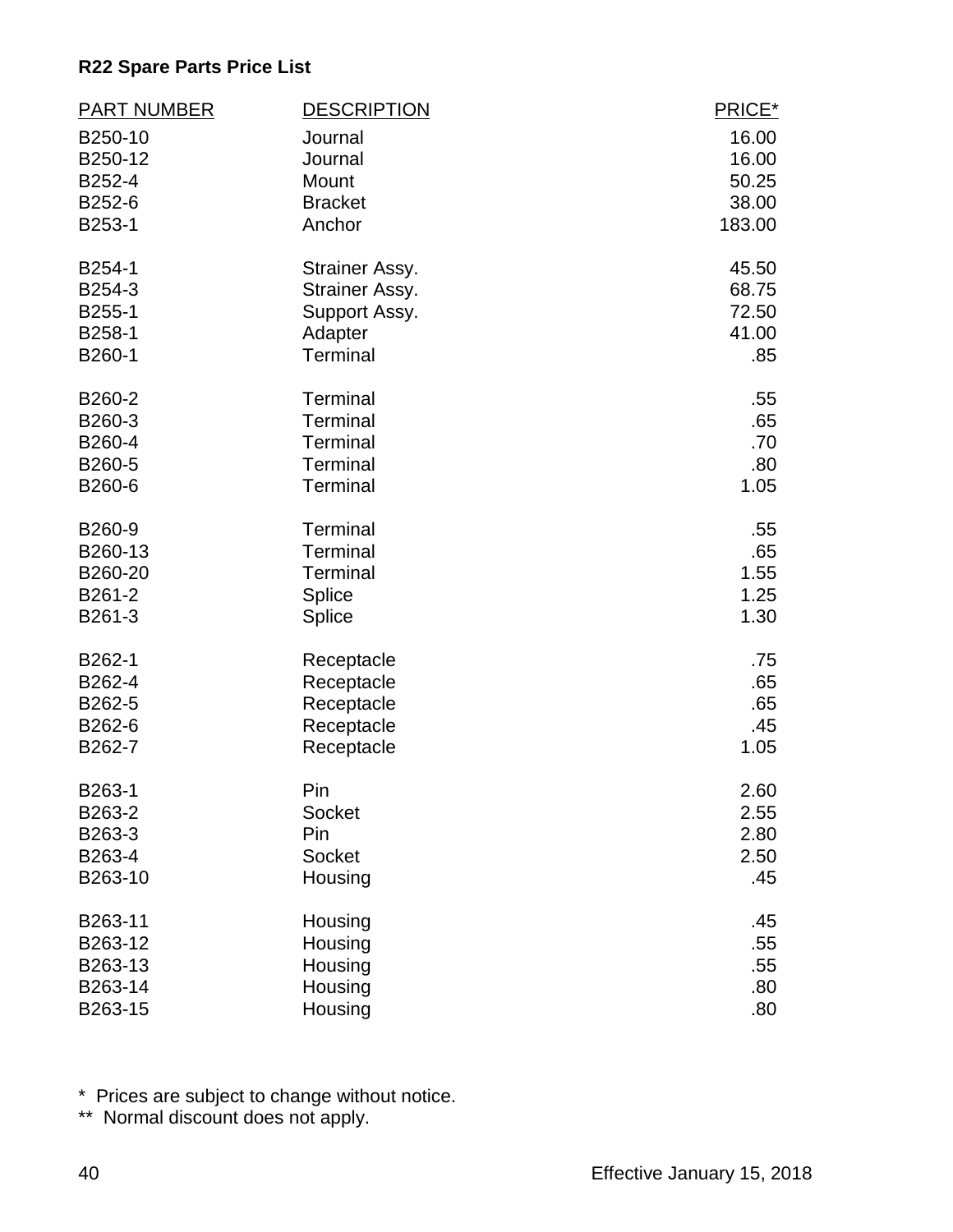| <b>PART NUMBER</b> | <b>DESCRIPTION</b>                    | PRICE*   |
|--------------------|---------------------------------------|----------|
| B263-16            | Housing                               | .90      |
| B263-17            | Housing                               | .80      |
| B263-18            | Housing                               | 1.55     |
| B263-19            | Housing                               | 1.50     |
| B263-20            | Housing                               | 1.80     |
| B263-21            | Housing                               | 1.70     |
| B263-22            | Housing                               | 2.10     |
| B263-23            | Housing                               | 2.20     |
| B263-24            | Housing                               | 5.50     |
| B263-25            | Housing                               | 4.75     |
| B263-30            | Housing                               | 1.00     |
| B263-32            | Housing                               | 1.15     |
| B263-33            | Housing                               | .95      |
| B263-35            | Housing                               | 1.45     |
| B263-51            | Pin                                   | 1.10     |
| B263-52            | Socket                                | 1.10     |
| B263-55            | Pin                                   | 2.15     |
| B263-67            | Housing                               | .90      |
| B263-68            | Housing                               | .70      |
| B264-1             | Pin                                   | 1.25     |
| B264-2             | Socket                                | 2.05     |
| B264-3             | Pin                                   | 1.30     |
| B264-4             | <b>Socket</b>                         | 1.65     |
| B264-12            | Receptacle                            | 17.50    |
| B264-13            | Plug                                  | 14.50    |
| B264-23            | Housing                               | 16.25    |
| B266-4             | Sleeving, 1/4 in. Expandable          | .90/ft   |
| B266-8             | Sleeving, 1/2 in. Expandable          | 1.45/ft  |
| B266-20            | Sleeving, 1-1/4 in. Expandable        | 3.50/ft  |
| B267-2             | Terminator                            | 2.35     |
| B267-3             | Terminator                            | 2.25     |
| B268-3             | Tape, Lacing (1500 ft. per roll)      | 58.50/rl |
| B270-1             | Sealant (2 oz., in a 6 oz. cartridge) | 30.25    |
| <b>B270-1CN</b>    | Sealant (Pint can)                    | 98.75    |
| B270-4             | Sealant, Silicone (See B270-13)       |          |

\* Prices are subject to change without notice.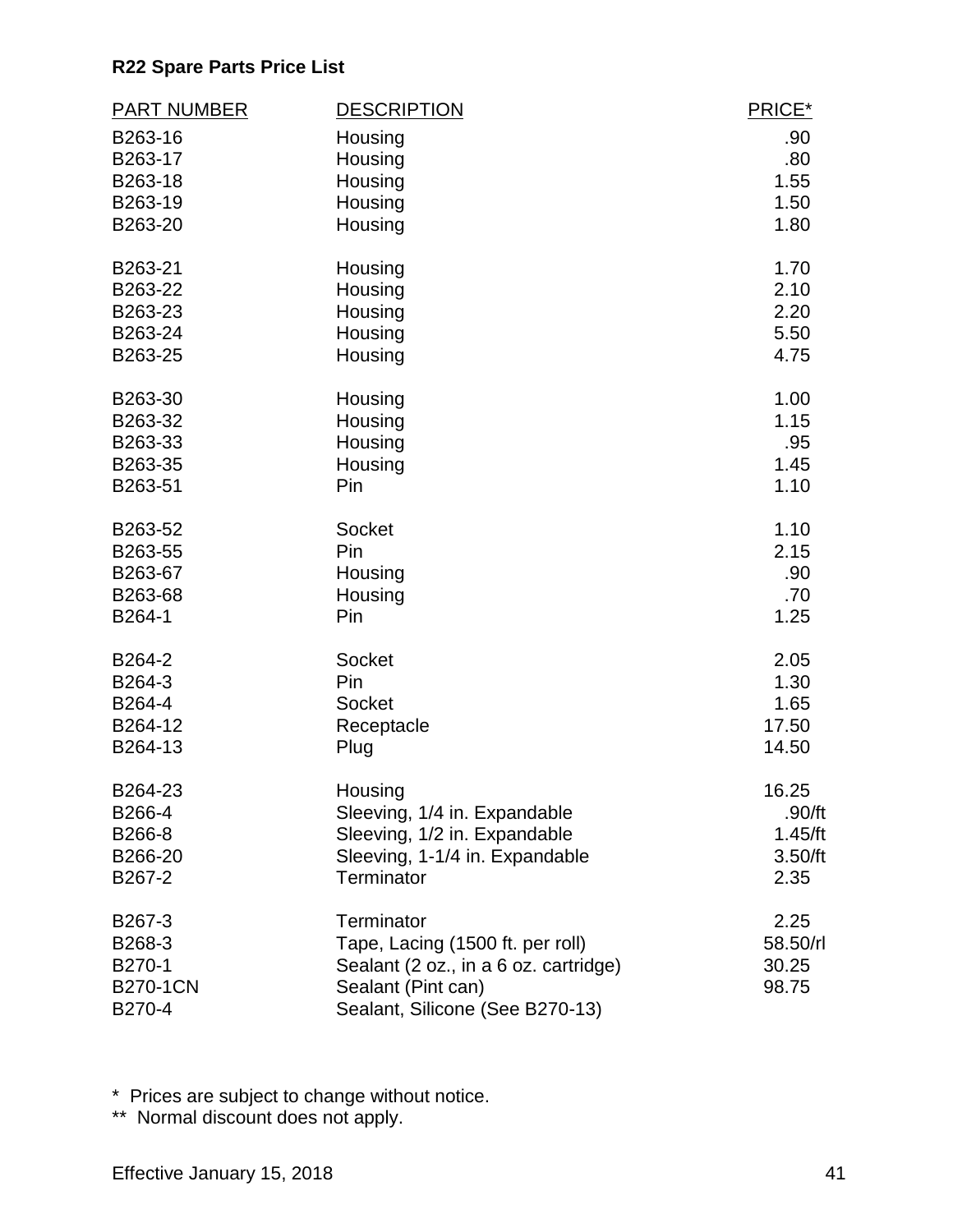| <b>PART NUMBER</b> | <b>DESCRIPTION</b>               | PRICE*   |
|--------------------|----------------------------------|----------|
| B270-5             | Sealant (7.5 oz. tube)           | 251.00   |
| B270-6             | Sealant/Lubricant (16 oz. can)   | 23.50    |
| <b>B270-8QT</b>    | Adhesive, Contact (Quart can)    | 51.00    |
| B270-9             | Adhesive, Epoxy (2 oz. kit)      | 44.25    |
| B270-10            | Adhesive, Loctite (1.69 oz.)     | 80.50    |
| B270-11            | Adhesive, Loctite (1.69 oz.)     | 75.50    |
| B270-13            | Sealant (3 oz. tube)             | 56.50    |
| B270-15            | Adhesive (Quart)                 | 109.00   |
| B270-17            | Adhesive (3 grams)               | 8.75     |
| B270-18            | Adhesive, Black (5 oz. tube)     | 21.75    |
| B270-20            | Adhesive, Thread-Locking (50 ml) | 81.25    |
| B270-21            | Protectant (11 oz. can)          | 20.75    |
| B274-422           | Wire                             | 1.70/ft  |
| B274-518           | Cable                            | 7.00/ft  |
| B274-520           | Cable                            | 1.05/ft  |
| B274-607           | Cable                            | 2.75     |
| B277-024           | Clamp                            | 5.75     |
| B277-4             | Clamp                            | 2.55     |
| B277-8             | Clamp                            | 2.70     |
| B277-12            | Clamp                            | 4.50     |
| B277-24            | Clamp                            | 4.75     |
| B277-28            | Clamp                            | 4.50     |
| B277-32            | Clamp                            | 2.95     |
| B277-36            | Clamp                            | 4.75     |
| B277-48            | Clamp                            | 4.25     |
| B277-56            | Clamp                            | 5.50     |
| B278-1             | Hole Plug                        | 10.50    |
| B280-1             | Switch Assy., Governor           | 52.25    |
| B280-4             | Relay Assy.                      | 52.50    |
| B282-1             | Inlet                            | 237.00   |
| B283-1             | Hose Assy.                       | 225.00   |
| B283-2             | Hose Assy.                       | 239.00   |
| B283-6             | Hose Assy.                       | 243.00   |
| B286-2             | Governor Controller Assy.        | 1,260.00 |
| B288-1             | Doubler                          | 21.50    |

\* Prices are subject to change without notice.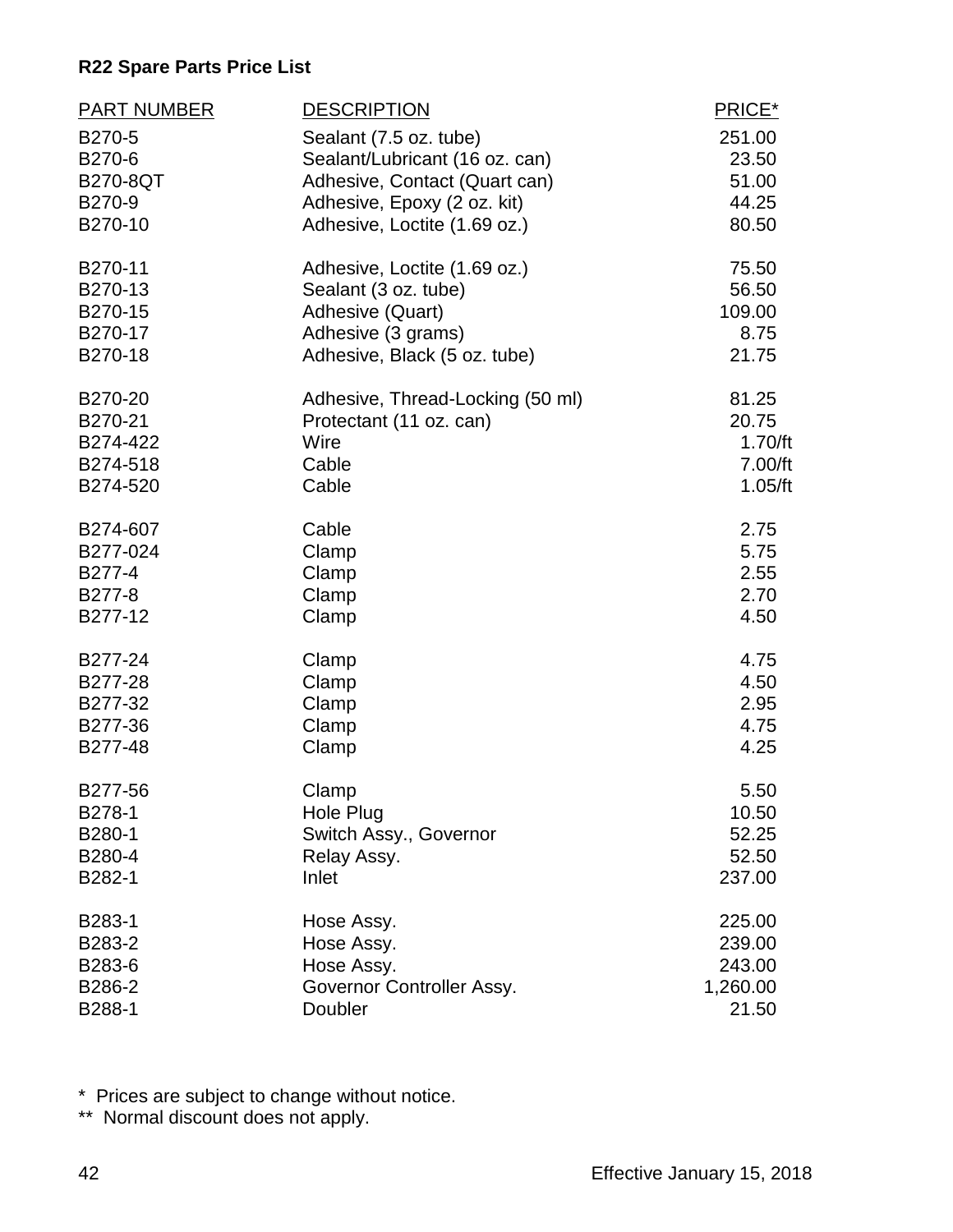| <b>PART NUMBER</b> | <b>DESCRIPTION</b>       | PRICE*   |
|--------------------|--------------------------|----------|
| B288-2             | Doubler                  | 25.00    |
| B288-3             | Doubler                  | 12.75    |
| B289-1             | <b>Bolt</b>              | 6.75     |
| B289-2             | <b>Bolt</b>              | 6.75     |
| B289-3             | <b>Screw</b>             | 11.50    |
| B292-3             | Rod End                  | 43.75    |
| B294-2             | Support                  | 21.25    |
| B295-1             | Clip                     | 12.50    |
| B297-2             | Circuit Breaker, 2 amp   | 37.75    |
| B297-3             | Circuit Breaker, 3 amp   | 37.75    |
| B297-5             | Circuit Breaker, 5 amp   | 37.75    |
| B297-7             | Circuit Breaker, 7.5 amp | 37.75    |
| B297-10            | Circuit Breaker, 10 amp  | 37.75    |
| B297-20            | Circuit Breaker, 20 amp  | 37.75    |
| B297-120           | Circuit Breaker, 20 amp  | 37.75    |
| B298-10            | Vinyl, Black             | 2.70/sf  |
| B298-31            | Headliner, Dark Blue     | 29.75/yd |
| B298-33            | Headliner, Gray          | 29.75/yd |
| B298-34            | Headliner, Tan           | 29.75/yd |
| B299-1             | Link, Long               | 31.50    |
| B299-3             | Link                     | 37.75    |
| B300-1             | Switch Assy.             | 14.75    |
| B300-2             | Switch Assy.             | 31.25    |
| B300-4             | Switch                   | 45.50    |
| B300-5             | Switch Assy.             | 26.25    |
| B301-8             | <b>Brass Nut</b>         | .50      |
| B303-1             | <b>Bearing</b>           | 97.50    |
| B304-1             | Capacitor Assy.          | 15.00    |
| B304-2             | Diode Assy.              | 22.75    |
| B304-3             | Diode Assy.              | 31.50    |
| B304-8             | Diode Assy.              | 32.25    |
| B304-10            | Fuse Holder Assy.        | 26.25    |
| B304-18            | Fuse Assy.               | 36.25    |
| B306-4             | Mount                    | 41.25    |
| B307-1             | Seal                     | 13.00    |

\* Prices are subject to change without notice.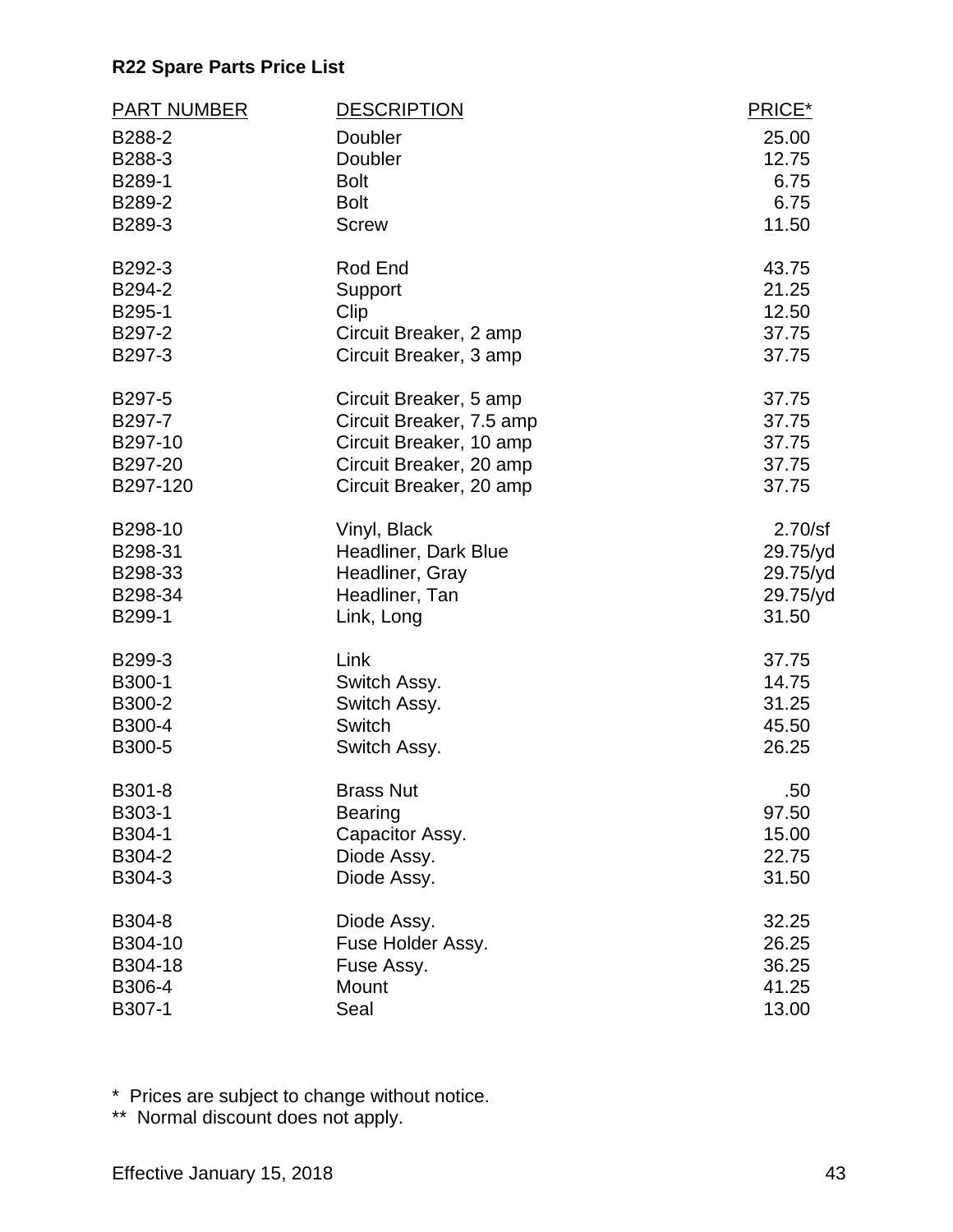| <b>PART NUMBER</b>                                  | <b>DESCRIPTION</b>                                                                                                     | PRICE*                             |
|-----------------------------------------------------|------------------------------------------------------------------------------------------------------------------------|------------------------------------|
| B308-1                                              | <b>Oil Pressure Sender</b>                                                                                             | 152.00                             |
| B310-1                                              | Injector, Cone Fitting                                                                                                 | 41.00                              |
| B310-2                                              | Injector, Flared Fitting                                                                                               | 47.75                              |
| B312-1                                              | Guard Assy., Tail Rotor                                                                                                | 194.00                             |
| B315-1                                              | Clip                                                                                                                   | 7.25                               |
| B320-1                                              | Horn Assy., 14V                                                                                                        | 42.75                              |
| B320-2                                              | Hall Effect Sender Assy.                                                                                               | 121.00                             |
| B322-4                                              | Cover                                                                                                                  | 26.00                              |
| B322-6                                              | Cover                                                                                                                  | 22.25                              |
| B322-9                                              | Cover                                                                                                                  | 23.00                              |
| B328-1                                              | Connecting Rod Assy.                                                                                                   | 141.00                             |
| B329-1                                              | <b>Turn Coordinator</b>                                                                                                | Call**                             |
| B330-2                                              | Palnut                                                                                                                 | .35                                |
| B330-5                                              | Palnut                                                                                                                 | .30                                |
| B330-6                                              | Palnut (Pack of 5)                                                                                                     | 1.00                               |
| B330-7                                              | Palnut                                                                                                                 | .55                                |
| B330-13                                             | Palnut                                                                                                                 | .60                                |
| B330-15                                             | Palnut                                                                                                                 | .50                                |
| B330-16                                             | Palnut                                                                                                                 | .40                                |
| B330-19                                             | Palnut (Pack of 5)                                                                                                     | 1.30                               |
| B332-42<br>B332-43<br>B332-44<br>B332-45<br>B332-98 | Lock Washer<br>Lock Washer (Pack of 10)<br>Lock Washer (Pack of 5)<br>Lock Washer<br>Lock Washer (See MS35338-136B)    | 1.00<br>1.25<br>1.25<br>.75        |
| B332-441<br>B338-1<br>B338-2<br>B339-1<br>B340-4    | Lock Washer (Pack of 5)<br><b>ICS Control (Contact Technical Support)</b><br><b>ICS Control</b><br>Mount<br><b>Nut</b> | 1.30<br>1,560.00<br>166.00<br>2.45 |
| B340-8                                              | <b>Nut</b>                                                                                                             | 1.90                               |
| B340-10                                             | <b>Nut</b>                                                                                                             | 7.00                               |
| B341-1                                              | O.A.T. Gauge with Voltmeter, 14V/28V                                                                                   | 198.00                             |
| B341-2                                              | Outside Air Temperature Probe Assy.                                                                                    | 115.00                             |
| B345-3                                              | Link, TR Pitch                                                                                                         | 370.00                             |

\* Prices are subject to change without notice.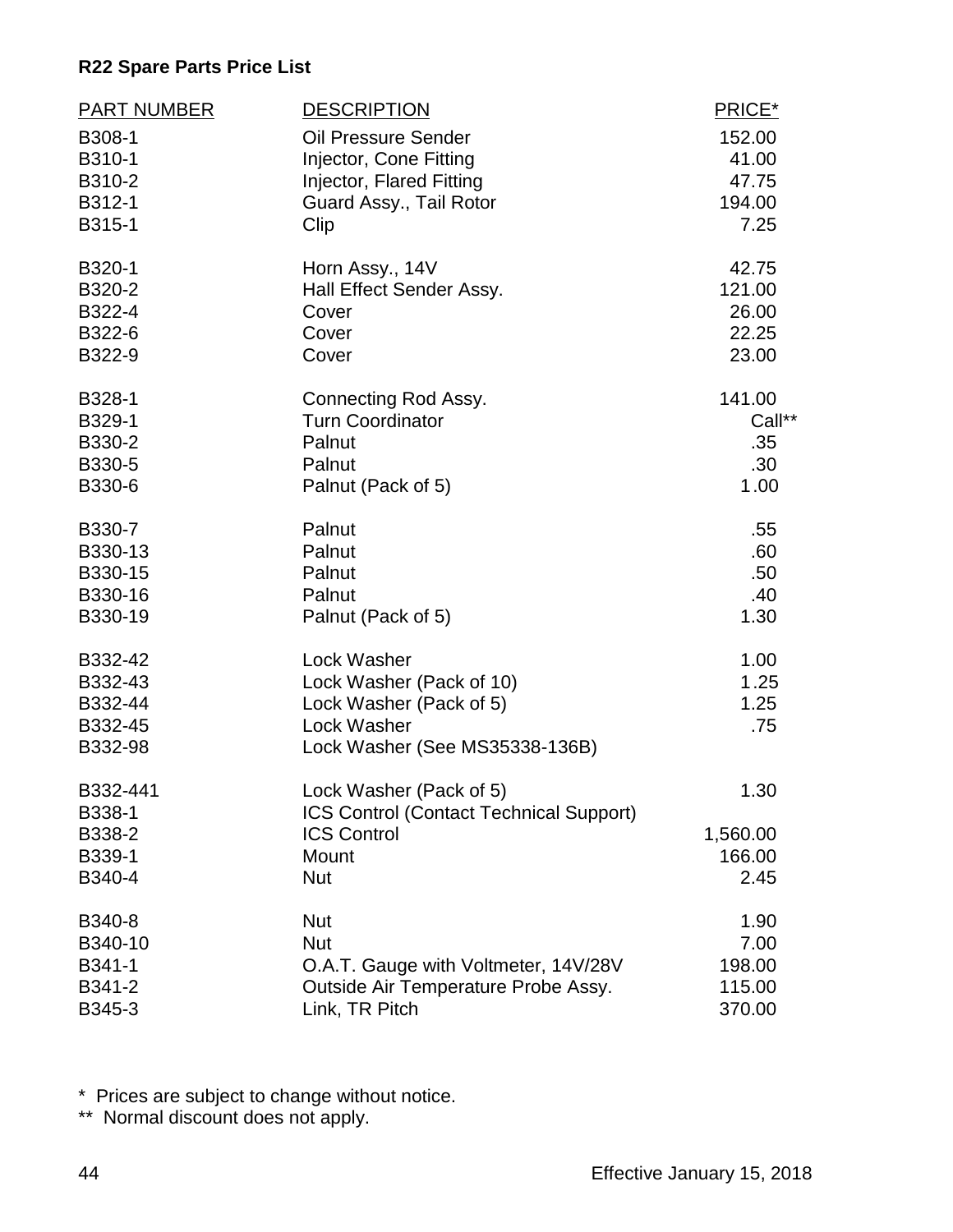| <b>PART NUMBER</b> | <b>DESCRIPTION</b>              | PRICE* |
|--------------------|---------------------------------|--------|
| B350-1             | Pin                             | .50    |
| B350-2             | Pin                             | .70    |
| B356-1             | <b>Skin</b>                     | 41.00  |
| B356-2             | <b>Strip</b>                    | 13.75  |
| B356-3             | Gutter, LH                      | 27.25  |
| B356-4             | Gutter, RH                      | 27.00  |
| B359-2             | Ty-Rap, Releasable (See D693-4) |        |
| B361-1             | <b>Bearing</b>                  | 397.00 |
| B364-1             | P/P Tube Assy., Throttle        | 213.00 |
| B365-1             | Scoop Assy.                     | 232.00 |
| B367-1             | <b>Drain Valve</b>              | 361.00 |
| B381-1             | Fire Extinguisher (14 oz.)      | 180.00 |
| B381-3             | <b>Bracket</b>                  | 13.50  |
| B387-3             | Decal, "Collective Activated"   | 3.50   |
| B387-750           | Wire                            | 12.00  |
| B387-751           | Wire                            | 12.00  |
| B391-2             | <b>Splitter</b>                 | 17.75  |
| B393-1             | Cam                             | 12.00  |
| B394-1             | Scoop Assy., Carb Heat          | 162.00 |
| B395-1             | Dimmer Assy.                    | 460.00 |
| B398-1             | Potentiometer                   | 59.00  |
| B400-1             | Cover                           | 13.00  |
| B401-1             | Grommet                         | 3.00   |
| B401-4             | Grommet                         | .40    |
| B407-1             | Tape                            | 10.75  |
| B408-1             | Spring, Long                    | 5.25   |
| B408-2             | Spring, Short                   | 3.25   |
| B409-2             | Splice                          | 26.50  |
| B409-4             | Tab                             | 17.75  |
| B409-5             | Gusset                          | 12.25  |
| B409-6             | Tab                             | 13.50  |
| B409-7             | Retainer                        | 35.25  |
| B409-8             | Tape                            | 22.75  |
| B410-1             | Retainer, Outside               | 39.50  |
| B410-2             | Retainer, Inside                | 39.50  |

\* Prices are subject to change without notice.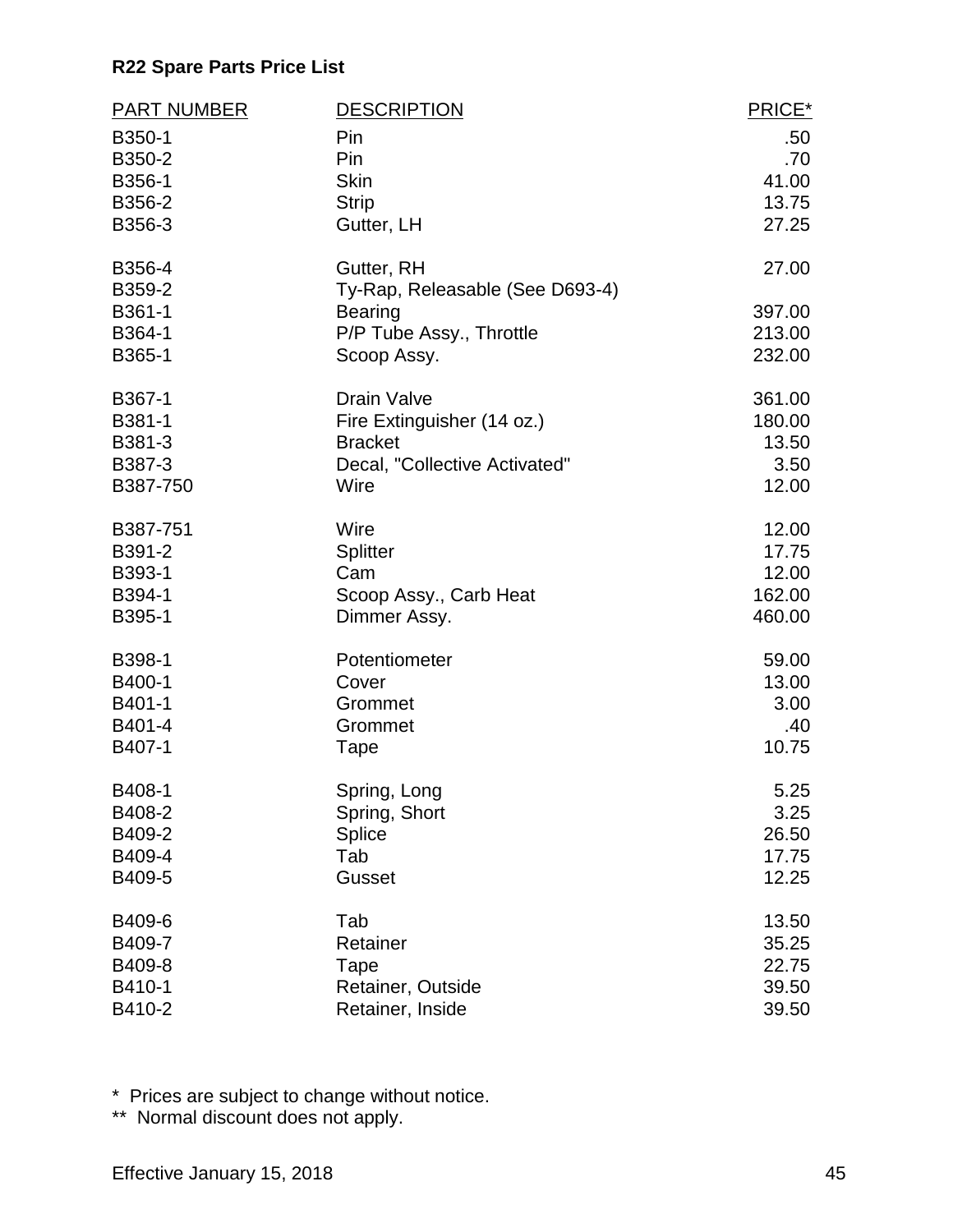| <b>PART NUMBER</b> | <b>DESCRIPTION</b>     | PRICE* |
|--------------------|------------------------|--------|
| B410-3             | <b>Stiffener</b>       | 43.50  |
| B410-6             | Spacer                 | 18.50  |
| B415-1             | Relay, 14V             | 601.00 |
| B416-3             | <b>Gascolator Bowl</b> | 62.00  |
| B419-1             | Guard                  | 48.25  |
| B421-1             | Visor Assy.            | 121.00 |
| B421-3             | Visor                  | 78.50  |
| B423-1             | Channel Assy.          | 83.75  |
| B423-2             | Doubler                | 15.50  |
| B423-3             | <b>Stiffener</b>       | 64.25  |
| B423-4             | <b>Stiffener</b>       | 28.25  |
| B423-5             | <b>Stiffener</b>       | 23.50  |
| B423-6             | <b>Stiffener</b>       | 32.25  |
| B423-7             | Channel                | 25.25  |
| B423-9             | <b>Skin</b>            | 18.25  |
| B423-10            | Doubler                | 15.25  |
| B424-1             | Hinge                  | 36.00  |
| B424-2             | <b>Stiffener</b>       | 35.50  |
| B424-3             | Doubler                | 15.75  |
| B425-1             | Gasket                 | 17.75  |
| B426-1             | Switch, Oil            | 109.00 |
| B428-1             | Frame                  | 118.00 |
| B429-1             | <b>Skin</b>            | 56.25  |
| B429-2             | <b>Skin</b>            | 77.25  |
| B429-3             | <b>Skin</b>            | 48.50  |
| B429-5             | Frame                  | 113.00 |
| B430-1             | Skin                   | 83.50  |
| B430-2             | Door                   | 83.00  |
| B430-3             | Door, Aux Tank         | 43.50  |
| B430-4             | <b>Skin</b>            | 38.25  |
| B439-1             | Guide Assy., P/P Tube  | 475.00 |
| B490-2             | Panel                  | 65.00  |
| B491-1             | Tube Assy.             | 596.00 |
| B522-1             | <b>Mixture Control</b> | 202.00 |
| B546-1             | Yoke                   | 288.00 |

\* Prices are subject to change without notice.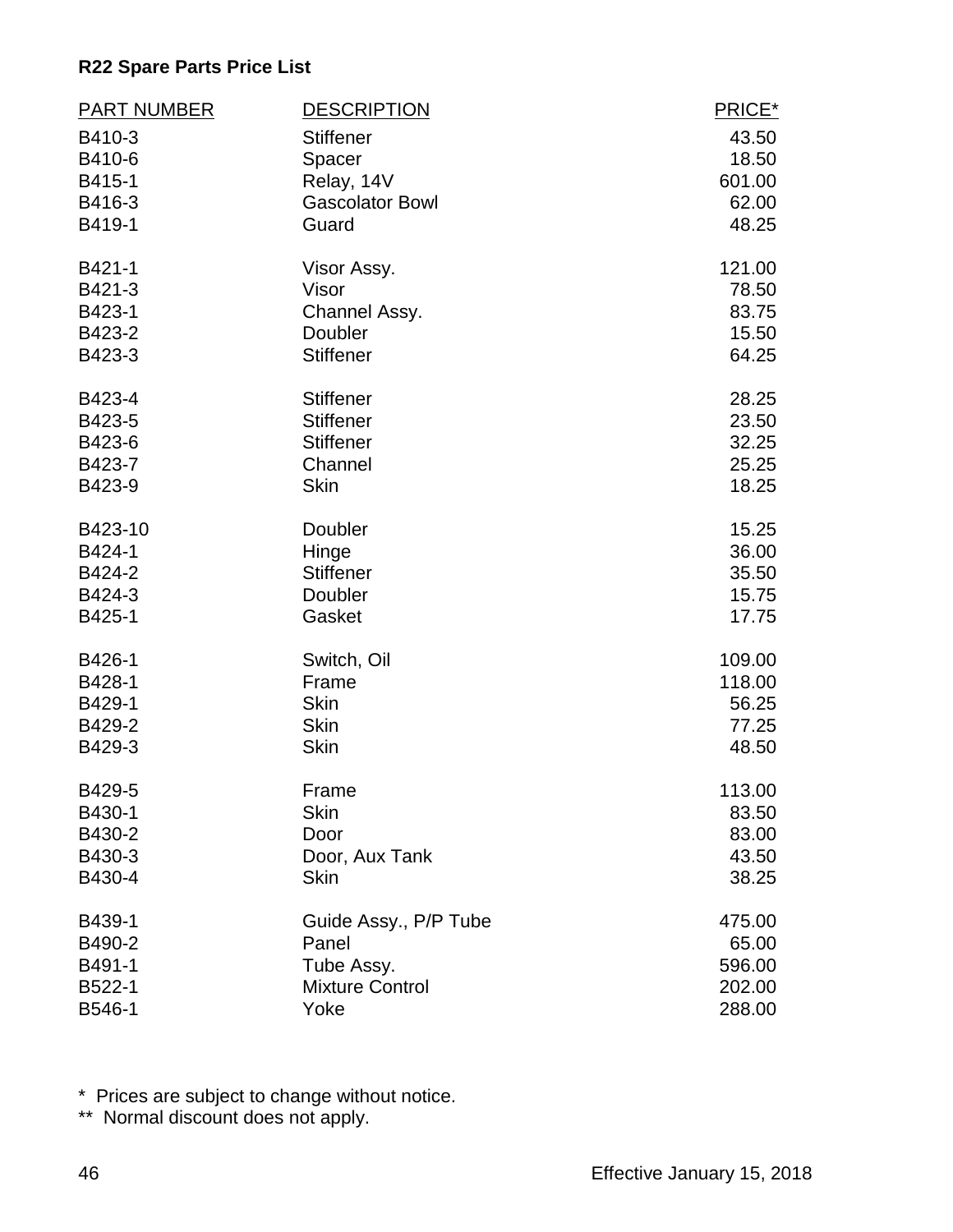| <b>PART NUMBER</b> | <b>DESCRIPTION</b>             | PRICE*     |
|--------------------|--------------------------------|------------|
| B549-1             | Retainer                       | 123.00     |
| B552-1             | Retainer                       | 154.00     |
| B557-1             | Light, HID, Spot               | 370.00     |
| B557-2             | Light, HID, Flood              | 370.00     |
| B557-5             | <b>Ballast</b>                 | 260.00     |
| B557-6             | Cable                          | 82.00      |
| B563-1             | Gage, Bubble Sight             | 240.00     |
| B563-2             | Gage, Flat Sight, Large Window | 117.00     |
| B564-1             | Link                           | 94.00      |
| B565-1             | <b>Foot Switch</b>             | 276.00     |
| B566-1             | Chip Detector, MRGB            | 338.00     |
| B566-2             | Chip Detector, TRGB            | 234.00     |
| B567-25            | <b>Screw</b>                   | .45        |
| B567-28            | <b>Screw</b>                   | .50        |
| B567-43            | <b>Screw</b>                   | 1.10       |
| B567-44            | <b>Screw</b>                   | .95        |
| B570-1             | Magnet Assy.                   | 35.75      |
| B574-1             | Siphon Assy.                   | 193.00     |
| B575-4             | Channel                        | 18.00      |
| B575-5             | <b>Stiffener</b>               | 26.75      |
| B576-6             | Tab                            | 8.75       |
| B577-2             | <b>Stiffener</b>               | 19.25      |
| B579-1             | <b>Bulkhead</b>                | 47.25      |
| B630-1             | Clamp Assy.                    | 294.00     |
| B630-2             | Clamp Assy.                    | 89.00      |
| B630-3             | Clamp                          | 102.00     |
| B632-1             | Channel                        | 11.00      |
| B641-11            | Face Assy.                     | 142.00     |
| B703-1             | Support Assy.                  | 1,580.00** |
| B703-8             | Shim                           | 22.50      |
| B716-01            | Harness Assy., Console         | 2,640.00   |
| B716-02            | Harness Assy., Console         | 2,380.00   |
| B769-1             | <b>Bracket</b>                 | 9.50       |
| B771-1             | Air Filter, Reusable           | 90.75      |
| B774-1             | Spring                         | 2.20       |

\* Prices are subject to change without notice.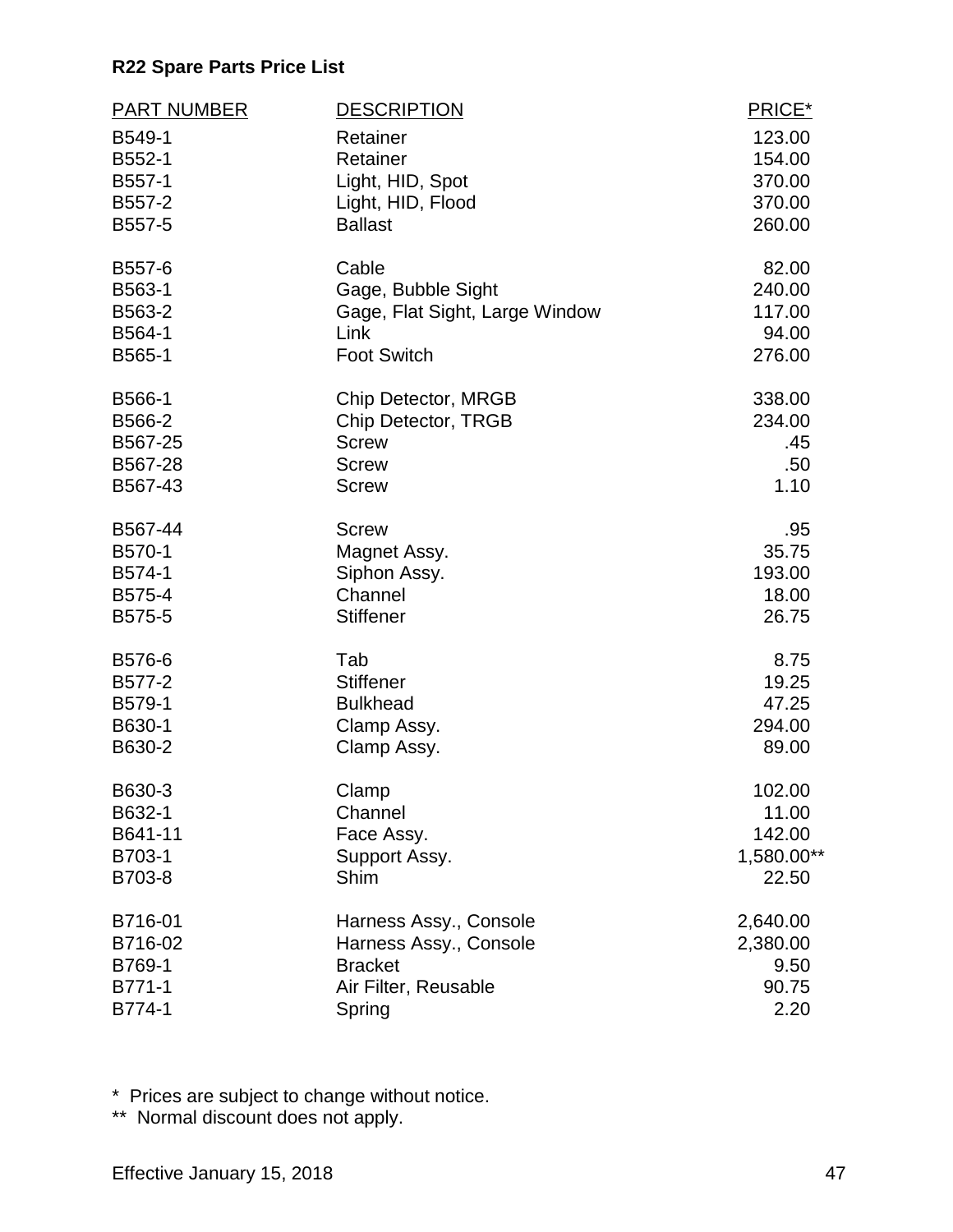| <b>PART NUMBER</b> | <b>DESCRIPTION</b>        | PRICE*      |
|--------------------|---------------------------|-------------|
| B774-6             | Spring                    | 7.50        |
| B774-7             | Spring                    | 17.25       |
| B800-1             | Doubler Instl.            | 34.50       |
| B802-1             | Harness Assy.             | 118.00      |
| B802-2             | Harness Assy.             | 92.25       |
| B802-3             | Harness Assy., Splitter   | 43.50       |
| B802-4             | Harness Assy., Adapter    | 30.25       |
| B803-1             | Harness Assy.             | 29.00       |
| B804-2             | Harness Assy.             | 138.00      |
| B804-3             | Harness Assy., Console    | 68.00       |
| B805-1             | Doubler                   | 31.50       |
| B809-1             | Doubler                   | 16.25       |
| B809-2             | Doubler                   | 18.25       |
| B815-1             | Pin                       | 342.00      |
| B815-2             | Pin                       | 98.00       |
| B816-1             | Pad                       | 12.50       |
| B817-1             | Filter Assy.              | 139.00      |
| B819-1             | Adapter                   | 59.00       |
| B820-2             | <b>Strut</b>              | 30.00       |
| B900-6             | A949-1,-2 Floats, Painted | 14,300.00** |
| C049-7             | Wire Harness Assy.        | 20.00       |
| C049-8             | Wire Harness Assy.        | 15.00       |
| C049-9             | Wire Harness Assy.        | 64.75       |
| C049-11            | Wire Harness Assy.        | 24.00       |
| C058-5             | Grip Assy., Cyclic        | 3,230.00    |
| C105-3             | Journal, Bearing          | 79.75       |
| C130-5             | Spacer                    | 18.50       |
| C130-9             | Spacer                    | 18.50       |
| C130-41            | Spacer                    | 4.75        |
| C130-54            | Spacer                    | 25.25       |
| C130-59            | Spacer                    | 17.75       |
| C141-19            | Washer                    | 7.25        |
| C214-5             | Plate, RH                 | 28.00       |
| C214-23            | Plate                     | 22.25       |
| C285-1             | Knob                      | 6.25        |

\* Prices are subject to change without notice.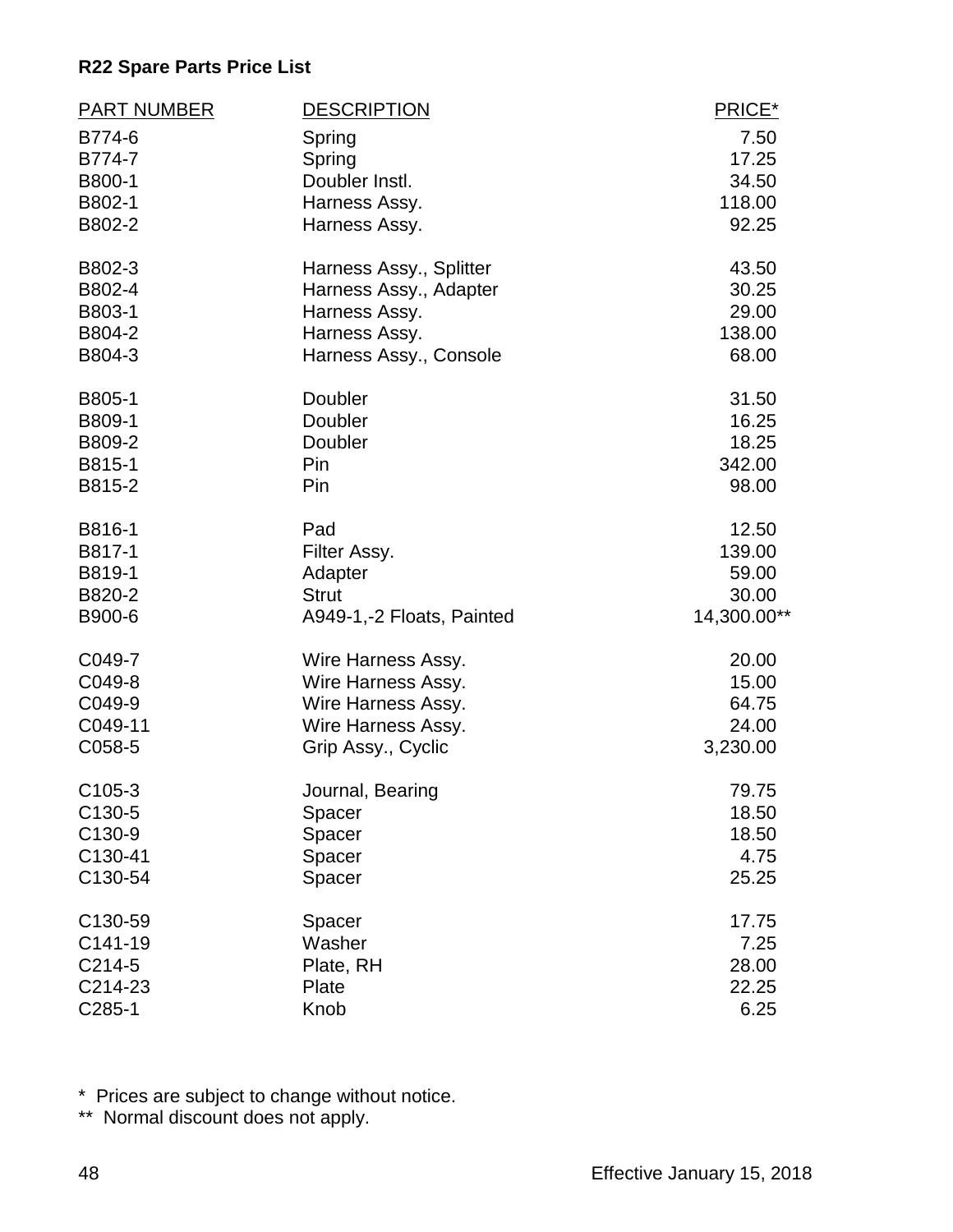| <b>PART NUMBER</b> | <b>DESCRIPTION</b>              | PRICE*   |
|--------------------|---------------------------------|----------|
| C309-4             | Panel Assy.                     | 553.00   |
| C341-3             | Arm Weldment                    | 141.00   |
| C342-1             | Arm                             | 60.75    |
| C365-9             | Clip                            | 13.00    |
| C425-5             | Hinge                           | 14.75    |
| C425-7             | Door, LH                        | 65.75    |
| C425-8             | Door, RH                        | 65.75    |
| C439-3             | Spacer                          | 30.25    |
| C439-4             | Roller                          | 8.00     |
| C439-5             | Pin                             | 8.50     |
| C439-8             | Retainer                        | 9.50     |
| C439-9             | <b>Bushing</b>                  | 11.00    |
| C479-1             | Mount Assy.                     | 10.50    |
| C522-8             | Control Cable, Carb. Heat       | 44.25    |
| C528-1             | Mount, Strobe Light             | 13.00    |
| C562-1             | <b>Slider Valve</b>             | 31.00    |
| C565-2             | Door                            | 14.25    |
| C579-2             | Inlet                           | 106.00   |
| C615-1             | Gasket                          | 21.25    |
| C636-2             | Support                         | 48.00    |
| C646-9             | Bearing, Cone                   | 57.50    |
| C648-2             | Bearing, Journal                | 64.25    |
| C649-1             | Oil Cooler                      | 1,090.00 |
| C654-3             | Decal, "Fuel 100 Oct Min"       | 6.25     |
| C654-4             | Decal, "Fuel 100 Oct Min"       | 6.25     |
| C654-5             | Decal, "Aux Fuel 100 Oct        | 6.25     |
| C654-6             | Decal, "Aux Fuel 100 Oct"       | 6.25     |
| C654-43            | Decal, "+ 24V"                  | 4.25     |
| C654-44            | Decal, "+ 12V"                  | 4.25     |
| C654-45            | Decal, "-"                      | 2.10     |
| C682-2             | <b>Barrier</b>                  | 22.75    |
| C683-5             | Clamp                           | 118.00   |
| C683-6             | Damper, Removable               | 159.00   |
| C683-9             | Damper Assy., Fixed             | 397.00   |
| C696-1             | Detector Assy., Carbon Monoxide | 283.00   |

\* Prices are subject to change without notice.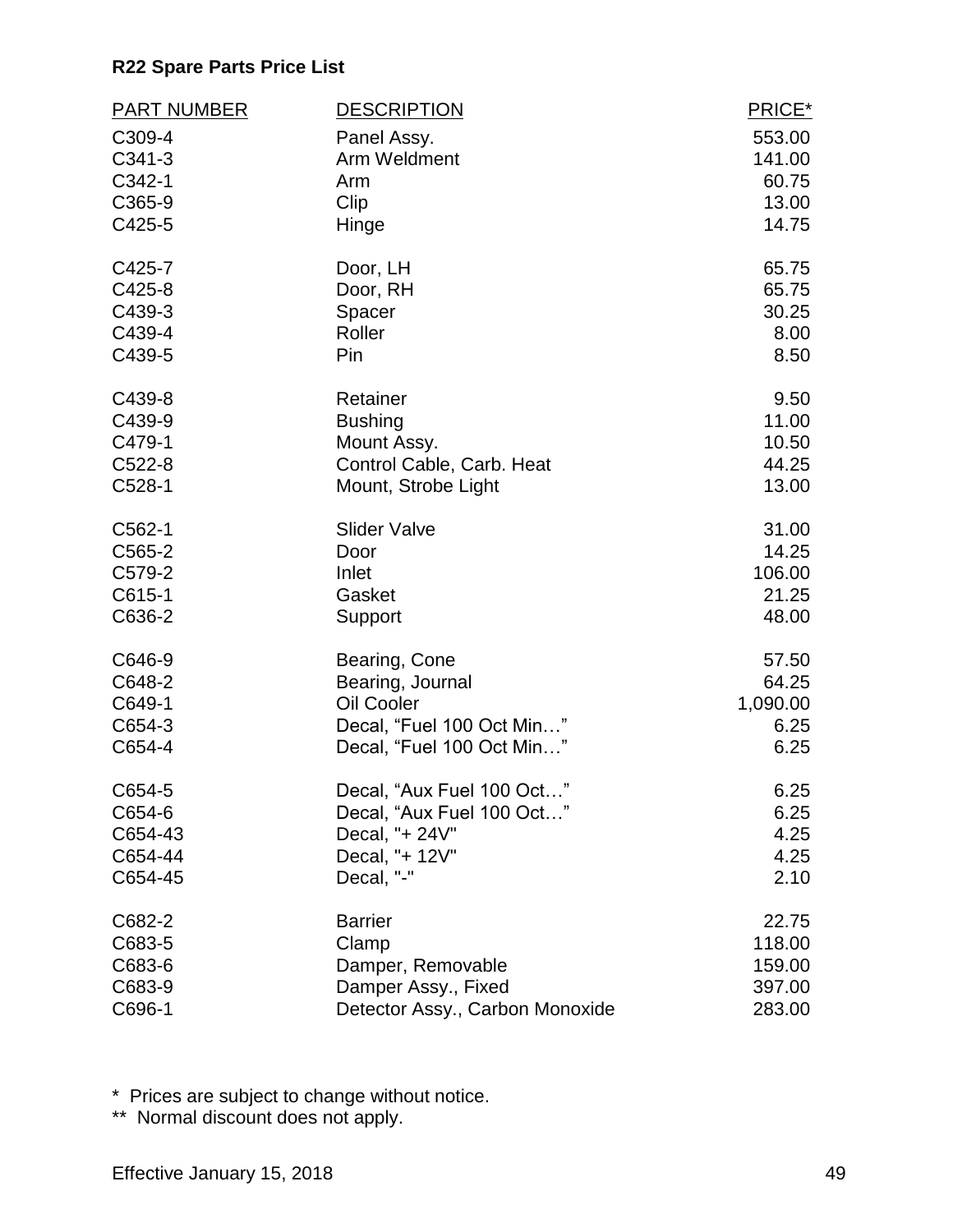| <b>PART NUMBER</b>  | <b>DESCRIPTION</b>       | PRICE* |
|---------------------|--------------------------|--------|
| C700-7              | Ball                     | 73.50  |
| C701-1              | Tape                     | 1.00   |
| C801-1              | Plate                    | 30.00  |
| C830-1A             | Switch Sub-Assy.         | 138.00 |
| C988-9              | Decal                    | 15.00  |
| C988-10             | Mu-Metal                 | 63.00  |
| D049-4              | Harness Assy.            | 38.00  |
| D049-5              | Harness Assy.            | 32.75  |
| D113-1A             | Link                     | 45.25  |
| D119-1              | Knob, Rotor Brake        | 10.75  |
| D205-32             | Hose Assy.               | 309.00 |
| D205-33             | Hose Assy.               | 311.00 |
| D205-34             | Hose Assy.               | 159.00 |
| D210-08             | <b>Nut</b>               | 1.35   |
| D <sub>210</sub> -3 | <b>Nut</b>               | 1.00   |
| D <sub>210</sub> -4 | <b>Nut</b>               | 1.60   |
| D210-5              | <b>Nut</b>               | 2.00   |
| D210-6              | <b>Nut</b>               | 4.50   |
| D <sub>210</sub> -8 | <b>Nut</b>               | 11.00  |
| D210-10             | <b>Nut</b>               | 39.25  |
| D214-1              | Washer                   | 21.25  |
| D229-4              | Cover                    | 16.50  |
| D251-1              | Valve Assy.              | 66.00  |
| D <sub>252</sub> -3 | Sender, Fuel Level, Main | 469.00 |
| D252-4              | Sender, Fuel Level, Aux. | 469.00 |
| D255-4              | Fitting                  | 37.50  |
| D <sub>260</sub> -1 | Relay                    | 19.25  |
| D260-5              | Connector                | 2.35   |
| D262-1              | <b>Fuse Block</b>        | 6.25   |
| D <sub>262</sub> -2 | <b>Fuse Block</b>        | 8.25   |
| D262-10             | <b>Fuse Holder</b>       | 4.00   |
| D262-11             | <b>Fuse Holder</b>       | 8.25   |
| D275-102            | <b>Diode</b>             | .30    |
| D277-6              | Clamp (Pack of 10)       | 1.55   |
| D277-8              | Clamp (Pack of 5)        | 1.30   |

\* Prices are subject to change without notice.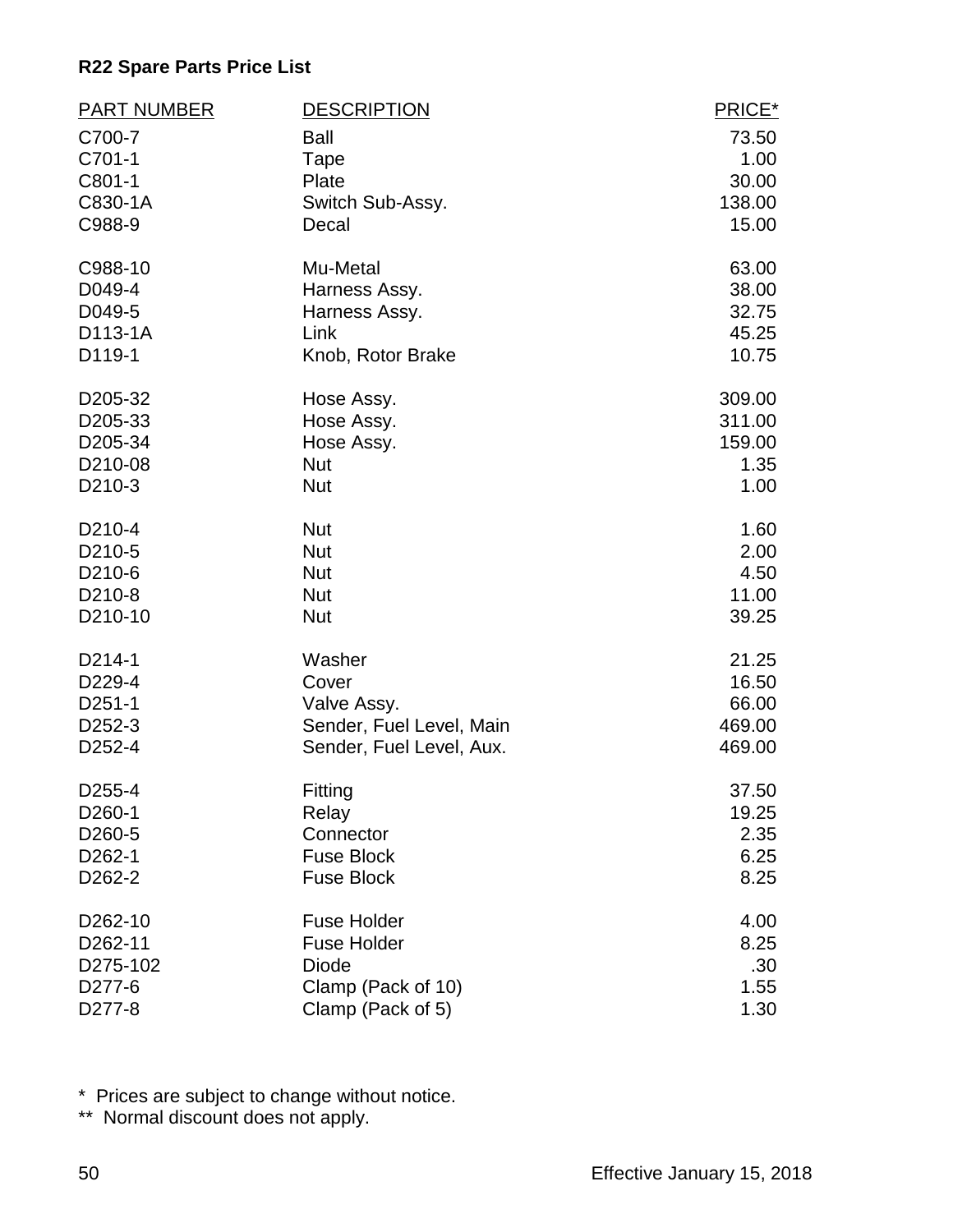| <b>PART NUMBER</b> | <b>DESCRIPTION</b>           | PRICE*        |
|--------------------|------------------------------|---------------|
| D333-1             | <b>Bellcrank</b>             | 47.25         |
| D333-3             | Fitting                      | 15.50         |
| D333-5             | Collar                       | 21.75         |
| D333-7             | Catch                        | 37.50         |
| D333-8             | Block, Catch                 | 23.25         |
| D333-10            | <b>Block</b>                 | 23.00         |
| D333-11            | Plate                        | 20.75         |
| D334-5             | Bellcrank Assy.              | 551.00        |
| D339-4             | Tube                         | 42.25         |
| D373-3             | Cover                        | 27.25         |
| D379-1             | Grip                         | 149.00        |
| D379-2             | Cover                        | 19.75         |
| D384-3             | Cover                        | 45.25         |
| D443-3<br>D443-5   | Block Assy.<br>Bar           | 33.25<br>7.25 |
|                    |                              |               |
| D561-1             | Bracket Assy.                | 34.25         |
| D561-3             | Outlet Assy.                 | 137.00        |
| D561-4             | Outlet Assy.                 | 173.00        |
| D561-11            | <b>Bracket</b>               | 13.75         |
| D561-12            | Blower Assy., 14V            | 200.00        |
| D606-1             | Spotlight, LED, 14V          | 396.00        |
| D663-1             | Clamp                        | .65           |
| D682-39            | Decal, "Lock After Priming"  | 8.50          |
| D682-43            | Decal                        | 3.00          |
| D682-44            | Decal, "Caution: Align"      | 1.15          |
| D684-1             | Spring                       | 15.25         |
| D688-3             | Cover                        | 11.00         |
| D690-1             | Grip                         | 117.00        |
| D690-2             | Cover                        | 19.75         |
| D692-3             | Cover                        | 1.35          |
| D692-4             | Socket                       | 5.25          |
| D693-4             | Ty-Rap                       | 51.25         |
| D723-1             | Adapter Assy., Oil Filter    | 548.00        |
| D747-5             | Shroud Weldment (See 40848)  |               |
| D748-3             | Alternator Assy., 14V-60 Amp | 1,150.00      |

\* Prices are subject to change without notice.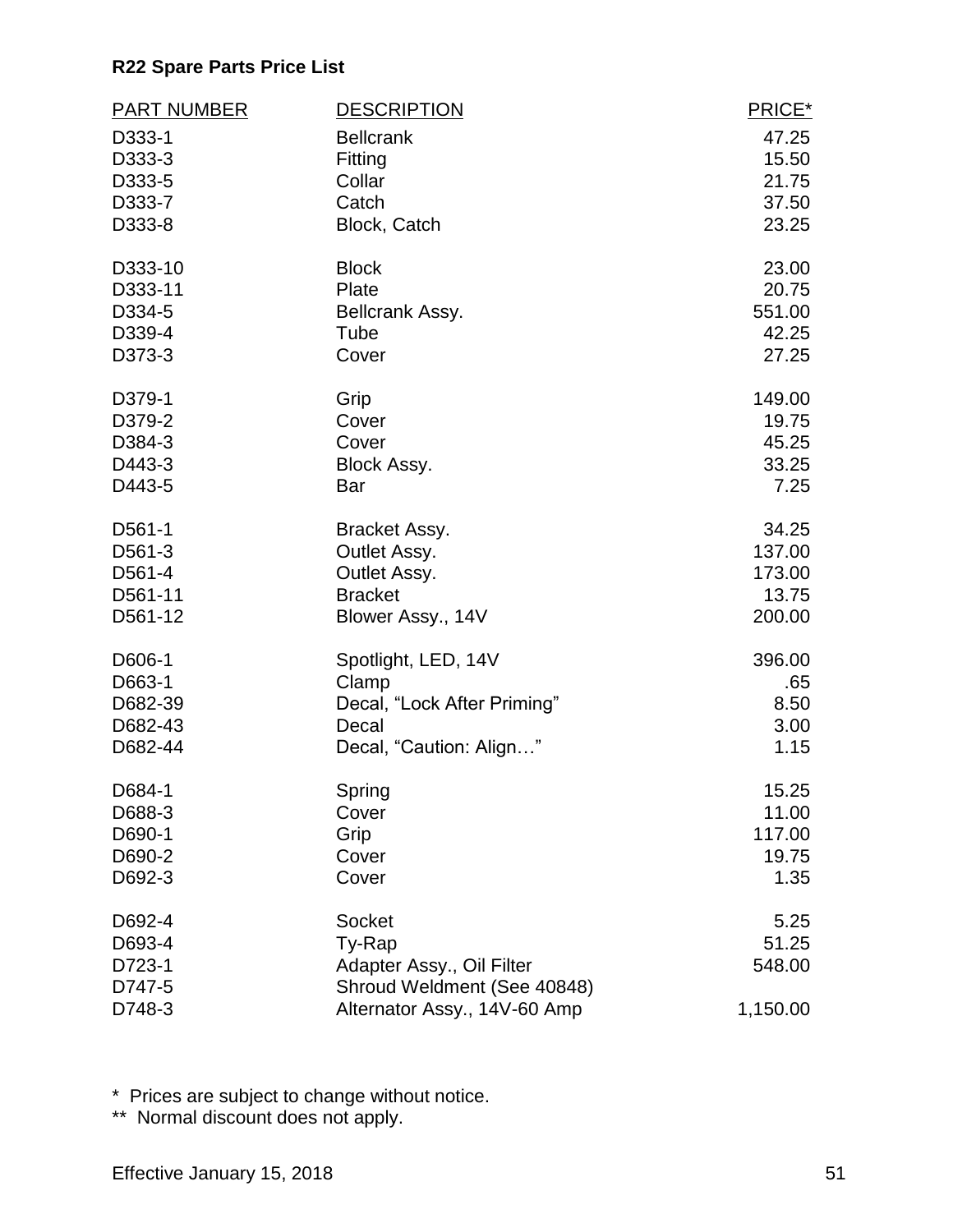| <b>PART NUMBER</b> | <b>DESCRIPTION</b>            | PRICE* |
|--------------------|-------------------------------|--------|
| D754-4             | Baffle Assy.                  | 295.00 |
| D756-2             | Bellcrank Assy.               | 370.00 |
| D761-1             | Support Assy.                 | 55.25  |
| D768-6             | Key, "R22", Blank             | 7.00   |
| D774-3             | Spring                        | 1.40   |
| D774-4             | Spring                        | 1.90   |
| D774-5             | Spring                        | 2.65   |
| D774-7             | Spring                        | 1.80   |
| D774-13            | Spring                        | 1.40   |
| D805-3             | <b>Restraint</b>              | 11.75  |
| D830-1             | Hourmeter, Round              | 96.50  |
| F110-2             | Recorder, 140-190 °F          | 4.25   |
| F110-4             | Recorder, 220-270 °F          | 4.25   |
| F628-8             | Buckle Assy.                  | 202.00 |
| F654-14            | Decal, "Gearbox Oil"          | 7.00   |
| F654-25            | Decal, "Do Not Program ELT"   | 6.75   |
| F654-38            | Decal, "No. 1 COM, No. 2 COM" | 5.25   |
| F654-40            | Decal, "No. 1 GPS/COM/NAV"    | 9.75   |
| F654-49            | Decal, "Aux Pwr 5V"           | 8.75   |
| G051-13            | Liner, 6-Hole                 | 21.25  |
| G054-5             | Face Assy.                    | 181.00 |
| G055-10            | Face                          | 254.00 |
| G055-11            | Face                          | 254.00 |
| G184-5             | Gasket                        | 1.30   |
| G220-1             | Retainer                      | 42.50  |
| G682-26            | Decal                         | 11.50  |
| G704-9             | Support                       | 30.25  |

\* Prices are subject to change without notice.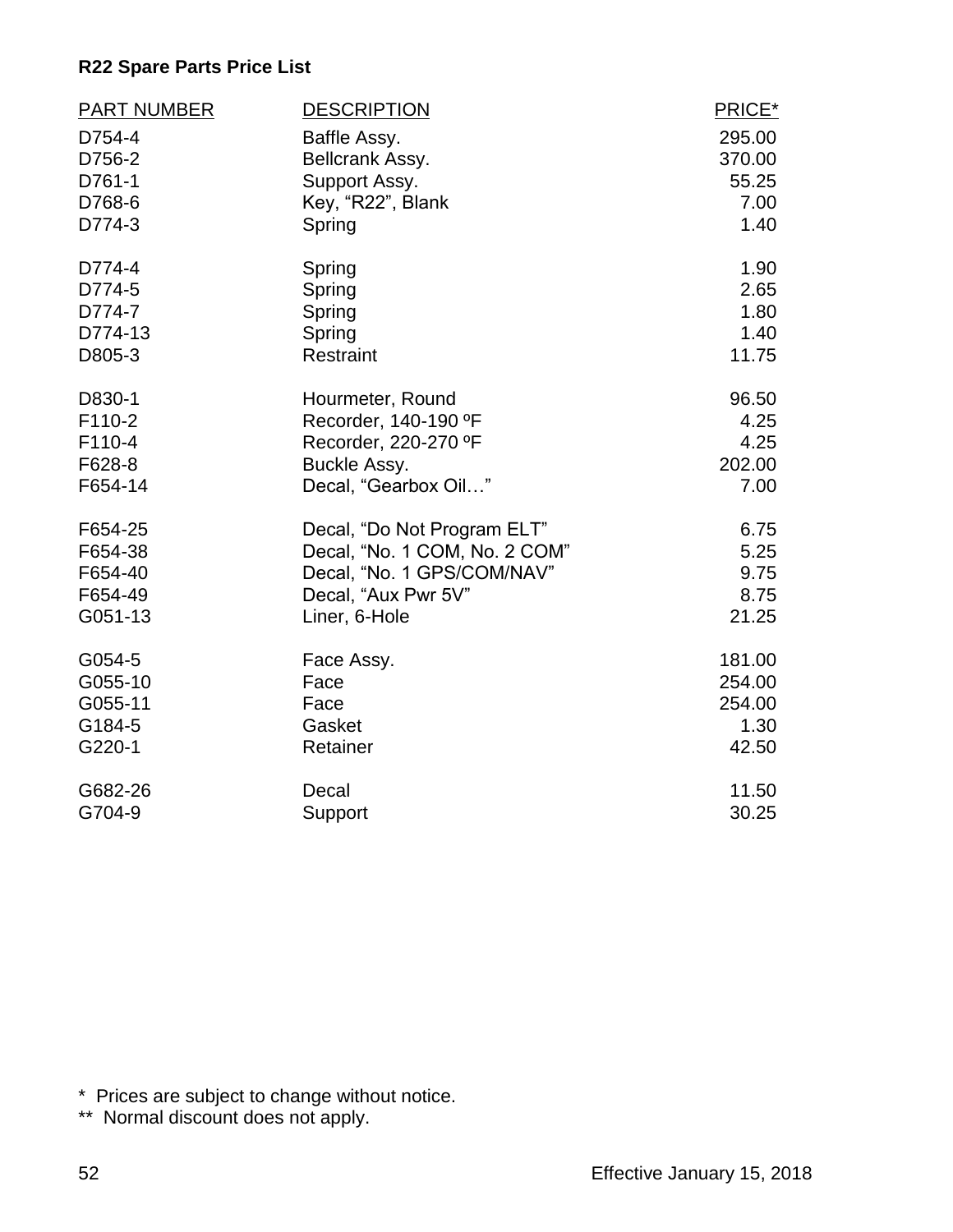| <b>PART NUMBER</b> | <b>DESCRIPTION</b>             | PRICE*  |
|--------------------|--------------------------------|---------|
| A-4138             | <b>Bearing</b>                 | 26.75   |
| A-641R             | <b>Inner Wire</b>              | 28.00   |
| A-641R1            | <b>Inner Wire</b>              | 40.00   |
| A15A               | Diode (See D275-102)           |         |
| A3135-017-24A      | Washer                         | .35     |
| A3236-012-24A      | Washer                         | 1.15    |
| A3236-012-193      | Washer                         | 1.55    |
| A4138-B            | Cup                            | 56.25   |
| A425               | Lens Retainer                  | 29.00   |
| A455               | Gasket                         | 18.00   |
| A457A              | Lens                           | 81.25   |
| A467               | Gasket                         | 26.00   |
| A469B              | Flash Tube Assy.               | 124.00  |
| A6052-8Z-1         | <b>Nut</b>                     | 1.25    |
| AA-300-101-2-1     | Blower Wheel (See 4815211)     |         |
| AF5-1              | Aircraft Logbook, Green        | 16.75** |
| AGC-1-1/2-R        | Fuse                           | .90     |
| AGC-1.5            | Fuse (See AGC-1-1/2-R)         |         |
| AGC-3              | Fuse (See AGC-3-R)             |         |
| AGC-3-R            | Fuse                           | 1.15    |
| ALU-1062A          | Shroud, Alternator (See 40848) |         |
| <b>AN3-3A</b>      | <b>Bolt</b>                    | .40     |
| $AN3-4A$           | <b>Bolt</b>                    | .45     |
| <b>AN3-5A</b>      | <b>Bolt</b>                    | .45     |
| AN3-12A            | <b>Bolt</b>                    | .80     |
| AN3-16A            | <b>Bolt</b>                    | .75     |
| AN3-35A            | <b>Bolt</b>                    | 2.40    |
| AN3-41A            | <b>Bolt</b>                    | 2.00    |
| AN3-44A            | <b>Bolt</b>                    | 2.50    |
| <b>AN4-3A</b>      | <b>Bolt</b>                    | .55     |
| <b>AN4-5A</b>      | Bolt (See NAS6604-6)           |         |
| <b>AN4-6A</b>      | <b>Bolt</b>                    | .70     |
| AN4-13A            | <b>Bolt</b>                    | 1.05    |
| <b>AN4-20A</b>     | <b>Bolt</b>                    | 1.15    |
| <b>AN4-25A</b>     | <b>Bolt</b>                    | 1.65    |

\* Prices are subject to change without notice.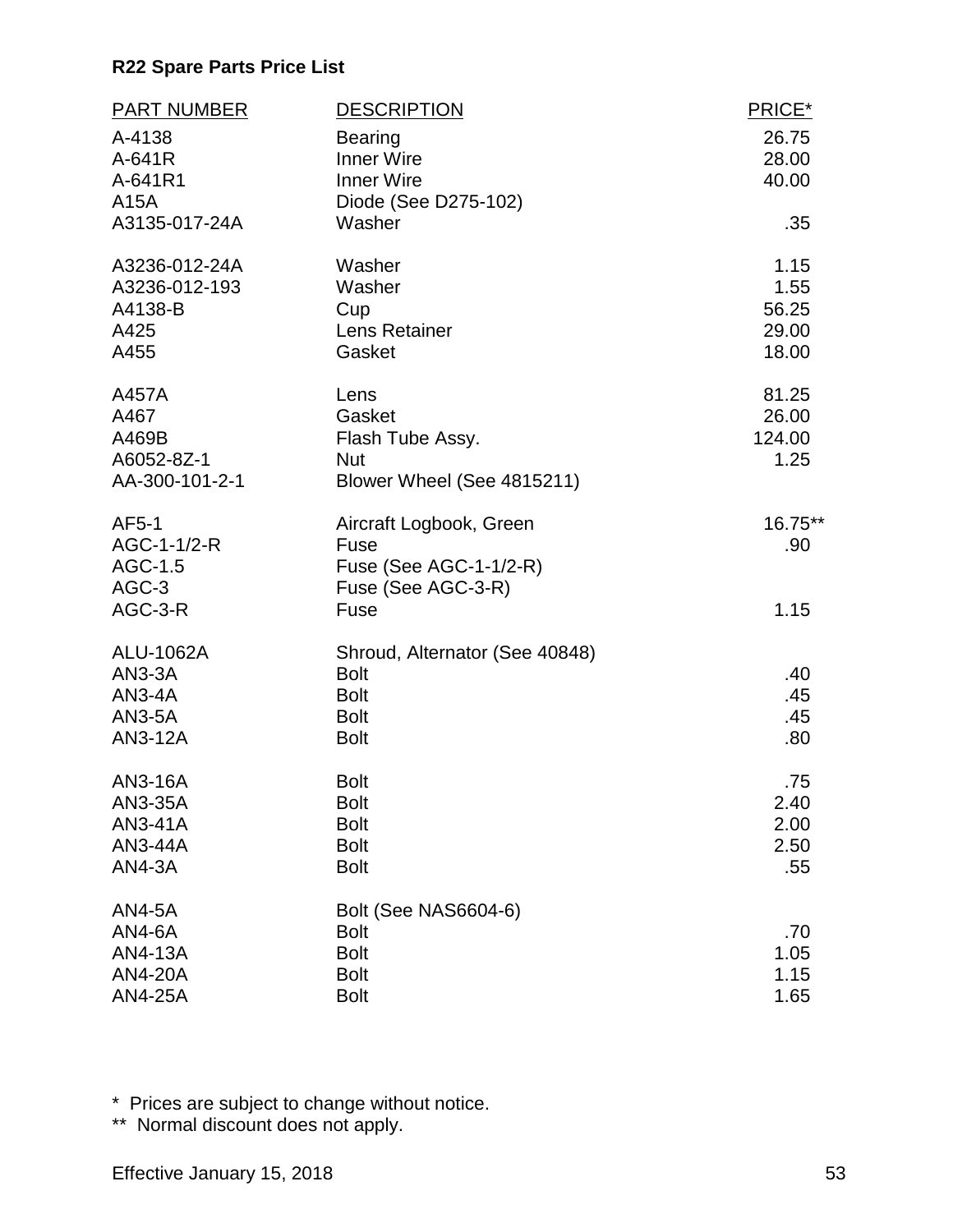| <b>PART NUMBER</b> | <b>DESCRIPTION</b>            | PRICE* |
|--------------------|-------------------------------|--------|
| AN4-51A            | <b>Bolt</b>                   | 19.25  |
| AN6-11A            | <b>Bolt</b>                   | 1.60   |
| AN6-16             | <b>Bolt</b>                   | 2.75   |
| AN6-16A            | <b>Bolt</b>                   | 5.25   |
| AN6-21             | <b>Bolt</b>                   | 5.25   |
| AN6-37A            | <b>Bolt</b>                   | 6.50   |
| AN10-40A           | <b>Bolt</b>                   | 54.00  |
| AN10-41A           | <b>Bolt</b>                   | 30.75  |
| AN44-24A           | Eye Bolt (See B218-1)         |        |
| AN315-3R           | <b>Nut</b>                    | .45    |
| AN316-4R           | <b>Nut</b>                    | .60    |
| AN316-5R           | <b>Nut</b>                    | .65    |
| AN316-6R           | <b>Nut</b>                    | .95    |
| <b>AN316C5R</b>    | <b>Nut</b>                    | 1.45   |
| AN320-8            | <b>Nut</b>                    | 4.50   |
| AN320-10           | <b>Nut</b>                    | 5.50   |
| AN320-15           | <b>Nut</b>                    | 12.25  |
| AN320-18           | <b>Nut</b>                    | 16.50  |
| AN340-8            | Nut (See B301-8)              |        |
| AN340B8            | Brass Nut (See B301-8)        |        |
| AN500-4-12         | <b>Screw</b>                  | 1.70   |
| AN502-6-6          | <b>Screw</b>                  | 4.00   |
| AN503-8-4          | <b>Screw</b>                  | 1.15   |
| AN503-8-6          | <b>Screw</b>                  | .90    |
| AN503-8-8          | <b>Screw</b>                  | .90    |
| AN515-4R8          | Screw (See MS35206-217)       |        |
| AN515UB8R10        | <b>Screw (See B567-43)</b>    |        |
| AN515UB8R12        | <b>Screw (See B567-44)</b>    |        |
| AN515UB8R20        | <b>Screw (See MS35214-47)</b> |        |
| AN520-10R30        | <b>Screw</b>                  | 5.50   |
| AN525-10R6         | <b>Screw</b>                  | .60    |
| AN525-10R7         | <b>Screw</b>                  | .50    |
| AN525-832R6        | <b>Screw</b>                  | .40    |
| AN525-832R8        | <b>Screw</b>                  | .35    |
| AN525-832R10       | <b>Screw</b>                  | .40    |

\* Prices are subject to change without notice.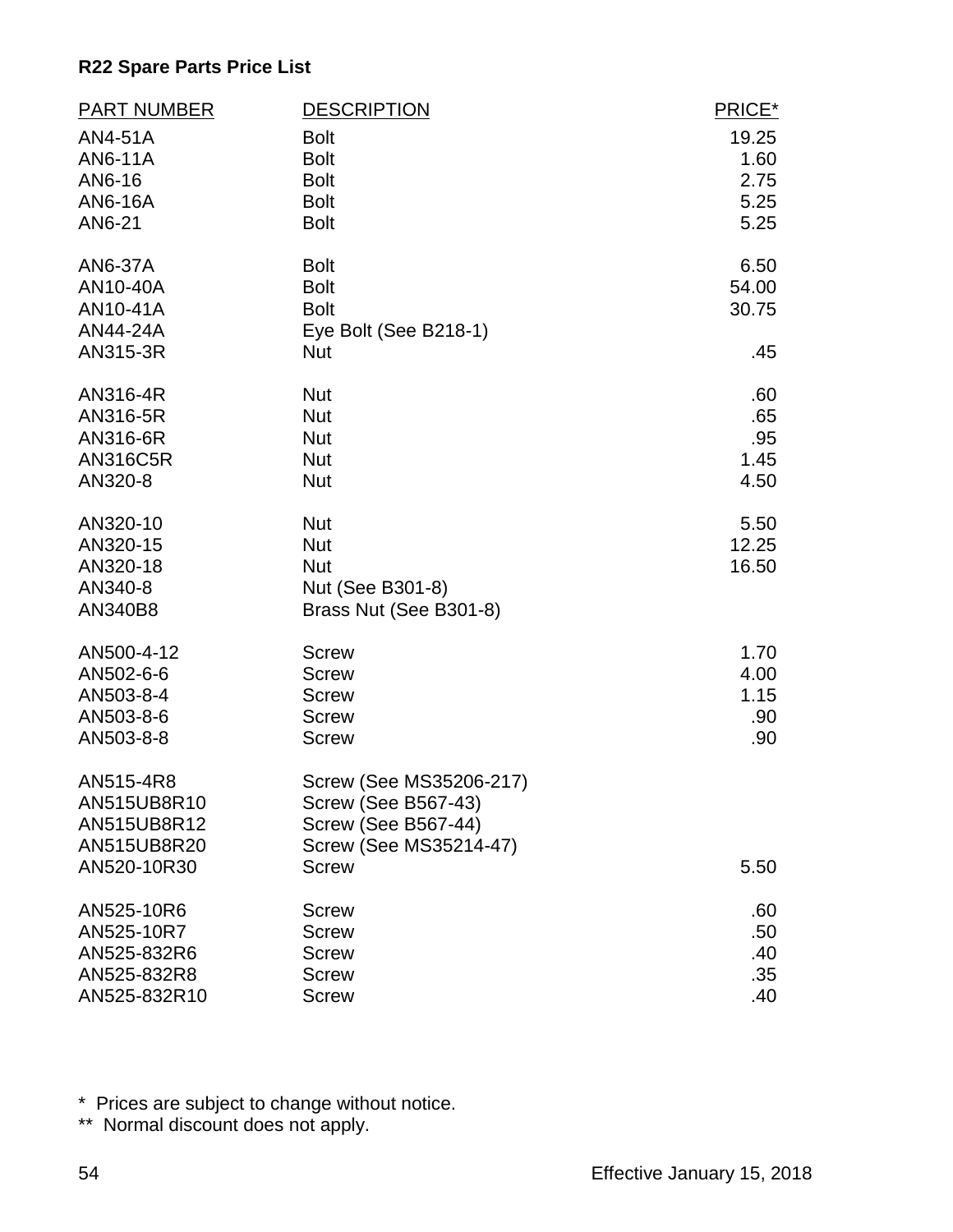| <b>PART NUMBER</b>   | <b>DESCRIPTION</b>                       | PRICE*      |
|----------------------|------------------------------------------|-------------|
| AN525-832R12         | <b>Screw</b>                             | .50         |
| AN525-832R16         | <b>Screw</b>                             | .95         |
| AN525-832R18         | <b>Screw</b>                             | .75         |
| AN526C832R6          | <b>Screw</b>                             | .40         |
| AN526C832R8          | <b>Screw</b>                             | .35         |
| AN526C832R9          | <b>Screw</b>                             | .45         |
| AN526C832R12         | <b>Screw</b>                             | .45         |
| AN742-3              | Clamp                                    | .75         |
| AN742-4<br>AN742D12  | Clamp                                    | .70<br>1.65 |
|                      | Clamp                                    |             |
| AN814-8D             | <b>Filler Plug</b>                       | 10.75       |
| AN814-8DL            | <b>Filler Plug</b>                       | 8.75        |
| AN815-2D             | Union                                    | 10.25       |
| AN815-4D<br>AN816-3D | Union (See AS5174D0404)<br><b>Nipple</b> | 5.25        |
|                      |                                          |             |
| AN816-6D             | Nipple                                   | 7.00        |
| AN822-2D             | Elbow (See MS20822-2D)                   |             |
| AN822-6D             | Elbow (See MS20822-6D)                   |             |
| AN825-6D             | Tee Fitting (See MS20825-6D)             |             |
| AN826-6D             | Tee (See MS20826-6D)                     |             |
| AN894D4-2            | <b>Bushing</b>                           | 17.50       |
| AN894D4-3            | <b>Bushing</b>                           | 10.50       |
| AN894D6-4            | <b>Bushing</b>                           | 14.25       |
| AN917-1D             | Tee                                      | 24.75       |
| AN924-4D             | <b>Nut</b>                               | 1.90        |
| AN924-5D             | <b>Nut</b>                               | 2.45        |
| AN960-1616L          | Washer                                   | .75         |
| AN970-3              | Washer (Pack of 10)                      | 1.35        |
| AN970-4              | Washer                                   | .35         |
| AS111                | O-Ring (See A215-111)                    |             |
| AS3578-012           | O-Ring                                   | 1.30        |
| AS5174D0606          | Union                                    | 9.25        |
| AV-534L              | Antenna, VHF COM                         | 206.00      |
| B0500-022-S          | <b>Belleville Washer</b>                 | 1.05        |
| B1000-035-S          | <b>Spring Washer</b>                     | 1.60        |

\* Prices are subject to change without notice.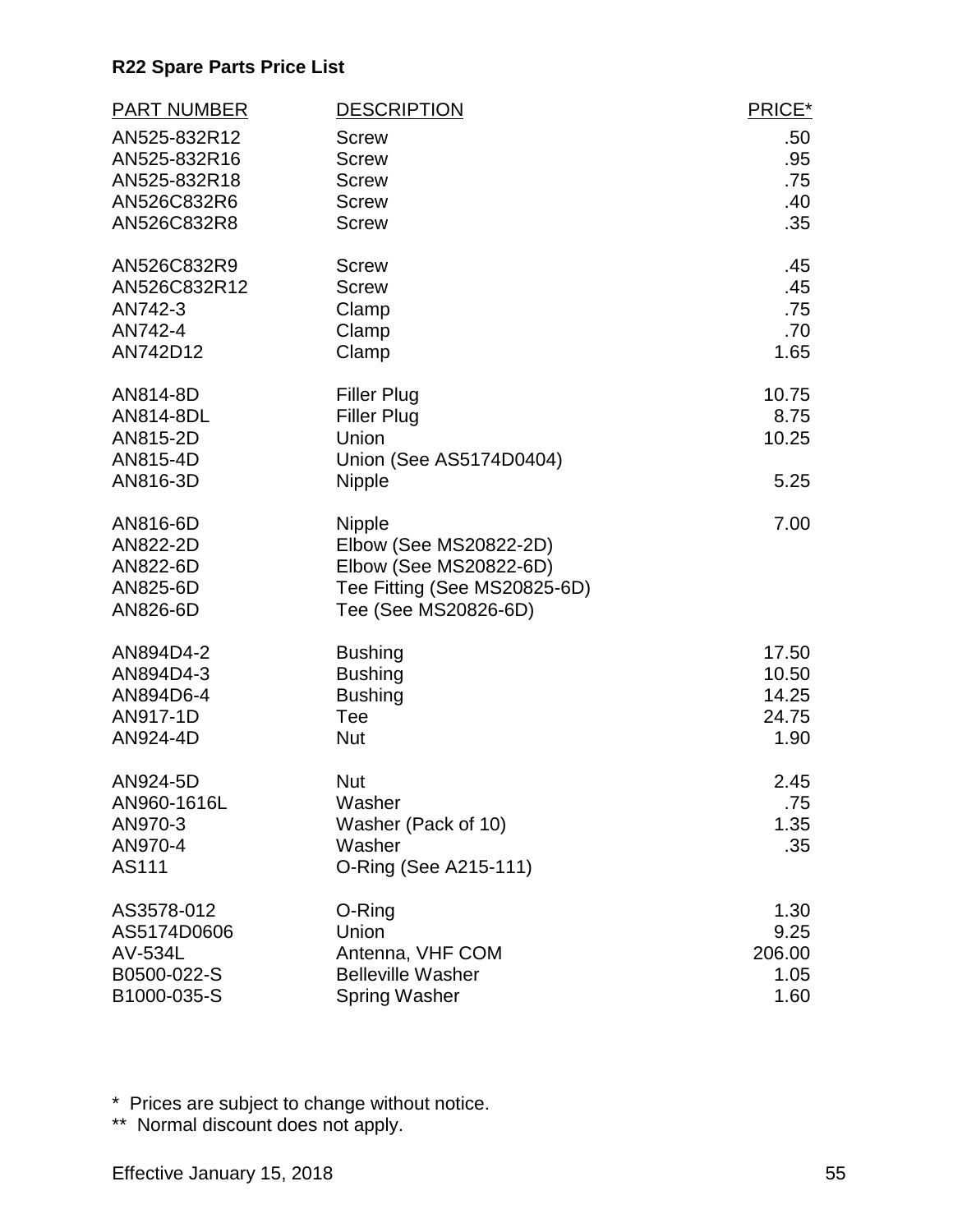| <b>PART NUMBER</b><br>B7260                                                        | <b>DESCRIPTION</b><br>Chip Detector (See B566-1)                                                       | PRICE*       |
|------------------------------------------------------------------------------------|--------------------------------------------------------------------------------------------------------|--------------|
| BC315-100-2                                                                        | Starter, 12V                                                                                           | 870.00       |
| BCC-R22-000                                                                        | <b>Bubble Cover</b>                                                                                    | 600.00**     |
| BCC-R22-700                                                                        | Tuna Boat Bubble Cover (Complete set)                                                                  | Call**       |
| BETA112R                                                                           | Amplifier, 14V                                                                                         | 358.00       |
| <b>BP4100</b><br>C0420-042-1250S<br>C0420-063-1500S<br>C0420-063-2000S<br>C23-805M | Pulley<br>Spring (See D774-13)<br>Spring (See D774-5)<br>Spring (See D774-4)<br>Holder, Deviation Card | 4.75<br>6.25 |
|                                                                                    |                                                                                                        |              |
| C <sub>23</sub> -807<br>C6352-10Z1<br>CH48108                                      | <b>Deviation Card</b><br>Nut (See A6052-8Z-1)<br>Oil Filter (See B123-1)                               | 2.75         |
| CI-102                                                                             | Antenna, Marker Beacon                                                                                 | 221.00       |
| CI-105-16                                                                          | Antenna, Transponder                                                                                   | 182.00       |
| $Cl-121$                                                                           | Antenna, VHF                                                                                           | 303.00       |
| CI-122                                                                             | Antenna, VHF                                                                                           | 314.00       |
| CI-177-20                                                                          | Antenna, UHF/FM                                                                                        | 509.00       |
| $Cl-248-5$                                                                         | Antenna, VHF                                                                                           | 480.00       |
| <b>CI-259E</b>                                                                     | Antenna, NAV                                                                                           | 457.00       |
| CI-271                                                                             | Antenna, UHF                                                                                           | 311.00       |
| CI-273                                                                             | Antenna, UHF                                                                                           | 277.00       |
| CI-292-3                                                                           | Antenna, VHF/FM                                                                                        | 565.00       |
| CI-505                                                                             | Diplexer, Dual                                                                                         | 361.00       |
| CI-507                                                                             | <b>Diplexer</b>                                                                                        | 287.00       |
| CI-2480-201<br>DMC-63-3-A                                                          | Antenna, GPS/COM<br>Antenna (See DMC63-3/A)                                                            | 954.00       |
| <b>DMC63-3/A</b>                                                                   | Antenna                                                                                                | 685.00       |
| DP-250                                                                             | Hole Plug                                                                                              | .85          |
| DP-625                                                                             | Hole Plug                                                                                              | 1.50         |
| DP-875<br>E-8948<br>E0240-029-1120S<br>E0240-037-3500S                             | Hole Plug<br>Engine Enamel Gray Paint (See IE-8948)<br>Spring (See B774-7)<br>Spring (See B774-1)      | 1.05         |
| <b>EF5-1</b>                                                                       | Engine Logbook, Red                                                                                    | 16.50**      |

\* Prices are subject to change without notice.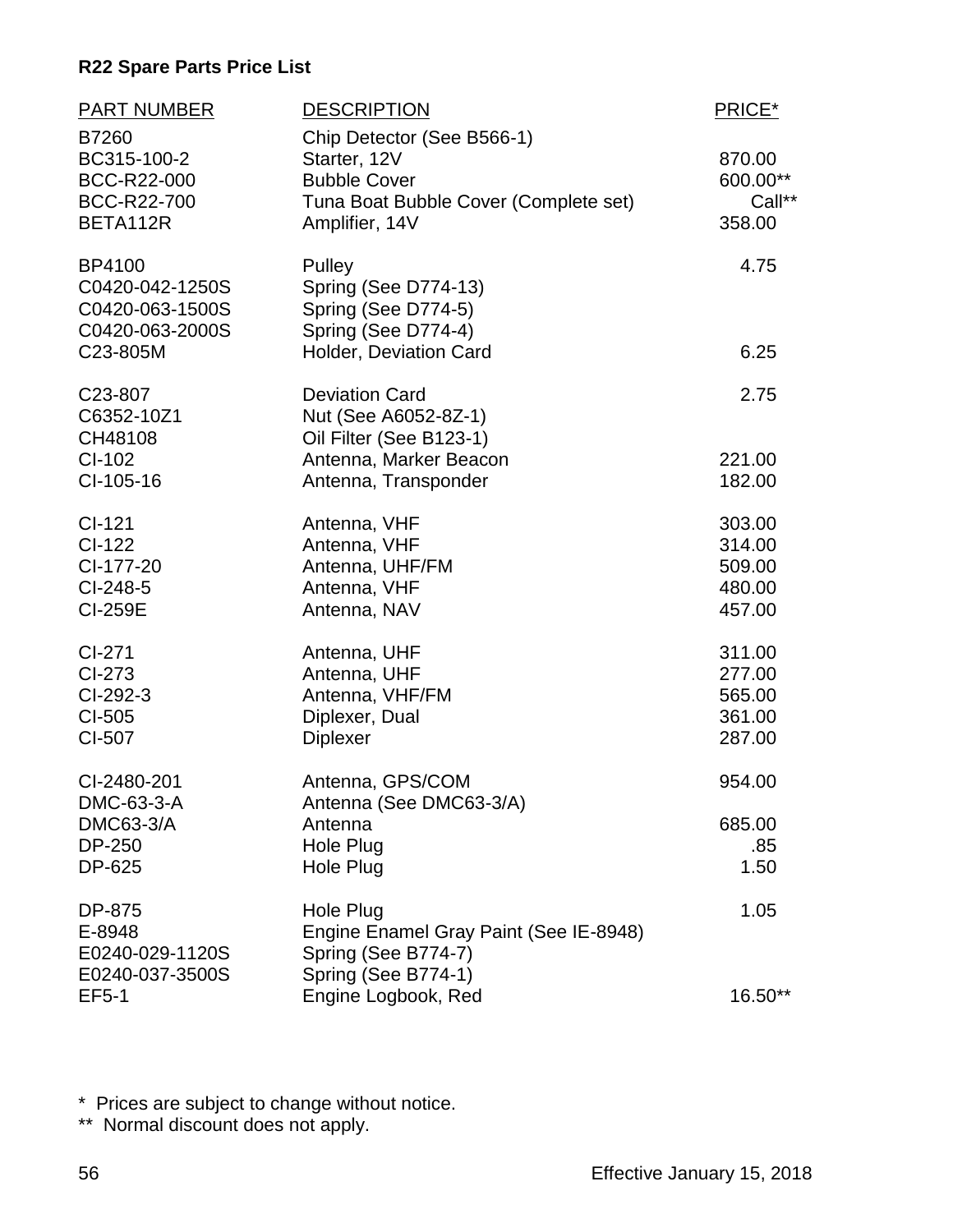| PART NUMBER                                                               | <b>DESCRIPTION</b>                                                                                                                                                        | PRICE*                                            |
|---------------------------------------------------------------------------|---------------------------------------------------------------------------------------------------------------------------------------------------------------------------|---------------------------------------------------|
| F900WHITE<br>FCGD1010<br>FP-161<br>FW-1111-D00                            | Torque Seal (See 83319)<br>Cover, Web Guide<br>Plug<br>Relay                                                                                                              | 17.25<br>.75<br>149.00                            |
| IE-8948                                                                   | Engine Enamel Gray Paint (\$44.00/qt.)                                                                                                                                    | 176.00/gl                                         |
| <b>JS-555</b><br>$JV-5$<br>$JV-72$<br>K2404-1/8-4<br>L8017                | Switch (See B565-1)<br>Actuator<br>Actuator<br><b>Primer Pump</b><br><b>Focused Light</b>                                                                                 | 28.75<br>14.00<br>718.00<br>72.50                 |
| LJS-0816<br>LW-31-0.94<br>LW-12272<br>LW-14060<br>LW-14371                | <b>Bearing</b><br>Bolt (Lycoming)<br>Lockplate (Lycoming)<br>Clamp (Lycoming)<br>Alternator, 60 Amp (Lycoming) (See D748-3)                                               | 10.25<br>$11.50***$<br>$1.80***$<br>$6.50***$     |
| LW-16783-13<br>LW-16783-22<br>LW-16783-22P<br>LW-18661<br>LW-18959-150-25 | Dip Stick, 6 Qts Marking (Lycoming)<br>Dip Stick (Lycoming) (See LW-16783-22P)<br>Dip Stick, 6 Qts Marking (Lycoming)<br>Seal, Shroud Tube (Lycoming)<br>Clamp (Lycoming) | 309.00***<br>420.00***<br>$3.25***$<br>39.75***   |
| LW-18959-175-25<br>LW-M-2375<br>M-674<br>M11029<br>M2402                  | Clamp (Lycoming)<br>Plate, Spark Plug Cable (Lycoming)<br>Gasket, Spark Plug (STD-295)<br>Cord<br>Ignition Harness Kit, LH & RH                                           | 20.50***<br>15.25***<br>1.85<br>2.60/ft<br>502.00 |
| M2403<br>M2404<br>M39-0630-10<br>M8805-55-001<br>M8805/55-005             | Ignition Harness<br><b>Ignition Harness</b><br>Clip<br>Switch (See B565-1)<br>Switch (See B565-1)                                                                         | 314.00<br>314.00<br>.20                           |
| MS122162<br>MS16562-4<br>MS16562-11<br>MS16562-14<br>MS16562-15           | <b>Thread Insert</b><br><b>Spring Pin</b><br>Spring Pin<br>Spring Pin<br>Spring Pin                                                                                       | 1.10<br>.45<br>.90<br>1.50<br>1.20                |

\* Prices are subject to change without notice.

\*\* Normal discount does not apply.

\*\*\* No discount applies.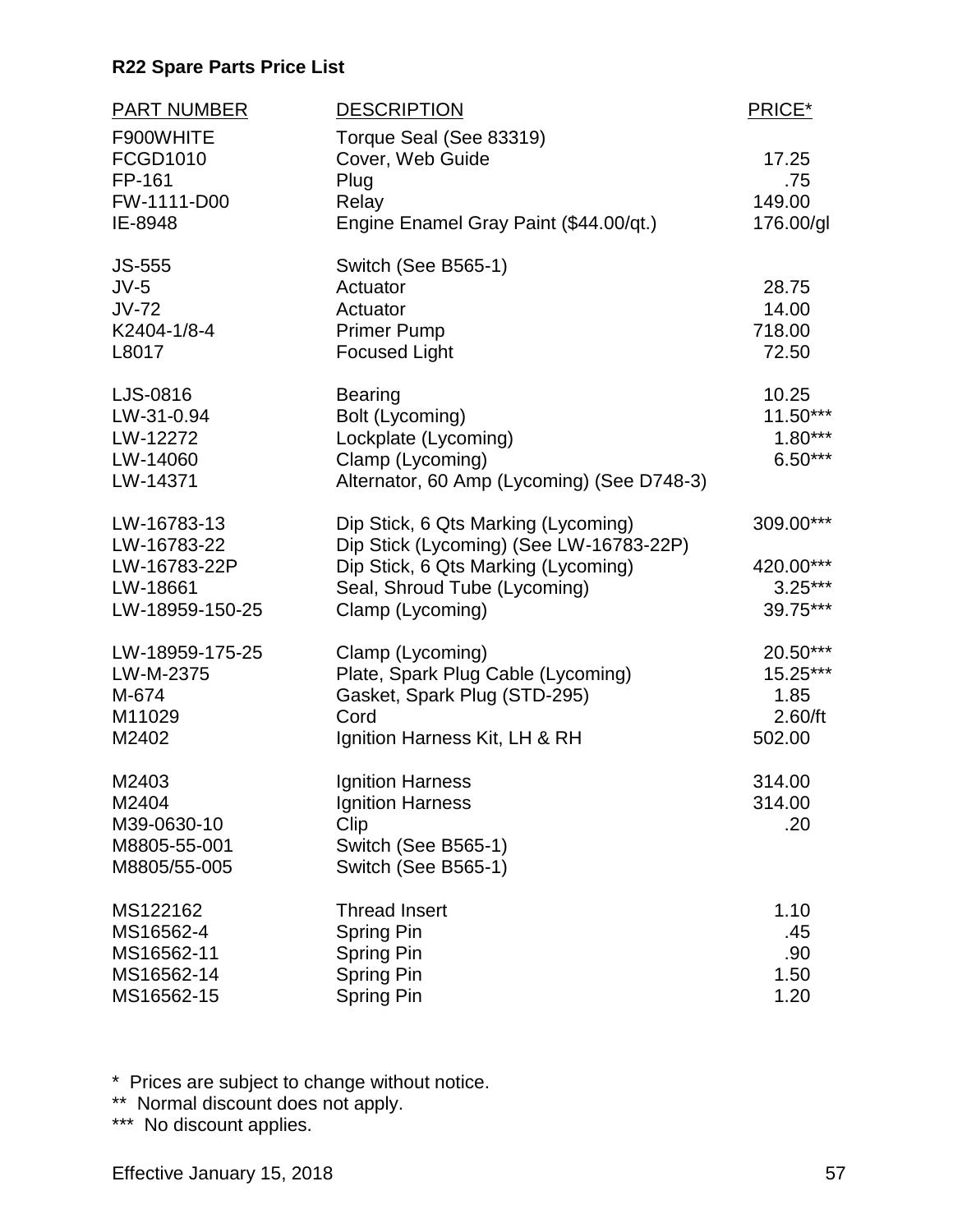| <b>PART NUMBER</b>                                                                | <b>DESCRIPTION</b>                                                                            | PRICE*                       |
|-----------------------------------------------------------------------------------|-----------------------------------------------------------------------------------------------|------------------------------|
| MS16562-18                                                                        | Spring Pin                                                                                    | 1.35                         |
| MS16562-23                                                                        | <b>Spring Pin</b>                                                                             | .45                          |
| MS16562-25                                                                        | Spring Pin                                                                                    | .60                          |
| MS16562-27                                                                        | Spring Pin                                                                                    | .55                          |
| MS16562-35                                                                        | <b>Spring Pin</b>                                                                             | .60                          |
| MS16562-36                                                                        | <b>Spring Pin</b>                                                                             | .65                          |
| MS16562-37                                                                        | <b>Spring Pin</b>                                                                             | .90                          |
| MS16624-2025                                                                      | <b>Retaining Ring</b>                                                                         | .55                          |
| MS16625-1081                                                                      | <b>Retaining Ring</b>                                                                         | 7.75                         |
| MS17825-4                                                                         | <b>Nut</b>                                                                                    | 4.25                         |
| MS17825-5                                                                         | <b>Nut</b>                                                                                    | 4.75                         |
| MS20002-4                                                                         | Washer (Pack of 10)                                                                           | 1.25                         |
| MS20002-18                                                                        | Washer                                                                                        | 1.40                         |
| MS20002C8                                                                         | Washer                                                                                        | .65                          |
| MS20074-04-03                                                                     | <b>Bolt</b>                                                                                   | 2.20                         |
| MS20074-04-04<br>MS20074-04-06<br>MS20074-04-10<br>MS20074-04-15<br>MS20074-05-05 | <b>Bolt</b><br>Bolt, Drilled<br><b>Bolt</b><br><b>Bolt</b><br><b>Bolt (See NAS1352-5LE14)</b> | 2.40<br>2.40<br>6.75<br>4.50 |
| MS20365-1018<br>MS20392-1C13<br>MS20392-2C7<br>MS20392-2C13<br>MS20392-2C33       | Nut (See MS21044N10)<br>Pin<br>Pin<br>Pin<br>Pin                                              | 1.40<br>1.00<br>1.80<br>2.35 |
| MS20426AD3-4                                                                      | Rivet (Pack of 50)                                                                            | 1.25                         |
| MS20426AD3-4.5                                                                    | Rivet (Pack of 50)                                                                            | 1.25                         |
| MS20426AD4-3.5                                                                    | Rivet (Pack of 50)                                                                            | 1.25                         |
| MS20426AD4-5                                                                      | Rivet (Pack of 50)                                                                            | 1.25                         |
| MS20470AD3-3                                                                      | Rivet (Pack of 50)                                                                            | 1.25                         |
| MS20470AD3-3.5                                                                    | Rivet (Pack of 50)                                                                            | 1.25                         |
| MS20470AD3-4                                                                      | Rivet (Pack of 50)                                                                            | 1.25                         |
| MS20470AD3-4.5                                                                    | Rivet (Pack of 50)                                                                            | 1.25                         |
| MS20470AD3-5                                                                      | Rivet (Pack of 50)                                                                            | 1.25                         |
| MS20470AD3-5.5                                                                    | Rivet (Pack of 50)                                                                            | 1.25                         |

\* Prices are subject to change without notice.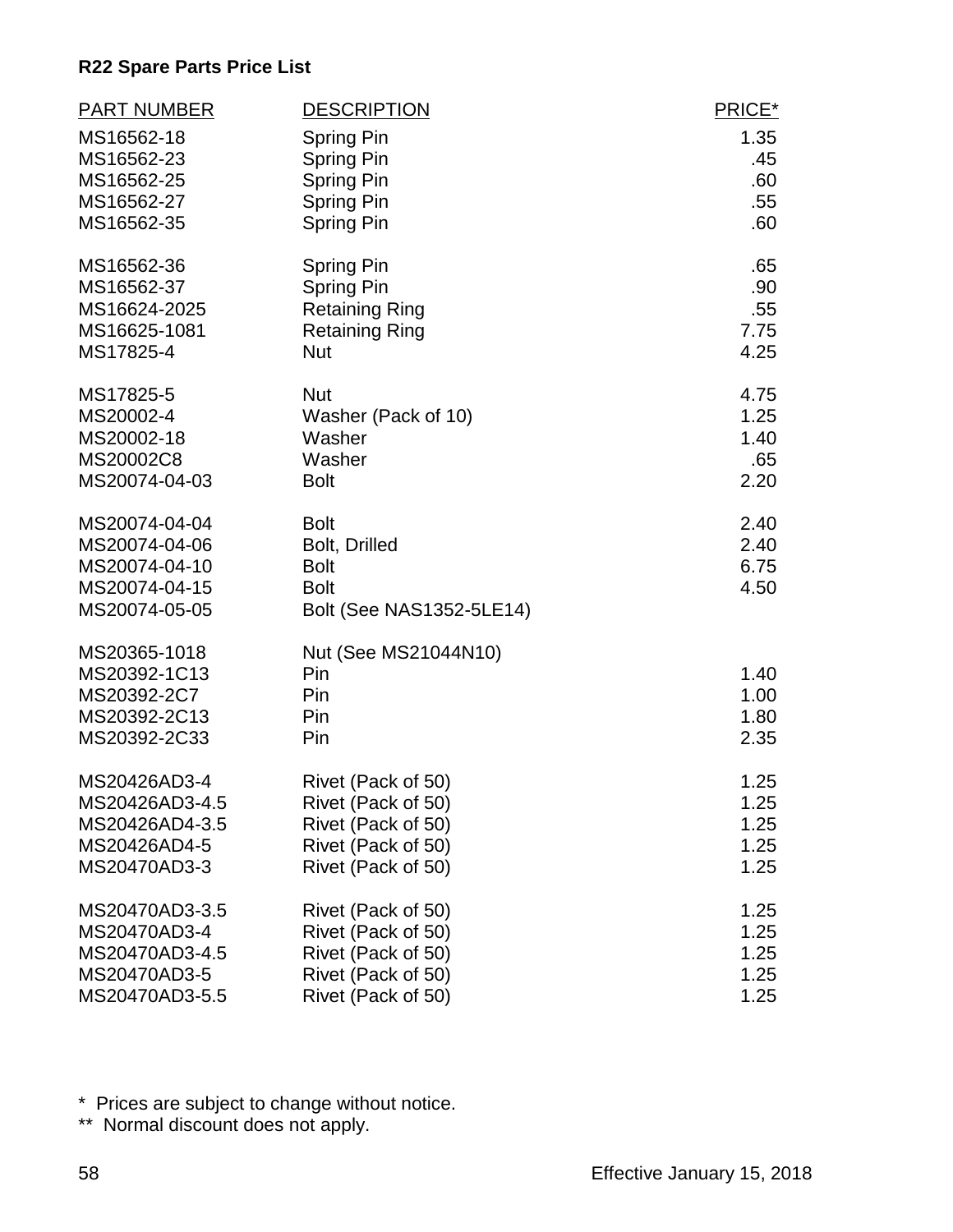| <b>PART NUMBER</b>      | <b>DESCRIPTION</b>                              | PRICE*   |
|-------------------------|-------------------------------------------------|----------|
| MS20470AD3-7            | Rivet (Pack of 50)                              | 1.25     |
| MS20470AD3-8            | Rivet (Pack of 50)                              | 1.50     |
| MS20470AD4-4            | Rivet (Pack of 50)                              | 1.25     |
| MS20470AD4-4.5          | Rivet (Pack of 50)                              | 1.25     |
| MS20470AD4-5            | Rivet (Pack of 20)                              | 1.25     |
| MS20470AD4-6            | Rivet (Pack of 50)                              | 1.75     |
| MS20470AD4-7            | Rivet (Pack of 50)                              | 1.25     |
| MS20470AD5-8            | Rivet (Pack of 20)                              | 1.25     |
| MS20605R3W2             | <b>Nutplate Rivet</b>                           | .65      |
| MS20615-3M3             | Rivet (Pack of 20)                              | 1.25     |
| MS20822-2D              | Elbow                                           | 32.00    |
| MS20822-6D              | Elbow                                           | 20.00    |
| MS20822-8<br>MS20822-8D | Elbow                                           | 31.00    |
| MS20823-8               | Elbow (See MS20822-8)<br>Elbow                  | 33.50    |
| MS20825-6D              | Tee                                             | 24.50    |
| MS20826-6D              | Tee                                             | 21.00    |
| MS20995C20              | Safety Wire (0.020 in. dia., 220 feet per roll) | 38.25/rl |
| MS20995C32              | Safety Wire (0.032 in. dia., 220 feet per roll) | 22.75/rl |
| MS20995C41              | Safety Wire (0.041 in. dia., 220 feet per roll) | 23.25/rl |
| MS21042L04              | <b>Nut</b>                                      | 1.05     |
| MS21042L06              | <b>Nut</b>                                      | .85      |
| MS21042L08              | Nut (See D210-08)                               | .65      |
| MS21042L3               | Nut (See D210-3)                                |          |
| MS21042L4               | Nut (See D210-4)                                |          |
| MS21042L5               | Nut (See D210-5)                                |          |
| MS21042L6               | Nut (See D210-6)                                |          |
| MS21044N06              | <b>Nut</b>                                      | .65      |
| MS21044N4               | <b>Nut</b>                                      | .95      |
| MS21069L04              | Nutplate                                        | 1.25     |
| MS21069L06              | Nutplate                                        | 1.05     |
| MS21069L08              | <b>Nutplate</b>                                 | .95      |
| MS21069L08K             | Nutplate                                        | 1.15     |
| MS21069L3               | Nutplate                                        | .95      |
| MS21069L4               | Nutplate                                        | 1.20     |

\* Prices are subject to change without notice.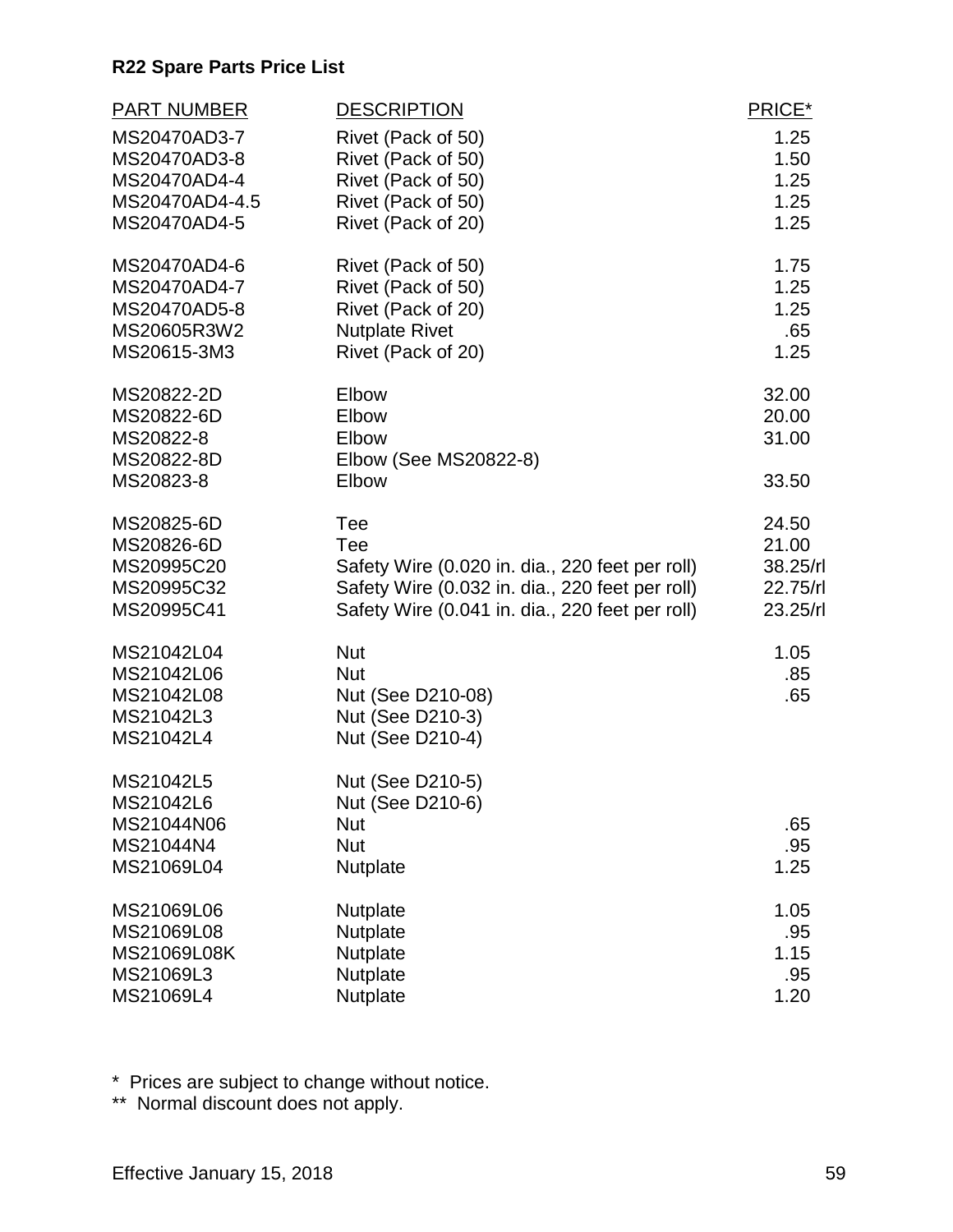| <b>PART NUMBER</b> | <b>DESCRIPTION</b>      | PRICE* |
|--------------------|-------------------------|--------|
| MS21070L08         | Nutplate                | 1.85   |
| MS21071L08         | <b>Nutplate</b>         | 1.65   |
| MS21071L3          | <b>Nutplate</b>         | 1.40   |
| MS21075L08E        | Nutplate                | 2.00   |
| MS21075L3E         | Nutplate                | 2.40   |
| MS21083-N5         | <b>Nut</b>              | .95    |
| MS21086L08         | Nutplate                | 1.45   |
| MS21266-1N         | Grommet                 | 1.05   |
| MS21333-96         | Clamp                   | 1.55   |
| MS21333-102        | Clamp                   | 1.80   |
| MS21919DG56        | Clamp                   | 5.75   |
| <b>MS21919WCH8</b> | Clamp                   | 1.40   |
| MS21919WDG2        | Clamp                   | 1.10   |
| MS21919WDG3        | Clamp                   | 1.30   |
| MS21919WDG4        | Clamp                   | 1.10   |
| MS21919WDG5        | Clamp                   | 1.20   |
| MS21919WDG6        | Clamp                   | 1.40   |
| MS21919WDG7        | Clamp                   | 1.40   |
| <b>MS21919WDG8</b> | Clamp                   | 1.40   |
| MS21919WDG9        | Clamp                   | 1.40   |
| MS21919WDG10       | Clamp                   | 1.45   |
| MS21919WDG11       | Clamp                   | 1.90   |
| MS21919WDG12       | Clamp                   | 1.80   |
| MS21919WDG14       | Clamp                   | 1.90   |
| MS21919WDG16       | Clamp                   | 1.90   |
| MS21919WDG24       | Clamp                   | 2.90   |
| MS21919WDG28       | Clamp                   | 3.75   |
| MS21919WDG40       | Clamp                   | 5.25   |
| MS21919WDG48       | Clamp                   | 5.75   |
| MS24402-2D         | Tee                     | 35.00  |
| MS24566-1B         | Pulley                  | 50.50  |
| MS24665-69         | Cotter Pin (Pack of 20) | 1.25   |
| MS24665-132        | Cotter Pin (Pack of 20) | 1.50   |
| MS24665-134        | Cotter Pin (Pack of 20) | 1.25   |
| MS24665-151        | Cotter Pin (Pack of 20) | 1.25   |

\* Prices are subject to change without notice.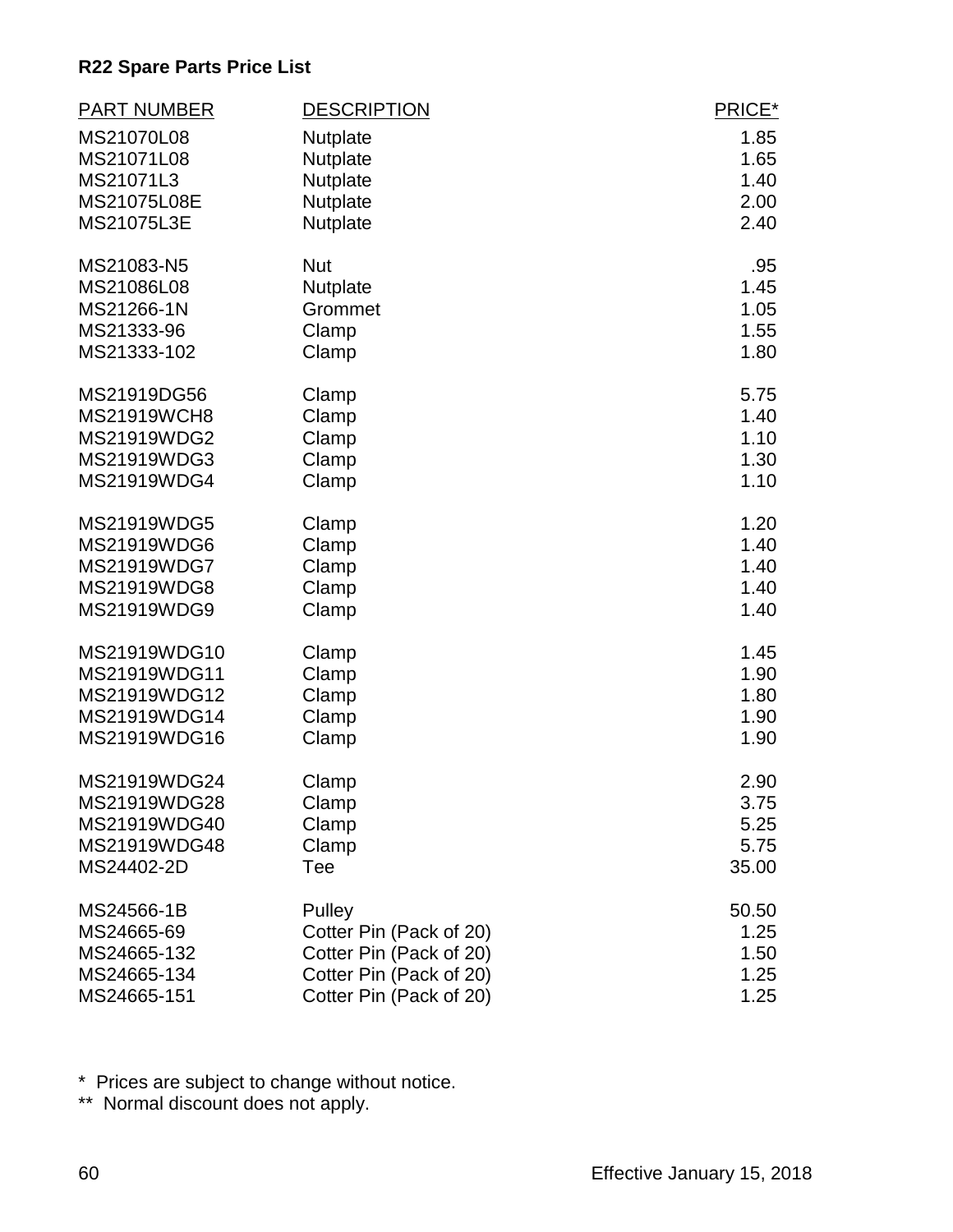| <b>PART NUMBER</b> | <b>DESCRIPTION</b>      | PRICE* |
|--------------------|-------------------------|--------|
| MS24665-210        | Cotter Pin (Pack of 20) | 1.25   |
| MS24665-285        | Cotter Pin (Pack of 20) | 1.25   |
| MS24665-355        | Cotter Pin (Pack of 20) | 1.25   |
| MS24693-S1         | <b>Screw</b>            | .75    |
| MS24693-S2         | Screw (Pack of 10)      | 1.25   |
| MS24693-S24        | <b>Screw</b>            | .30    |
| MS24693-S26        | Screw (Pack of 10)      | 1.25   |
| MS24693-S27        | Screw (Pack of 10)      | 1.25   |
| MS24693-S30        | Screw (Pack of 10)      | 1.25   |
| MS24693-S32        | Screw (Pack of 10)      | 1.25   |
| MS24693-S51        | Screw (Pack of 10)      | 1.25   |
| MS24694-C5         | <b>Screw</b>            | .65    |
| MS24694-C7         | <b>Screw</b>            | .75    |
| MS24694-C51        | <b>Screw</b>            | .65    |
| MS24694-C54        | <b>Screw</b>            | .80    |
| MS24694-S3         | <b>Screw</b>            | .50    |
| MS24694-S4         | Screw (Pack of 5)       | 1.25   |
| MS24694-S9         | <b>Screw</b>            | .60    |
| MS24694-S15        | <b>Screw</b>            | .55    |
| MS24694-S51        | <b>Screw</b>            | .40    |
| MS24694-S54        | <b>Screw</b>            | .45    |
| MS24694-S59        | <b>Screw</b>            | .75    |
| MS25068-23         | <b>Toggle Switch</b>    | 114.00 |
| MS25171-1S         | Nipple                  | 2.45   |
| MS25171-2S         | Nipple                  | 2.60   |
| MS25171-4S         | <b>Nipple</b>           | 3.50   |
| MS25224-1          | <b>Switch Guard</b>     | 33.50  |
| MS27039C0805       | <b>Screw</b>            | .90    |
| MS27039C0806       | <b>Screw</b>            | .95    |
| MS27039C0807       | <b>Screw</b>            | .95    |
| MS27039C0808       | <b>Screw</b>            | 1.00   |
| MS27039C0809       | <b>Screw</b>            | 1.10   |
| MS27039C0810       | <b>Screw</b>            | 1.10   |
| MS27039C0811       | <b>Screw</b>            | 1.25   |
| MS27039C0812       | <b>Screw</b>            | 1.40   |

\* Prices are subject to change without notice.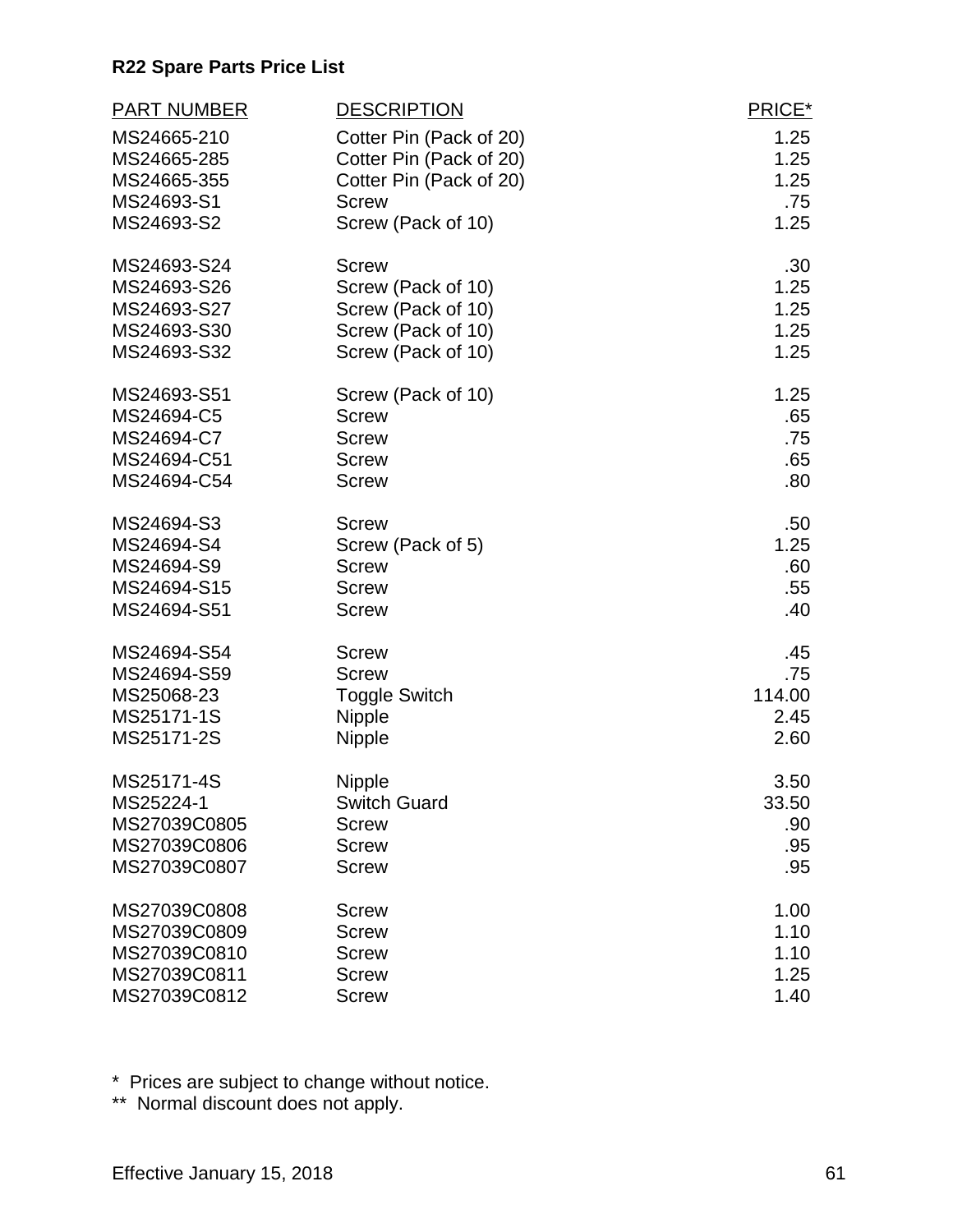| <b>PART NUMBER</b> | <b>DESCRIPTION</b>       | PRICE* |
|--------------------|--------------------------|--------|
| MS27039C0813       | <b>Screw</b>             | 1.30   |
| MS27039C0815       | <b>Screw</b>             | 2.00   |
| MS27039C0816       | <b>Screw</b>             | 1.50   |
| MS27039C0818       | <b>Screw</b>             | 1.90   |
| MS27039C0822       | <b>Screw</b>             | 2.55   |
| MS27039C1-05       | <b>Screw</b>             | 1.25   |
| MS27039C1-06       | <b>Screw</b>             | 1.55   |
| MS27039C1-07       | <b>Screw</b>             | 1.10   |
| MS27039C1-08       | <b>Screw</b>             | 1.20   |
| MS27039C1-09       | <b>Screw</b>             | 1.45   |
| MS27039C1-10       | <b>Screw</b>             | 1.25   |
| MS27039C1-11       | <b>Screw</b>             | 1.90   |
| MS27039C1-12       | <b>Screw</b>             | 1.55   |
| MS27039C1-14       | <b>Screw</b>             | 1.80   |
| MS27039C1-18       | <b>Screw</b>             | 2.00   |
| MS27039C1-20       | <b>Screw</b>             | 2.30   |
| MS27039C1-24       | <b>Screw</b>             | 2.75   |
| MS27039DD1-26      | <b>Screw</b>             | 2.25   |
| MS27981-1B         | <b>Button</b>            | .45    |
| MS27981-3B         | Socket                   | .45    |
| MS27981-4B         | <b>Stud</b>              | .60    |
| MS27981-5B         | Eyelet                   | .45    |
| MS28775-014        | Packing                  | .85    |
| MS28775-018        | Packing                  | 1.20   |
| MS28775-131        | Packing                  | 1.20   |
| MS28778-4          | Packing                  | 4.50   |
| MS28778-5          | Packing                  | 1.70   |
| MS28778-6          | Packing                  | 1.65   |
| MS29512-04         | Packing                  | .85    |
| MS29512-05         | Packing                  | .80    |
| MS29512-06         | Packing                  | .85    |
| MS29512-2          | Packing                  | .85    |
| MS29512-5          | Packing (See MS29512-05) |        |
| MS29513-260        | Packing                  | 9.25   |
| MS3057-4A          | <b>Strain Relief</b>     | 7.75   |

\* Prices are subject to change without notice.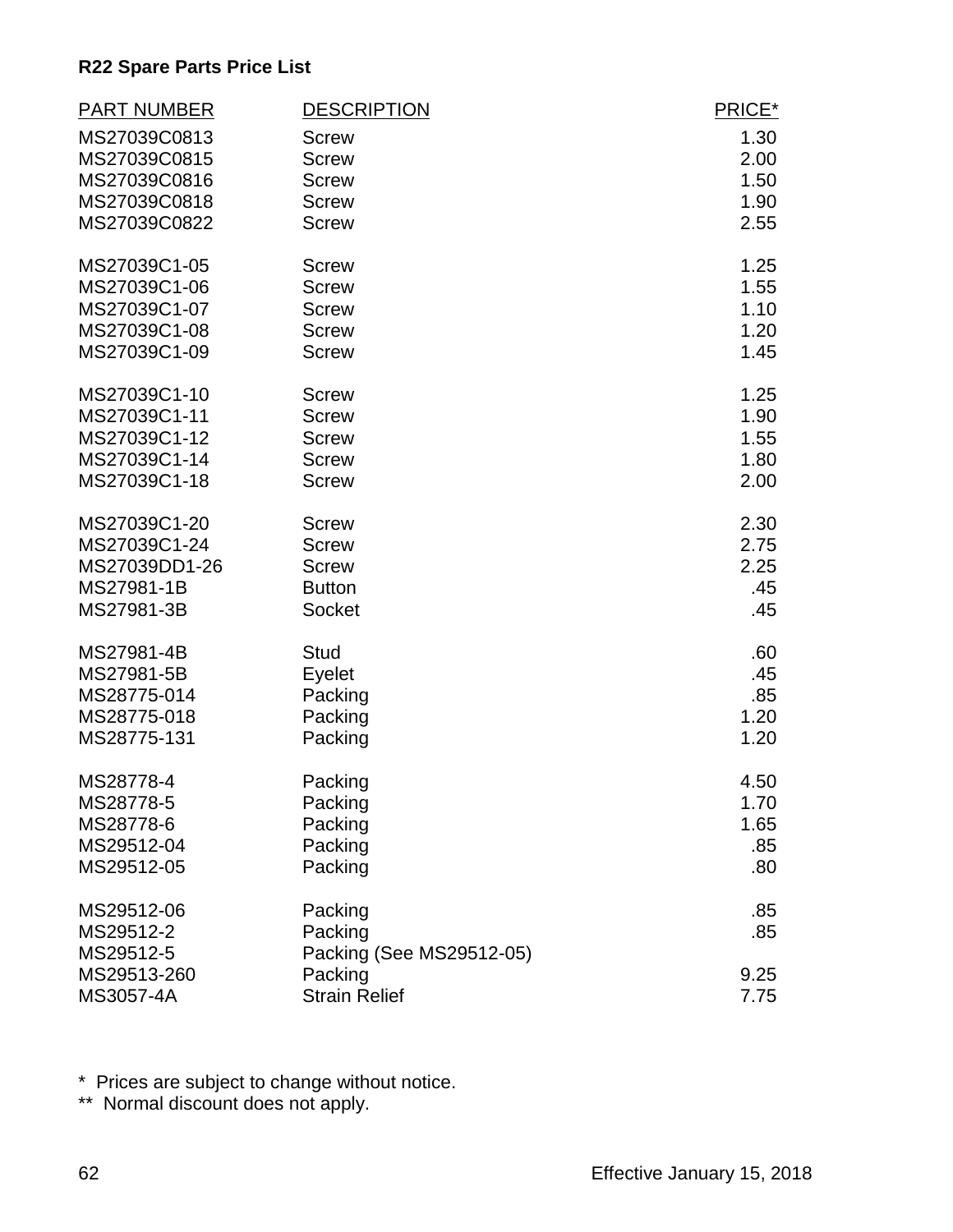| <b>PART NUMBER</b> | <b>DESCRIPTION</b>  | PRICE* |
|--------------------|---------------------|--------|
| MS3106A-10SL-3S    | Connector           | 30.25  |
| MS3116F8-4S        | Plug                | 47.25  |
| MS3116F12-10SX     | Plug                | 50.00  |
| MS3367-3-9         | Ty-Rap              | .65    |
| MS3367-4-9         | Ty-Rap (Pack of 20) | 1.25   |
| MS3367-5-0         | Ty-Rap (Pack of 10) | 1.25   |
| MS3367-5-9         | Ty-Rap (Pack of 20) | 1.25   |
| MS3367-6-0         | Ty-Rap              | 1.05   |
| MS3367-7-9         | Ty-Rap (Pack of 10) | 1.25   |
| MS33737-12C        | <b>Nut</b>          | 2.15   |
| MS33737-13C        | <b>Nut</b>          | 2.40   |
| MS33737-15C        | <b>Nut</b>          | 2.20   |
| MS33737-16C        | <b>Nut</b>          | 2.05   |
| MS35206-212        | Screw (Pack of 10)  | 1.25   |
| MS35206-213        | Screw (Pack of 10)  | 1.25   |
| MS35206-214        | Screw (Pack of 10)  | 1.25   |
| MS35206-215        | Screw (Pack of 20)  | 1.25   |
| MS35206-218        | Screw (Pack of 10)  | 1.25   |
| MS35206-219        | Screw (Pack of 10)  | 1.25   |
| MS35206-220        | Screw (Pack of 10)  | 1.25   |
| MS35206-222        | <b>Screw</b>        | .40    |
| MS35206-226        | Screw (Pack of 10)  | 1.25   |
| MS35206-227        | Screw (Pack of 10)  | 1.25   |
| MS35206-228        | Screw (Pack of 10)  | 1.25   |
| MS35206-229        | Screw (Pack of 10)  | 1.25   |
| MS35206-230        | Screw (Pack of 10)  | 1.25   |
| MS35206-231        | Screw (Pack of 10)  | 1.25   |
| MS35206-232        | Screw (Pack of 10)  | 1.25   |
| MS35206-233        | Screw (Pack of 5)   | 1.25   |
| MS35206-234        | <b>Screw</b>        | .35    |
| MS35206-235        | <b>Screw</b>        | .50    |
| MS35206-241        | Screw (Pack of 10)  | 1.50   |
| MS35206-246        | Screw (Pack of 10)  | 1.25   |
| MS35206-247        | <b>Screw</b>        | .30    |
| MS35206-279        | <b>Screw</b>        | .80    |

\* Prices are subject to change without notice.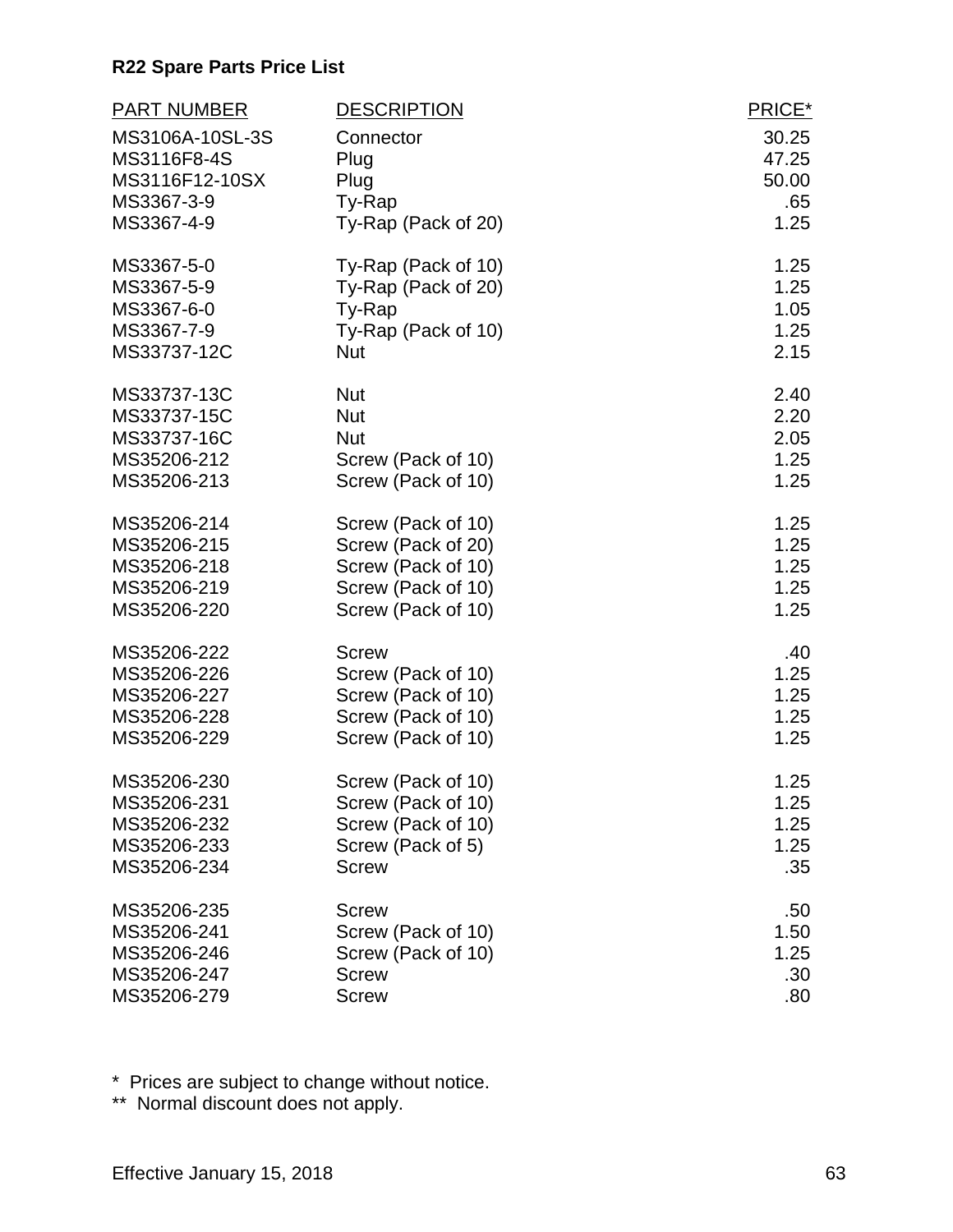| <b>PART NUMBER</b>   | <b>DESCRIPTION</b>   | PRICE*           |
|----------------------|----------------------|------------------|
| MS35206-328          | <b>Screw</b>         | .65              |
| MS35214-27           | <b>Screw</b>         | .40              |
| MS35214-47           | <b>Screw</b>         | 1.15             |
| MS35333-36           | Washer (Pack of 20)  | 1.25             |
| MS35335-33           | Washer               | .35              |
| MS35338-136B         | <b>Lock Washer</b>   | .40              |
| MS35489-1            | Grommet              | .75              |
| MS35489-4            | Grommet (Pack of 10) | 2.00             |
| MS35489-6            | Grommet              | .50 <sub>1</sub> |
| MS35489-9            | Grommet              | 1.50             |
| MS35489-15           | Grommet              | 4.50             |
| MS35489-16           | Grommet              | 1.15             |
| MS35489-18           | Grommet              | 1.50             |
| MS35489-33           | Grommet              | 1.30             |
| MS35489-40           | Grommet              | 1.10             |
| MS35650-302          | <b>Nut</b>           | .50              |
| MS35769-8            | Gasket               | 1.00             |
| MS35769-9            | Gasket               | .95              |
| MS35769-11           | Gasket               | 1.60             |
| MS51861-35           | <b>Screw</b>         | .40              |
| MS51861-37C          | <b>Screw</b>         | .60              |
| MS91528-0C1B         | Knob                 | 14.50            |
| MZ4224               | <b>Starter</b>       | 963.00           |
| N-3030               | Boot, Push Button    | 8.50             |
| N-5032-B             | Boot, Toggle         | 9.75             |
| <b>NAS1149BN616H</b> | Washer               | .25              |
| NAS1149CN432R        | Washer (Pack of 10)  | 1.25             |
| NAS1149D0316J        | Washer (Pack of 10)  | 1.25             |
| NAS1149D0416J        | Washer (Pack of 10)  | 1.25             |
| NAS1149D0432K        | Washer               | .30 <sub>1</sub> |
| NAS1149D0463K        | Washer               | .50              |
| NAS1149D0516J        | Washer (Pack of 20)  | 1.25             |
| NAS1149D0616J        | Washer (Pack of 10)  | 1.25             |
| NAS1149DN816J        | Washer (Pack of 20)  | 1.25             |
| NAS1149DN832H        | Washer (Pack of 20)  | 1.25             |

\* Prices are subject to change without notice.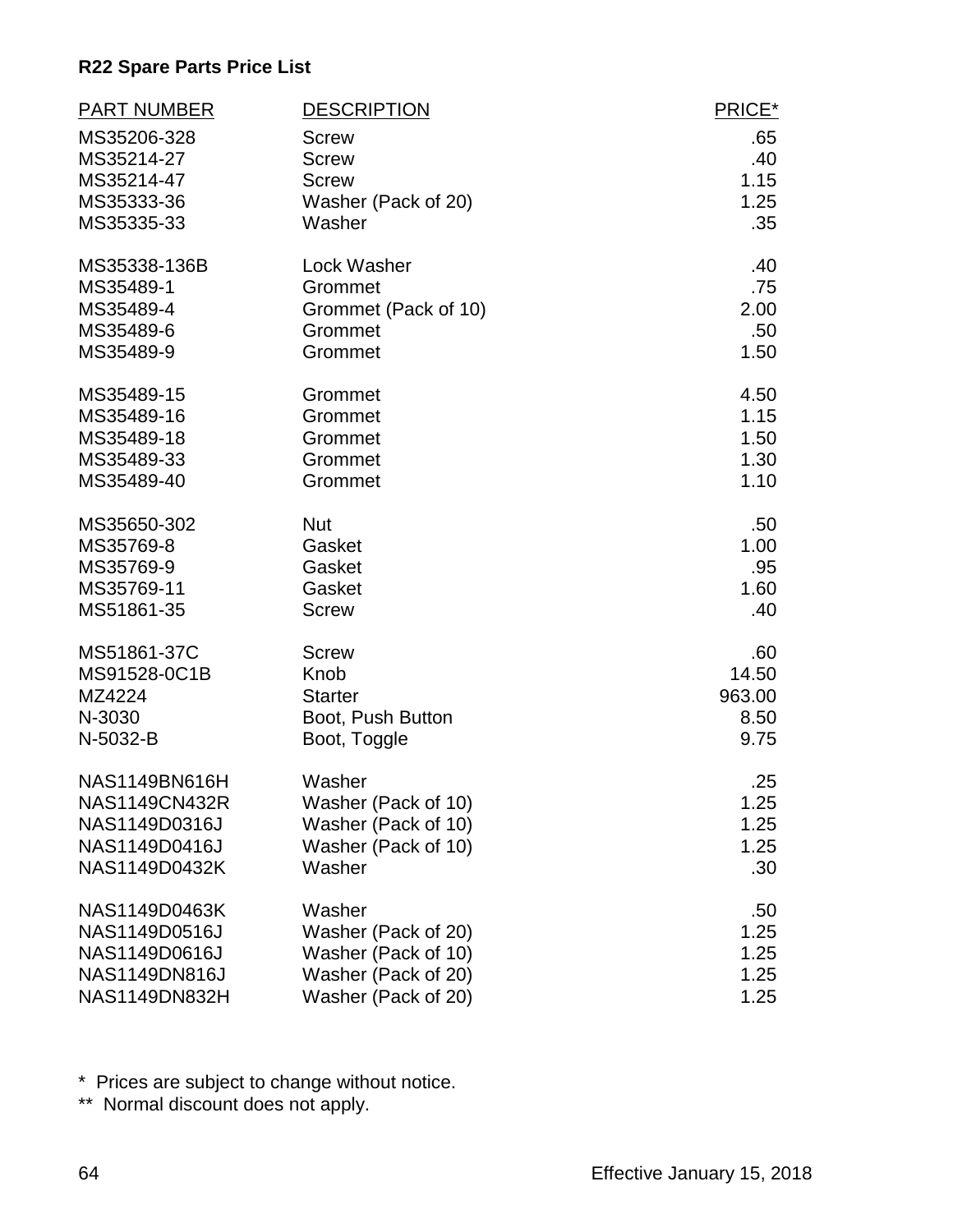| <b>PART NUMBER</b>   | <b>DESCRIPTION</b>           | PRICE* |
|----------------------|------------------------------|--------|
| NAS1149E0363R        | Washer                       | 1.00   |
| NAS1149F0316P        | Washer (Pack of 10)          | 1.25   |
| NAS1149F0332P        | Washer (Pack of 20)          | 1.25   |
| NAS1149F0363P        | Washer (Pack of 20)          | 1.25   |
| NAS1149F0432P        | Washer (Pack of 20)          | 1.25   |
| NAS1149F0463P        | Washer (Pack of 20)          | 1.25   |
| NAS1149F0516P        | Washer (Pack of 20)          | 1.50   |
| NAS1149F0532P        | Washer (Pack of 20)          | 1.25   |
| NAS1149F0563P        | Washer (Pack of 20)          | 1.25   |
| NAS1149F0632P        | Washer (Pack of 20)          | 1.25   |
| NAS1149F0663P        | Washer (Pack of 10)          | 1.25   |
| NAS1149F0732P        | Washer (Pack of 10)          | 1.25   |
| NAS1149F0763P        | Washer (Pack of 10)          | 1.25   |
| NAS1149F0832P        | Washer (Pack of 10)          | 1.25   |
| NAS1149F0863P        | Washer (Pack of 10)          | 1.25   |
| NAS1149F0932P        | Washer (Pack of 10)          | 1.30   |
| NAS1149F1063P        | Washer                       | .75    |
| NAS1149F1832P        | Washer                       | .90    |
| <b>NAS1149FN232P</b> | Washer (Pack of 20)          | 1.25   |
| <b>NAS1149FN416P</b> | Washer (Pack of 20)          | 1.25   |
| NAS1149FN432P        | Washer (Pack of 20)          | 1.25   |
| NAS1149FN616P        | Washer (Pack of 20)          | 1.25   |
| NAS1149FN632P        | Washer (Pack of 20)          | 1.25   |
| NAS1149FN816P        | Washer (Pack of 20)          | 1.25   |
| <b>NAS1149FN832P</b> | Washer (Pack of 20)          | 1.25   |
| NAS1291-8            | Nut (See D210-8)             |        |
| NAS1291-10           | Nut (See D210-10)            |        |
| <b>NAS1291C08M</b>   | <b>Nut</b>                   | 1.50   |
| NAS1304-17           | <b>Bolt</b>                  | 1.80   |
| NAS1304-28           | <b>Bolt</b>                  | 2.55   |
| NAS1304-35           | <b>Bolt</b>                  | 5.50   |
| NAS1304-38           | <b>Bolt (See NAS6604-38)</b> |        |
| NAS1305-35           | <b>Bolt</b>                  | 10.00  |
| NAS1305-46           | Bolt (See NAS6605-46)        |        |
| NAS1329H08K75L       | Rivnut                       | 2.85   |

\* Prices are subject to change without notice.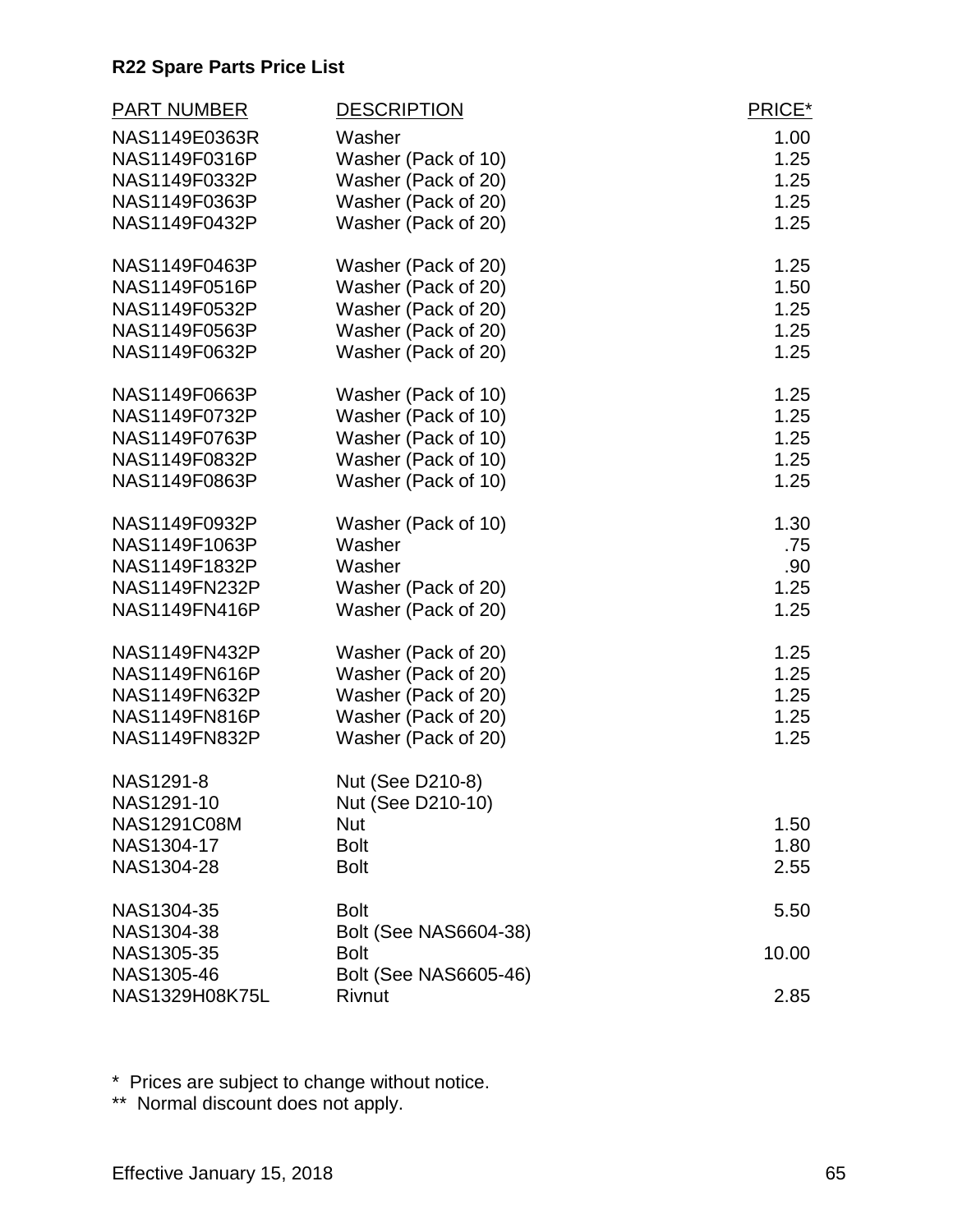| <b>PART NUMBER</b> | <b>DESCRIPTION</b> | PRICE* |
|--------------------|--------------------|--------|
| NAS1330H3K116L     | <b>Rivnut</b>      | 2.70   |
| NAS1351-3-8P       | Screw, Socket Cap  | 1.55   |
| NAS1351-3-24       | <b>Screw</b>       | 2.15   |
| NAS1351-3-24P      | Screw, Socket Cap  | 6.25   |
| NAS1351-4-28P      | Screw, Socket Cap  | 5.50   |
| NAS1351-5H-20P     | Screw, Socket Cap  | 11.50  |
| NAS1351-8H-40P     | Screw, Socket Cap  | 30.00  |
| NAS1351N3-10P      | <b>Screw</b>       | 6.25   |
| NAS1352-06-8       | Screw, Socket Cap  | 1.80   |
| NAS1352-08-8       | <b>Screw</b>       | 1.40   |
| NAS1352-08-8P      | Screw, Socket Cap  | 1.05   |
| NAS1352-08-10P     | Screw, Socket Cap  | 2.75   |
| NAS1352-08-12P     | Screw, Socket Cap  | 1.25   |
| NAS1352-08LE6P     | Screw, Socket Cap  | 2.65   |
| NAS1352-3-14       | <b>Screw</b>       | 6.00   |
| NAS1352-3H6P       | Screw, Socket Cap  | 6.75   |
| NAS1352-3H14       | Screw, Socket Cap  | 6.50   |
| NAS1352-4-24P      | Screw, Socket Cap  | 3.25   |
| NAS1352-4H10P      | Screw, Socket Cap  | 2.05   |
| NAS1352-4H14P      | Screw, Socket Cap  | 8.25   |
| NAS1352-4H20P      | Screw, Socket Cap  | 27.00  |
| NAS1352-4H30P      | Screw, Socket Cap  | 9.75   |
| NAS1352-5LE14      | <b>Screw</b>       | 18.25  |
| NAS1352N08-4       | Screw, Socket Head | 4.75   |
| NAS1352N08-6       | Screw, Socket Cap  | 2.90   |
| NAS1407N9L14       | Pin                | 1.30   |
| NAS1919B04S01      | <b>Rivet</b>       | 2.20   |
| NAS1919B04S02      | <b>Rivet</b>       | 2.55   |
| NAS428-3A-12       | <b>Bolt</b>        | 4.75   |
| <b>NAS428-3A6</b>  | <b>Bolt</b>        | 1.55   |
| <b>NAS557-6A</b>   | Grommet            | 1.25   |
| <b>NAS557-8A</b>   | Grommet            | 1.55   |
| <b>NAS557-14B</b>  | Grommet            | 4.50   |
| <b>NAS557-16A</b>  | Grommet            | 4.75   |
| <b>NAS557-18B</b>  | Grommet            | 6.25   |

\* Prices are subject to change without notice.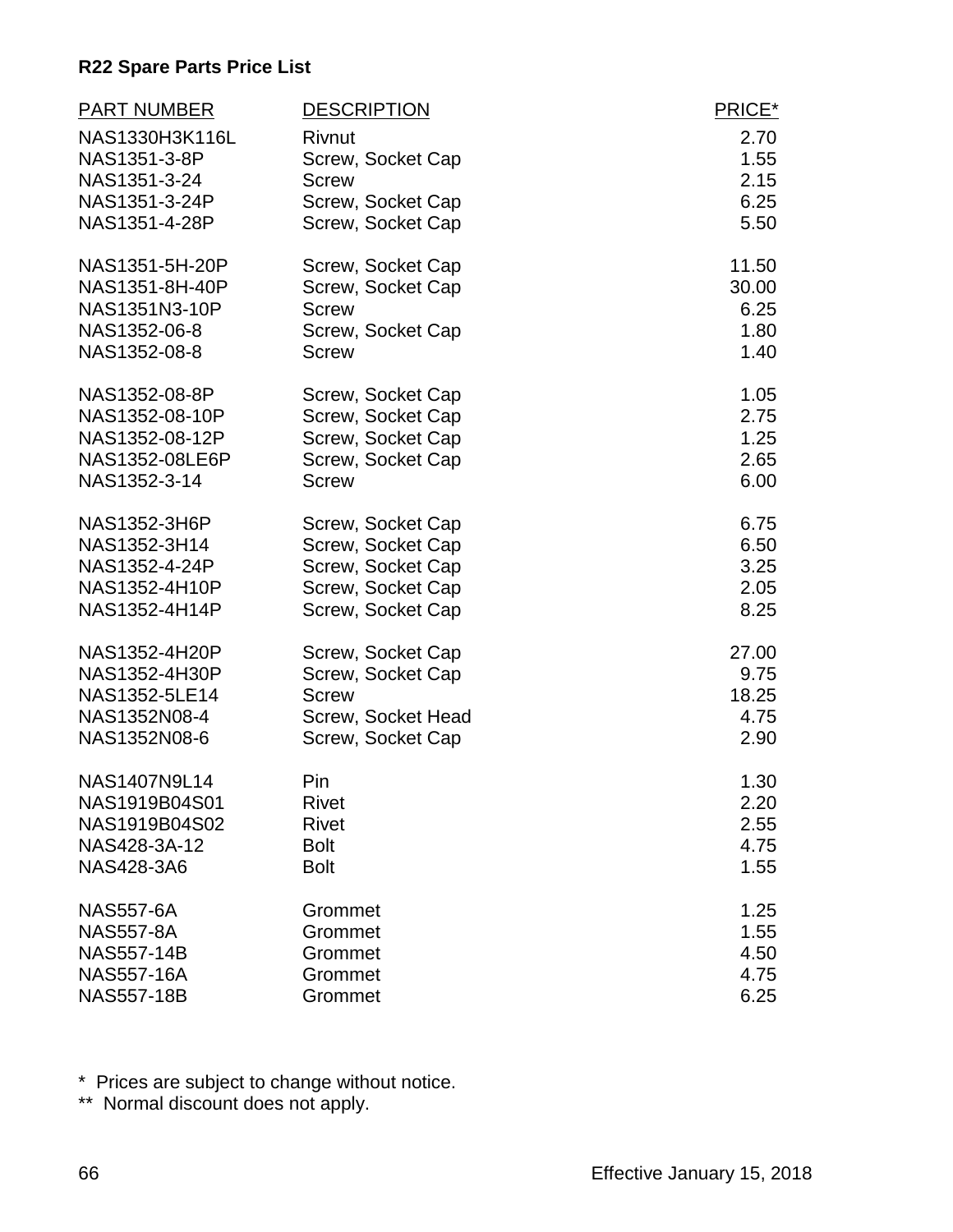| <b>PART NUMBER</b>                   | <b>DESCRIPTION</b>                  | PRICE*      |
|--------------------------------------|-------------------------------------|-------------|
| <b>NAS557-22A</b>                    | Grommet                             | 4.25        |
| NAS602-10                            | Screw (See NAS602-10P)              |             |
| <b>NAS602-10P</b><br><b>NAS620-4</b> | <b>Screw</b><br>Washer (Pack of 20) | .35<br>1.25 |
| <b>NAS620-5</b>                      | Washer (Pack of 20)                 | 1.25        |
|                                      |                                     |             |
| NAS620-6                             | Washer (Pack of 20)                 | 1.25        |
| <b>NAS620-6L</b>                     | Washer (Pack of 20)                 | 1.25        |
| <b>NAS620-8</b>                      | Washer (Pack of 20)                 | 1.25        |
| <b>NAS620-8L</b>                     | Washer (Pack of 20)                 | 1.25        |
| NAS620-10                            | Washer                              | .60         |
| NAS620-10L                           | Washer (Pack of 20)                 | 1.25        |
| NAS620-416L                          | Washer (Pack of 10)                 | 1.25        |
| NAS630-80                            | <b>Bolt</b>                         | 43.50       |
| NAS6603-1                            | <b>Bolt</b>                         | .65         |
| NAS6603-2                            | <b>Bolt</b>                         | .70         |
| NAS6603-3                            | <b>Bolt</b>                         | .85         |
| NAS6603-4                            | <b>Bolt</b>                         | .70         |
| NAS6603-5                            | <b>Bolt</b>                         | .75         |
| NAS6603-6                            | <b>Bolt</b>                         | .75         |
| NAS6603-7                            | <b>Bolt</b>                         | .65         |
| NAS6603-8                            | <b>Bolt</b>                         | .80         |
| NAS6603-9                            | <b>Bolt</b>                         | .75         |
| NAS6603-10                           | <b>Bolt</b>                         | .70         |
| NAS6603-11                           | <b>Bolt</b>                         | .80         |
| NAS6603-12                           | <b>Bolt</b>                         | .85         |
| NAS6603-13                           | <b>Bolt</b>                         | .85         |
| NAS6603-14                           | <b>Bolt</b>                         | 1.15        |
| NAS6603-15                           | <b>Bolt</b>                         | .95         |
| NAS6603-16                           | <b>Bolt</b>                         | 1.15        |
| NAS6603-18                           | <b>Bolt</b>                         | 1.30        |
| NAS6603-19                           | <b>Bolt</b>                         | 1.55        |
| NAS6603-20                           | <b>Bolt</b>                         | 1.20        |
| NAS6603-29                           | <b>Bolt</b>                         | 2.05        |
| NAS6603-31                           | <b>Bolt</b>                         | 10.25       |
| NAS6603-36                           | <b>Bolt</b>                         | 5.00        |

\* Prices are subject to change without notice.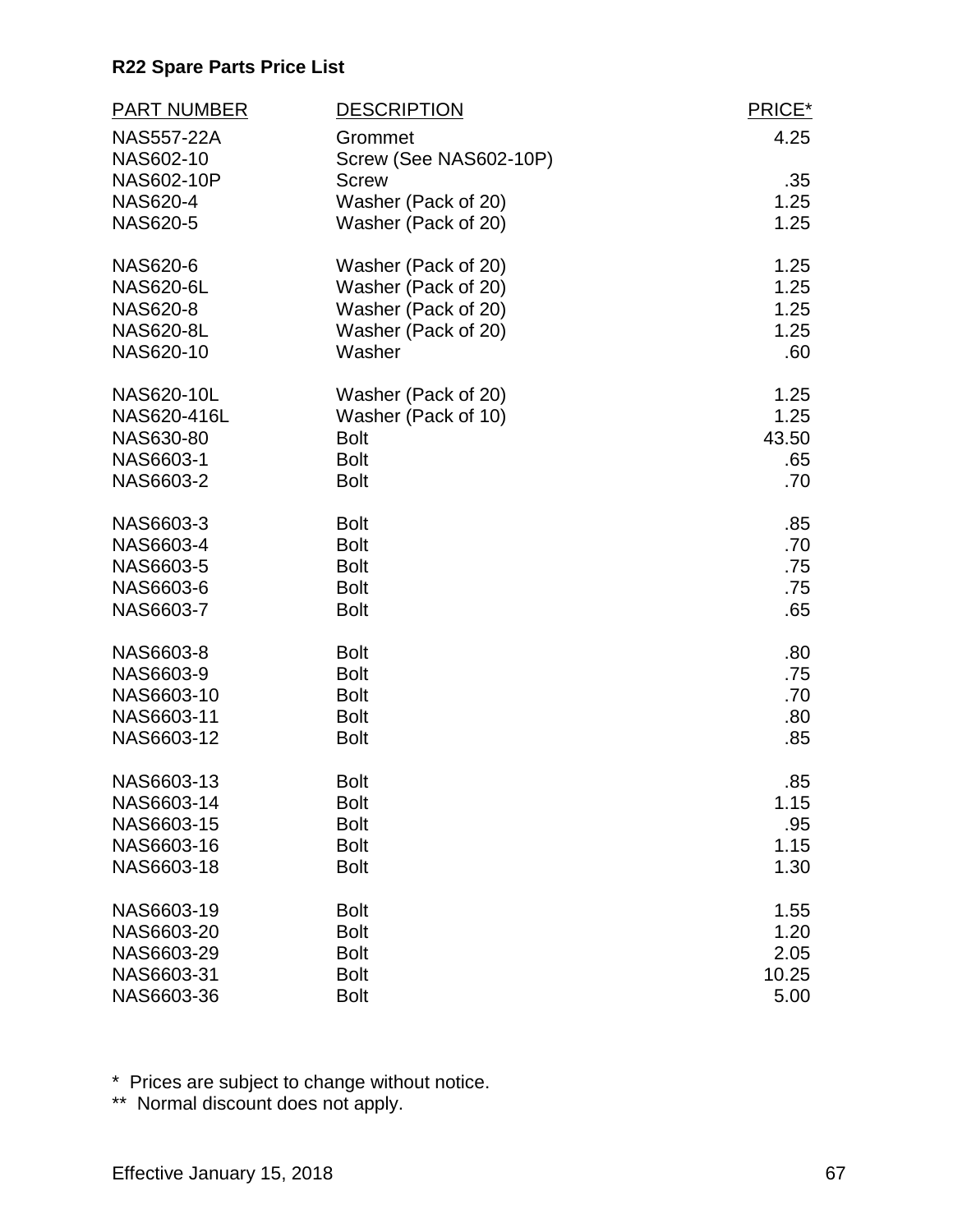| <b>PART NUMBER</b> | <b>DESCRIPTION</b> | PRICE* |
|--------------------|--------------------|--------|
| NAS6604-2          | <b>Bolt</b>        | 1.40   |
| NAS6604-3          | <b>Bolt</b>        | 1.05   |
| NAS6604-4          | <b>Bolt</b>        | .75    |
| NAS6604-5          | <b>Bolt</b>        | .85    |
| NAS6604-6          | <b>Bolt</b>        | 1.35   |
| NAS6604-7          | <b>Bolt</b>        | 1.20   |
| NAS6604-8          | <b>Bolt</b>        | .95    |
| NAS6604-9          | <b>Bolt</b>        | 1.10   |
| NAS6604-10         | <b>Bolt</b>        | 1.50   |
| NAS6604-11         | <b>Bolt</b>        | 1.25   |
| NAS6604-12         | <b>Bolt</b>        | 1.30   |
| NAS6604-15         | <b>Bolt</b>        | 1.50   |
| NAS6604-16         | <b>Bolt</b>        | 1.40   |
| NAS6604-17         | <b>Bolt</b>        | 1.90   |
| NAS6604-18         | <b>Bolt</b>        | 1.40   |
| NAS6604-19         | <b>Bolt</b>        | 1.35   |
| NAS6604-20         | <b>Bolt</b>        | 3.00   |
| NAS6604-21         | <b>Bolt</b>        | 2.55   |
| NAS6604-22         | <b>Bolt</b>        | 1.35   |
| NAS6604-23         | <b>Bolt</b>        | 1.55   |
| NAS6604-24         | <b>Bolt</b>        | 1.55   |
| NAS6604-25         | <b>Bolt</b>        | 1.60   |
| NAS6604-26         | <b>Bolt</b>        | 1.80   |
| NAS6604-27         | <b>Bolt</b>        | 3.25   |
| NAS6604-29         | <b>Bolt</b>        | 2.35   |
| NAS6604-30         | <b>Bolt</b>        | 2.80   |
| NAS6604-31         | <b>Bolt</b>        | 4.00   |
| NAS6604-32         | <b>Bolt</b>        | 4.25   |
| NAS6604-34         | <b>Bolt</b>        | 2.25   |
| NAS6604-38         | <b>Bolt</b>        | 4.75   |
| NAS6604-44         | <b>Bolt</b>        | 10.00  |
| <b>NAS6604H9</b>   | <b>Bolt</b>        | 5.25   |
| NAS6605-5          | <b>Bolt</b>        | 1.50   |
| NAS6605-6          | <b>Bolt</b>        | 1.85   |
| NAS6605-8          | <b>Bolt</b>        | 2.80   |

\* Prices are subject to change without notice.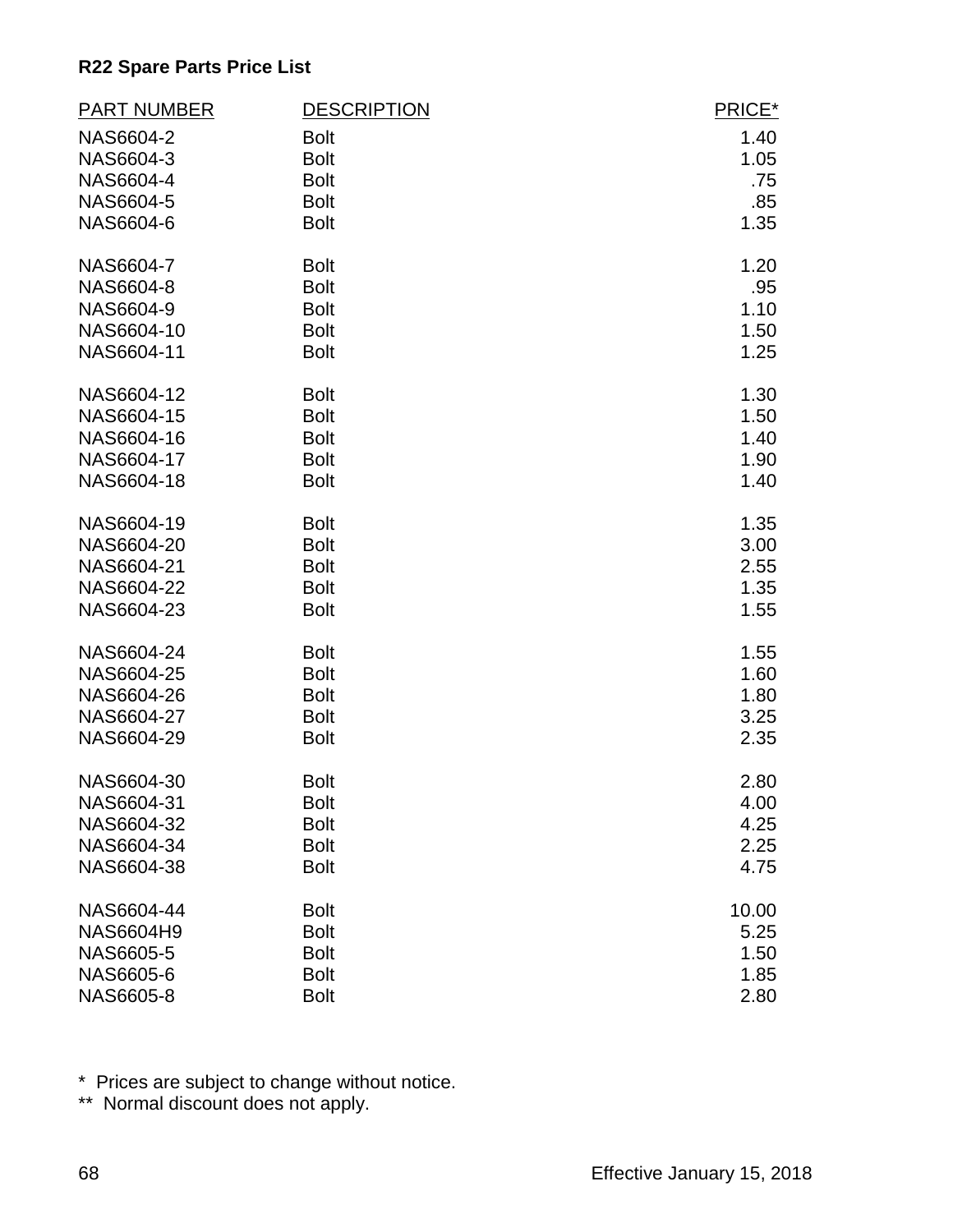| <b>PART NUMBER</b>        | <b>DESCRIPTION</b>                                               | PRICE*             |
|---------------------------|------------------------------------------------------------------|--------------------|
| NAS6605-11                | <b>Bolt</b>                                                      | 2.50               |
| NAS6605-24                | <b>Bolt</b>                                                      | 3.50               |
| NAS6605-26                | <b>Bolt</b>                                                      | 2.60               |
| NAS6605-28                | <b>Bolt</b>                                                      | 4.25               |
| NAS6605-46                | <b>Bolt</b>                                                      | 18.50              |
| NAS6605-56                | <b>Bolt</b>                                                      | 10.25              |
| NAS6606-16                | <b>Bolt</b>                                                      | 6.50               |
| NAS6606-17<br>NAS6606-24H | <b>Bolt</b>                                                      | 5.00               |
| NAS6606-34                | Bolt (See NAS6606H24)<br><b>Bolt</b>                             | 5.25               |
| NAS6606-42                | <b>Bolt</b>                                                      | 9.25               |
| NAS6606-47                | <b>Bolt</b>                                                      | 11.00              |
| NAS6606-50                | <b>Bolt</b>                                                      | 19.50              |
| NAS6606-54                | <b>Bolt</b>                                                      | 12.75              |
| NAS6606H24                | <b>Bolt</b>                                                      | 9.00               |
| <b>NAS697A04</b>          | <b>Nutplate</b>                                                  | 1.10               |
| NAS9301B-4-02             | <b>Rivet</b>                                                     | 1.20               |
| NAS9301B-4-05             | <b>Rivet</b>                                                     | 1.40               |
| PAI-DE-CARD               | <b>Deviation Card</b>                                            | 1.25               |
| <b>PI0808S</b>            | Plug                                                             | 1.10               |
| Q4509                     | Lamp (See B196-26)                                               |                    |
| R0074-103                 | Life Raft                                                        | Call**             |
| R22BETA2                  | Beta II Logo Decal Stencil Set                                   | 33.75<br>$2.00***$ |
| R5049<br>R5063            | A/C Registration Numbers<br>Inner Tube Replacement (See MT936-8) |                    |
|                           |                                                                  |                    |
| R5111                     | Microlite AA 1 in. Insulation (4 sf. pieces only)                | 2.95/sf            |
| R5190                     | 1/8 in. Ball for A522-3                                          | 3.00               |
| R5277                     | <b>Resistor</b>                                                  | 1.90               |
| R5358                     | Bolt (See 25F1100HF5DZ)                                          |                    |
| R5364                     | Sprocket                                                         | 32.00              |
| R5378                     | R22 Registration Numbers Stencil Set                             | 40.00              |
| R5556                     | Neoprene Foam Strip                                              | 1.40/ft            |
| R7156                     | A236-1-3 Scroll Set (For A649-2)                                 | 2,470.00           |
| R7295                     | Fuel Cap Assy., Painted                                          | 75.00              |
| R7774                     | Door Locks Set                                                   | 48.00              |

\* Prices are subject to change without notice.

\*\* Normal discount does not apply.

\*\*\* No discount applies.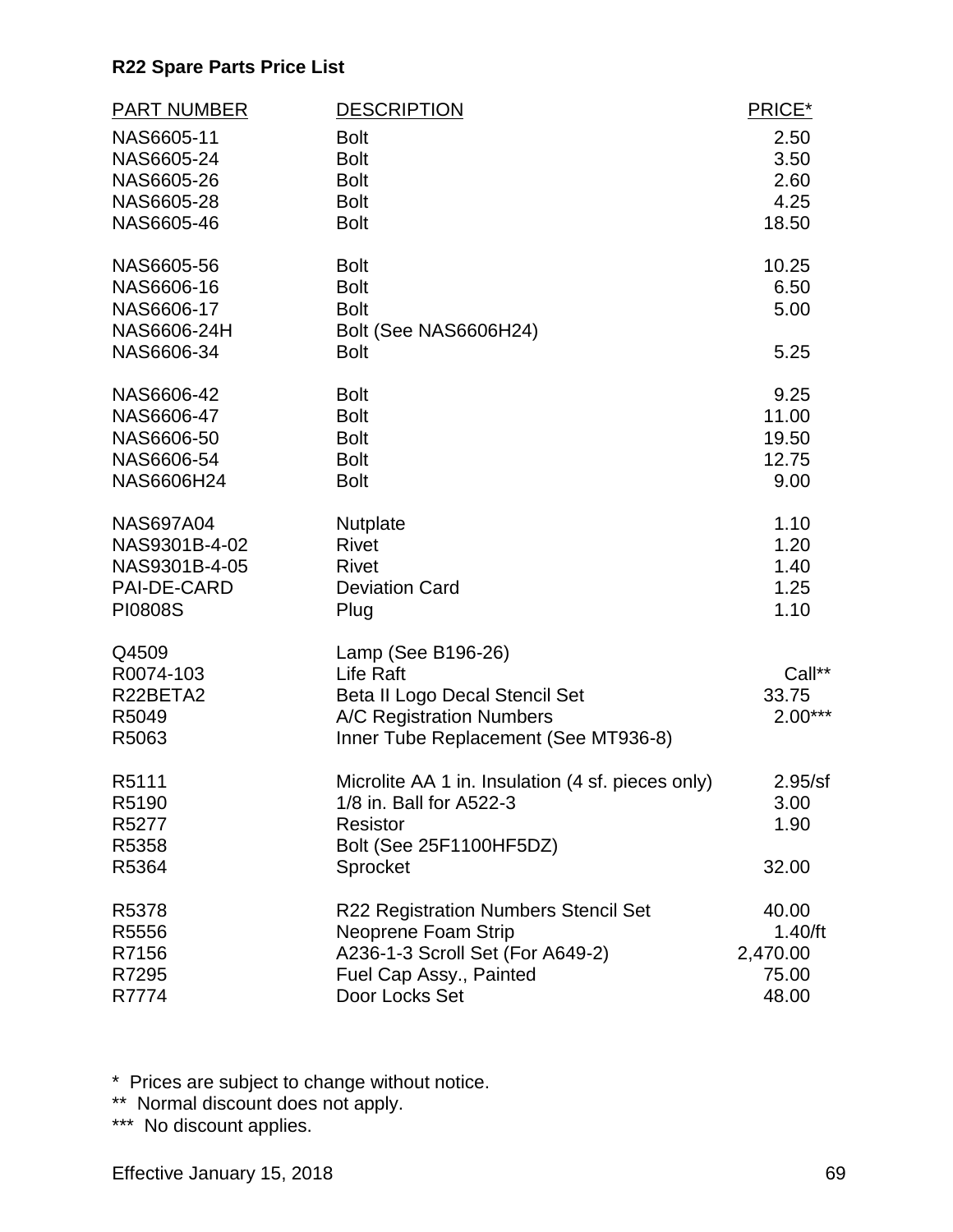| PART NUMBER<br>R7926****<br>R7998<br>R8016<br>R8017<br>R8096             | <b>DESCRIPTION</b><br>Painting Fee, 100 Screwheads<br>A689-6 Primered Cap Assy.<br>A017 Swashplate Kit (Use w/ blue bearings)<br>A017 Swashplate Kit (Use w/ ball bearings)<br>Key, Duplicate (A/C S/N & PK# required) | PRICE*<br>190.00***<br>52.00<br>101.00**<br>23.25**<br>12.00 |
|--------------------------------------------------------------------------|------------------------------------------------------------------------------------------------------------------------------------------------------------------------------------------------------------------------|--------------------------------------------------------------|
| R8171<br>R8186<br>R8243<br>R8266<br>REM38E                               | <b>Color Selector</b><br>Color Selector (See R8171)<br>A017 Swashplate Kit (Use w/ brown bearings)<br>10-600644-201 Magneto with Pins<br>Spark Plug                                                                    | 10.00***<br>622.00**<br>1,806.00<br>38.00                    |
| REM40E<br>RES <sub>10R</sub><br>RES10RE<br>RG-75906<br>RG-75906-SP       | Spark Plug<br><b>Rheostat Resistor (See RES10RE)</b><br><b>Rheostat Resistor</b><br>Gasket (See RG-75906-SP)<br>Gasket                                                                                                 | 38.00<br>74.00<br>16.25                                      |
| <b>RH25</b><br>RV4NAYSD502A<br>S-7008<br>S-7008-PRB<br>S-83BZ            | <b>Resistor</b><br>Potentiometer<br>Castered Wheel & Tire (See S-7008-PRB)<br>Caster<br>TR Sight Gauge (See B563-1)                                                                                                    | 6.75<br>18.50<br>270.00                                      |
| <b>S50P</b><br><b>SA340TS</b><br>SAZ-4201E<br><b>SR-3035B</b><br>SS51149 | MR Sight Gauge (See B563-2)<br>Speaker, Siren<br><b>Starter Relay</b><br><b>Rivet</b><br>Plug                                                                                                                          | 422.00<br>38.00<br>.80<br>1.05                               |
| SS51334<br>STD-8<br><b>STD-35</b><br><b>STD-160</b><br><b>STD-475</b>    | Hole Plug<br>Washer (Lycoming)<br>Washer (Lycoming)<br>Washer (Lycoming)<br>Washer (Lycoming)                                                                                                                          | 1.40<br>$2.00***$<br>$1.90***$<br>$1.15***$<br>$1.40***$     |
| STD-690<br>STD-713<br>STD-853<br><b>STD-872</b><br>STD-1410              | Washer (Lycoming)<br>Cotter Pin (Lycoming)<br>Tee (Lycoming)<br>Nut (Lycoming)<br>Nut (Lycoming)                                                                                                                       | $2.40***$<br>$1.65***$<br>159.00***<br>13.50***<br>$2.60***$ |

\* Prices are subject to change without notice.

\*\* Normal discount does not apply.

\*\*\* No discount applies.

\*\*\*\* Please specify color.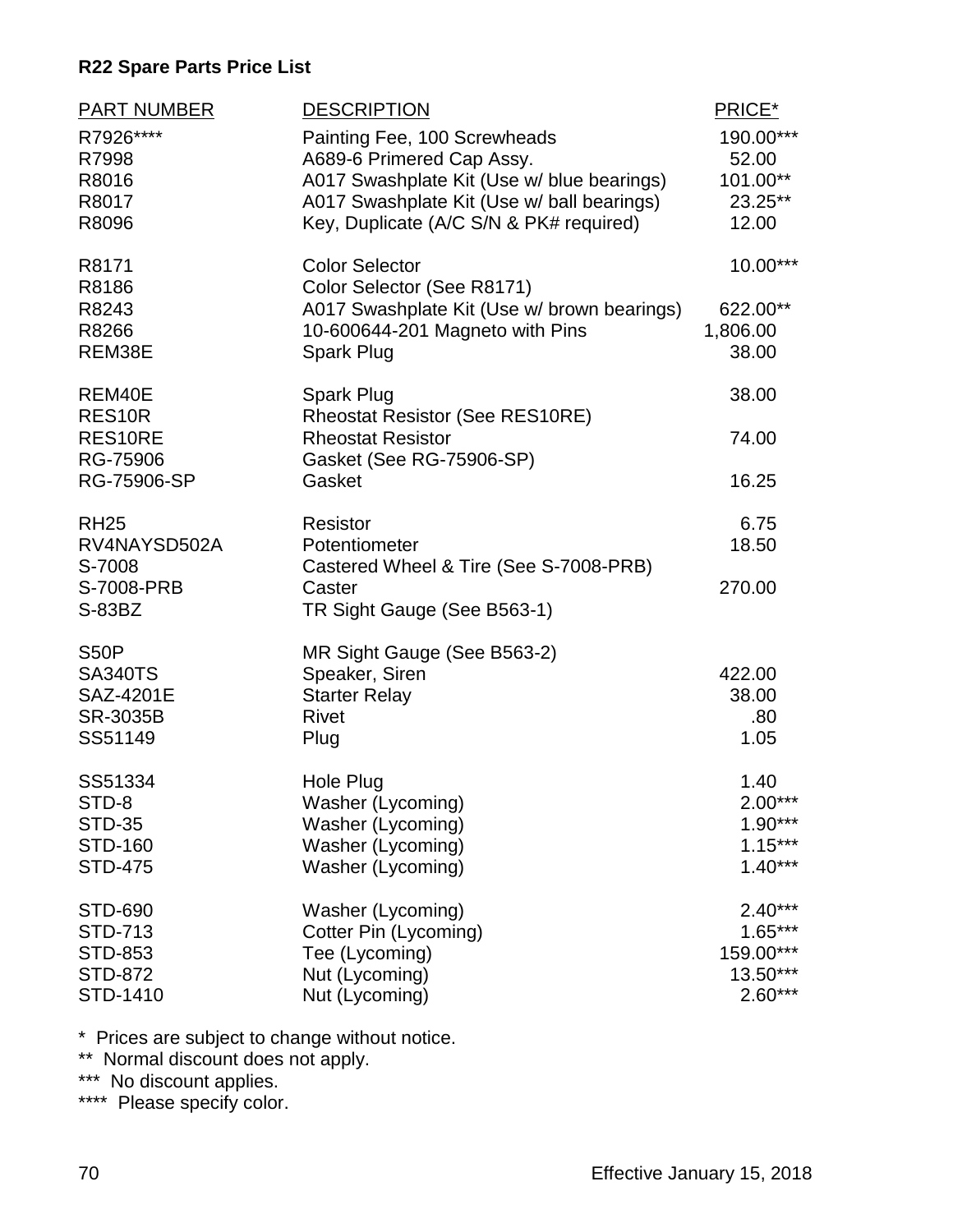| <b>PART NUMBER</b> | <b>DESCRIPTION</b>                         | PRICE*         |
|--------------------|--------------------------------------------|----------------|
| <b>STD-1727</b>    | Washer (Lycoming)                          | $2.85***$      |
| STD-1856           | Screw (Lycoming)                           | $6.50***$      |
| STD-1925           | Screw (Lycoming)                           | $1.70***$      |
| T102A              | Chip Detector, TR (See B566-2)             |                |
| T355-13            | Inner Tube (See MT936-4)                   |                |
| TA04111SC0304CR    | Clamp                                      | 31.25          |
| <b>TB1-1.5SD</b>   | Blower Assy., 14V                          | 358.00         |
| TJ-120             | <b>Jack</b>                                | 9.50           |
| <b>TJT-120</b>     | <b>Jack</b>                                | 13.25          |
| <b>TL-350</b>      | <b>Twist-Lok</b>                           | .55            |
| TR-413             | <b>Valve Stem</b>                          | 1.25           |
| TT13D2T04          | Switch                                     | 17.75          |
| TW102-21           | Washer (See MT141-3)                       |                |
| U2-279             | <b>Trigger Switch</b>                      | 223.00         |
| U190-0090S         | <b>Spring Washer</b>                       | 1.95           |
| U216-0100-S        | <b>Spring Washer</b>                       | .90            |
| U250-0185          | <b>Spring Washer</b>                       | 1.00           |
| UREM38E            | Spark Plug                                 | 28.50          |
| UREM40E            | Spark Plug                                 | 28.50          |
| $V3-1$             | Switch                                     | 15.25          |
| $V3-1001$          | Switch                                     | 19.25          |
| <b>VCF7-1000</b>   | Connector (See D260-5)                     |                |
| VF7-41F11<br>W1282 | <b>Relay (See D260-1)</b><br>Lens Retainer |                |
| W1283              | Gasket                                     | 53.50<br>15.50 |
|                    |                                            |                |
| W1284G             | Lens, RH, Green                            | 60.75          |
| <b>W1284R</b>      | Lens, LH, Red                              | 56.25          |
| W1285PG14          | Position Light, RH (See 01-0771105-02)     |                |
| W1285PR14          | Position Light, LH (See 01-0771105-01)     |                |
| W1290-14           | Lamp, 14V                                  | 52.25          |
| X-1567             | Wing Walk Compound (Quart)                 | 66.25          |
| <b>Y11-7NX</b>     | Key Blank (See D768-6)                     |                |
| ZX-4183            | Molding (See A226-9)                       |                |

\* Prices are subject to change without notice.

\*\* Normal discount does not apply.

\*\*\* No discount applies.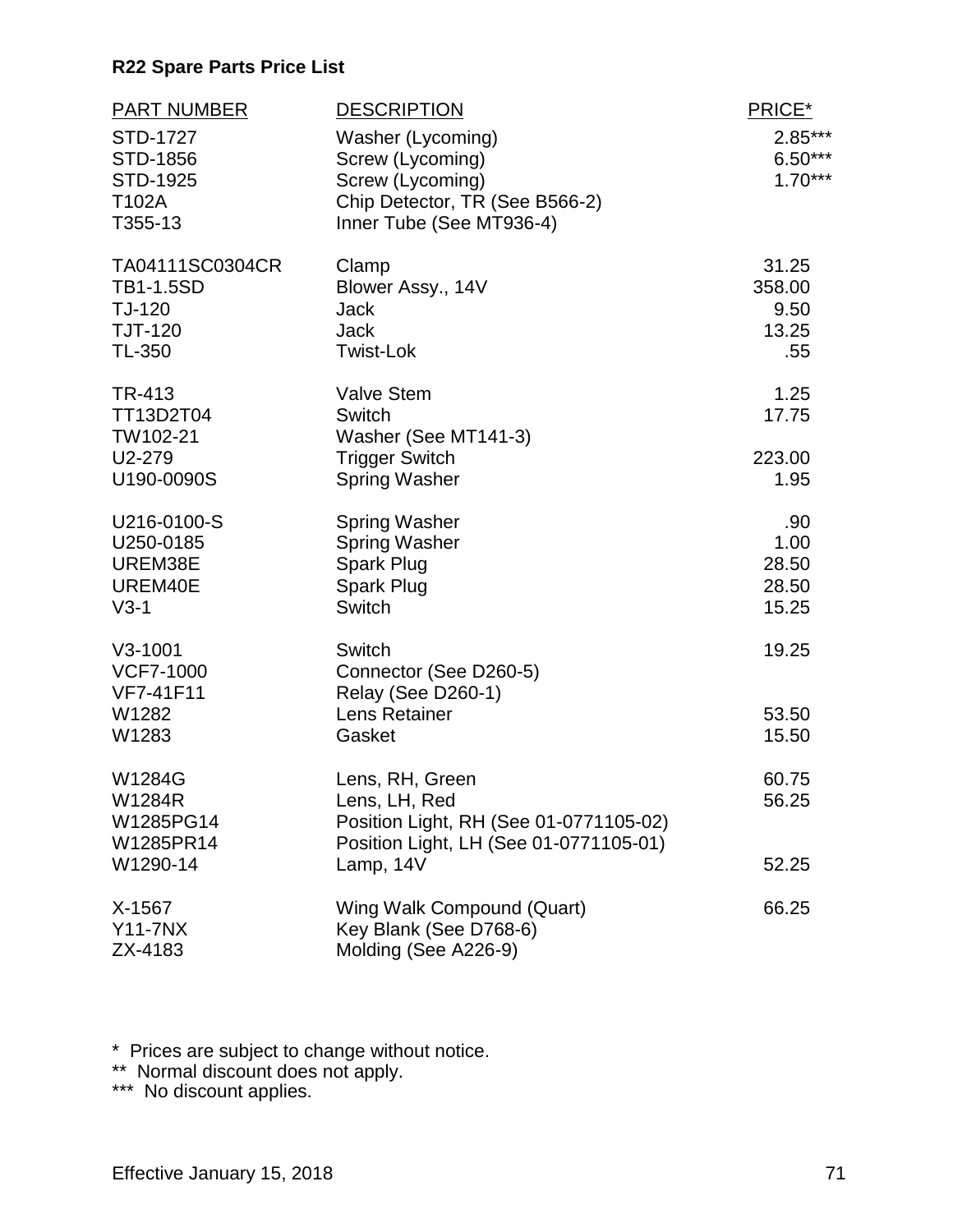| <b>PART NUMBER</b><br>0003-00434<br>0015-00423<br>0015-00723<br>00194<br>01-0450685-00 | <b>DESCRIPTION</b><br><b>Window Crystal</b><br>Gasket<br>Gasket<br><b>Bead Chain</b><br>Clamp                                  | PRICE*<br>64.25<br>7.25<br>7.25<br>5.50/ft<br>29.50 |
|----------------------------------------------------------------------------------------|--------------------------------------------------------------------------------------------------------------------------------|-----------------------------------------------------|
| 01-0771105-01<br>01-0771105-02<br>01-0771554-11<br>01003621<br>01004635                | Position Light, RH 14V, Green<br>Position Light, LH 14V, Red<br>Tail Light Assy., 14V LED<br><b>Screw</b><br>Washer            | 345.00<br>345.00<br>345.00<br>1.55<br>1.55          |
| 01000424<br>01009214<br>012C<br>01550020ZXU<br>01960                                   | Washer<br><b>Suppression Diode</b><br>O-Ring<br>Fuse Holder (See D262-10)<br>Bead Chain (See 00194)                            | .12<br>66.75<br>1.45                                |
| 02-0350283-06<br>0253-2-4<br>0353-6-6<br>04DU04<br>06DU06                              | Light Head Assy., Red<br>Bulkhead Adapter (See A457-14)<br>Bulkhead Union (See 2700-06-06)<br><b>Bushing</b><br><b>Bearing</b> | 40.00<br>2.75<br>4.50                               |
| 06E19769-0.63<br>06E19769-1.00<br>06E19769-1.25<br>0705T-015<br>0710-015               | Gasket (Lycoming)<br>Gasket (Lycoming)<br>Gasket (Lycoming)<br>Connector<br>Elbow (See A457-4)                                 | $1.75***$<br>$2.10***$<br>$2.35***$<br>1.45         |
| 0715T-028<br>07A19474<br>07DU12<br>07F23268<br>089-05534-0020                          | Tee<br>Bracket, Alternator (Lycoming)<br><b>Bearing</b><br>Strut (Lycoming)<br><b>Screw</b>                                    | 5.25<br>166.00***<br>6.50<br>34.75***<br>7.75       |
| 089-06541-0000<br>08DU06<br>1.500-16<br>1-206062-6<br>1-480702-0                       | <b>Screw</b><br><b>Bearing</b><br><b>Black Vinyl Cap</b><br>Cable Clamp<br>Housing (See B263-67)                               | 24.25<br>5.50<br>.55<br>7.75                        |

\* Prices are subject to change without notice.

\*\* Normal discount does not apply.

\*\*\* No discount applies.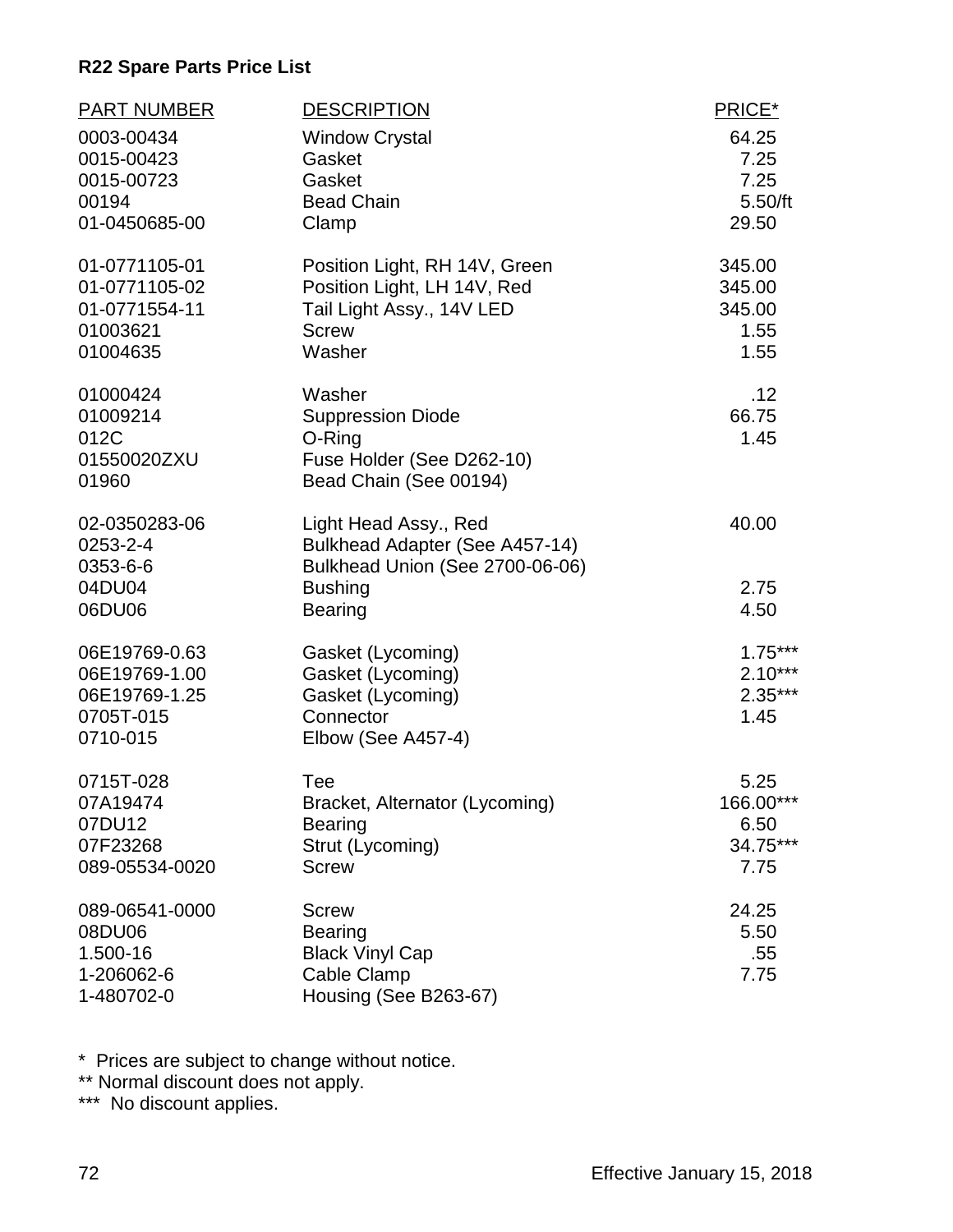| <b>PART NUMBER</b><br>10-126676      | <b>DESCRIPTION</b><br>Placard                                                                                       | PRICE*<br>6.75 |
|--------------------------------------|---------------------------------------------------------------------------------------------------------------------|----------------|
| 10-176487-121                        | Starting Vibrator, 14V                                                                                              | 550.00         |
| 10-35937-10<br>$10 - 4 - 2 - N - 0$  | <b>Screw</b><br>Connector                                                                                           | 1.75<br>1.20   |
| 10-400-0176                          | Reflective Tape (10 ft. Roll)                                                                                       | 64.50          |
| 10-600614-1<br>10-600644-201         | Magneto, LH<br>Magneto, RH (See R8266)                                                                              | 1,840.00       |
| 10-821471-16<br>100057017<br>10164-5 | Ignition Harness (See M2402)<br>Lamp, 12V, Gray Base<br>Button, Red                                                 | 42.25<br>4.75  |
| 102MG11<br>102149<br>10536           | Magnet (See B570-1)<br>Hourmeter (See D830-1)<br>Gasket (See 10536-1)                                               |                |
| 10536-1                              | Gasket                                                                                                              | 13.00          |
| 10543-2                              | <b>Screen</b>                                                                                                       | 5.75           |
| 10808-25<br>10DU10                   | Cable Assy., Mag. P/U 25 ft. (See 902-10808-25)                                                                     |                |
| $110 - 2$                            | <b>Bearing</b><br>Telatemp Tape (See F110-2)                                                                        | 6.00           |
| $110 - 4$<br>11141L08-03B            | Telatemp Tape (See F110-4)<br><b>Strain Relief</b>                                                                  | 29.00          |
|                                      |                                                                                                                     |                |
| 11210-20<br>11210-50<br>12686        | Cable Assy., Velo, 20 ft. (See 902-11210-20)<br>Cable Assy., Velo, 50 ft. (See 902-11210-50)<br>Spring (See D774-7) |                |
| 13A                                  | Converter, DC-DC 12V-24V (Chadwick)                                                                                 | Call***        |
| 13-07900                             | License Holder                                                                                                      | 16.50          |
| 1465-70-104                          | Shunt                                                                                                               | 50.25          |
| 15-4-N-0<br>15-423                   | Union<br>Gasket, Sender (See 0015-00423)                                                                            | 1.50           |
| 15-724                               | Gasket                                                                                                              | 7.00           |
| 16-A36                               | Gasket                                                                                                              | 11.25          |
| 1601-0414<br>1604-0412               | Rivet (See 1693-0414)                                                                                               |                |
| 1682-0412                            | Rivet (See B204-4)<br>Rivet (See B204-4)                                                                            |                |
| 1693-0410                            | <b>Rivet (See B204-1)</b>                                                                                           |                |
| 1693-0414                            | Rivet (See B204-2)                                                                                                  |                |

\* Prices are subject to change without notice.

\*\* Normal discount does not apply.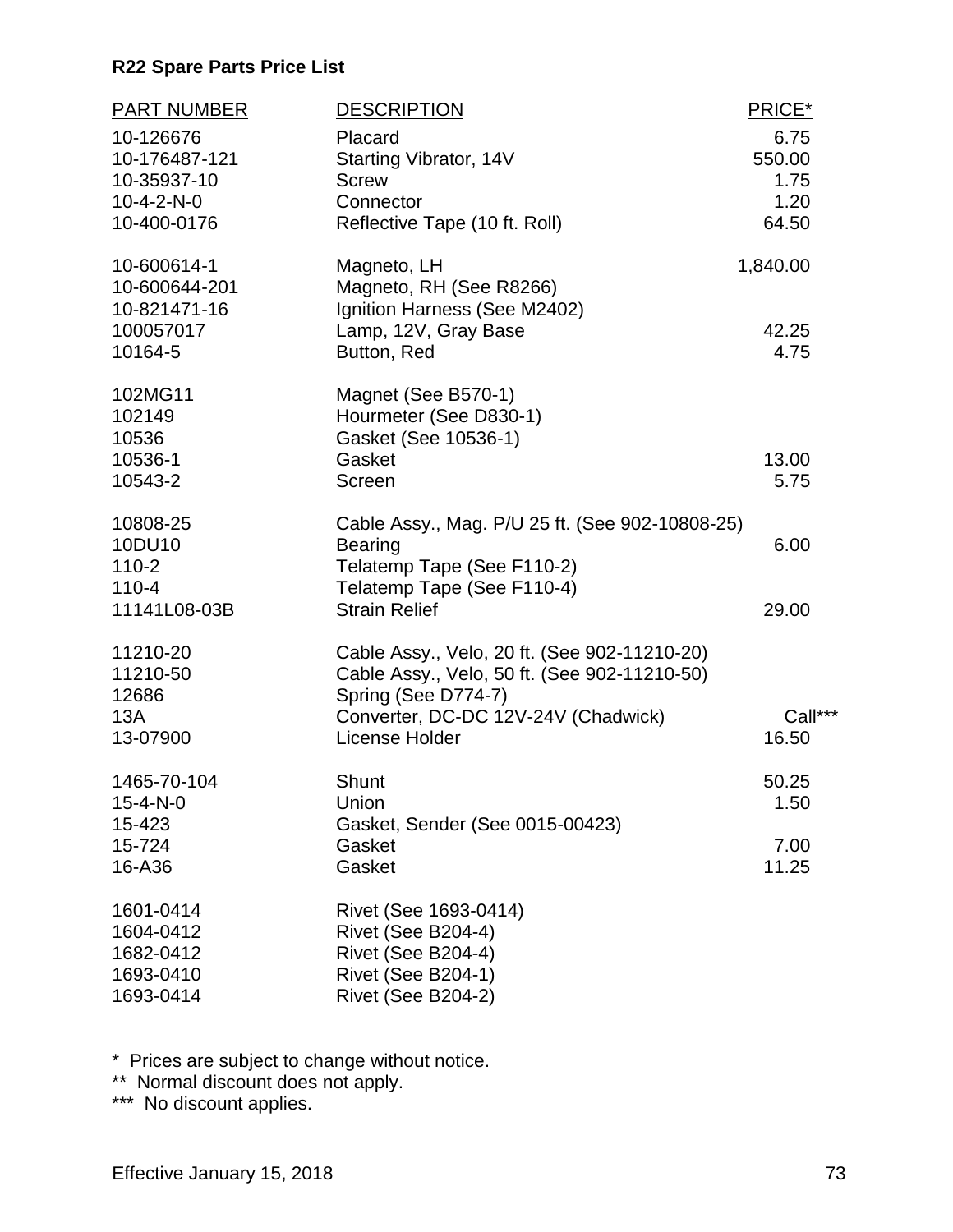| <b>PART NUMBER</b>                                              | <b>DESCRIPTION</b>                                                                                                                                                                                    | PRICE*                                    |
|-----------------------------------------------------------------|-------------------------------------------------------------------------------------------------------------------------------------------------------------------------------------------------------|-------------------------------------------|
| 17P47<br>2010<br>201298-1<br>201355-1<br>2020HR                 | Light Cap, White<br>Snap Bushing<br><b>Block</b><br>Connector<br>Probalancer Analyzer (Aces)                                                                                                          | 8.75<br>1.00<br>10.75<br>10.00<br>Call*** |
| 206060-1<br>206062-1<br>206153-1<br>21FKF-518<br>21FKF-616      | Plug<br>Cable Clamp (See 1-206062-6)<br>Receptacle<br><b>Nut</b><br><b>Nut</b>                                                                                                                        | 7.25<br>6.50<br>1.15<br>2.25              |
| 220-242400-09<br>225395-6<br>225396-1<br>225398-1<br>225398-6   | Clip<br>Plug (See 5225395-6)<br>Jack (See 5225396-1)<br>Jack (See 5225398-1)<br>Jack (See 5225398-6)                                                                                                  | .65                                       |
| 225555-6<br>225557-6<br>225973-4<br>232-353509-03<br>25-4-2-N-0 | Plug (See 5225555-6)<br>Plug (See 5225557-6)<br>Plug (See 5225973-4)<br>Tie, Black<br>Connector                                                                                                       | 1.55<br>1.35                              |
| 2590<br>2603<br>2613<br>2633<br>2700-06-06                      | Hole Plug (Pack of 5)<br>Hole Plug<br>Hole Plug<br>Hole Plug<br><b>Bulkhead Union</b>                                                                                                                 | 1.25<br>.40<br>1.20<br>.45<br>14.25       |
| 2703<br>2713<br>2820<br>28701L-3F-3<br>298D01A56                | Hole Plug<br>Hole Plug<br>Knob<br>Set Screw (See 52025)<br><b>Dress Nut</b>                                                                                                                           | .60<br>.65<br>5.00<br>1.80                |
| 3030<br>3080-38<br>3140-5<br>32B19549<br>3300                   | Magnetic Pickup (See 906-5876)<br><b>Cylinder Head Temperature Probe</b><br>Cable Assy., DC with Clips (See 902-3140-5)<br>Alternator Assy. (Lycoming) (See D748-2)<br>Tracking Tape, TR (See C701-1) | 136.00                                    |

\* Prices are subject to change without notice.

\*\* Normal discount does not apply.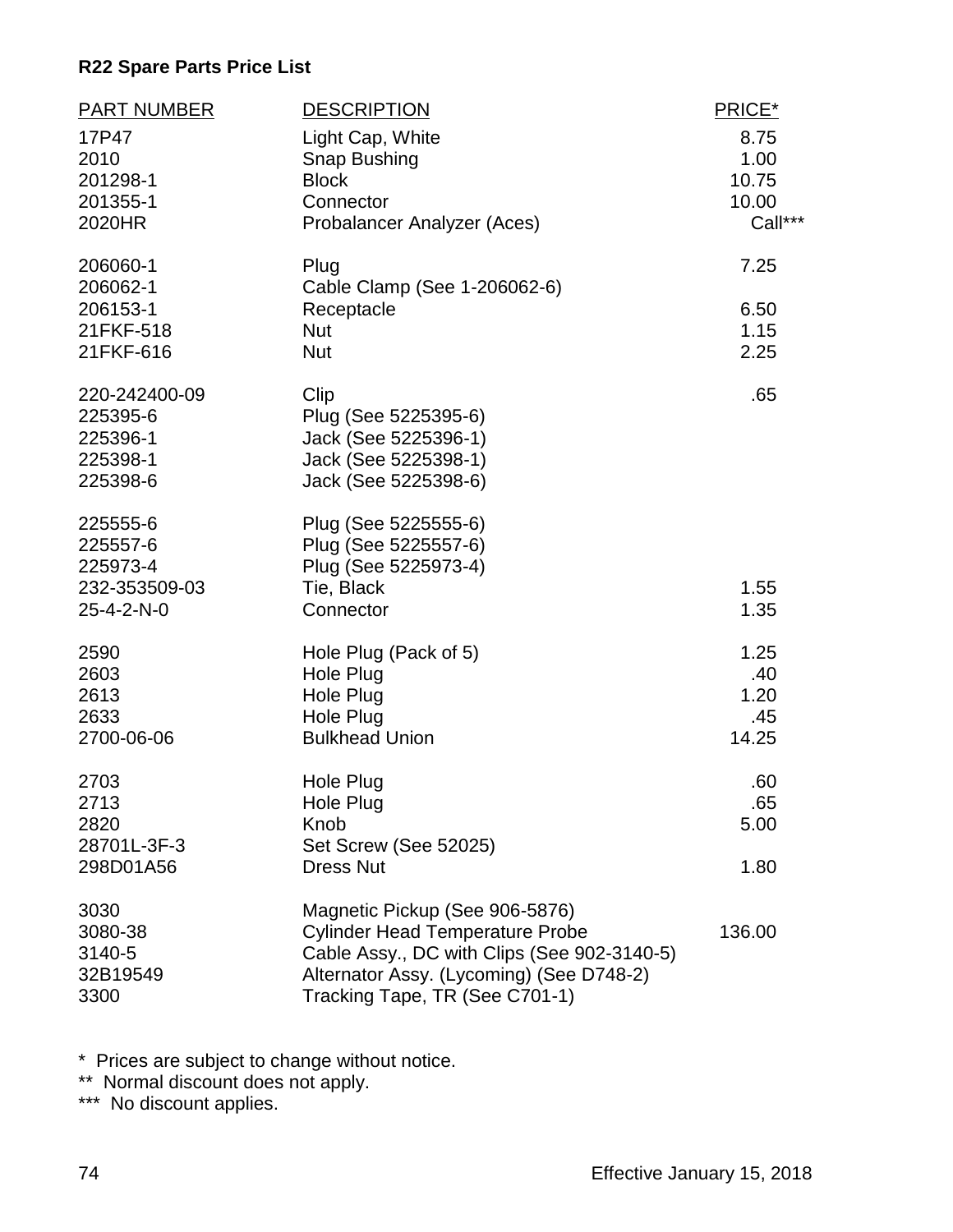| <b>PART NUMBER</b>                                                    | <b>DESCRIPTION</b>                                                                                                                          | PRICE*                                     |
|-----------------------------------------------------------------------|---------------------------------------------------------------------------------------------------------------------------------------------|--------------------------------------------|
| 3382-1<br>34-0412070-63<br>35S<br>3606T11<br>36B19484                 | Bracket Transducer (See 904-3382A)<br>Halogen Lamp<br>Flash Lamp (Chadwick)<br><b>Bead Chain</b><br>Pulley, 60/70 Amp Alternator (Lycoming) | 60.00<br>Call***<br>1.10/ft<br>1,053.00*** |
| 3704-SE<br>3779T43<br>3898<br>38TB04F<br>3MA1009-4                    | Knob, 10-32 Insert<br>Ring<br>Lamp<br><b>Terminal Block</b><br><b>Pressure Relief Valve</b>                                                 | 4.25<br>17.00<br>4.00<br>26.50<br>151.00   |
| 40-4-2-N-0<br>40411G-05<br>40848<br>41596-00<br>4270-1                | Elbow<br>Headset, David Clark, Straight Cord<br>Shroud, Alternator<br><b>Screw</b><br>Tracking Tape, MR (See 907-4270-1)                    | 1.55<br>400.00**<br>221.00<br>1.00         |
| 45-4-2-N-0<br>4901B<br>4815211<br>4RA1190-2<br>5-108                  | Elbow<br>Knob<br>Impeller<br>Hand Pump Fitting with Screw<br>O-Ring (See A215-901)                                                          | 1.85<br>3.50<br>22.25<br>319.00            |
| 50-1WD-1G<br>$50 - 4 - N - 0$<br>502106-0512<br>502260<br>52025       | Knob (See MS91528-0C1B)<br>Elbow<br>Screw (See 90272A240)<br>Cover<br><b>Set Screw</b>                                                      | 1.90<br>67.00<br>2.20                      |
| 5225395-6<br>5225396-1<br>5225398-6<br>5225555-6<br>5225557-6         | Plug<br>Jack<br>Jack, Bulkhead<br>Plug<br>Plug                                                                                              | 11.50<br>17.25<br>24.50<br>56.50<br>124.00 |
| 5225973-4<br>53E22144<br>57485K62<br>$60 - 4 - 2 - N - 0$<br>601716-4 | Plug<br>Oil Bypass Valve Assy. (Lycoming)<br>Shaft Collar (See 9414T2)<br><b>Tee Fitting</b><br>Terminal Block (See 38TB04F)                | 85.00<br>436.00***<br>1.85                 |

\* Prices are subject to change without notice.

\*\* Normal discount does not apply.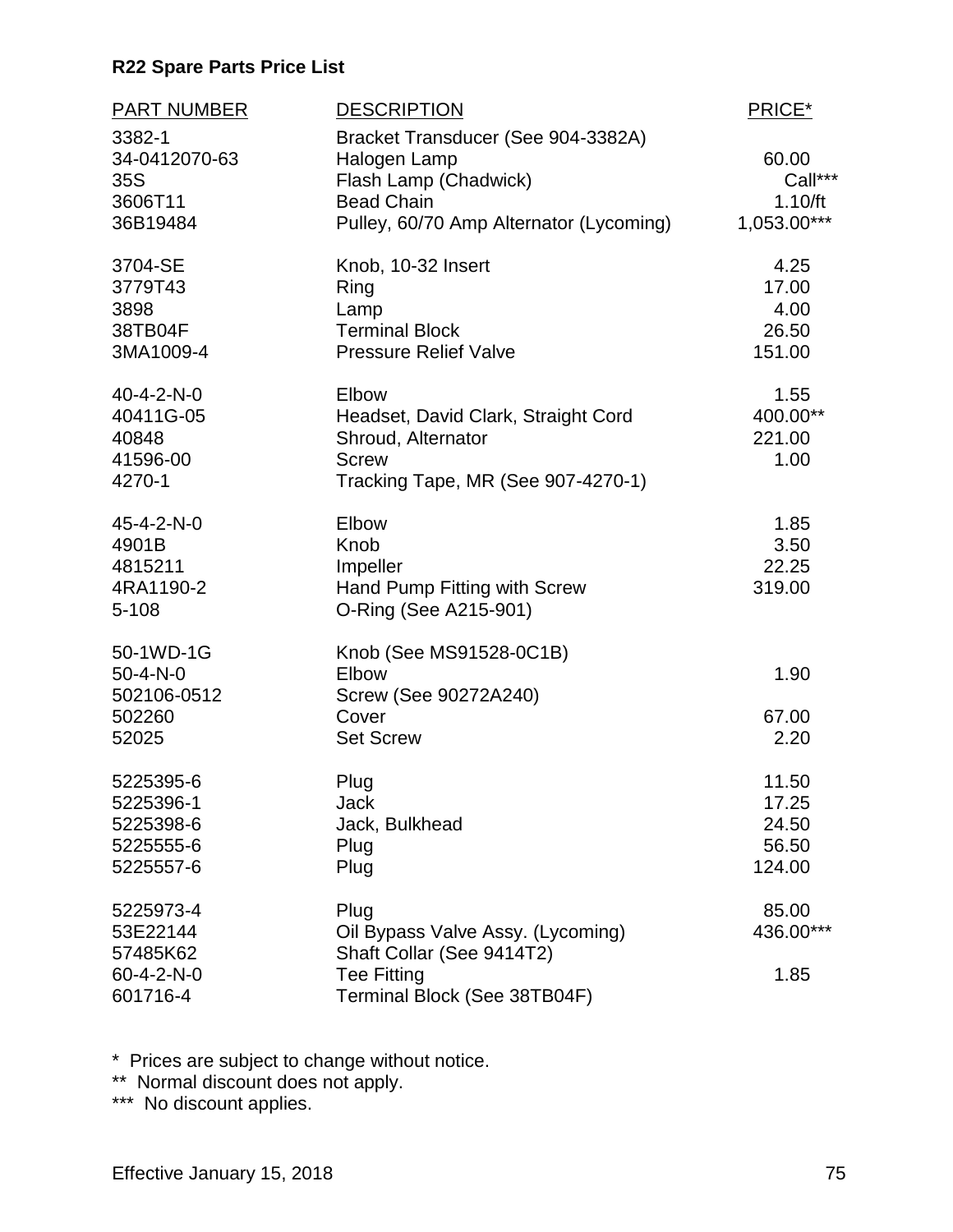| <b>PART NUMBER</b> | <b>DESCRIPTION</b>                        | PRICE*    |
|--------------------|-------------------------------------------|-----------|
| 601985-2           | Jumper Tab                                | .80       |
| 61173              | Gasket (Lycoming)                         | $1.90***$ |
| 62224              | Gasket (Lycoming)                         | $2.20***$ |
| 6241-J             | <b>Valve Extension</b>                    | 2.40      |
| 6246-00088         | Cylinder Head Temperature Meter, 14V      | 355.00    |
| 6246-00089         | Oil Pressure Meter, 14V (See 6246-00647)  |           |
| 6246-00090         | Oil Temperature Meter, 14V                | 400.00    |
| 6246-00468         | Ammeter, 70 Amp, 14/28V                   | 305.00    |
| 6246-00473         | Fuel Quantity Meter, 14V                  | 355.00    |
| 6246-00647         | Oil Pressure Meter, 14V                   | 355.00    |
| 62732              | Cap, Tachometer (Lycoming)                | 94.00***  |
| 631                | Protective Tape (See A701-3)              |           |
| 63D21408           | Nipple, Injector (Lycoming)               | 41.00***  |
| 66224              | Gasket, Carburetor (Lycoming)             | $1.40***$ |
| 68-3950902A30      | Lens                                      | 8.00      |
| 68C19622           | Gear, Magneto Drive (Lycoming)            | 369.00*** |
| $70 - 4 - N - 0$   | <b>Tee Fitting</b>                        | 2.95      |
| 71032              | Pad (Lycoming)                            | 10.75***  |
| 71973              | Gasket (Lycoming)                         | $1.40***$ |
| 72059              | Gasket (Lycoming)                         | $2.20***$ |
| 7310               | Velocimeter (See 901-7310)                |           |
| 73383              | Lockplate (Lycoming)                      | $1.95***$ |
| 74323              | Strut (Lycoming) (See 07F23268)           |           |
| 75906              | Gasket (Lycoming) (See RG-75906-SP)       |           |
| 76510              | Gasket (Lycoming)                         | $2.20***$ |
| 76534              | Shim (Lycoming)                           | 17.00***  |
| 77611              | Gasket (Lycoming)                         | $9.75***$ |
| 7861K46            | Heat Shrink, Adhesive Lined (6 in. piece) | 9.00      |
| 812040ST           | <b>Circuit Breaker</b>                    | 11.25     |
| 83319              | Torque Mark, White                        | 12.00     |
| 85-12-140-16       | Stud                                      | 1.95      |
| 85-34-201-20       | Retainer                                  | .40       |
| 85-35-295-15       | Receptacle                                | 1.70      |
| 85-46-101-39       | Washer                                    | .55       |
| 8532-T-C-Q-E-2     | Switch                                    | 14.75     |

\* Prices are subject to change without notice.

\*\* Normal discount does not apply.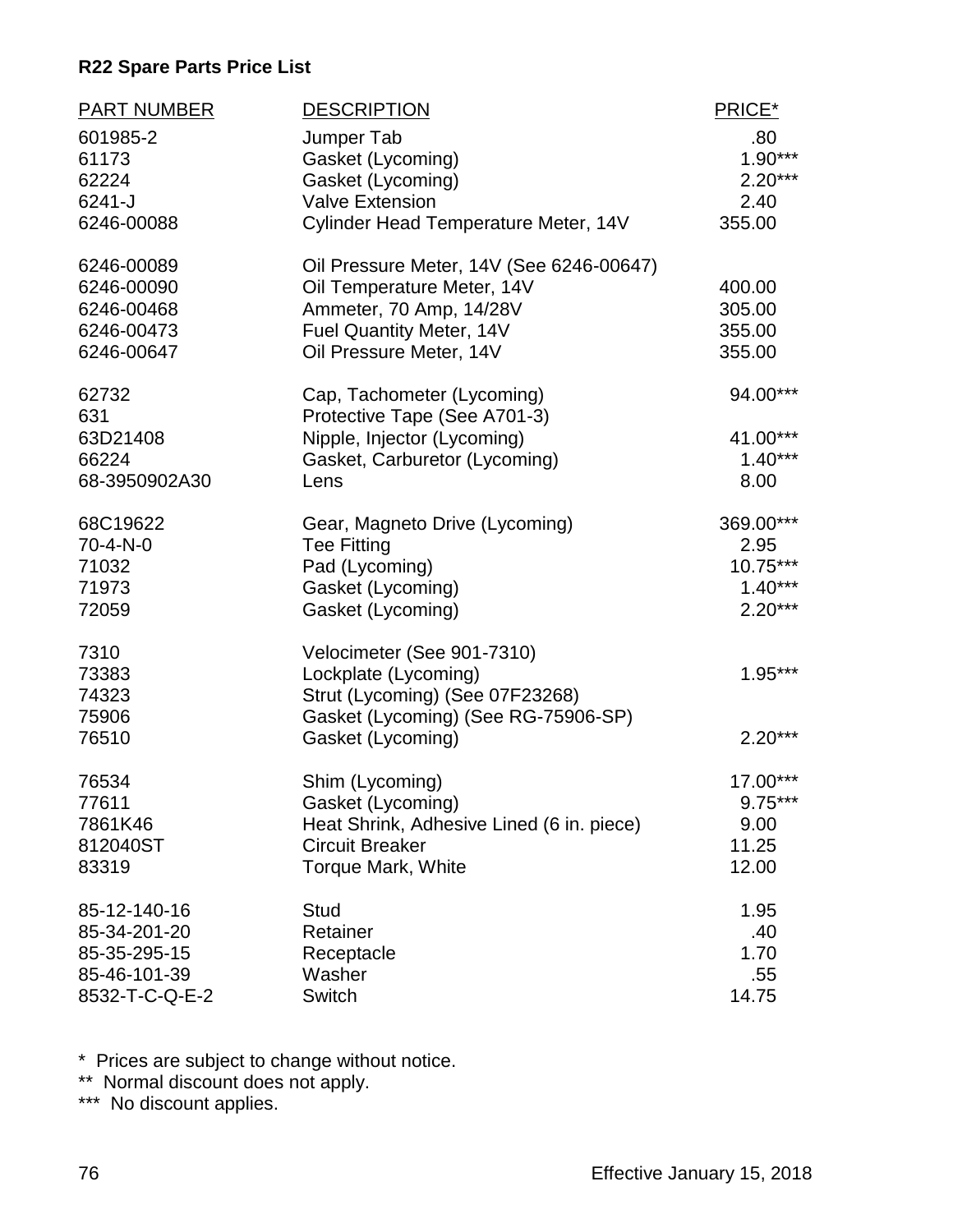| <b>PART NUMBER</b> | <b>DESCRIPTION</b>                      | PRICE*  |
|--------------------|-----------------------------------------|---------|
| 86501970           | <b>Bolt</b>                             | 32.00   |
| 89                 | <b>Bulb (See B196-2)</b>                |         |
| 901-7310           | Velocimeter (Chadwick)                  | Call*** |
| 90183A213          | Washer (Pack of 20)                     | 1.50    |
| 902-10808-25       | Cable Assy., Mag. P/U 25 ft. (Chadwick) | Call*** |
| 902-11210-20       | Cable Assy., Velo, 20 ft. (Chadwick)    | Call*** |
| 902-11210-50       | Cable Assy., Velo, 50 ft. (Chadwick)    | Call*** |
| 902-3529           | Cable Assy., DC 50 ft. Ext. (Chadwick)  | Call*** |
| 90289A353          | <b>Set Screw</b>                        | .75     |
| 90309A032          | Spacer                                  | 5.25    |
| 90312A31           | Lanyard                                 | 8.00    |
| 904-3382A          | <b>Bracket Transducer (Chadwick)</b>    | Call*** |
| 906-3597           | <b>Chart Corrector (Chadwick)</b>       | Call*** |
| 906-5876           | Magnetic Pickup (Chadwick)              | Call*** |
| 907-3300           | Tracking Tape, TR, 20/sht (See C701-1)  |         |
| 907-4270-1         | Tracking Tape, MR, 20/sht (See C701-1)  |         |
| 9074               | Manual 8350, 8360 & 8370 (Chadwick)     | Call*** |
| 9075               | Manual 135M-11 (Chadwick)               | Call*** |
| 9106PP             | <b>Bearing</b>                          | 82.25   |
| 91251A029          | Cap Screw                               | 6.75    |
| 91251A107          | <b>Screw</b>                            | .45     |
| 91259A723          | Cap Screw Bolt                          | 9.00    |
| 91772A120          | <b>Screw</b>                            | .55     |
| 92000A218          | <b>Screw</b>                            | .30     |
| 92196A108          | <b>Screw</b>                            | .30     |
| 92196A145          | <b>Screw</b>                            | .35     |
| 92384A034          | Pin                                     | 71.50   |
| 92470A113          | <b>Screw</b>                            | .45     |
| 92865A215          | <b>Cap Screw Bolt</b>                   | .85     |
| 9414T2             | Collar                                  | 3.75    |
| 94773A770          | Washer                                  | .95     |
| 94924A009          | Wingnut                                 | .80     |
| 95235A525          | <b>Set Screw</b>                        | 1.50    |
| 9529K13            | <b>Ball (See B208-1)</b>                |         |
| 95390A317          | <b>Circle Cotter</b>                    | .70     |

\* Prices are subject to change without notice.

\*\* Normal discount does not apply.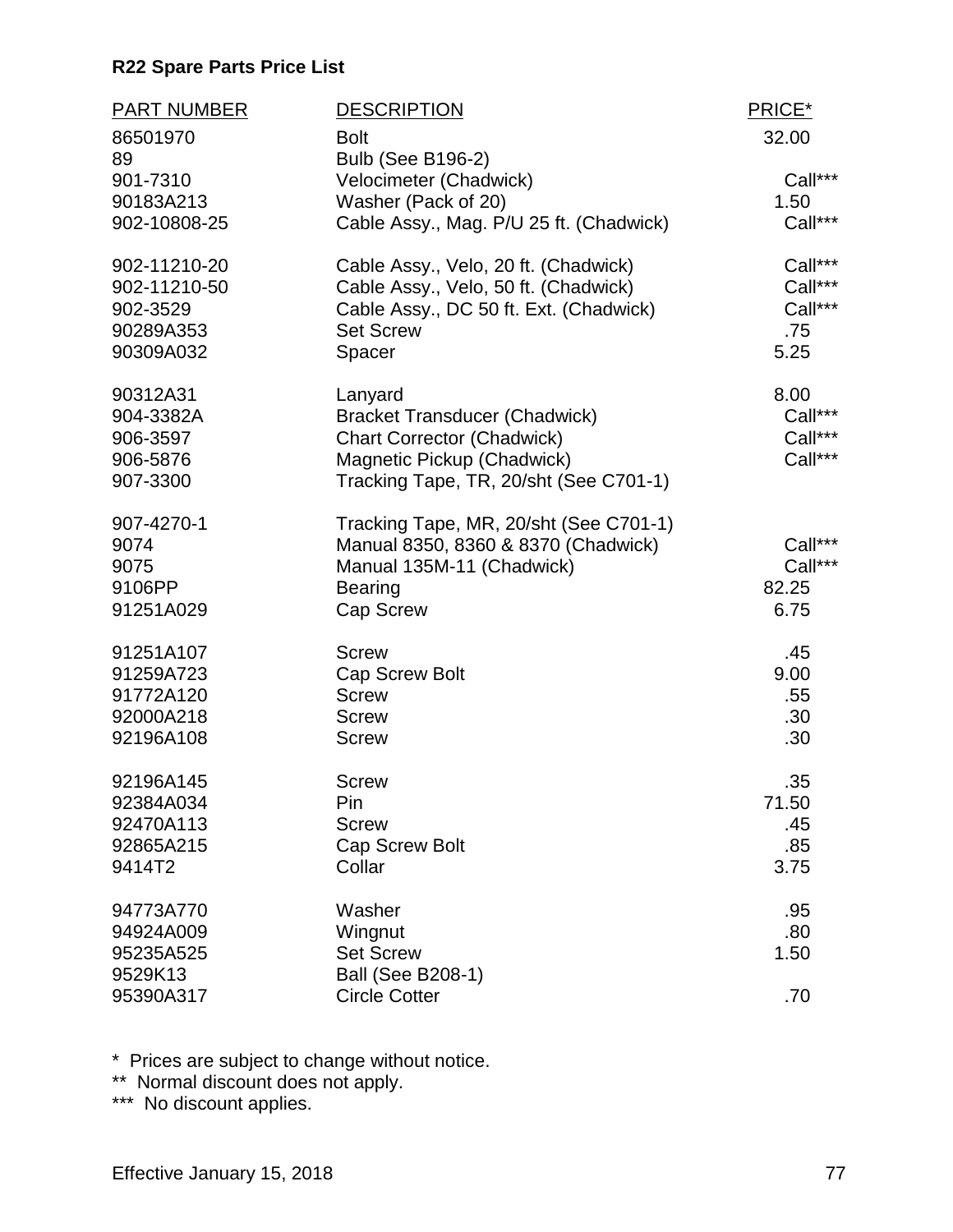| <b>PART NUMBER</b> | <b>DESCRIPTION</b>                   | PRICE* |
|--------------------|--------------------------------------|--------|
| 9688K643           | Hole Plug                            | .50    |
| 97-50-215-12       | Latch                                | 43.25  |
| 97-51-215-12       | Lug (See 97-50-215-12)               |        |
| 98404A390          | Pin                                  | 10.25  |
| 98470A130          | Self-Locking Pin                     | 10.50  |
| 98870A370          | Key                                  | 2.15   |
| 999-390            | Dial Indicator (See MT352-1)         |        |
| 9HT4441            | Extension, 3/4 x 8 in. (See MT173-9) |        |
| 9HT47782           | Socket (See MT173-7)                 |        |

\* Prices are subject to change without notice.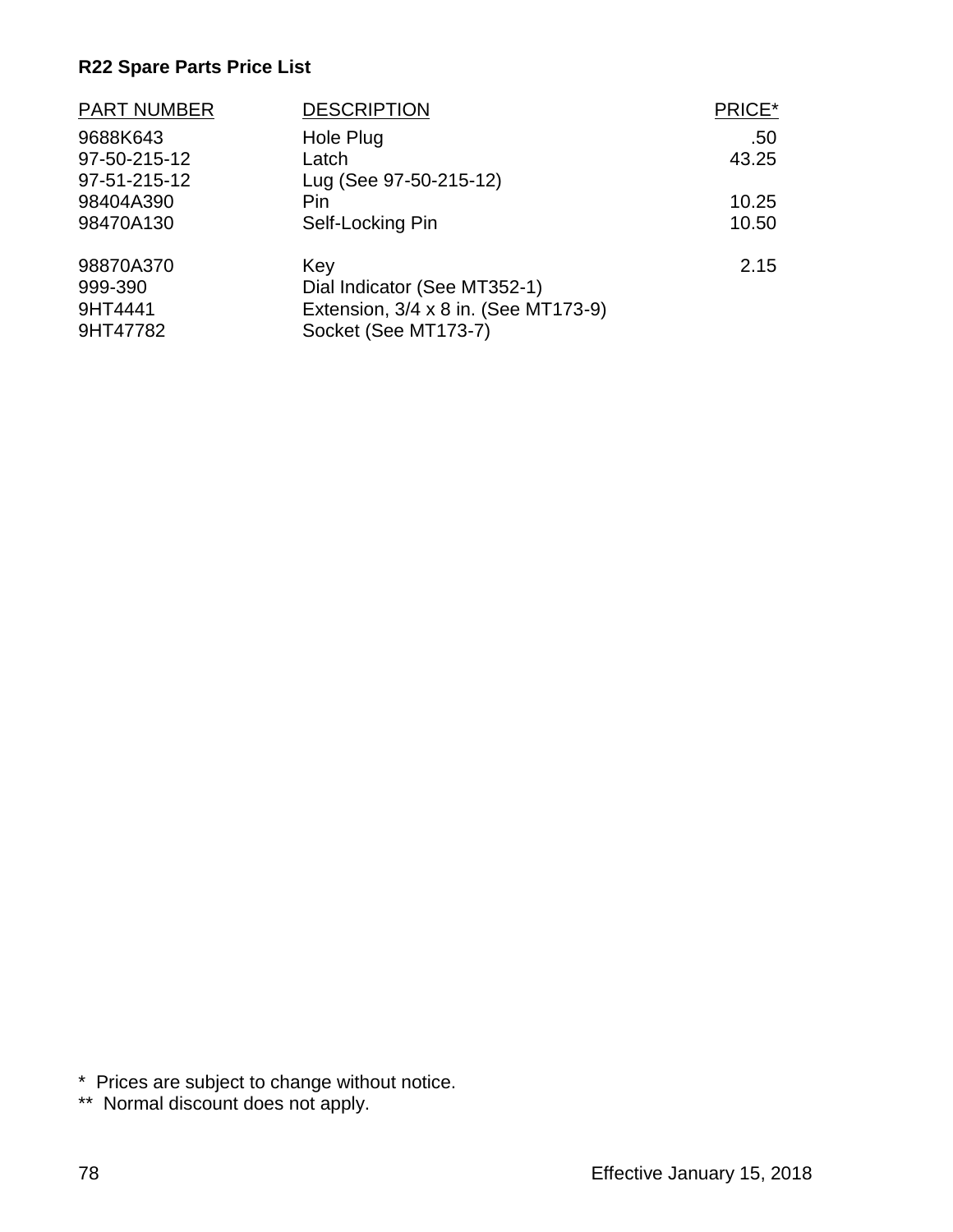| <b>PART NUMBER</b> | <b>DESCRIPTION</b>                            | PRICE*     |
|--------------------|-----------------------------------------------|------------|
| MT016-1            | "C" Fitting Engine Hoist Assy.                | 357.00     |
| MT050-1            | <b>Rigging Fixture, MR Blade</b>              | 78.75      |
| MT050-2            | <b>Rigging Fixture, TR Blade</b>              | 73.00      |
| MT053-1            | Drain Assy., MRGB                             | 141.00     |
| MT054-1            | Drain Assy., MRGB                             | 142.00     |
| MT068-1            | <b>Horizontal Stabilizer Rigging</b>          | 84.75      |
| MT090-1            | MR Trim Tab Bender (See MT526-1)              |            |
| MT091-1            | Holding Tool, Engine Ring Gear                | 138.00     |
| MT091-3            | Decal, "Caution: Torque"                      | 9.75       |
| MT092-1            | Fan Puller Assy.                              | 226.00     |
| MT092-3            | Spacer                                        | 19.75      |
| MT106-3            | Tube, Fuel Sample                             | 7.25       |
| MT121-1            | Bracket Assy., Magnetic P/U                   | 110.00     |
| MT122-1            | Micrometer, MR Hub Bolt Stretch               | 1,390.00   |
| MT133-1            | Tool Assy., Parallel Valve                    | 507.00     |
| MT133-9            | Adapter Assy.                                 | 132.00     |
| MT146-1            | Spacer Blocks, Swashplate Rigging             | 103.00     |
| MT147-1            | Air Bleed Tool Assy., MR Blade                | 349.00     |
| MT173-4            | <b>Socket</b>                                 | 49.75      |
| MT173-7            | Socket                                        | 40.75      |
| MT173-8            | Socket                                        | 69.50      |
| MT173-9            | Extension, $\frac{3}{4} \times 8$ in.         | 50.00      |
| MT200-1            | Dial Indicator                                | 166.00     |
| MT201-1            | Pressing Fixture Assy.                        | 338.00     |
| MT227-1            | <b>Tube, Bearing Press</b>                    | 67.00**    |
| MT234-1            | <b>Helicopter Lifting Fixture</b>             | 594.00     |
| MT260-6            | <b>TRDS Runout Indicator Kit</b>              | 197.00     |
| MT290-1            | <b>MR Blade Tie-Down Set</b>                  | 300.00     |
| MT294-1            | Retainer Assy., Collective Spring             | 152.00     |
| MT295-1            | <b>TRGB Output Shaft Seal</b>                 | 356.00     |
| MT295-3            | Punch                                         | 74.50      |
| MT295-6            | <b>Screw</b>                                  | 58.00      |
| MT295-10           | Mandrel                                       | 252.00     |
| MT303-1            | Clutch Bearing Rem/Inst Tools (w/Hyd. Press)  | 741.00**   |
| MT303-3            | Clutch Bearing Rem/Inst Tools (no Hyd. Press) | 1,270.00** |

\* Prices are subject to change without notice.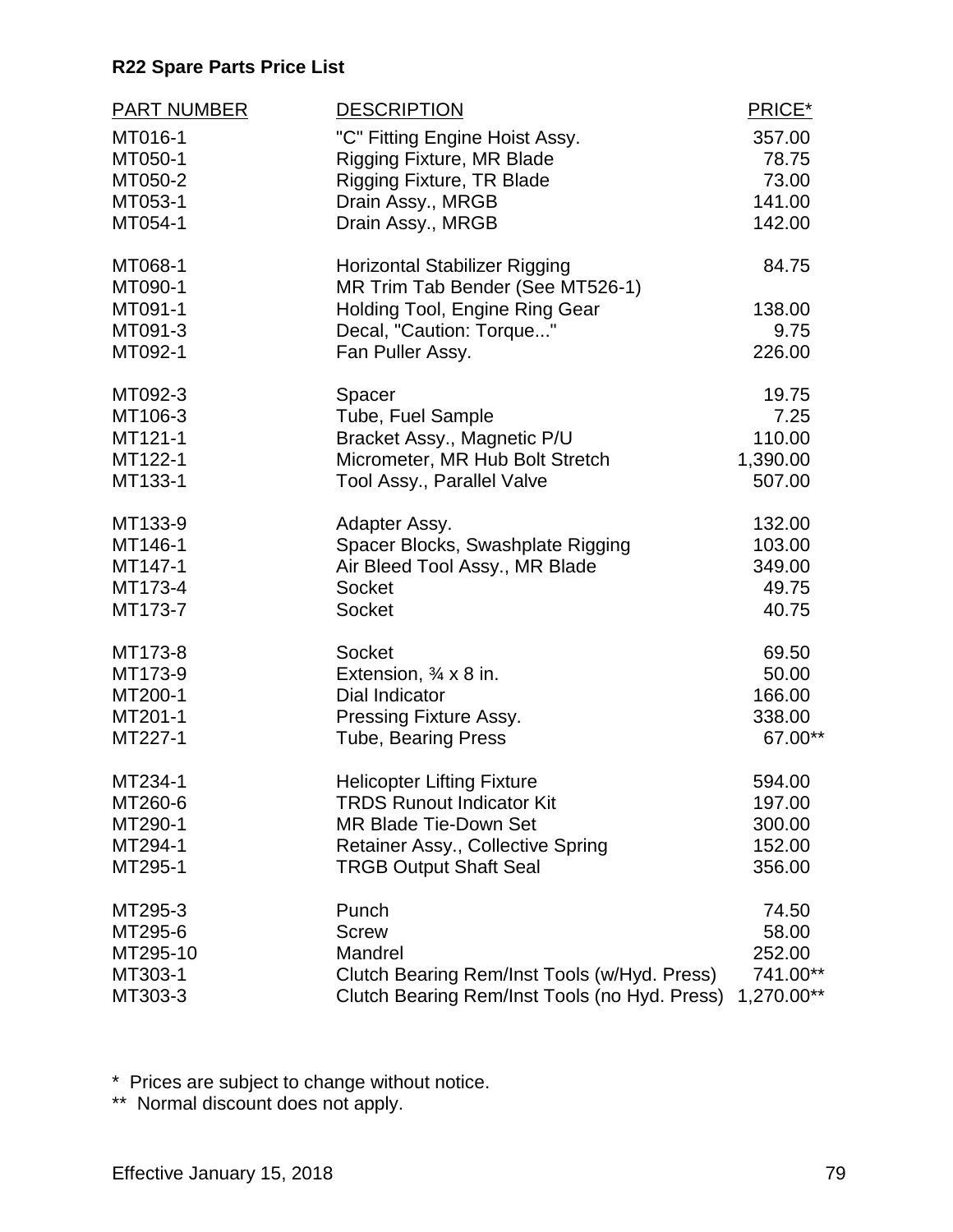| <b>PART NUMBER</b> | <b>DESCRIPTION</b>                         | PRICE*     |
|--------------------|--------------------------------------------|------------|
| MT329-1            | Plug                                       | 92.25**    |
| MT329-2            | Support Assy. (See MT329-13)               |            |
| MT329-10           | Tube                                       | 16.75      |
| MT329-11           | Plug Assy.                                 | 202.00     |
| MT329-13           | <b>Support Weldment</b>                    | 345.00**   |
| MT331-4            | Bar, Sheave Alignment                      | 80.00      |
| MT340-1            | Float Gauge & Fill Gun Kit                 | 396.00     |
| MT340-2            | Fill Gun Assy.                             | 131.00     |
| MT340-3            | Gauge Assy.                                | 250.00     |
| MT346-1            | Cradle Assy., Blade Support                | 799.00     |
| MT346-2            | Cradle Assy., Blade Support                | 648.00     |
| MT347-4            | Strut Assy., Aft                           | 411.00     |
| MT347-5            | Strut Assy., Fwd                           | 388.00     |
| MT348-1            | Clamp Assy.                                | 296.00     |
| MT349-1            | MR Blade Support Assy.                     | 3,200.00** |
| MT350-1            | <b>Drill Template</b>                      | 12.25      |
| MT352-1            | Gauge Assy., MR Blade Trim Tab             | 422.00     |
| MT354-1            | Teeter Moment Tool Assy. (See MT354-7)     |            |
| MT354-7            | <b>Teeter Moment Tool Assy.</b>            | 372.00     |
| MT357-1            | .125 D. Cobalt Steel Drill                 | 5.50       |
| MT357-2            | .375 D. Hand Reamer                        | 88.50      |
| MT357-4            | Hex Ball Drive, Long, 3/8 in.              | 42.00***   |
| MT357-5            | 3/8 in. Drive Torque Adapter               | 49.00***   |
| MT357-6            | Wrench, Open End                           | 46.00***   |
| MT357-7            | Wrench, Box End                            | 42.50***   |
| MT357-8            | Nipple Chuck                               | 79.75      |
| MT358-1            | .750 D. Spot Facing Assy.                  | 183.00     |
| MT359-1            | <b>Spring Scale</b>                        | 263.00     |
| MT376-1            | Blocks, MR Rigging                         | 549.00     |
| MT399-1            | R22 Pilot Checklist (All others)           | $5.00***$  |
| MT399-2            | R22 Pilot Checklist (Beta II & Mariner II) | $5.00***$  |
| MT516-1            | Compressor Assy., Valve Spring             | 256.00     |
| MT526-1            | <b>MR Blade Trim Tab Bender</b>            | 385.00     |
| MT526-8            | MR Blade Trim Tab Bender Assy.             | 385.00     |
| MT556-1            | <b>Tools, Elastomeric TR Bearing</b>       | 447.00     |

\* Prices are subject to change without notice.

\*\* Normal discount does not apply.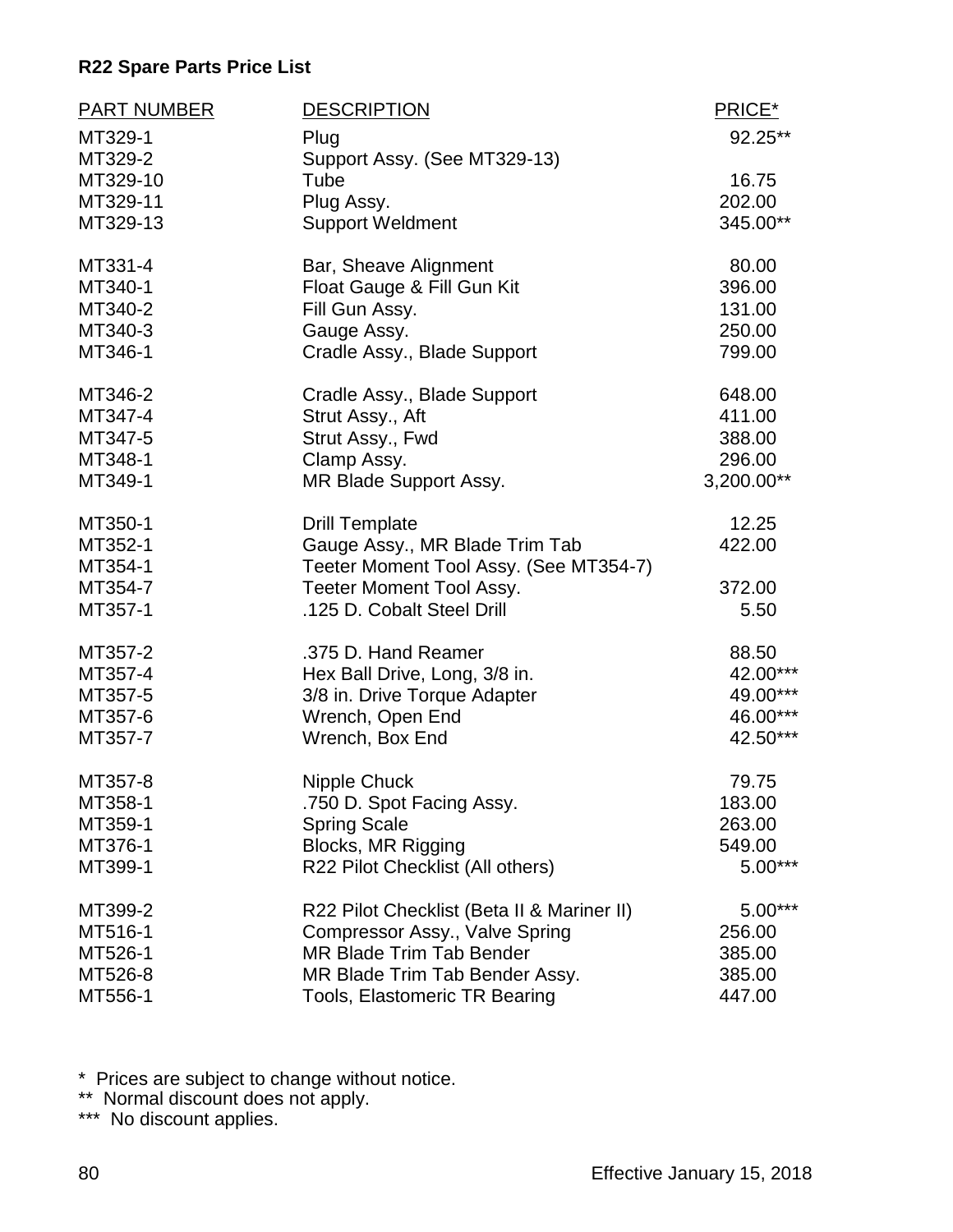| <b>PART NUMBER</b> | <b>DESCRIPTION</b>                     | PRICE*          |
|--------------------|----------------------------------------|-----------------|
| MT556-2            | Mandrel Assy.                          | 215.00          |
| MT556-5            | Support                                | 183.00          |
| MT556-6<br>MT569-1 | Cap                                    | 72.25<br>214.00 |
| MT569-6            | Guide Assy.<br>Guide Assy.             | 308.00          |
|                    |                                        |                 |
| MT900-1            | Ground Handling Tow Cart (See MT950-2) |                 |
| MT900-3            | Motor Assy.                            | 1,250.00        |
| MT900-7            | Charger Assy.                          | 512.00          |
| MT903-10           | <b>Handle Weldment</b>                 | 723.00          |
| MT904-1            | Arm Assy., Long                        | 1,550.00        |
| MT904-2            | Solenoid Assy.                         | 216.00          |
| MT904-4            | Solenoid Assy.                         | 128.00          |
| MT905-1            | Handle Assy.                           | 1,710.00        |
| MT905-2            | Handle Assy.                           | 2,090.00        |
| MT905-3            | <b>Bearing</b>                         | 40.25           |
| MT906-4            | <b>Block</b>                           | 36.50           |
| MT909-1            | <b>Sleeve Weldment</b>                 | 289.00          |
| MT909-2            | <b>Socket</b>                          | 148.00          |
| MT909-5            | <b>Socket</b>                          | 301.00          |
| MT910-1            | Wire                                   | 25.50           |
| MT910-2            | Wire                                   | 86.25           |
| MT911-1            | Stopper                                | 118.00          |
| MT911-3            | Arm                                    | 58.00           |
| MT911-4            | Plug                                   | 17.00           |
| MT912-1            | Spacer                                 | 69.00           |
| MT913-1            | Sprocket                               | 117.00          |
| MT914-1            | Chain Assy.                            | 80.25           |
| MT914-3            | <b>Connecting Link</b>                 | 4.25            |
| MT914-4            | Chain Assy.                            | 111.00          |
| MT914-5            | Link, Offset                           | 17.50           |
| MT915-1            | <b>Bracket</b>                         | 69.00           |
| MT915-2            | Collar                                 | 77.75           |
| MT915-3            | <b>Bracket</b>                         | 44.00           |
| MT915-4            | Collar                                 | 65.75           |
| MT918-1            | Cover                                  | 34.25           |

\* Prices are subject to change without notice.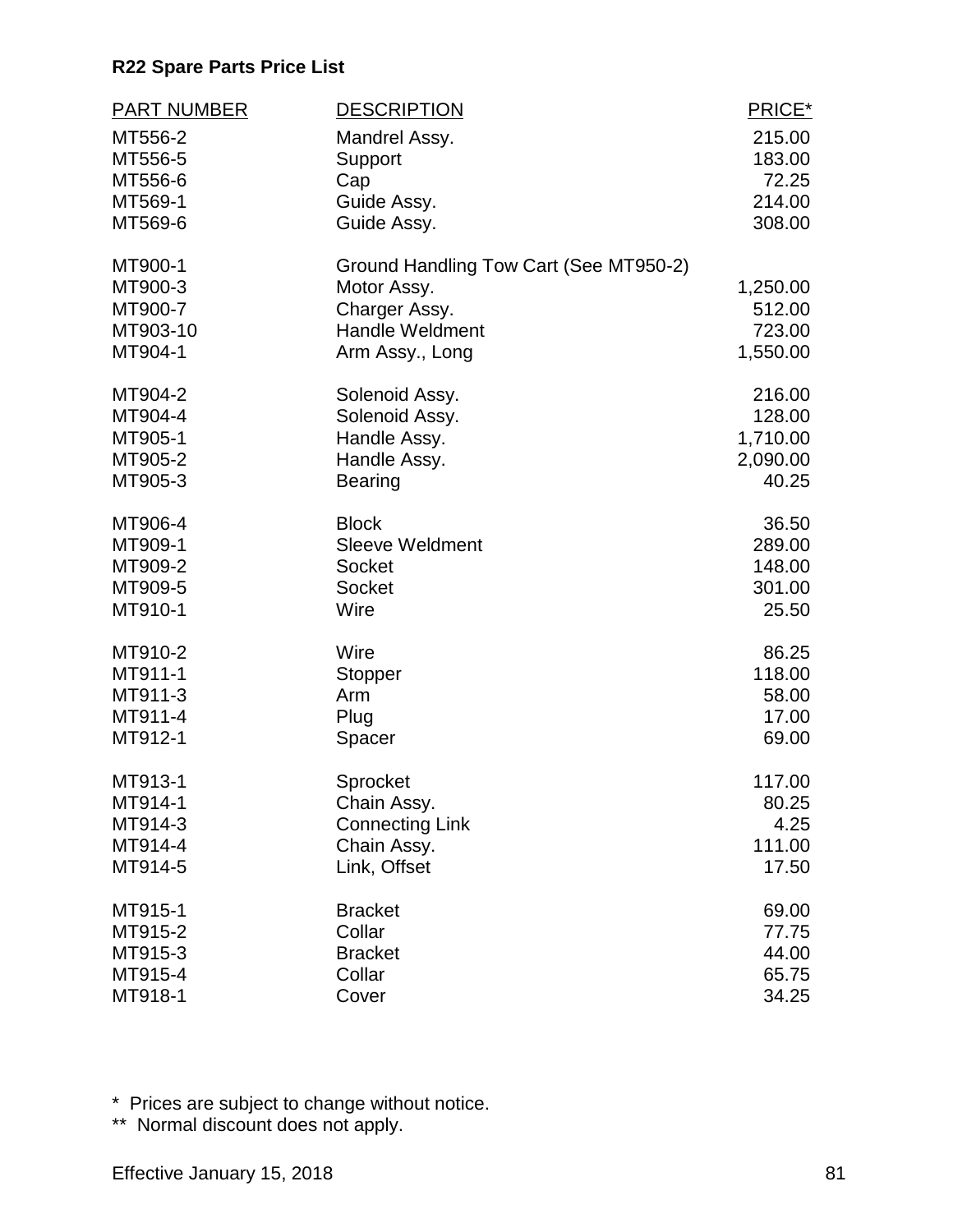| <b>PART NUMBER</b> | <b>DESCRIPTION</b>                | PRICE* |
|--------------------|-----------------------------------|--------|
| MT918-2            | Cover                             | 69.00  |
| MT919-1            | Grip Assy.                        | 296.00 |
| MT920-2            | Spacer                            | 24.00  |
| MT920-3            | Spacer                            | 25.25  |
| MT920-4            | Spacer                            | 40.00  |
| MT920-5            | Spacer                            | 46.25  |
| MT920-6            | Spacer                            | 38.75  |
| MT920-11           | Spacer                            | 38.25  |
| MT920-13           | Spacer                            | 30.25  |
| MT920-15           | Spacer                            | 12.75  |
| MT922-1            | Wire Harness Assy.                | 154.00 |
| MT922-2            | Wire Harness Assy.                | 33.00  |
| MT922-5            | Wire Harness Assy.                | 41.25  |
| MT923-1            | Wire Harness Assy. (See MT923-3)  |        |
| MT923-3            | Wire Harness Assy.                | 351.00 |
| MT923-4            | Wire Harness Assy.                | 448.00 |
| MT925-1            | Box Assy. (See MT970-1 & MT948-1) |        |
| MT926-5            | Card Assy.                        | 55.00  |
| MT928-7            | Weldment                          | 233.00 |
| MT929-1            | Long Arm Weldment                 | 733.00 |
| MT930-1            | <b>Bracket</b>                    | 43.75  |
| MT931-1            | Cover Assy., Aft                  | 413.00 |
| MT932-1            | Cover Assy., Fwd                  | 609.00 |
| MT932-3            | Cover Assy.                       | 609.00 |
| MT932-4            | Cover                             | 420.00 |
| MT933-1            | Mirror Assy.                      | 249.00 |
| MT933-2            | Mirror                            | 66.00  |
| MT933-3            | <b>Brace</b>                      | 82.00  |
| MT933-4            | Hinge                             | 53.50  |
| MT933-5            | Mirror Assy.                      | 271.00 |
| MT935-1            | Decal, "Brake Lock"               | 11.75  |
| MT935-8            | Decal, "Charger Voltage"          | 11.00  |
| MT935-9            | Decal, "R22"                      | 7.00   |
| MT935-10           | Decal, "R44"                      | 7.25   |
| MT935-11           | Decal, "Position Wheels"          | 22.50  |

\* Prices are subject to change without notice.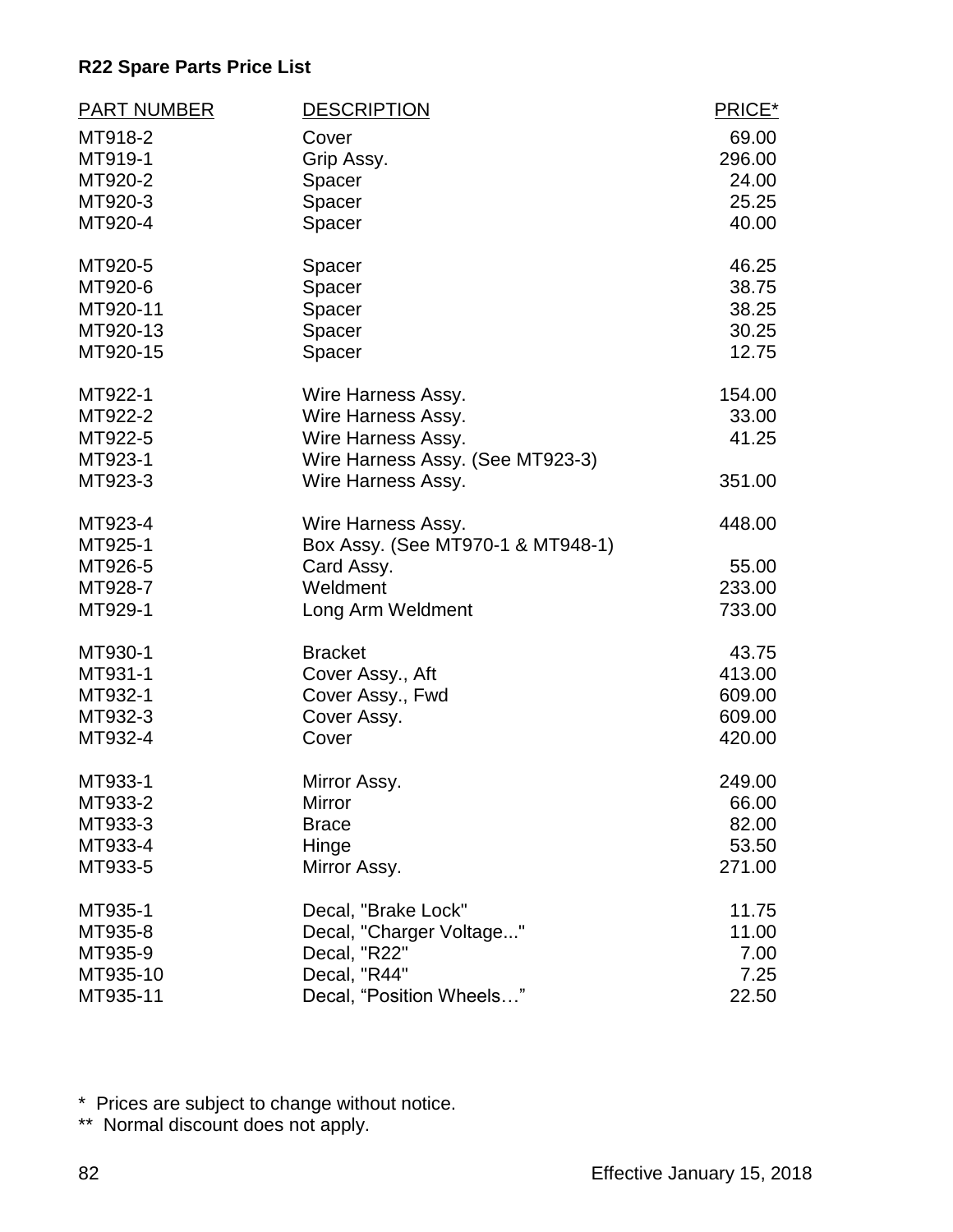| MT936-3<br>29.75<br>Tire<br>MT936-4<br>10.75<br>Inner Tube Replacement<br>MT936-7<br>Tire<br>64.25<br>MT936-8<br>10.50<br>Inner Tube Replacement<br>MT938-1<br>72.00<br>Tray<br>Clip<br>MT938-2<br>37.50<br>MT939-1<br>Extension<br>50.50<br>MT940-1<br>27.00<br>Cap, Light<br>MT943-1<br><b>Brake Control</b><br>132.00<br>MT943-2<br><b>Brake Control</b><br>138.00<br>MT945-1<br>174.00<br>Arm Assy.<br>MT945-3<br>Plate<br>30.50<br>64.25<br>MT945-5<br>Lever<br>44.00<br>MT945-6<br><b>Bracket</b><br>198.00<br>MT945-7<br>Drum<br>48.00<br>MT945-8<br><b>Bracket</b><br>MT945-9<br>52.75<br>Back Assy.<br>MT946-1<br>66.50<br>Door<br>MT946-2<br>61.75<br>Door<br>MT946-3<br>38.50<br>Hinge<br>MT946-4<br>53.75<br>Hinge<br>MT946-5<br>75.25<br>Door<br>MT947-1<br>Rim, with Hub<br>18.25<br>MT947-2<br>Rim, without Hub<br>15.50<br>MT948-1<br>144.00<br>Harness Adapter Assy.<br>66.00<br>MT948-2<br>Harness Adapter Assy.<br>Ground Handling Tow Cart (See MT950-2)<br>MT950-1<br><b>Ground Handling Tow Cart</b><br>9,100.00**<br>MT950-2***<br>MT951-1<br>Weldment<br>3,580.00<br>615.00<br>MT952-1<br>Weldment<br>MT953-2<br>Roller<br>117.00<br>Washer<br>MT954-4<br>MT954-5<br>Pad<br>MT955-1<br>Battery, 12V<br>450.00<br>MT959-2<br>Shaft<br>335.00 | <b>PART NUMBER</b> | <b>DESCRIPTION</b> | PRICE* |
|---------------------------------------------------------------------------------------------------------------------------------------------------------------------------------------------------------------------------------------------------------------------------------------------------------------------------------------------------------------------------------------------------------------------------------------------------------------------------------------------------------------------------------------------------------------------------------------------------------------------------------------------------------------------------------------------------------------------------------------------------------------------------------------------------------------------------------------------------------------------------------------------------------------------------------------------------------------------------------------------------------------------------------------------------------------------------------------------------------------------------------------------------------------------------------------------------------------------------------------------------------------------|--------------------|--------------------|--------|
|                                                                                                                                                                                                                                                                                                                                                                                                                                                                                                                                                                                                                                                                                                                                                                                                                                                                                                                                                                                                                                                                                                                                                                                                                                                                     |                    |                    |        |
|                                                                                                                                                                                                                                                                                                                                                                                                                                                                                                                                                                                                                                                                                                                                                                                                                                                                                                                                                                                                                                                                                                                                                                                                                                                                     |                    |                    |        |
|                                                                                                                                                                                                                                                                                                                                                                                                                                                                                                                                                                                                                                                                                                                                                                                                                                                                                                                                                                                                                                                                                                                                                                                                                                                                     |                    |                    |        |
|                                                                                                                                                                                                                                                                                                                                                                                                                                                                                                                                                                                                                                                                                                                                                                                                                                                                                                                                                                                                                                                                                                                                                                                                                                                                     |                    |                    |        |
|                                                                                                                                                                                                                                                                                                                                                                                                                                                                                                                                                                                                                                                                                                                                                                                                                                                                                                                                                                                                                                                                                                                                                                                                                                                                     |                    |                    |        |
|                                                                                                                                                                                                                                                                                                                                                                                                                                                                                                                                                                                                                                                                                                                                                                                                                                                                                                                                                                                                                                                                                                                                                                                                                                                                     |                    |                    |        |
|                                                                                                                                                                                                                                                                                                                                                                                                                                                                                                                                                                                                                                                                                                                                                                                                                                                                                                                                                                                                                                                                                                                                                                                                                                                                     |                    |                    |        |
|                                                                                                                                                                                                                                                                                                                                                                                                                                                                                                                                                                                                                                                                                                                                                                                                                                                                                                                                                                                                                                                                                                                                                                                                                                                                     |                    |                    |        |
|                                                                                                                                                                                                                                                                                                                                                                                                                                                                                                                                                                                                                                                                                                                                                                                                                                                                                                                                                                                                                                                                                                                                                                                                                                                                     |                    |                    |        |
|                                                                                                                                                                                                                                                                                                                                                                                                                                                                                                                                                                                                                                                                                                                                                                                                                                                                                                                                                                                                                                                                                                                                                                                                                                                                     |                    |                    |        |
|                                                                                                                                                                                                                                                                                                                                                                                                                                                                                                                                                                                                                                                                                                                                                                                                                                                                                                                                                                                                                                                                                                                                                                                                                                                                     |                    |                    |        |
|                                                                                                                                                                                                                                                                                                                                                                                                                                                                                                                                                                                                                                                                                                                                                                                                                                                                                                                                                                                                                                                                                                                                                                                                                                                                     |                    |                    |        |
|                                                                                                                                                                                                                                                                                                                                                                                                                                                                                                                                                                                                                                                                                                                                                                                                                                                                                                                                                                                                                                                                                                                                                                                                                                                                     |                    |                    |        |
|                                                                                                                                                                                                                                                                                                                                                                                                                                                                                                                                                                                                                                                                                                                                                                                                                                                                                                                                                                                                                                                                                                                                                                                                                                                                     |                    |                    |        |
|                                                                                                                                                                                                                                                                                                                                                                                                                                                                                                                                                                                                                                                                                                                                                                                                                                                                                                                                                                                                                                                                                                                                                                                                                                                                     |                    |                    |        |
|                                                                                                                                                                                                                                                                                                                                                                                                                                                                                                                                                                                                                                                                                                                                                                                                                                                                                                                                                                                                                                                                                                                                                                                                                                                                     |                    |                    |        |
|                                                                                                                                                                                                                                                                                                                                                                                                                                                                                                                                                                                                                                                                                                                                                                                                                                                                                                                                                                                                                                                                                                                                                                                                                                                                     |                    |                    |        |
|                                                                                                                                                                                                                                                                                                                                                                                                                                                                                                                                                                                                                                                                                                                                                                                                                                                                                                                                                                                                                                                                                                                                                                                                                                                                     |                    |                    |        |
|                                                                                                                                                                                                                                                                                                                                                                                                                                                                                                                                                                                                                                                                                                                                                                                                                                                                                                                                                                                                                                                                                                                                                                                                                                                                     |                    |                    |        |
|                                                                                                                                                                                                                                                                                                                                                                                                                                                                                                                                                                                                                                                                                                                                                                                                                                                                                                                                                                                                                                                                                                                                                                                                                                                                     |                    |                    |        |
|                                                                                                                                                                                                                                                                                                                                                                                                                                                                                                                                                                                                                                                                                                                                                                                                                                                                                                                                                                                                                                                                                                                                                                                                                                                                     |                    |                    |        |
|                                                                                                                                                                                                                                                                                                                                                                                                                                                                                                                                                                                                                                                                                                                                                                                                                                                                                                                                                                                                                                                                                                                                                                                                                                                                     |                    |                    |        |
|                                                                                                                                                                                                                                                                                                                                                                                                                                                                                                                                                                                                                                                                                                                                                                                                                                                                                                                                                                                                                                                                                                                                                                                                                                                                     |                    |                    |        |
|                                                                                                                                                                                                                                                                                                                                                                                                                                                                                                                                                                                                                                                                                                                                                                                                                                                                                                                                                                                                                                                                                                                                                                                                                                                                     |                    |                    |        |
|                                                                                                                                                                                                                                                                                                                                                                                                                                                                                                                                                                                                                                                                                                                                                                                                                                                                                                                                                                                                                                                                                                                                                                                                                                                                     |                    |                    |        |
|                                                                                                                                                                                                                                                                                                                                                                                                                                                                                                                                                                                                                                                                                                                                                                                                                                                                                                                                                                                                                                                                                                                                                                                                                                                                     |                    |                    |        |
|                                                                                                                                                                                                                                                                                                                                                                                                                                                                                                                                                                                                                                                                                                                                                                                                                                                                                                                                                                                                                                                                                                                                                                                                                                                                     |                    |                    |        |
|                                                                                                                                                                                                                                                                                                                                                                                                                                                                                                                                                                                                                                                                                                                                                                                                                                                                                                                                                                                                                                                                                                                                                                                                                                                                     |                    |                    |        |
|                                                                                                                                                                                                                                                                                                                                                                                                                                                                                                                                                                                                                                                                                                                                                                                                                                                                                                                                                                                                                                                                                                                                                                                                                                                                     |                    |                    |        |
|                                                                                                                                                                                                                                                                                                                                                                                                                                                                                                                                                                                                                                                                                                                                                                                                                                                                                                                                                                                                                                                                                                                                                                                                                                                                     |                    |                    |        |
|                                                                                                                                                                                                                                                                                                                                                                                                                                                                                                                                                                                                                                                                                                                                                                                                                                                                                                                                                                                                                                                                                                                                                                                                                                                                     |                    |                    |        |
|                                                                                                                                                                                                                                                                                                                                                                                                                                                                                                                                                                                                                                                                                                                                                                                                                                                                                                                                                                                                                                                                                                                                                                                                                                                                     |                    |                    |        |
|                                                                                                                                                                                                                                                                                                                                                                                                                                                                                                                                                                                                                                                                                                                                                                                                                                                                                                                                                                                                                                                                                                                                                                                                                                                                     |                    |                    |        |
|                                                                                                                                                                                                                                                                                                                                                                                                                                                                                                                                                                                                                                                                                                                                                                                                                                                                                                                                                                                                                                                                                                                                                                                                                                                                     |                    |                    |        |
|                                                                                                                                                                                                                                                                                                                                                                                                                                                                                                                                                                                                                                                                                                                                                                                                                                                                                                                                                                                                                                                                                                                                                                                                                                                                     |                    |                    |        |
|                                                                                                                                                                                                                                                                                                                                                                                                                                                                                                                                                                                                                                                                                                                                                                                                                                                                                                                                                                                                                                                                                                                                                                                                                                                                     |                    |                    |        |
|                                                                                                                                                                                                                                                                                                                                                                                                                                                                                                                                                                                                                                                                                                                                                                                                                                                                                                                                                                                                                                                                                                                                                                                                                                                                     |                    |                    |        |

\* Prices are subject to change without notice.

\*\* Normal discount does not apply.

\*\*\* Includes shipping crate.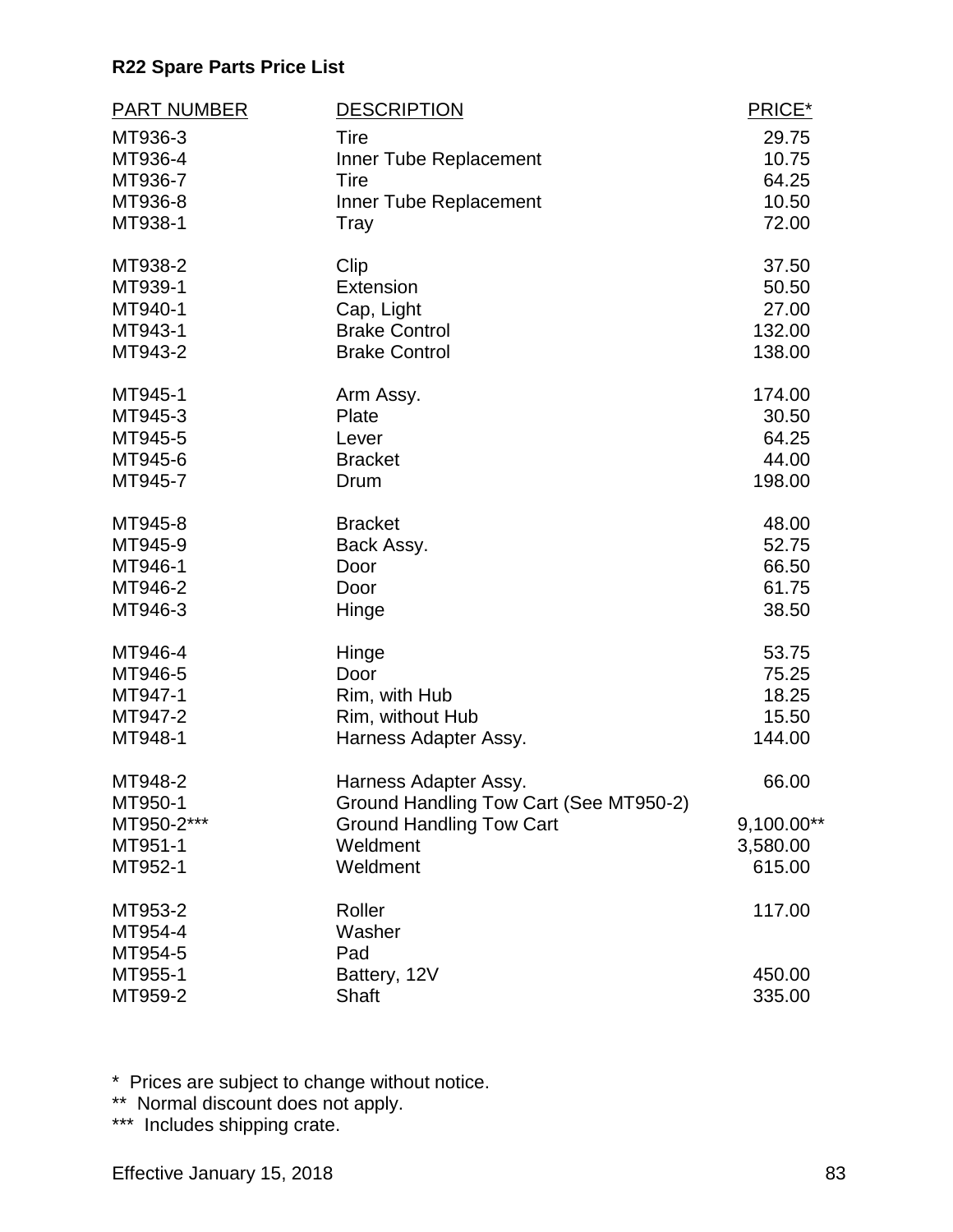| <b>PART NUMBER</b> | <b>DESCRIPTION</b>                | PRICE*   |
|--------------------|-----------------------------------|----------|
| MT959-3            | Hub                               | 848.00   |
| MT962-1            | Spacer                            | 52.50    |
| MT962-2            | Shaft                             | 145.00   |
| MT969-2            | Harness Assy.                     | 43.25    |
| MT970-1            | Box Assy., Electrical             | 1,940.00 |
| MT972-1            | Switch Assy.                      | 248.00   |
| MT972-5            | Solenoid Assy.                    | 333.00   |
| MT975-1            | Box Assy. (See MT970-1 & MT948-1) |          |
| MT978-5            | Tab                               | 53.50    |
| MT979-1            | Long Arm Weldment                 | 762.00   |
| MT996-1            | <b>Speed Reducer</b>              | 486.00   |
| MT997-3            | Bar                               | 223.00   |
| MT997-6            | Cradle                            | 182.00   |
| MT999-1            | Actuator                          | 1,190.00 |

\* Prices are subject to change without notice.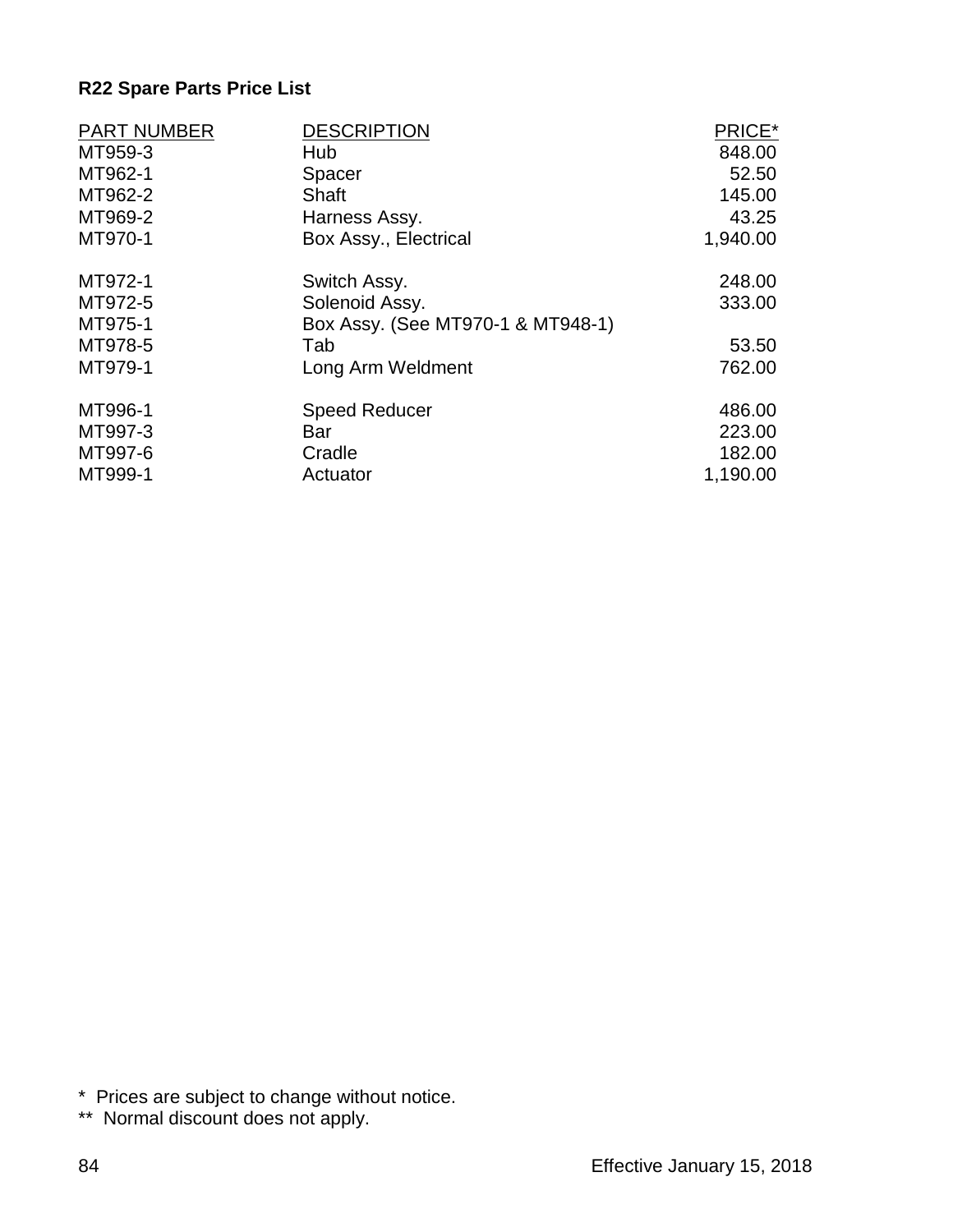#### **R22 SPECIAL KITS**

| <b>PART NUMBER</b>                                        | <b>DESCRIPTION</b>                                                                                                                                                                                                       | PRICE*                                                    |
|-----------------------------------------------------------|--------------------------------------------------------------------------------------------------------------------------------------------------------------------------------------------------------------------------|-----------------------------------------------------------|
| $KI-5$<br>$KI-18$<br>$Kl-24$<br>$KI-28$                   | <b>COM Antenna Instl. Kit</b><br><b>Vertical Firewall Doubler Kit</b><br>R22 Minimum Spares Kit (See KI-2201)<br>P/P Sleeve Kit (See KI-130)                                                                             | 162.00**<br>44.00**                                       |
| $KI-40-1$                                                 | Dual Tachometer Wire Instl. Kit                                                                                                                                                                                          | $9.75***$                                                 |
| $KI-40-2$<br>$KI-40-3$<br>KI-57                           | Wire Assy.<br>Wire Assy.<br>Blind Encoder Instl. Kit (See KI-57-1)                                                                                                                                                       | $3.00**$<br>$3.00**$                                      |
| $KI-57-1$<br><b>KI-60A</b>                                | Blind Encoder Instl. Kit (Incl. B240-3 Encoder)<br>Yoke Conversion Kit for ships with Rotor Brake                                                                                                                        | 528.00**<br>745.00**                                      |
| <b>KI-60B</b><br>KI-61<br>KI-63<br><b>KI-64A</b><br>KI-65 | Yoke Conversion Kit for ships without Rotor Brake<br>Landing Light Relay Conversion Kit<br>A236-1-3 Scroll Set for ships with A649-1<br>TR Guard Kit with Doubler<br>Attitude Horizon Instl. Kit                         | 775.00**<br>39.00**<br>1,830.00**<br>237.00**<br>Call**   |
| $KI-65-3$<br>KI-65-7<br>KI-66<br>KI-67-2<br>KI-68         | Attitude Horizon Instl. Kit (See KI-65)<br>Attitude Horizon w/Inclinometer Kit (See KI-65)<br>Directional Gyro Instl. Kit<br>Governor Field Instl. Kit for ships without Gov.<br>Model 2000 Balancer System (See 2020HR) | Call**<br>5,170.00**                                      |
| <b>KI-68A</b><br>KI-69-6<br>KI-69-7<br>KI-73<br>KI-81     | Model 2000 Plus Balancer System (See 2020HR)<br>Template<br>Low RPM Warning Unit Conversion Kit<br><b>Tailcone Doubler Instl. Kit</b><br>Removable TR Pedal Locking Pin Instl. Kit                                       | $10.50**$<br>600.00**<br>36.25**<br>$5.25***$             |
| KI-83-1<br>KI-94<br>KI-118-1<br>KI-118-2<br>KI-130        | <b>Float Repair Kit, Utility</b><br><b>B224 Damper Conversion Kit</b><br><b>Fuel Tank Upgrade without Aux Tank</b><br>Fuel Tank Upgrade with Aux Tank<br>B439-1 P/P Tube Guide Upgrade Kit                               | 1,450.00**<br>238.00**<br>73.75**<br>116.00**<br>388.00** |

\* Prices are subject to change without notice.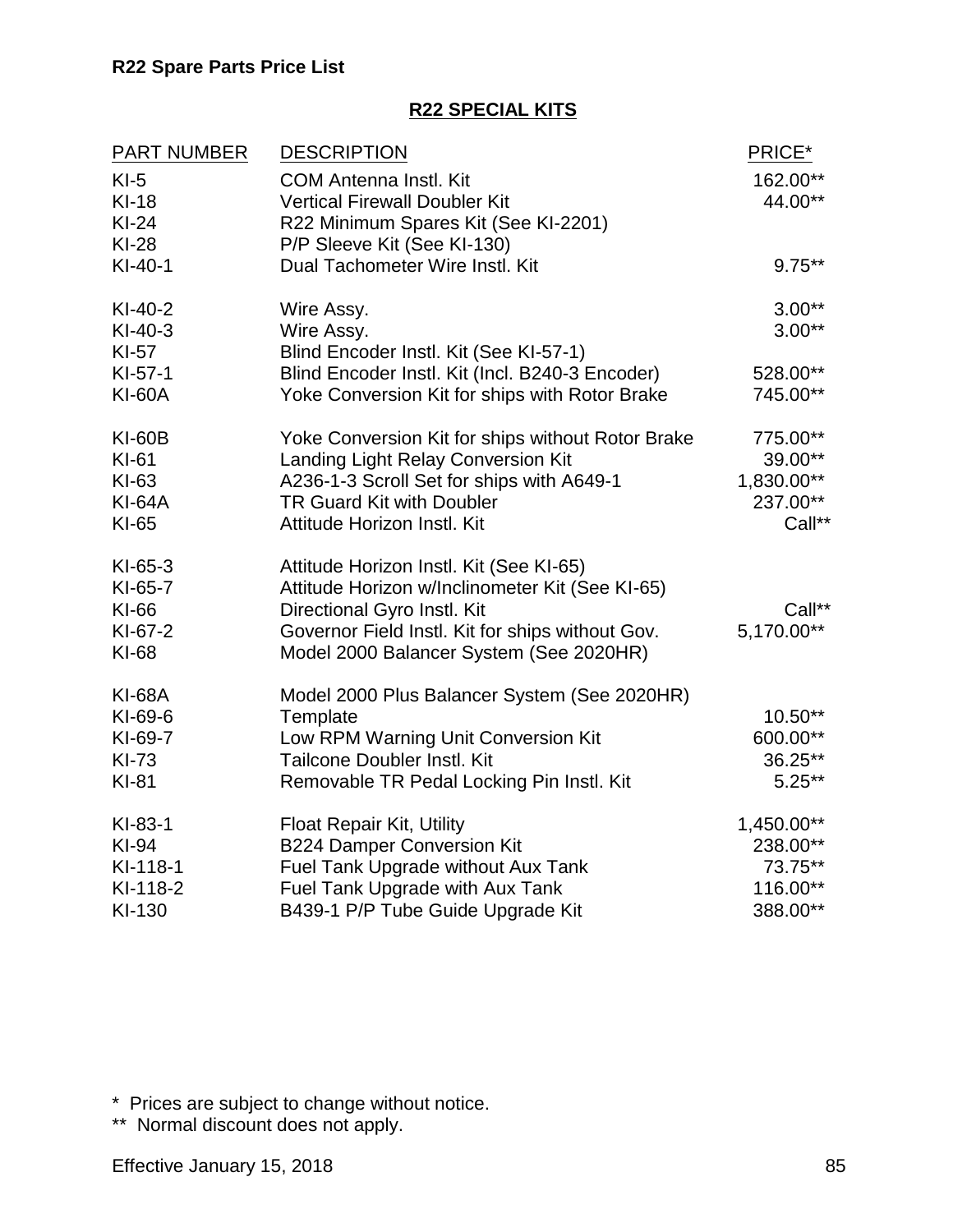#### **R22 SPECIAL KITS**

| <b>PART NUMBER</b> | <b>DESCRIPTION</b>                        | PRICE*     |
|--------------------|-------------------------------------------|------------|
| KI-154             | Aft Battery Relay Upgrade Kit, 14V        | 538.00**   |
| KI-158             | Fwd Battery Relay Upgrade Kit, 14V        | 548.00**   |
| KI-160             | R22 Full-Flow Oil Filter Kit              | 478.00**   |
| KI-164             | <b>Carbon Monoxide Detector Kit</b>       | 285.00**   |
| KI-179-5           | R22 Kannad AF Integra Kit                 | 2,800.00** |
| KI-180             | Removable Collective Stick Pin Mod. Kit   | $9.50**$   |
| KI-181             | R22 Firewall Access Hole Field Instl. Kit | 20.00**    |
| KI-188             | MR Blade Touch-Up Paint Kit               | 200.00**   |
| KI-197             | R22/R44 Battery Relay Bypass Kit          | 22.50**    |
| $KI-204-1$         | R22/R44 14V LED Strobe Upgrade            | 550.00**   |
| KI-205             | <b>Ground Handling Cart Cable Kit</b>     | 690.00**   |
| $KI-217-1$         | R22 Bladder Fuel Tank Kit                 | 6,400.00** |
| KI-218-1A          | <b>Full Throttle Caution Light Kit</b>    | 195.00**   |
| KI-218-1B          | <b>Full Throttle Caution Light Kit</b>    | 550.00**   |
| KI-230             | Fuel Sample Tube Instl. Kit               | 53.00**    |
| KI-238             | <b>R22 Collective Hourmeter Kit</b>       | 45.00**    |
| KI-2201            | R22 Minimum Spare Parts Kit               | 9,400.00** |

\* Prices are subject to change without notice.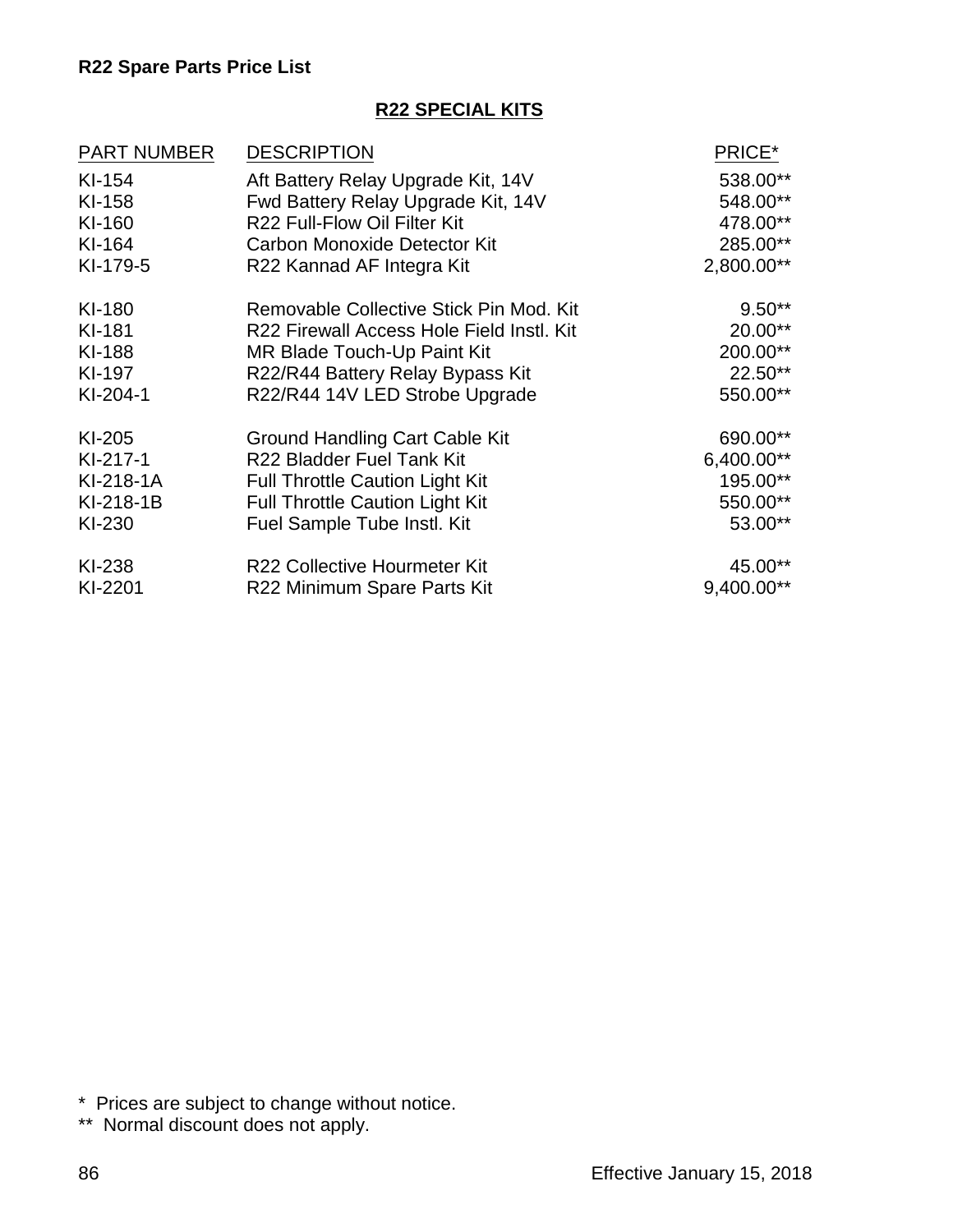#### **PILOT ACCESSORIES**

| <u>PART NO.</u> | <b>DESCRIPTION</b>                  | PRICE*    |
|-----------------|-------------------------------------|-----------|
| R8615-34L       | Flight Suit, Nomex III, Tan         | 175.00**  |
| R8615-34R       | Flight Suit, Nomex III, Tan         | 175.00**  |
| R8615-34S       | Flight Suit, Nomex III, Tan         | 175.00**  |
| R8615-36L       | Flight Suit, Nomex III, Tan         | 175.00**  |
| R8615-36R       | Flight Suit, Nomex III, Tan         | 175.00**  |
| R8615-36S       | Flight Suit, Nomex III, Tan         | 175.00**  |
| R8615-38L       | Flight Suit, Nomex III, Tan         | 175.00**  |
| R8615-38R       | Flight Suit, Nomex III, Tan         | 175.00**  |
| R8615-38S       | Flight Suit, Nomex III, Tan         | 175.00**  |
| R8615-40L       | Flight Suit, Nomex III, Tan         | 175.00**  |
| R8615-40R       | Flight Suit, Nomex III, Tan         | 175.00**  |
| R8615-40S       | Flight Suit, Nomex III, Tan         | 175.00**  |
| R8615-42L       | Flight Suit, Nomex III, Tan         | 175.00**  |
| R8615-42R       | Flight Suit, Nomex III, Tan         | 175.00**  |
| R8615-42S       | Flight Suit, Nomex III, Tan         | 175.00**  |
| R8615-44L       | Flight Suit, Nomex III, Tan         | 175.00**  |
| R8615-44R       | Flight Suit, Nomex III, Tan         | 175.00**  |
| R8615-44S       | Flight Suit, Nomex III, Tan         | 175.00**  |
| R8615-46L       | Flight Suit, Nomex III, Tan         | 175.00**  |
| R8615-46R       | Flight Suit, Nomex III, Tan         | 175.00**  |
| R8615-46S       | Flight Suit, Nomex III, Tan         | 175.00**  |
| R8615-48L       | Flight Suit, Nomex III, Tan         | 175.00**  |
| R8615-48R       | Flight Suit, Nomex III, Tan         | 175.00**  |
| R8615-50L       | Flight Suit, Nomex III, Tan         | 175.00**  |
| R8615-50R       | Flight Suit, Nomex III, Tan         | 175.00**  |
| R8619           | Decal, "RHC" Gold with Blue Letters | $.50**$   |
| R8620           | Decal, "RHC" Blue with Gold Letters | $.50**$   |
| R8689           | Robinson Backpack, Black            | 68.00**   |
| R8001           | Robinson Calendar 2018              | $3.50***$ |
| R8586           | Robinson Document Bag, Black        | 20.00**   |

\* Prices are subject to change without notice.

\*\* Normal discount does not apply.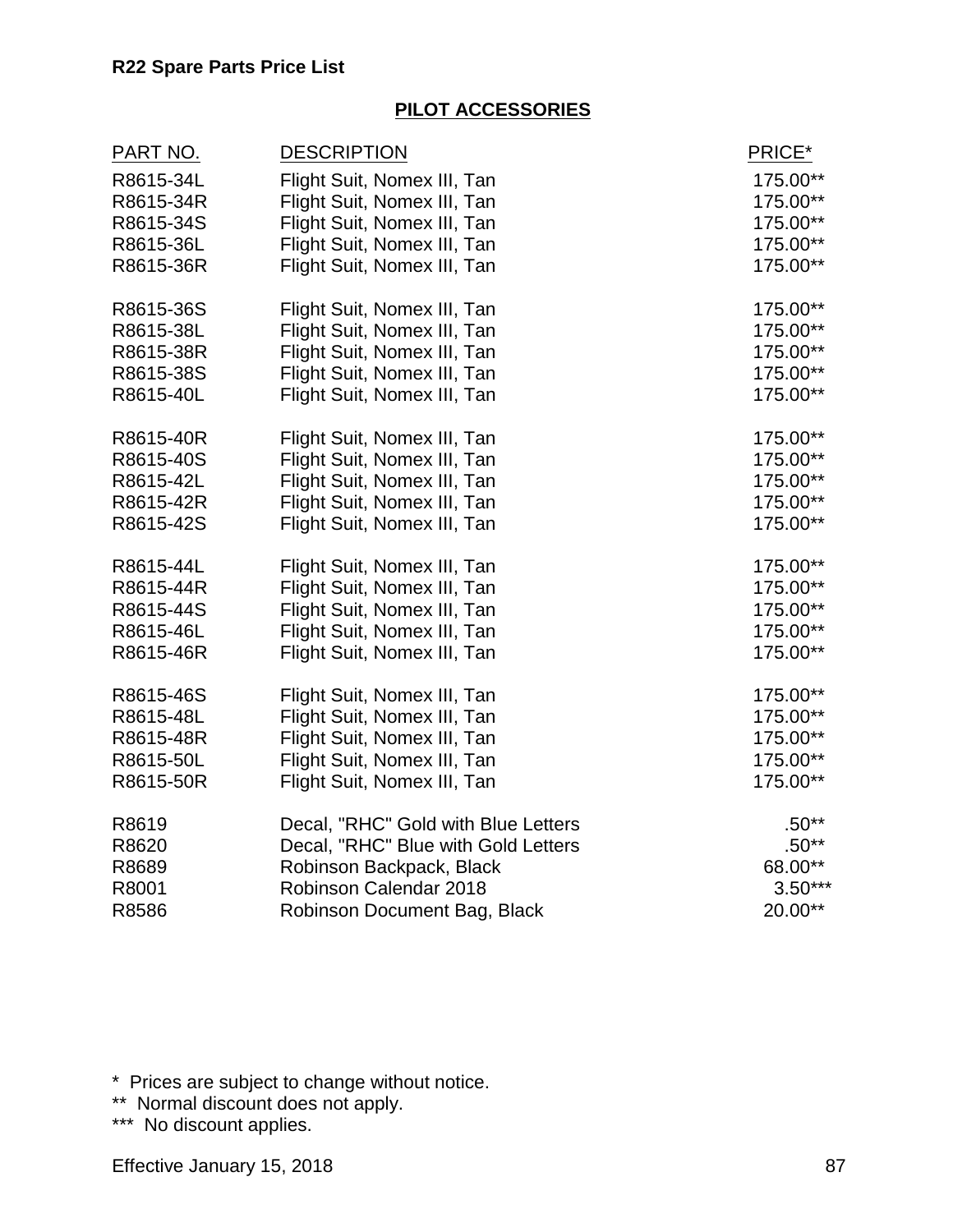## **PILOT ACCESSORIES**

| <u>PART NO.</u> | <b>DESCRIPTION</b>                    | PRICE*    |
|-----------------|---------------------------------------|-----------|
| R8646           | Robinson Hat, Navy                    | $10.00**$ |
| R7106           | R22 Brochure                          | $.40***$  |
| R8617           | R22 Decal, Robinson Logo              | $.50**$   |
| R8563           | R22 Hat, Navy (See R8646)             |           |
| R8591           | R22 Key Ring, Black Leather           | $8.00**$  |
| R8608           | R22 Lapel Pin                         | $3.00**$  |
| R8110           | R22/R44 License Plate Frame, Silver   | $9.00**$  |
| R7021           | R22 Model                             | 180.00**  |
| R8603           | R22 Overnight Bag                     | 60.00**   |
| R7319           | R22 Patch, Sew-on                     | $3.00**$  |
| R8670S          | Robinson Dry Fit Polo, Navy (S)       | $31.00**$ |
| <b>R8670M</b>   | Robinson Dry Fit Polo, Navy (M)       | $31.00**$ |
| <b>R8670L</b>   | Robinson Dry Fit Polo, Navy (L)       | $31.00**$ |
| <b>R8670XL</b>  | Robinson Dry Fit Polo, Navy (XL)      | $31.00**$ |
| R8668S          | Robinson Hoodie, Gray & Navy (S)      | 36.00**   |
| R8668M          | Robinson Hoodie, Gray & Navy (M)      | 36.00**   |
| <b>R8668L</b>   | Robinson Hoodie, Gray & Navy (L)      | 36.00**   |
| <b>R8668XL</b>  | Robinson Hoodie, Gray & Navy (XL)     | 36.00**   |
| <b>R8668XXL</b> | Robinson Hoodie, Gray & Navy (XXL)    | 36.00**   |
| R8637           | Robinson Polo Shirt, Navy (S)         | 27.00**   |
| R8665S          | Robinson Shop Work Shirt, Navy (S)    | 25.00**   |
| R8665M          | Robinson Shop Work Shirt, Navy (M)    | 25.00**   |
| R8665L          | Robinson Shop Work Shirt, Navy (L)    | 25.00**   |
| <b>R8665XL</b>  | Robinson Shop Work Shirt, Navy (XL)   | 25.00**   |
| <b>R8665XXL</b> | Robinson Shop Work Shirt, Navy (XXL)  | 25.00**   |
| R8667S          | Robinson Shop Work Shirt, Black (S)   | 25.00**   |
| R8667M          | Robinson Shop Work Shirt, Black (M)   | 25.00**   |
| R8667L          | Robinson Shop Work Shirt, Black (L)   | 25.00**   |
| <b>R8667XL</b>  | Robinson Shop Work Shirt, Black (XL)  | 25.00**   |
| <b>R8667XXL</b> | Robinson Shop Work Shirt, Black (XXL) | 25.00**   |

\* Prices are subject to change without notice.

\*\* Normal discount does not apply.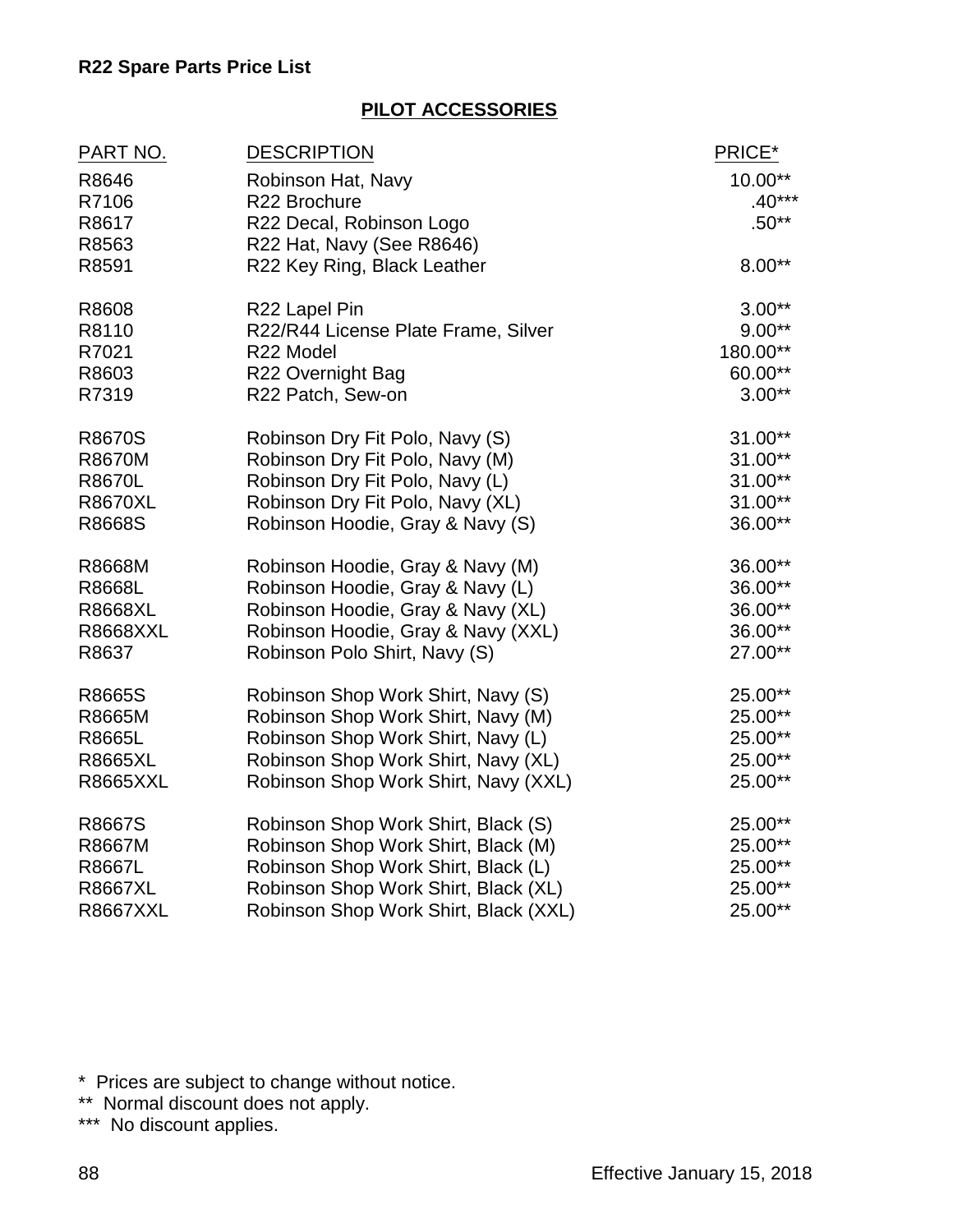#### **PILOT ACCESSORIES**

| PART NO.        | <b>DESCRIPTION</b>                      | PRICE*    |
|-----------------|-----------------------------------------|-----------|
| R8641           | Robinson Sweatshirt, Zip, Navy (S)      | 57.00**   |
| <b>R8655XL</b>  | Robinson Women's Jacket, Zip, Navy (XL) | 36.00**   |
| R8654XS         | Robinson V-Neck T-Shirt, Dark Gray (XS) | 23.00**   |
| R8654S          | Robinson V-Neck T-Shirt, Dark Gray (S)  | 23.00**   |
| R8654M          | Robinson V-Neck T-Shirt, Dark Gray (M)  | 23.00**   |
| R8654L          | Robinson V-Neck T-Shirt, Dark Gray (L)  | 23.00**   |
| <b>R8654XL</b>  | Robinson V-Neck T-Shirt, Dark Gray (XL) | 23.00**   |
| R8661S          | R22 T-Shirt, Army Green (S)             | 12.00**   |
| R8661M          | R22 T-Shirt, Army Green (M)             | 12.00**   |
| R8661L          | R22 T-Shirt, Army Green (L)             | 12.00**   |
| <b>R8661XL</b>  | R22 T-Shirt, Army Green (XL)            | 12.00**   |
| <b>R8661XXL</b> | R22 T-Shirt, Army Green (XXL)           | 12.00**   |
| R8662S          | R22 T-Shirt, White, Schematic (S)       | 12.00**   |
| R8662M          | R22 T-Shirt, White, Schematic (M)       | $12.00**$ |
| R8662L          | R22 T-Shirt, White, Schematic (L)       | 12.00**   |
| <b>R8662XL</b>  | R22 T-Shirt, White, Schematic (XL)      | 12.00**   |
| <b>R8662XXL</b> | R22 T-Shirt, White, Schematic (XXL)     | 12.00**   |
| R8677XS         | Varsity T-Shirt, Black w/Gray (XS)      | 20.00**   |
| R8677S          | Varsity T-Shirt, Black w/Gray (S)       | 20.00**   |
| R8677M          | Varsity T-Shirt, Black w/Gray (M)       | 20.00**   |
| R8677L          | Varsity T-Shirt, Black w/Gray (L)       | 20.00**   |
| <b>R8677XL</b>  | Varsity T-Shirt, Black w/Gray (XL)      | 20.00**   |
| R8678S          | Robinson Jacket, Gray Lined (S)         | 62.00**   |
| R8678M          | Robinson Jacket, Gray Lined (M)         | 62.00**   |
| R8678L          | Robinson Jacket, Gray Lined (L)         | 62.00**   |
| <b>R8678XL</b>  | Robinson Jacket, Gray Lined (XL)        | 62.00**   |
| R8678XXL        | Robinson Jacket, Gray Lined (XXL)       | $62.00**$ |
| R8679S          | Robinson Jacket, Navy Lined (S)         | 62.00**   |
| R8679M          | Robinson Jacket, Navy Lined (M)         | 62.00**   |
| R8679L          | Robinson Jacket, Navy Lined (L)         | 62.00**   |
| R8679XL         | Robinson Jacket, Navy Lined (XL)        | 62.00**   |
| <b>R8679XXL</b> | Robinson Jacket, Navy Lined (XXL)       | 62.00**   |
| R8680           | 15 oz. Stainless Steel Thermos          | 20.00**   |

\* Prices are subject to change without notice.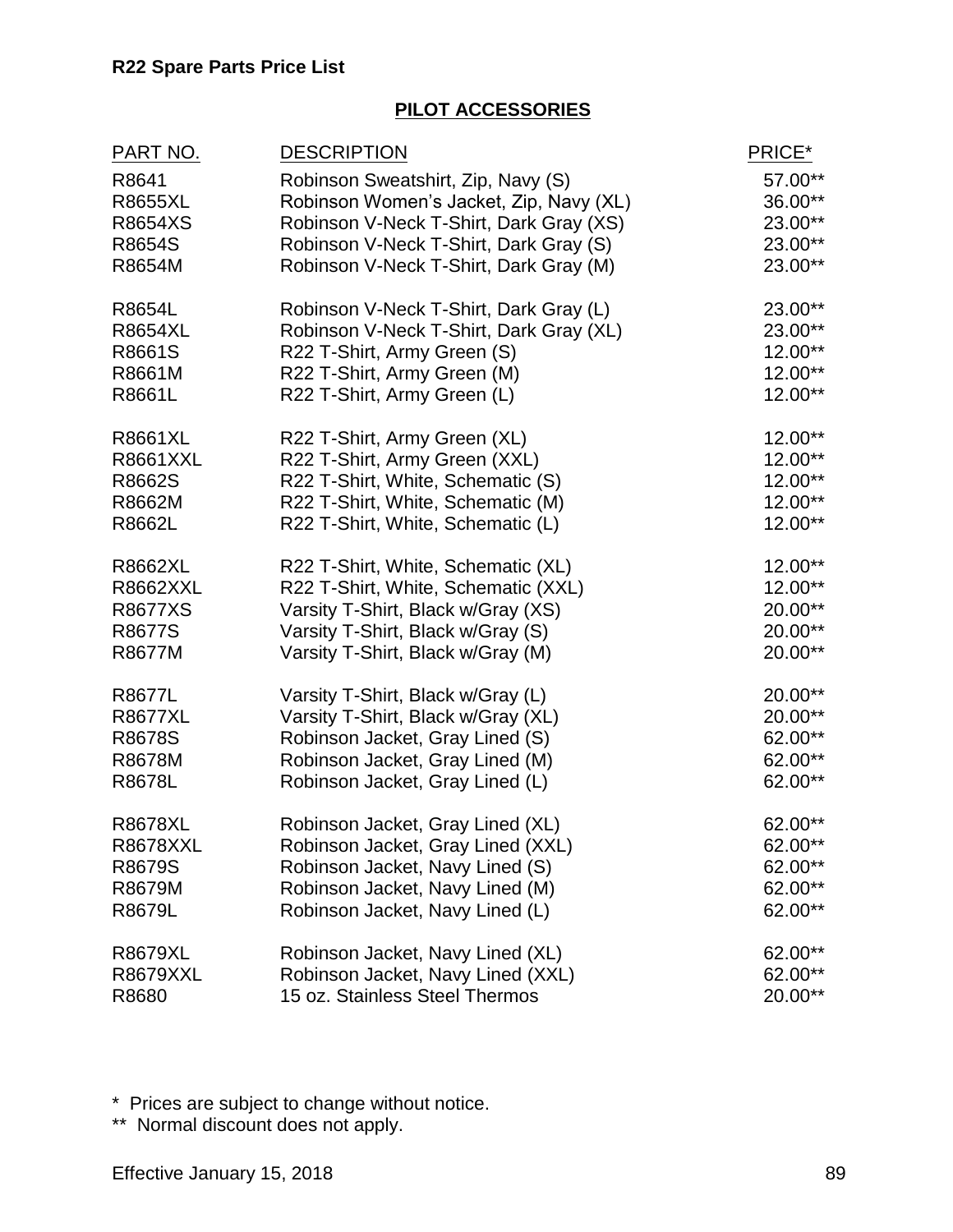## **PUBLICATIONS**

| <b>PART NO.</b> | <b>DESCRIPTION</b>                             | PRICE*   |
|-----------------|------------------------------------------------|----------|
| R7943           | <b>Awareness Training Kit, DVD</b>             | 30.00*** |
| R8656           | Maintenance Record Binder                      | 40.00**  |
| R8478           | <b>Maintenance Record Blank Insert</b>         | 64.00**  |
| R8479           | Maintenance Record Component Cards (Set of 20) | 20.00**  |
| R8650           | <b>Maintenance Record Tabs</b>                 | 12.00**  |
| R7042           | R22/R44 Flight Training Guide, Private         | 40.00**  |
| R7231           | R22/R44 Flight Training Guide Binder           | 20.00**  |
| R7043           | <b>R22 Parts Catalog</b>                       | 120.00** |
| R7208           | R22 Parts Catalog Binder                       | 35.00**  |
| R7206           | R22 Parts Catalog Tabs                         | 17.00**  |
| R7044           | R22 Maintenance Manual                         | 120.00** |
| R7210           | R22 Maintenance Manual Binder                  | 35.00**  |
| R7211           | R22 Maintenance Manual Tabs                    | 10.00**  |
| R7045           | R22 Pilot's Operating Handbook                 | 60.00**  |
| R7225           | R22 Pilot Handbook Binder                      | 15.00**  |
| R7226           | R22 Pilot Handbook Tabs                        | $4.00**$ |
| 60297-16        | O-320 Engine Manual (Lycoming) (See 60297-30)  |          |
| 60297-12        | O-360 Engine Operator's Manual (Lycoming)      | 30.00*** |
| 60297-30        | O-320 Engine Operator's Manual (Lycoming)      | 30.00*** |

\* Prices are subject to change without notice.

\*\* Normal discount does not apply.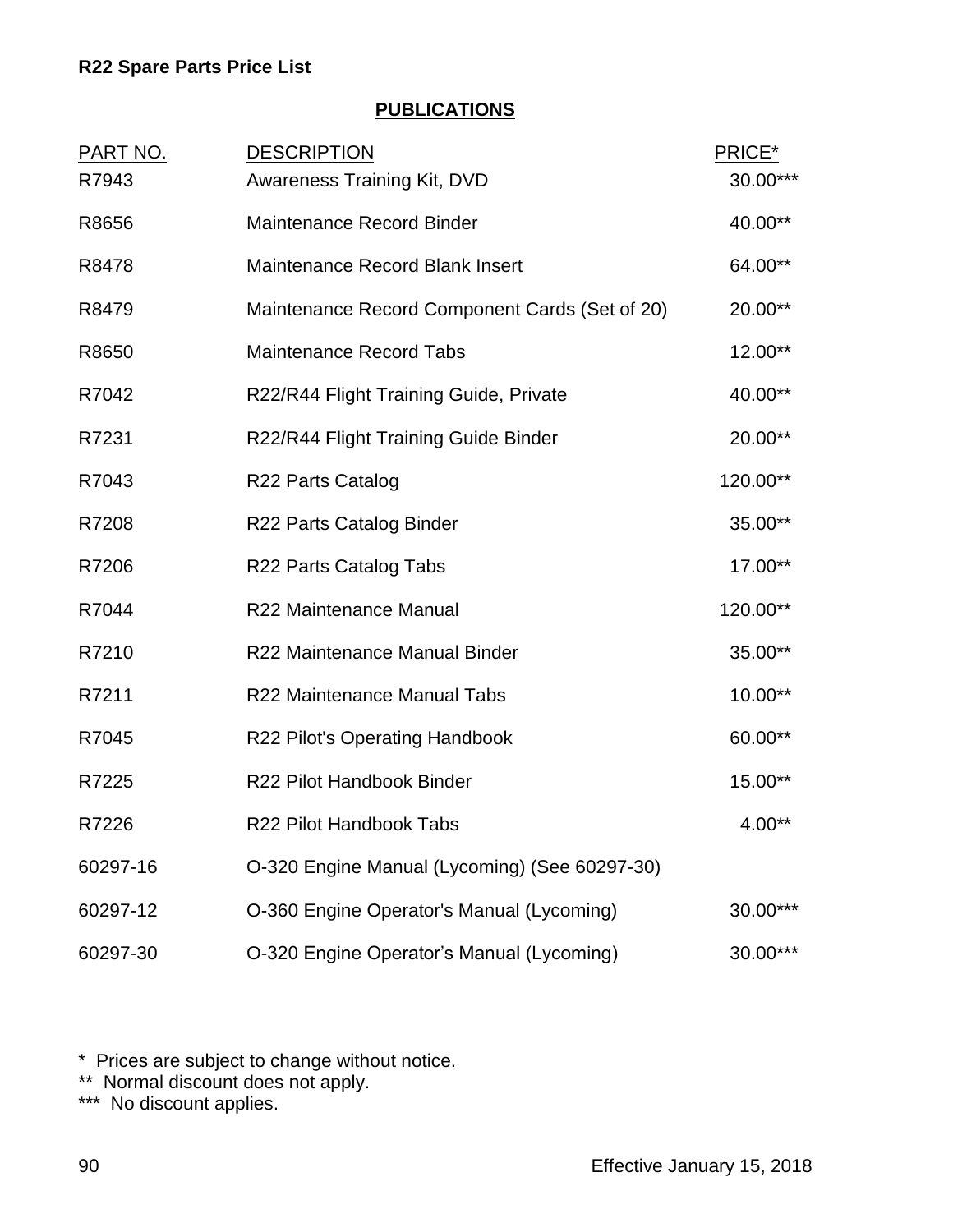## **SUBSCRIPTION SERVICE (2 Years)**

| PART NO. | <b>DESCRIPTION</b>                                                                                   | PRICE*   |
|----------|------------------------------------------------------------------------------------------------------|----------|
| R7046    | Class A Subscription - Incl. Future Safety Notices<br>& Revisions to Pilot's Operating Handbook      | 25.00*** |
| R7047    | Class B Subscription - Incl. Class A, Plus Future<br><b>Service Bulletins &amp; Service Letters</b>  | 35.00*** |
| R7048    | Class C Subscription - Incl. Class B, Plus Future<br>Revisions to Maintenance Manual & Parts Catalog | 65.00*** |
| R7109    | Complete Set of R22 Service Bulletins & Letters<br>(See RHC Website)                                 |          |
| R7110    | <b>Complete Set of Safety Notices</b><br>(See RHC Website)                                           |          |

\* Prices are subject to change without notice.

\*\* Normal discount does not apply.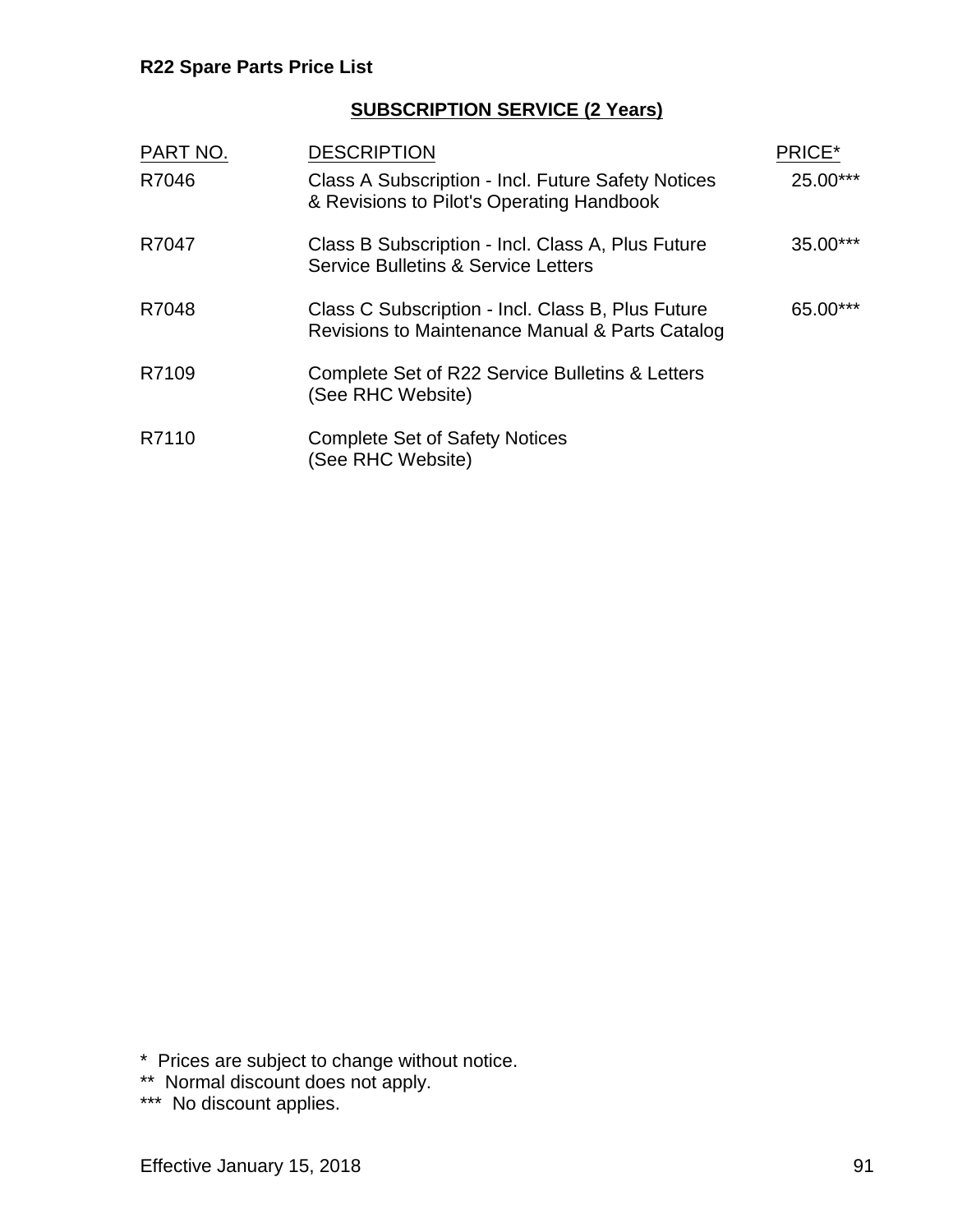## **R22 OVERHAULED EXCHANGE COMPONENTS**

| PART NO.       | <b>DESCRIPTION</b>                                                                        | <b>EXCHANGE PRICE*</b> | <b>CORE DEPOSIT</b> |
|----------------|-------------------------------------------------------------------------------------------|------------------------|---------------------|
| R9082          | AA12-004 Audio Control O/H                                                                | 925.00**               | 500.00***           |
| A005-6R        | A005-6 MR Assy. O/H (See A005-7R)                                                         |                        |                     |
| A005-7R****    | A005-7 MR Assy. O/H (Incl. 2 new<br>Blades, Spindles, Bearings)                           | 32,000.00**            | 2,350.00***         |
| A005-14R****   | A005-14 MR Assy. O/H (Incl. 2 new<br>Blades, Spindles, Bearings)                          | 32,000.00**            | 2,350.00***         |
| A006-1/-6R**** | A006-1/-6 MR Gearbox & Mast Assy.<br>(O/H at 2000 hrs. Incl. Gears, Brgs,<br>Seals, etc.) | 10,800.00**            | 6,700.00***         |
| A007-5R        | A007-5 Fan Shaft O/H (See A007-5)                                                         |                        |                     |
| A017-2R        | A017-2 MR Swashplate Assy. O/H                                                            | 2,250.00**             | 900.00***           |
| A018-1R        | A018-1 Clutch Assy. O/H<br>(Includes new A166-1 Shaft & A170-1 Sheave)                    | 6,500.00**             | 900.00***           |
| A018-2R        | A018-2 Clutch Assy. (Metalized) O/H<br>(Includes new A166-1 Shaft & A170-2 Sheave)        | 7,200.00**             | 900.00***           |
| A021-1R        | A021-1 TR Gearbox O/H (See B021-1R)                                                       |                        |                     |
| A031-1R        | A031-1 Pitch Control O/H (See A031-1)                                                     |                        |                     |
| A051-1R        | A051-1 Actuator Assy. O/H                                                                 | 3,950.00**             | 450.00***           |
| A184-3R        | A184-3 Bearing Assy. O/H                                                                  | 400.00**               | 200.00***           |
| A569-5R        | A569-5 Low RPM Unit O/H                                                                   | 310.00**               | 75.00***            |
| A599-1R        | A599-1 Airspeed O/H                                                                       | 145.00**               | 350.00***           |
| A600-1R        | A600-1 Manifold Gauge O/H                                                                 | 340.00**               | 93.00***            |
| A600-2R        | A600-2 Manifold Gauge O/H                                                                 | 340.00**               | 93.00***            |

\* Prices are subject to change without notice.

\*\* Normal discount does not apply.

\*\*\* No discount applies.

\*\*\*\* Includes shipping crate.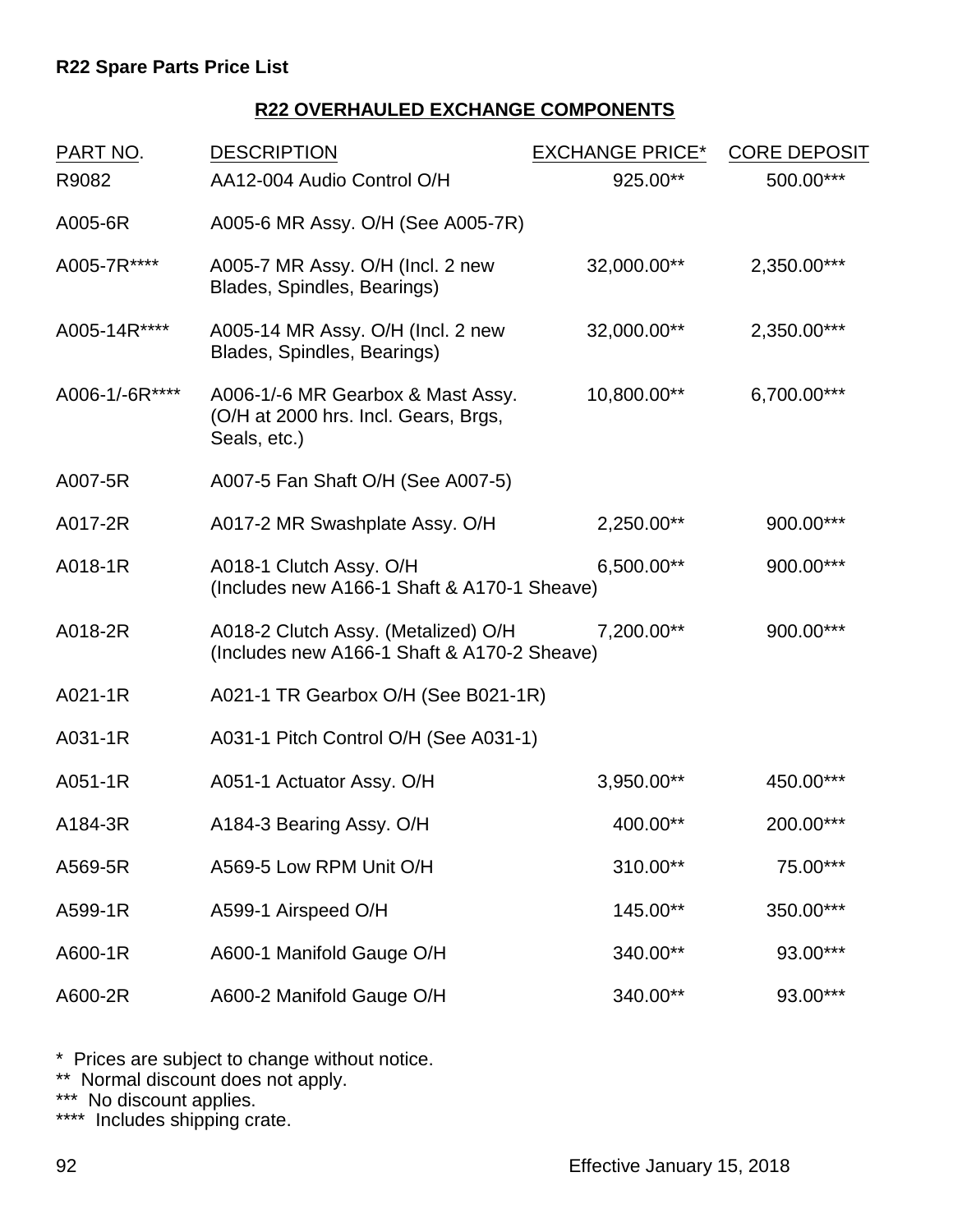# **R22 OVERHAULED EXCHANGE COMPONENTS**

| PART NO.       | <b>DESCRIPTION</b>                     | <b>EXCHANGE PRICE*</b> | <b>CORE DEPOSIT</b> |
|----------------|----------------------------------------|------------------------|---------------------|
| A600-3R        | A600-3 Manifold Gauge O/H              | 340.00**               | 93.00***            |
| A600-5R        | A600-5 Manifold Gauge O/H              | 340.00**               | 93.00***            |
| A602-1R        | A602-1 Rate of Climb O/H               | 245.00**               | 62.00***            |
| A602-2R        | A602-2 Rate of Climb O/H               | 255.00**               | 62.00***            |
| A604-2R        | A604-2 Carb. Air Temp. Gauge O/H       | 205.00**               | 45.00***            |
| A613-1R        | A613-1 Altimeter O/H                   | 245.00**               | 56.00***            |
| A613-2R        | A613-2 Altimeter O/H                   | 245.00**               | 56.00***            |
| A708-1R        | A708-1 Power Supply O/H                | 255.00**               | 45.00***            |
| A792-4R        | A792-4 Dual Tachometer O/H             | 800.00**               | 850.00***           |
| D748-2R        | ALX-8521LS/RS Alternator O/H           | 680.00**               | 400.00***           |
| D748-3R        | ALY-8520LS/RS Alternator O/H           | 560.00**               | 230.00***           |
| B021-1R        | B021-1 TR Gearbox Assy. O/H            | 4,600.00**             | 1,600.00***         |
| B174-1R        | B174-1 Fanwheel Assy. O/H              | 1,400.00**             | 800.00***           |
| B191-3R        | B191-3 Attitude Horizon O/H            | 735.00**               | 890.00***           |
| B224-1R        | B224-1 TR Drive Shaft O/H (See B224-1) |                        |                     |
| <b>B224-3R</b> | B224-3 TR Drive Shaft O/H (See B224-3) |                        |                     |
| B240-1R        | B240-1 Blind Encoder Exchange          | 545.00**               | 350.00***           |
| <b>B240-2R</b> | B240-2 Blind Encoder Exchange          | 165.00**               | 90.00***            |
| <b>B247-5R</b> | B247-5 Governor Assy. O/H              | 750.00**               | 620.00***           |

\* Prices are subject to change without notice.

\*\* Normal discount does not apply.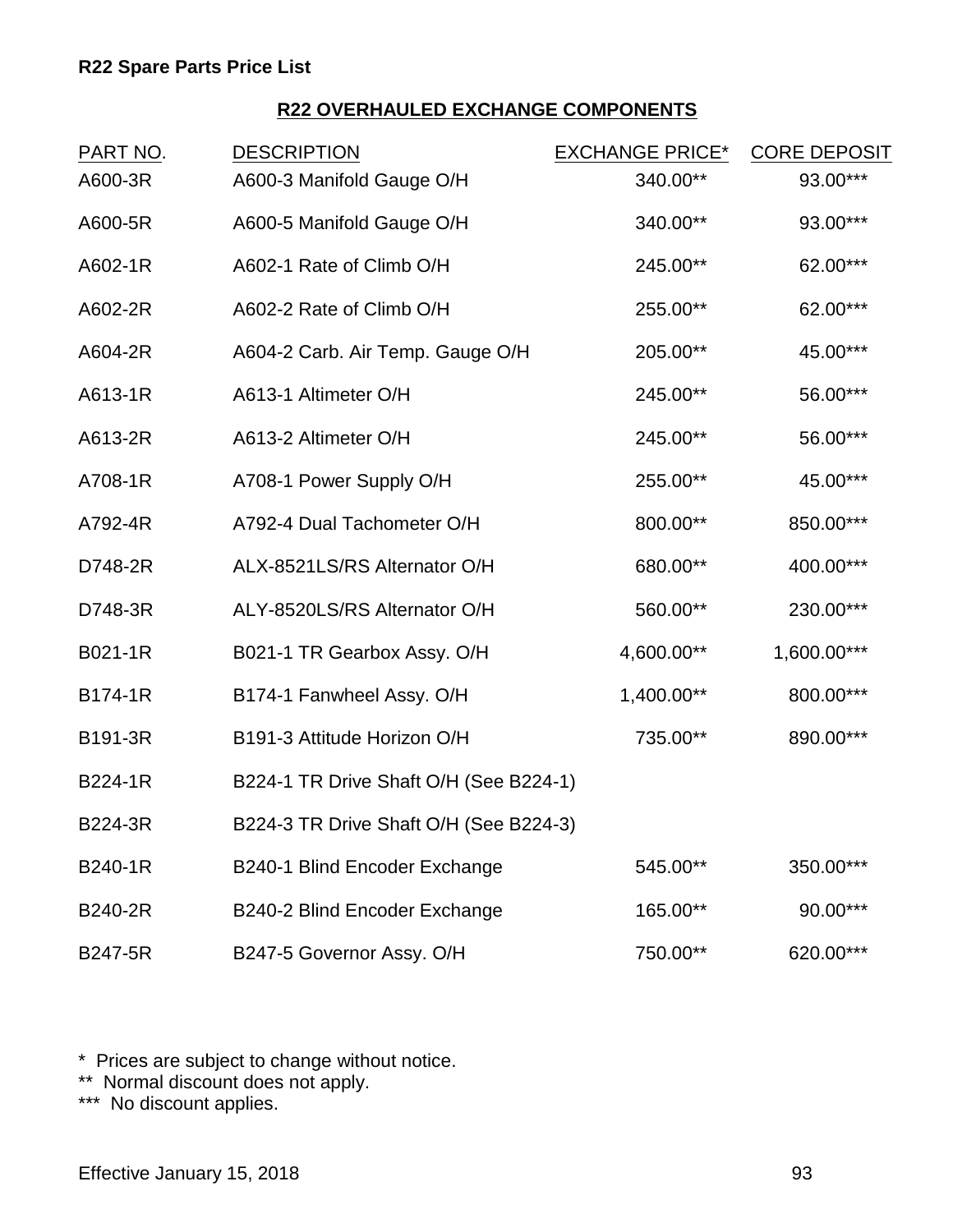#### **R22 OVERHAULED EXCHANGE COMPONENTS**

| PART NO.       | <b>DESCRIPTION</b>          | <b>EXCHANGE PRICE*</b> | <b>CORE DEPOSIT</b> |
|----------------|-----------------------------|------------------------|---------------------|
| <b>B286-2R</b> | B286-2 Governor Control O/H | 545.00**               | 200.00***           |
| <b>B329-1R</b> | B329-1 Turn Coordinator O/H | 515.00**               | 100.00***           |
| B341-1R        | B341-1 O.A.T. Gauge O/H     | 105.00**               | 85.00***            |
| BC315-100-2R   | BC315-100-2 Starter O/H     | 580.00**               | 175.00***           |
| <b>KG102AR</b> | KG102A Remote Gyro O/H      | 2,330.00**             | 1,700.00***         |
| <b>KI525AR</b> | KI525A HSI Indicator O/H    | 2,980.00**             | 1,950.00***         |
| KX0155-38R     | KX0155-XX NAV/COM O/H       | 995.00**               | 1,300.00***         |
| KY0197A-60R    | KY197A Transceiver O/H      | $2,110.00**$           | 625.00***           |

NOTE: Core deposits refunded only when customer's component is received complete and undamaged. Deductions are made if parts normally reusable are not serviceable. The RHC component return authorization form must accompany cores and reference the invoice upon which the exchange components were purchased. The RHC standard warranty applies to overhauled components.

<sup>\*</sup> Prices are subject to change without notice.

<sup>\*\*</sup> Normal discount does not apply.

<sup>\*\*\*</sup> No discount applies.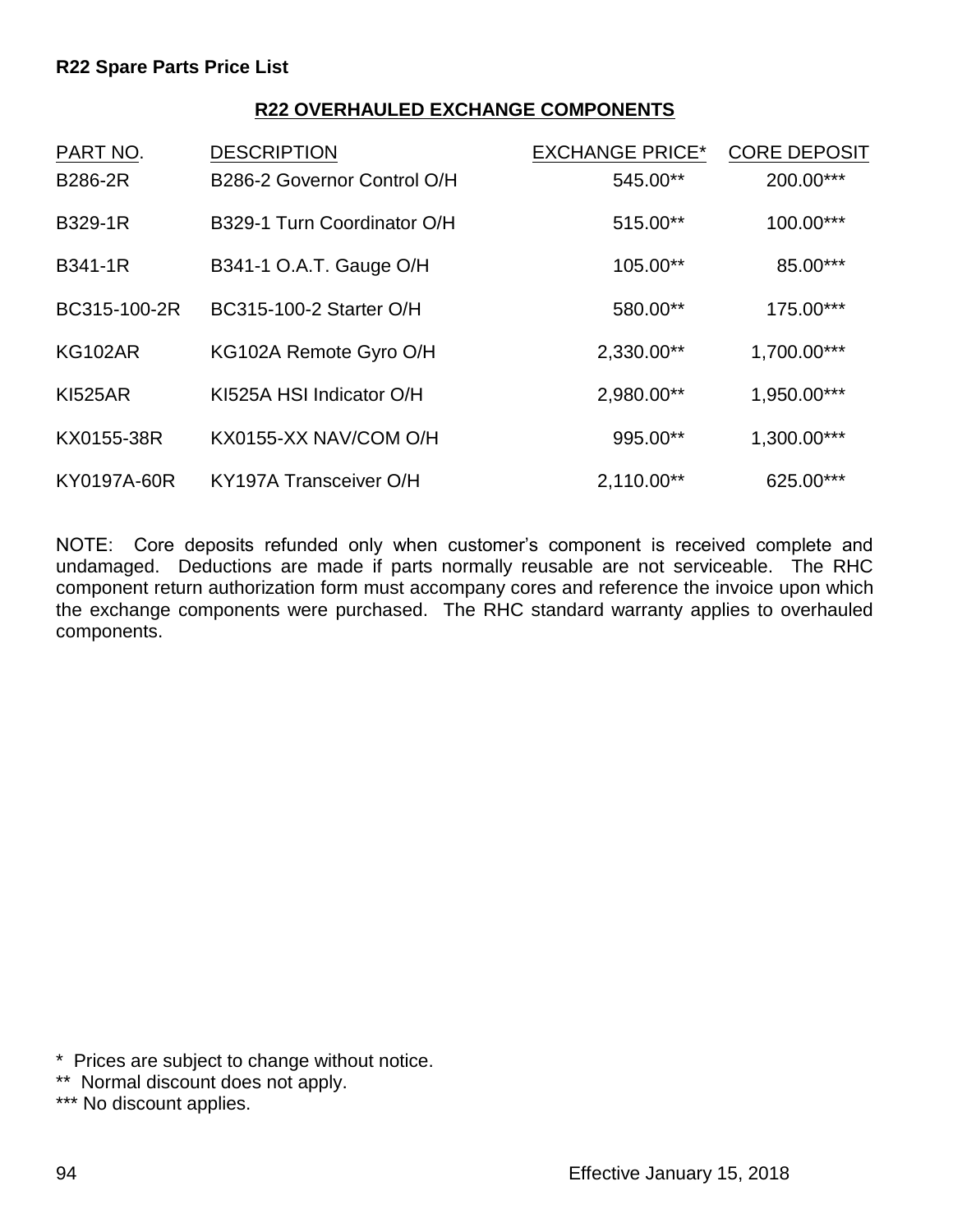## **R22 COMPONENTS RETURNED FOR SERVICE**

| <b>PART NO.</b> | <b>DESCRIPTION</b>                                               | PRICE*      |
|-----------------|------------------------------------------------------------------|-------------|
| R8039           | A005-3 Spindle Bearing (2 Blades)                                | 2,980.00**  |
| R7091           | A005-4 MR Hub (6 A648 Bearings)                                  | 1,260.00**  |
| R7092           | A005-5 MR Hub Bearing & Journal<br>(Incl. Washers, Nuts & Bolts) | 3,200.00**  |
| R7094           | A008-2 TR Blades & Hub Bearing (See R8099)                       |             |
| R7390           | A008-2 TR Blades & Hub Bearing (See R8099)                       |             |
| R8099           | A008-4 TR Blades & Hub Bearing (Elastomeric)                     | 5,050.00**  |
| R7097           | A016 MR Blade Refinish (1 Blade)                                 | 1,900.00*** |
| R8321           | A020-1,-84/A046-1,-2 Insp/Repair (1 Frame)                       | 430.00***   |
| R7099           | A020-3/A046-3 Strut Insp/Repair (1 Strut)                        | 280.00***   |
| R7087           | A023 Tailcone Refinish                                           | 2,500.00*** |
| R7098           | A029 TR Blade Refinish (1 Blade)                                 | 675.00***   |
| R7484           | A062-1 TR Hub Bearing (Elastomeric)                              | 970.00**    |

\* Prices are subject to change without notice.

- \*\* Normal discount does not apply.
- \*\*\* No discount applies.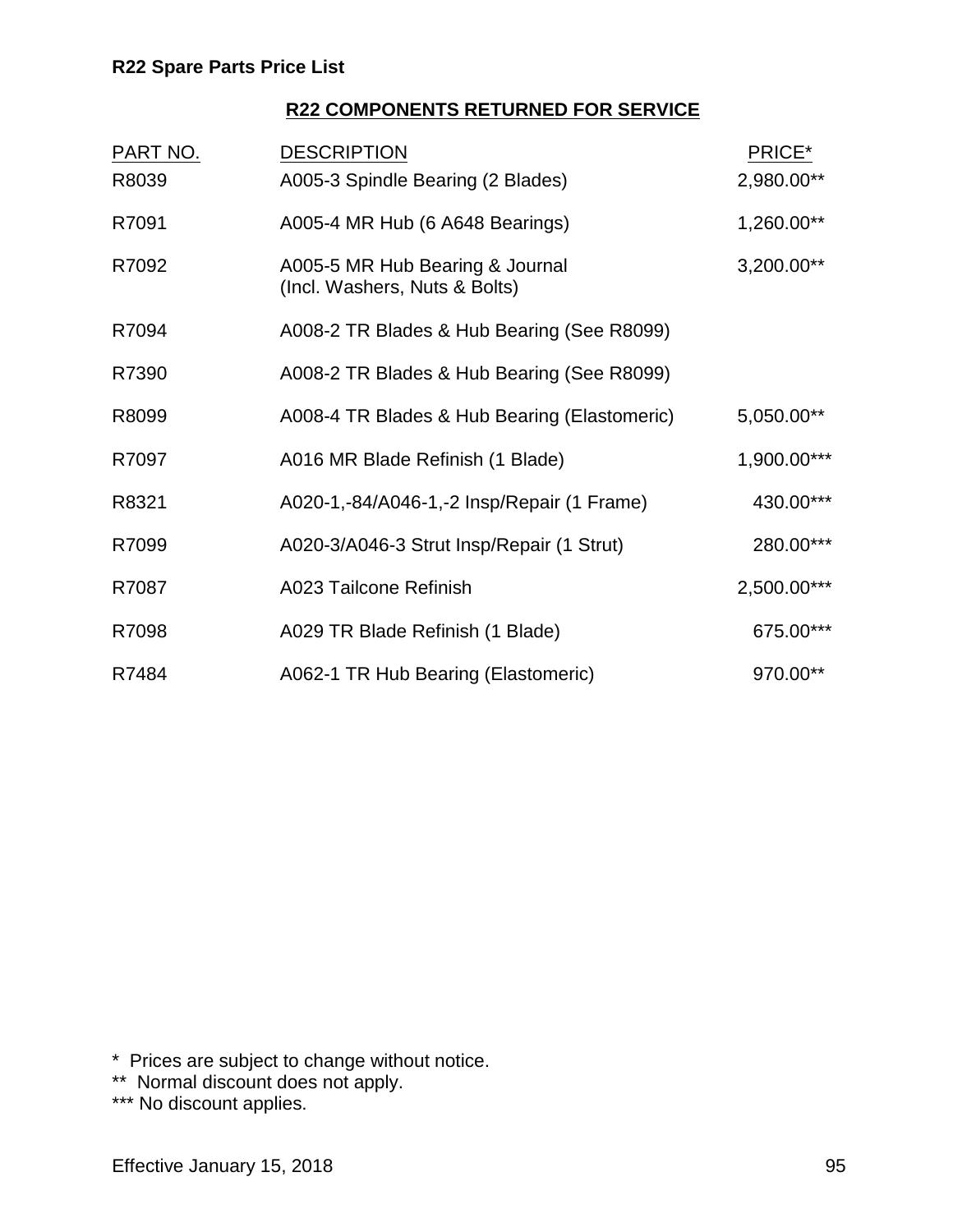### **WINDOW REPAIR/REPLACEMENT**

| PART NO.<br>R5930 | <b>DESCRIPTION</b><br>A026-1/-3 LH Clear Window | PRICE*<br>970.00** |
|-------------------|-------------------------------------------------|--------------------|
| R5931             | A026-2/-4 RH Clear Window                       | 970.00**           |
| R5932             | A026-11/-13 LH Tinted Window                    | 970.00**           |
| R5933             | A026-12/-14 RH Tinted Window                    | 970.00**           |
| R5934             | A026-15/-17 LH Bubble Clear Window              | 1,070.00**         |
| R5935             | A026-16/-18 RH Bubble Clear Window              | 1,070.00**         |
| R5936             | A026-19/-21 LH Bubble Tinted Window             | 1,070.00**         |
| R <sub>5937</sub> | A026-20/-22 RH Bubble Tinted Window             | 1,070.00**         |
|                   |                                                 |                    |

(Repair takes 3 to 4 weeks minimum.)

**WARNING:** Window replacement involves the debonding and relaminating of door frames. This process can cause the doors to change shape resulting in the door not fitting properly or requiring substantial field modification to refit the door. In some cases the door may require replacement. All window replacement is done entirely at owner's risk.

<sup>\*</sup> Prices are subject to change without notice.

<sup>\*\*</sup> Normal discount does not apply.